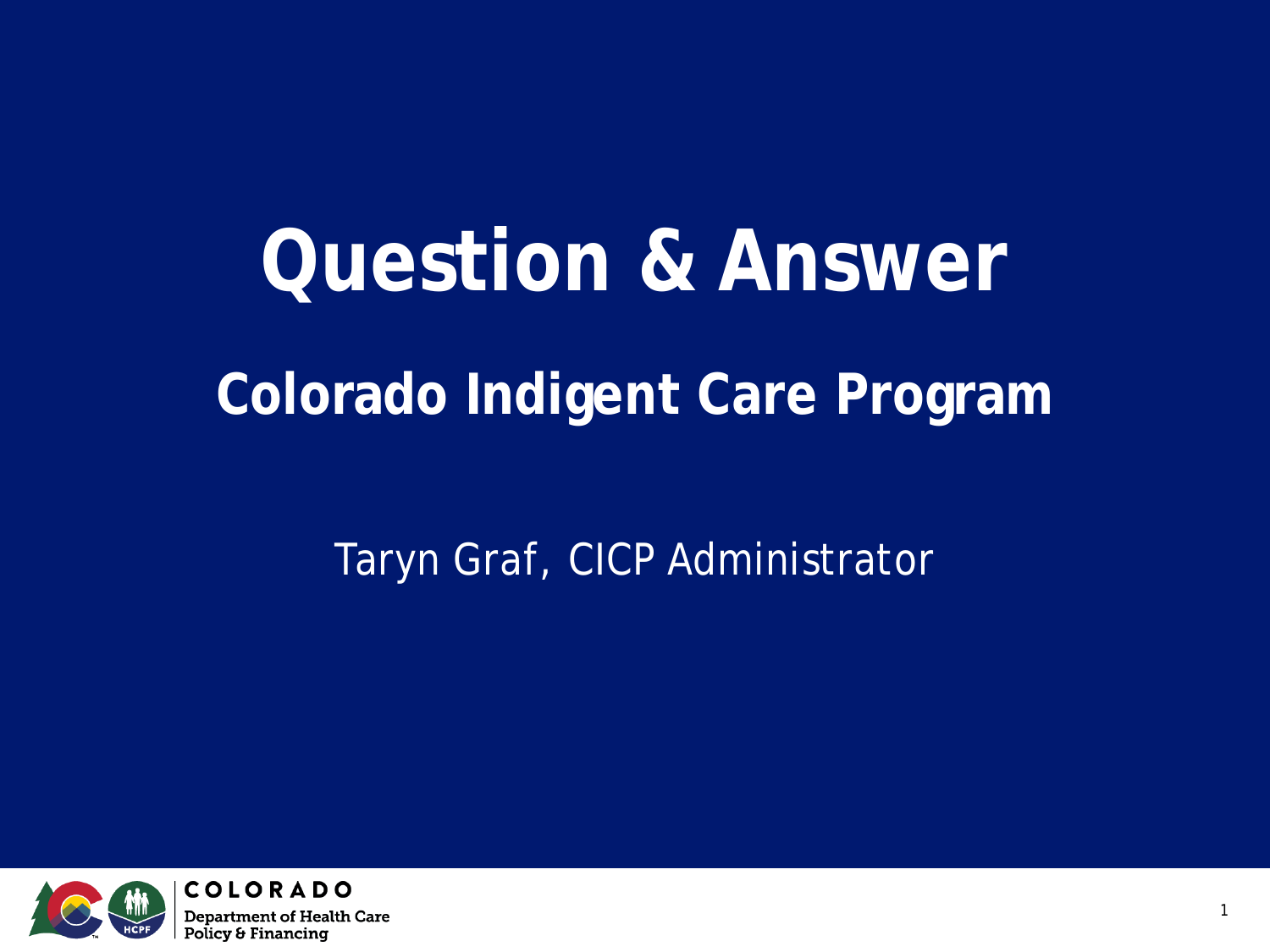# **Application**

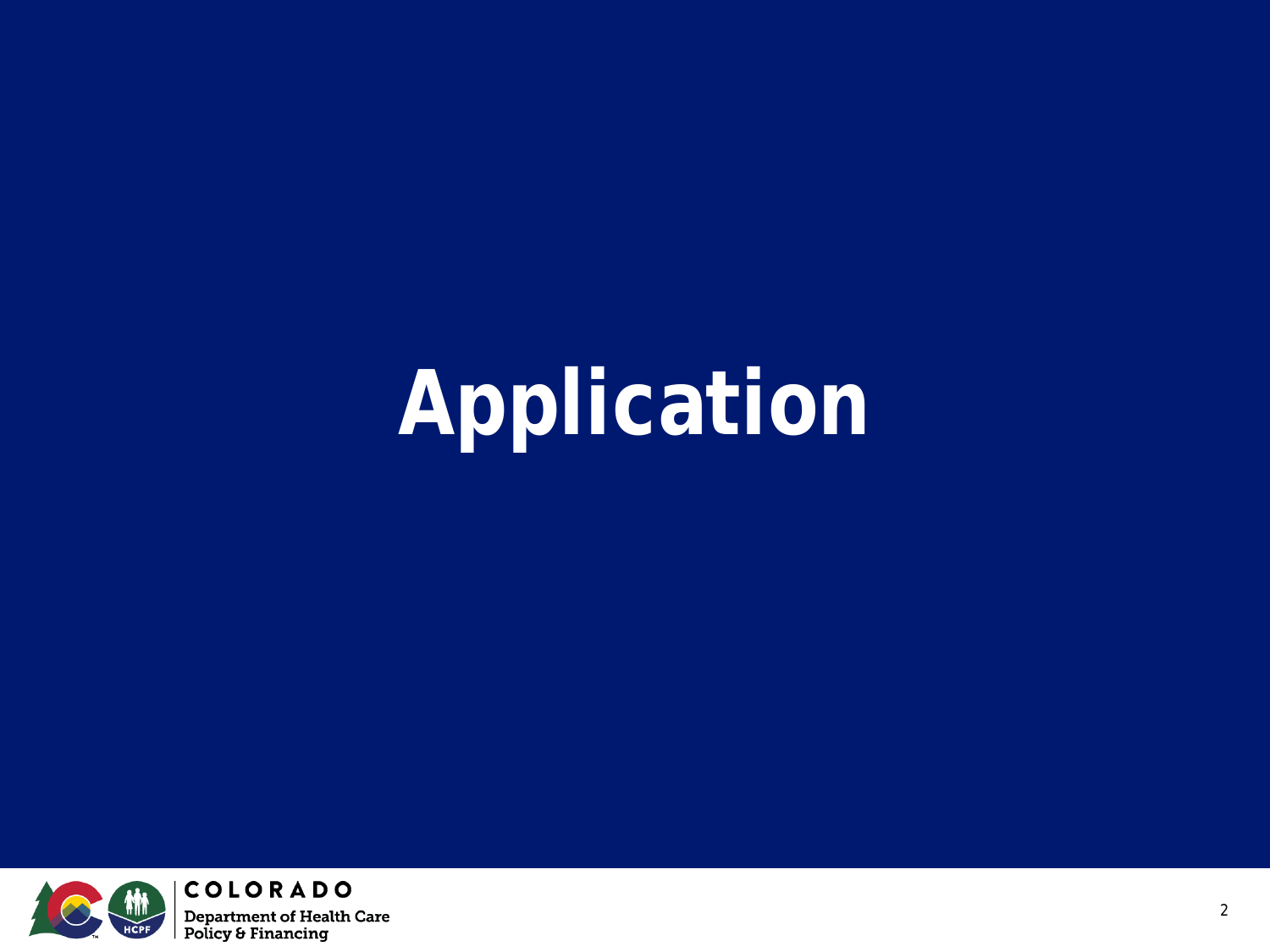## **If we have a household of 8, how do we add the extra person?**

• In this case, a paper application will have to be completed with the eighth person being added on a second application page (not a separate application). The FPL calculator can be used in this situation since it goes up to 16 household members.

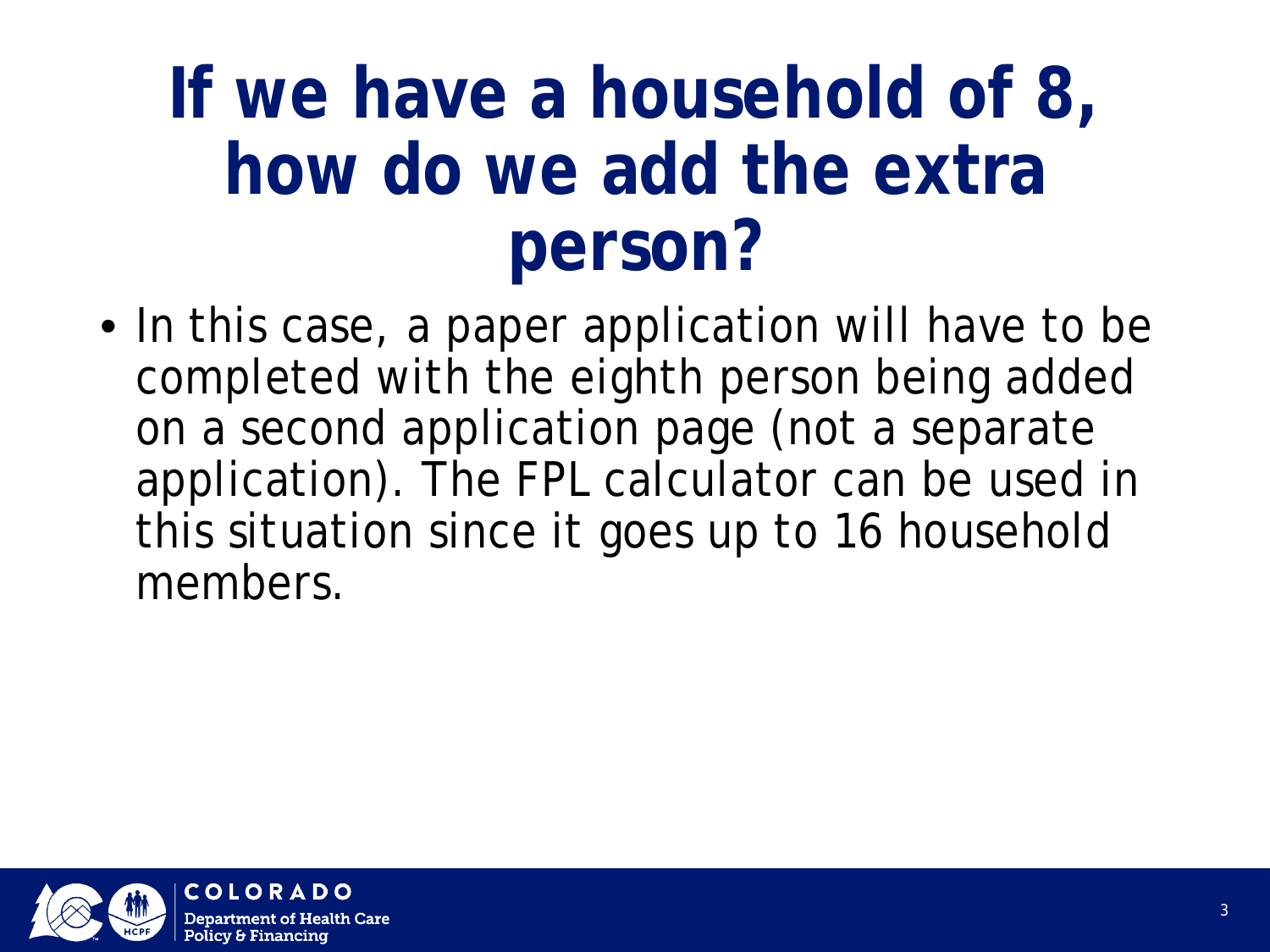### **Is there a way to sign the application electronically so no paper applications are necessary?**

• Currently there is not a uniform way for the applications to be signed electronically. Some providers may have certain software programs that allow them to connect a signature pad or have the applicant sign using the mouse pad or an iPad, which would all be acceptable since it is still a "physical" signature on the application. Typed signatures are not allowed at this time.

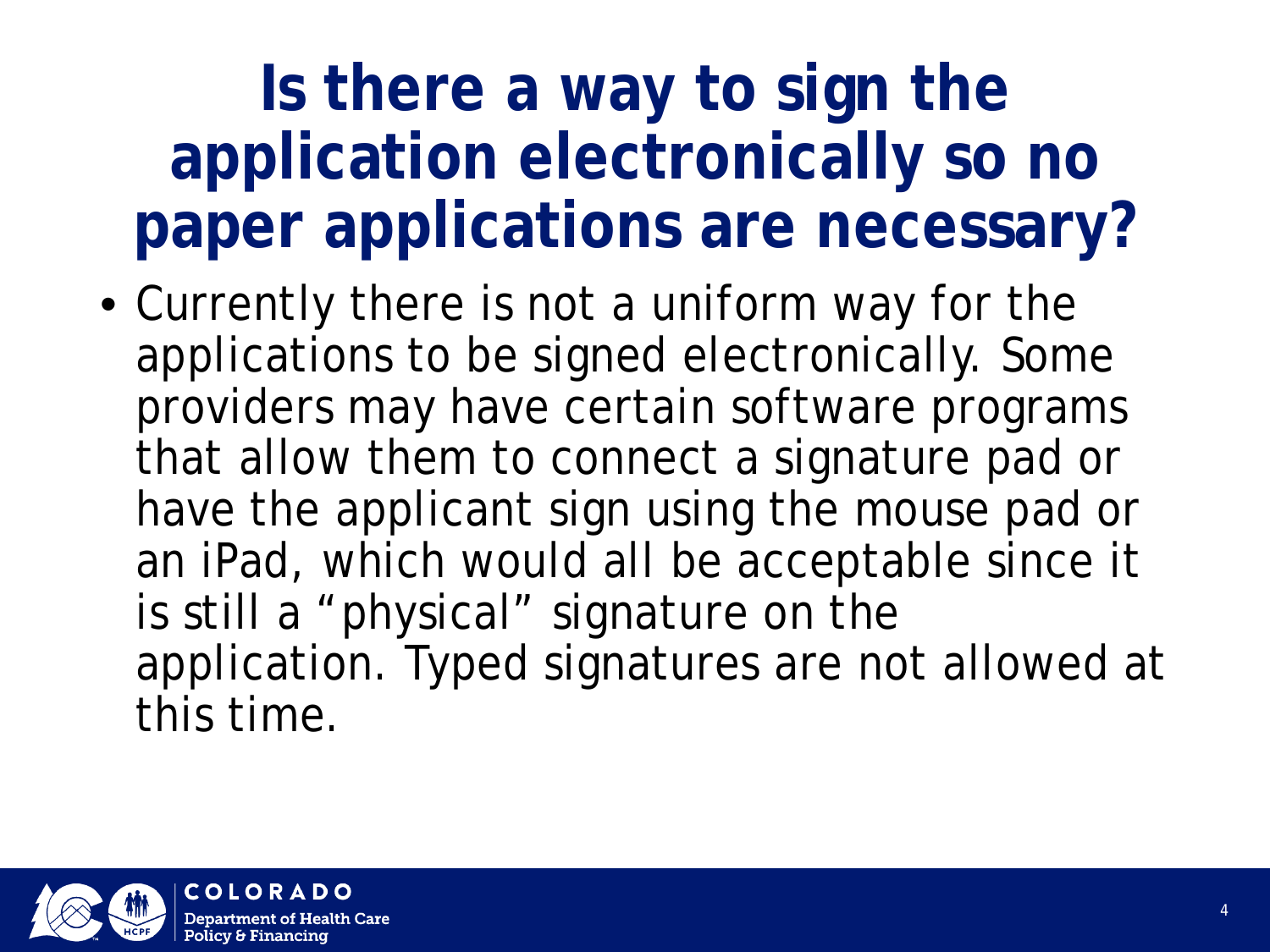# **Can an applicant with an ITIN apply for CICP?**

• Individual Taxpayer Identification Numbers (ITIN) are different from Social Security numbers (SSN) and should not be treated as such. ITINs all start with a 9. If the applicant has a SSN, that should be included in the application. If they do not have a SSN, they may fill out the No SSN tab of the application if they fit one of the descriptions. If not, they are not eligible for CICP.

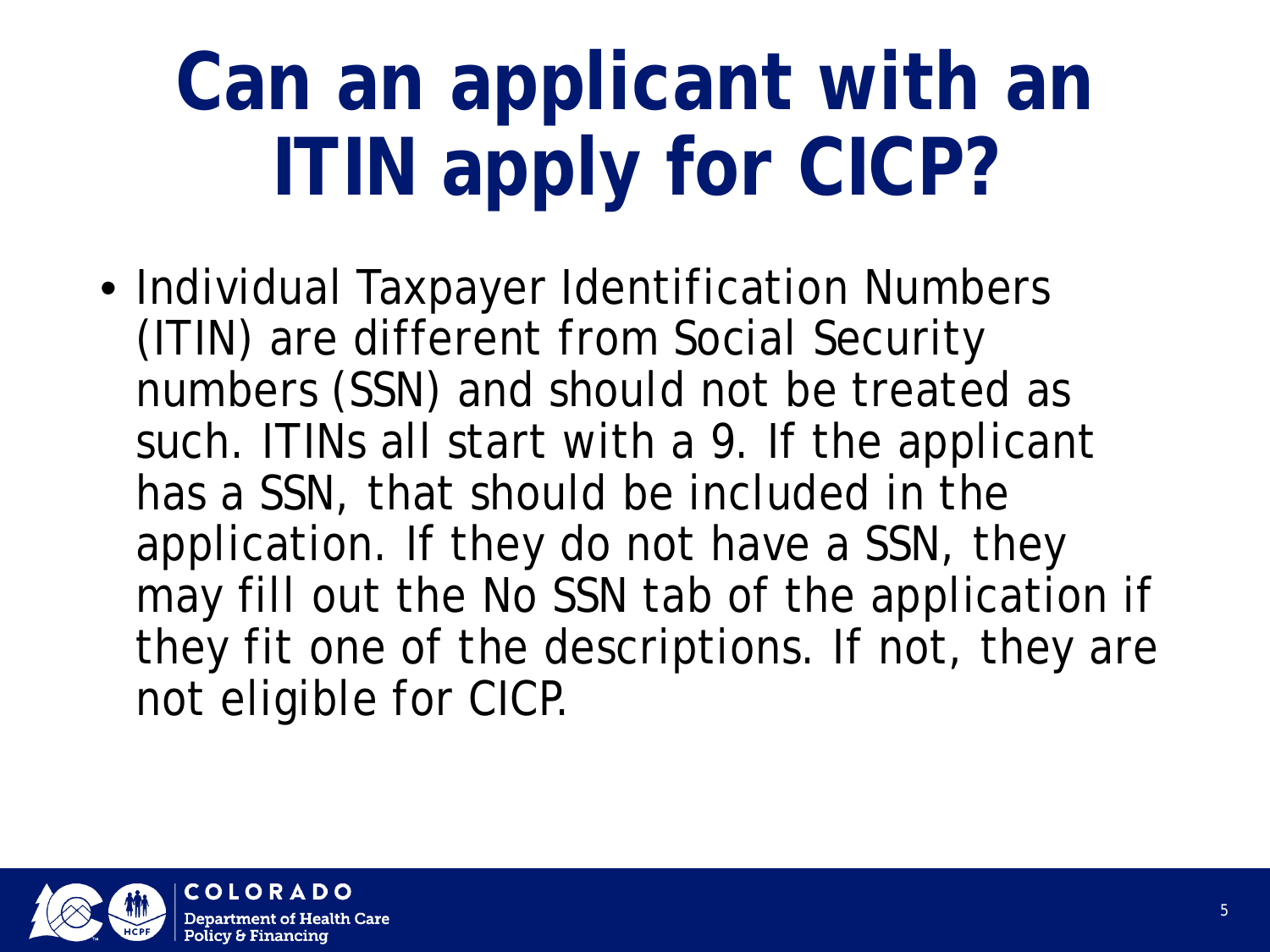# **Do any SSNs start with 9 or are they all ITINs?**

- SSNs will never start with a 9. If an applicant presents a number that starts with 9, it is an ITIN.
- SSNs will also not start with "666" nor "000". Additionally, SSNs will not have "00" in the 4-5 spots nor "0000" in the 6-9 spots.

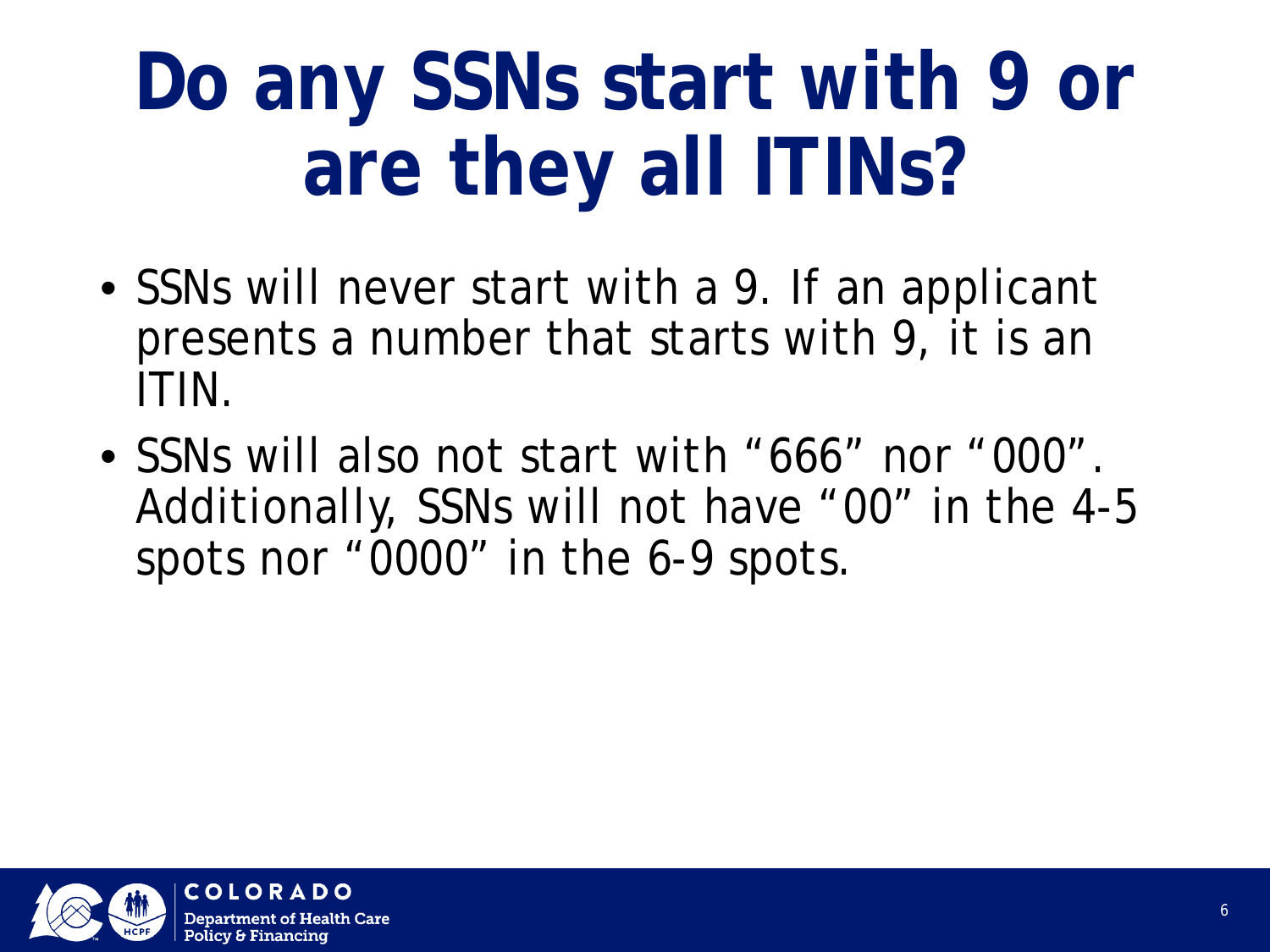#### **If an applicant has a "well established religious objection" to obtaining a SSN, is there documentation for that or can they just sign the No SSN form?**

- The Department is not aware of a document for people claiming a well established religious objection. These applicants can just sign the No SSN form.
- The term well established religious objections means that the applicant
	- $\triangleright$  Is a member of a recognized religious sect or division of the sect; and
	- Adheres to the tenets or teachings of the sect or division of the sect and for that reason is conscientiously opposed to applying for or using a national identification number.

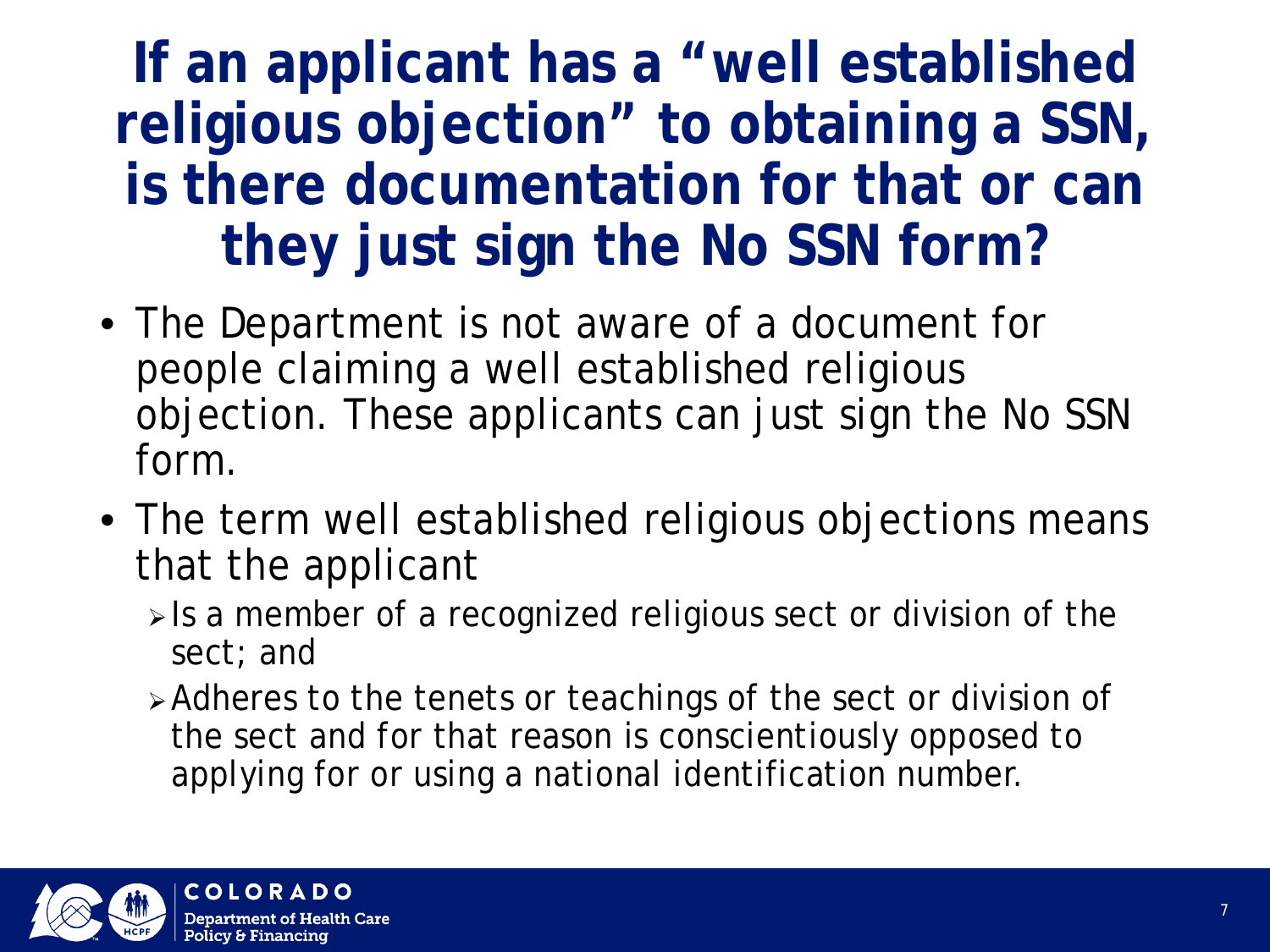#### **Can we use Code F for applicants with employment authorization cards since they are not permanent residents?**

• Code F would be fine to use for these applicants if none of the other categories fit.

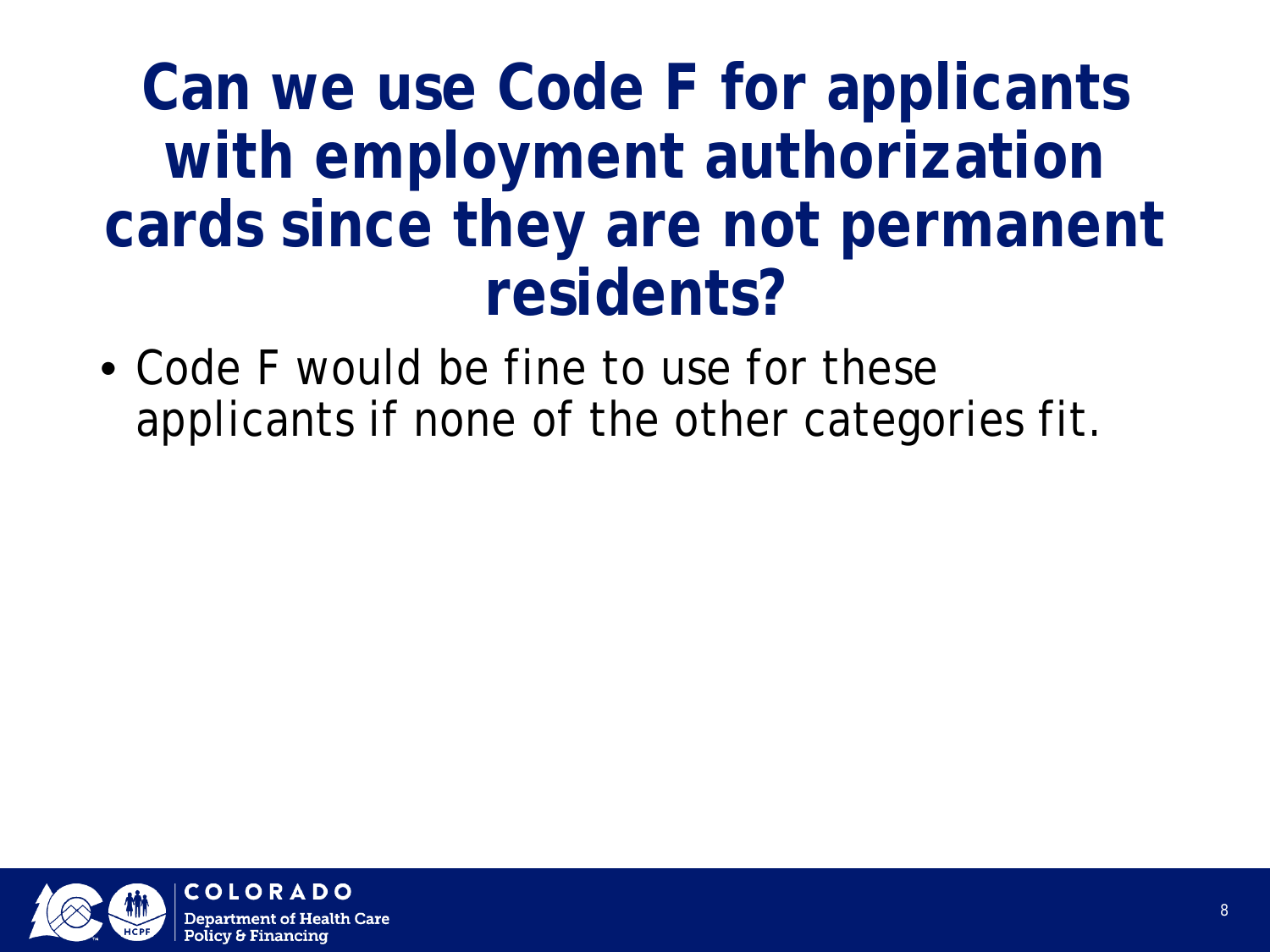## **Should we be using "F" for all employment authorization cards or just DACA?**

• Code F is the last resort code, for anyone who you know will not be eligible for Health First Colorado but doesn't meet the criteria for any of the other ineligibility codes. For example, if the applicant had applied for and been denied coverage under Health First Colorado in the last 45 days and supplies their denial letter, you could use code A.

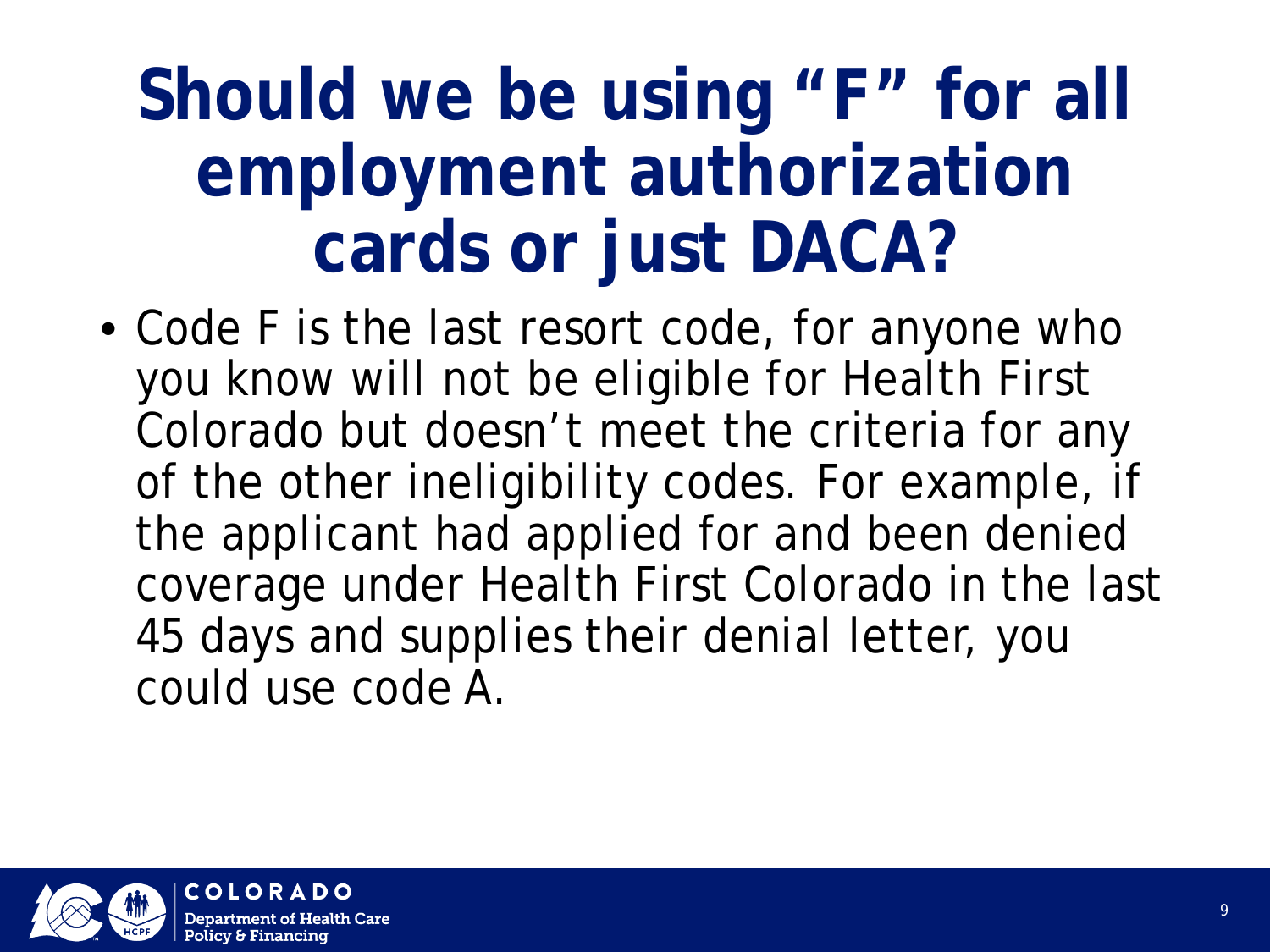## **Should we no longer be using "B" for employment authorization cards?**

• Code B is really for applicants who are subject to the Five Year bar. If the applicant is not subject to the Five Year bar, another code would be more appropriate.

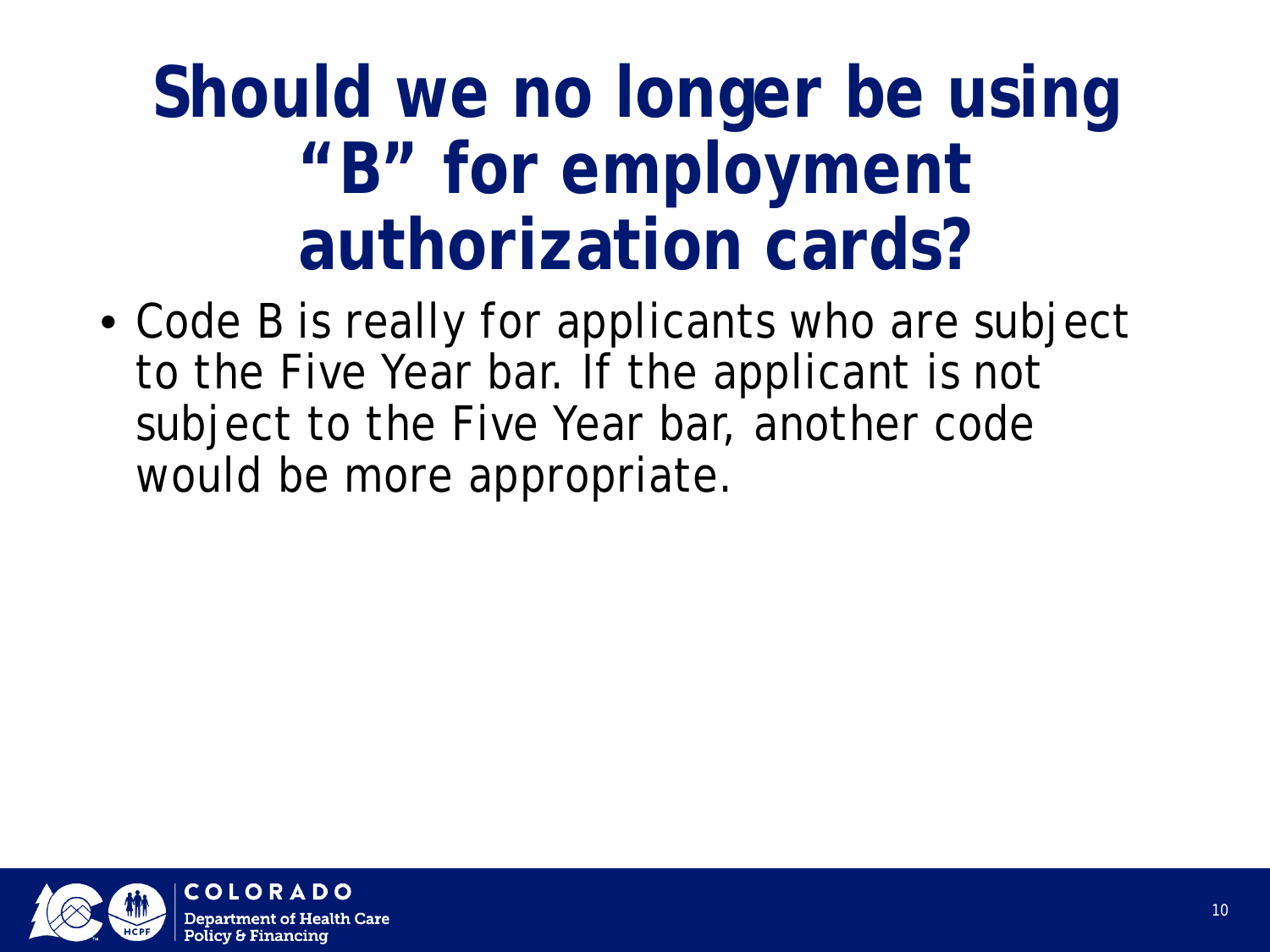#### **Is proof of eligibility okay for documenting the client's insurance? A lot of insurance companies are sending digital instead of physical cards.**

• Benefit letters are acceptable for insurance documentation. If the client only has a digital card, the could also screenshot it (both sides, if applicable) and email it to the financial counselor to include in their application.

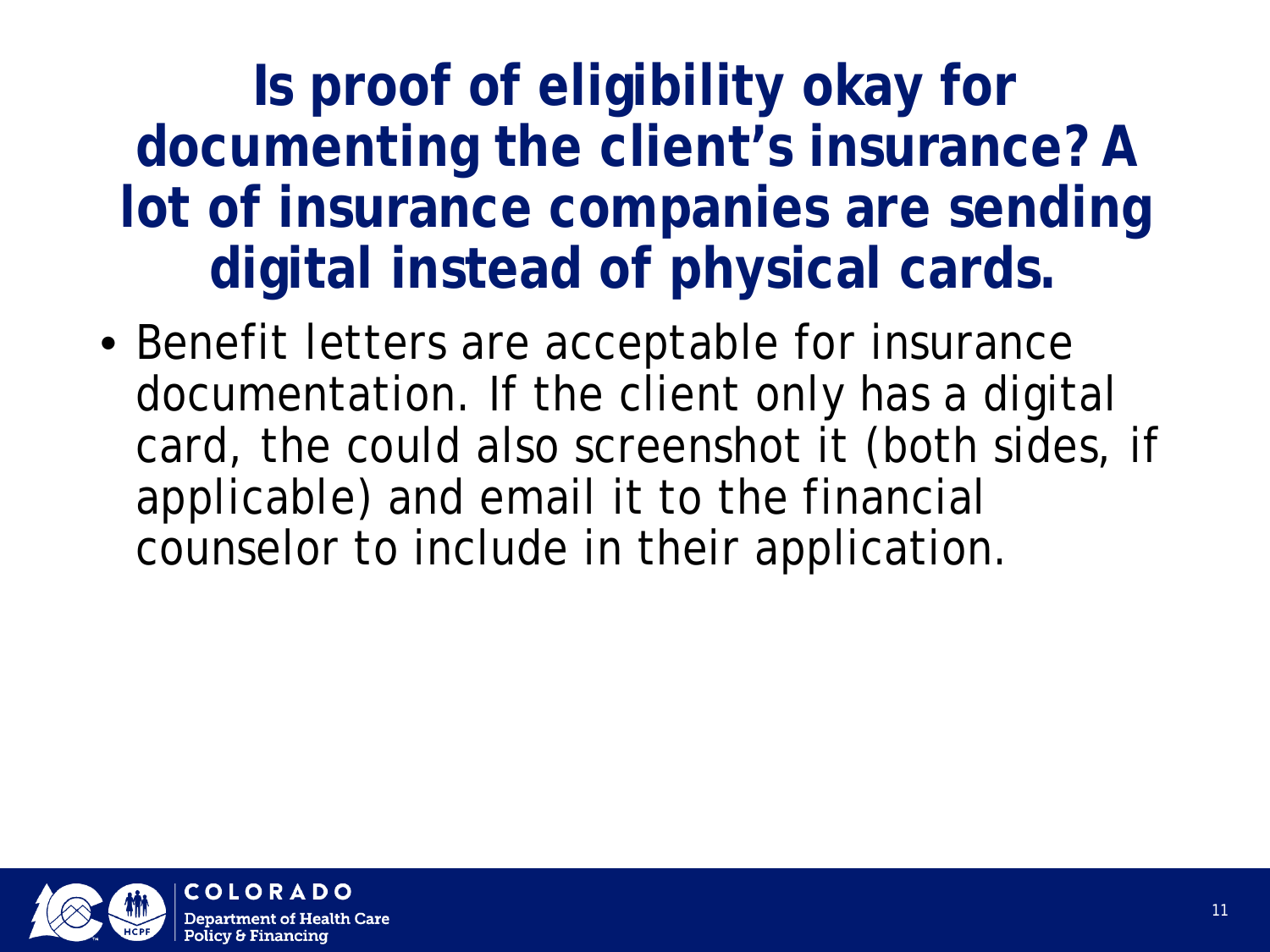## **Do we have to use the new CICP card?**

• The new card will be what prints with the application. If you don't want to have the new part, you can always cut that section off before giving it to the clients. The Department has been asked by multiple providers to add the copays to the card, so they were added.

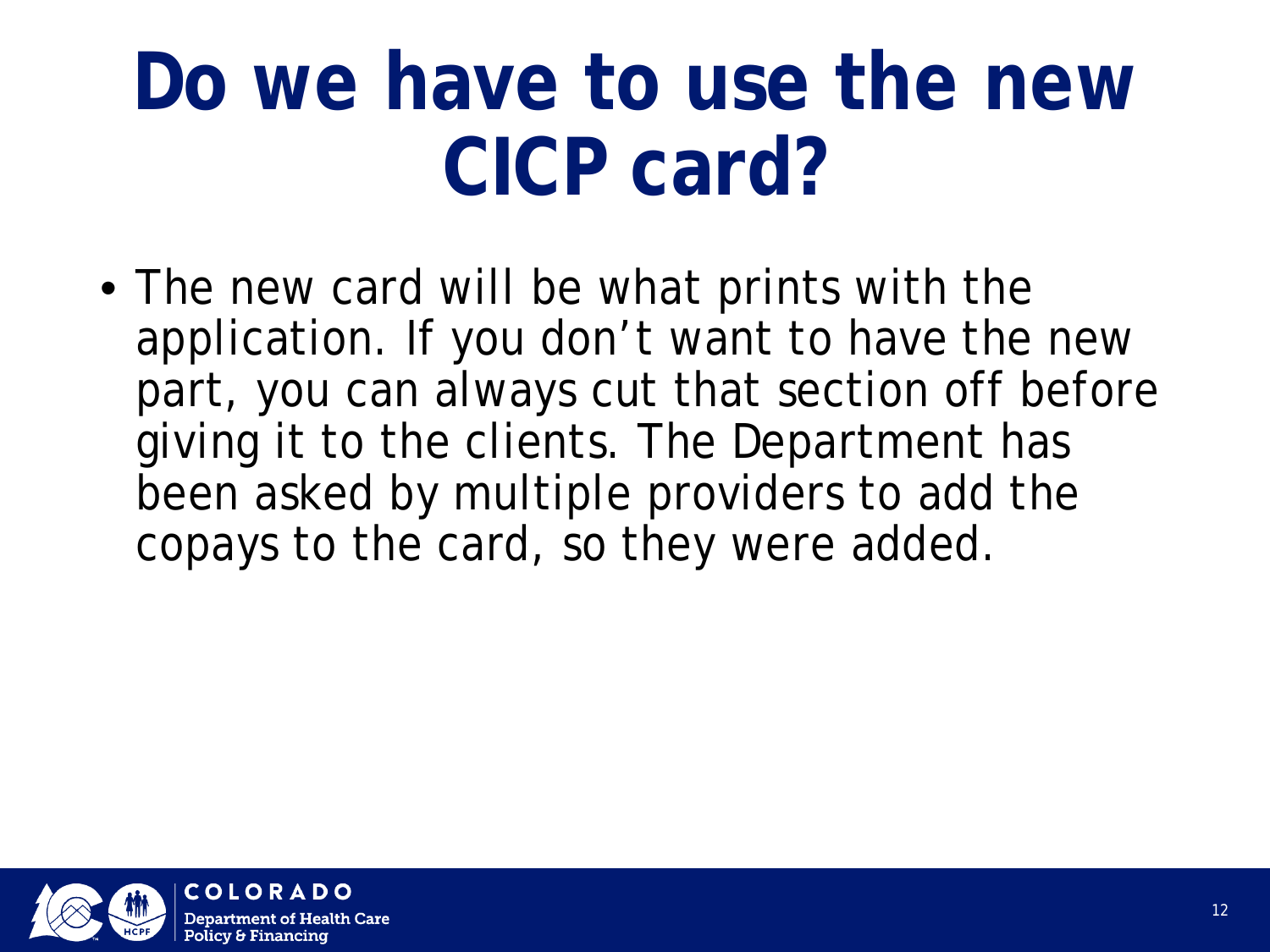## **Is there another format for the CICP card? Some patients have cards that are different.**

• Most of our CICP providers use the CICP card, but we do have a few who have been approved to use their own card which may look a little different.

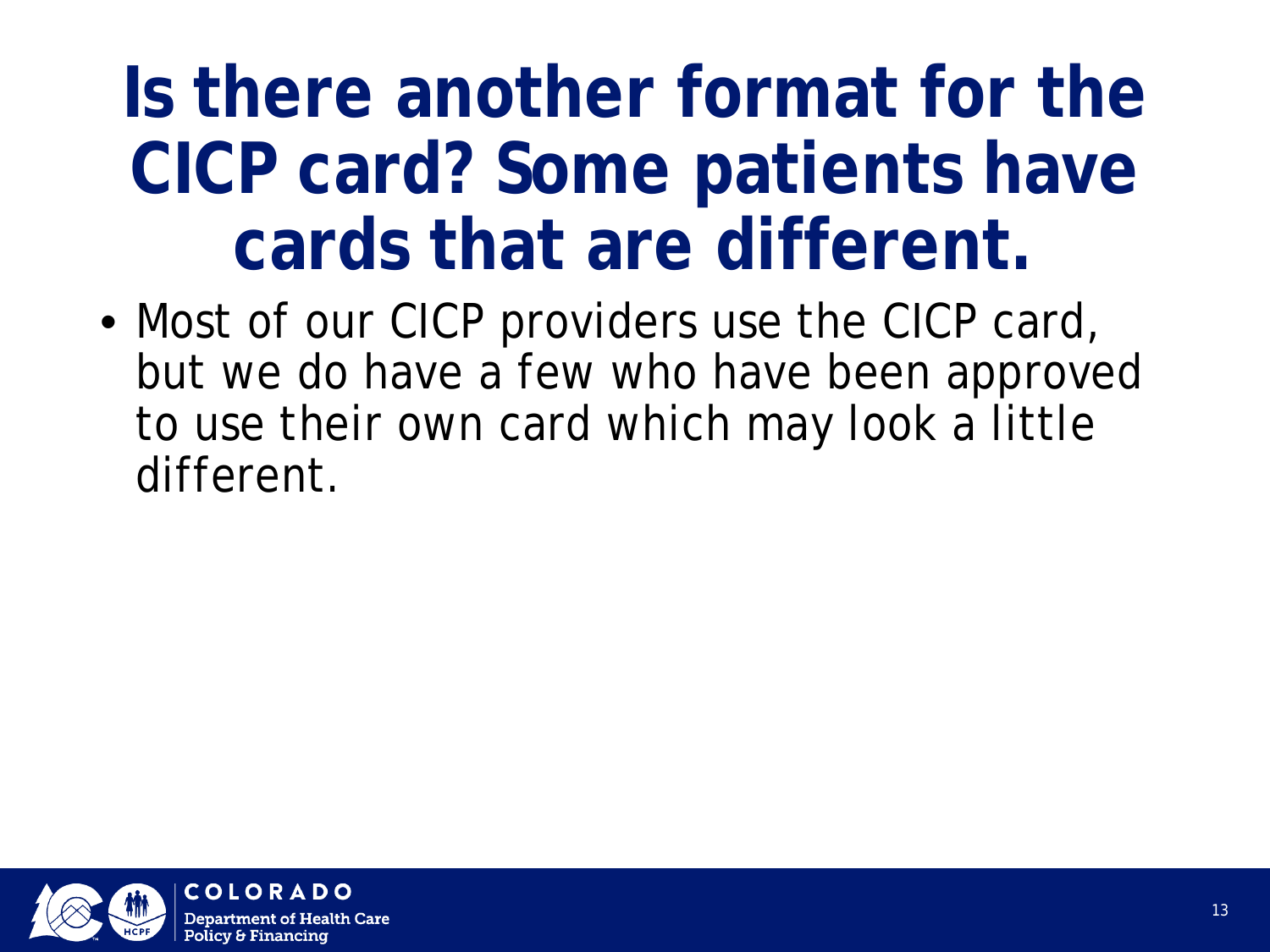#### **Can we manually change the dates on the card due to changes in income (ex unemployment ending)?**

- The Effective and End date cells on the card in the Excel application are unlocked and can be changed as needed.
- DO NOT make the card effective for more than 365 days.
- DO NOT include the backdating period in the card dates.

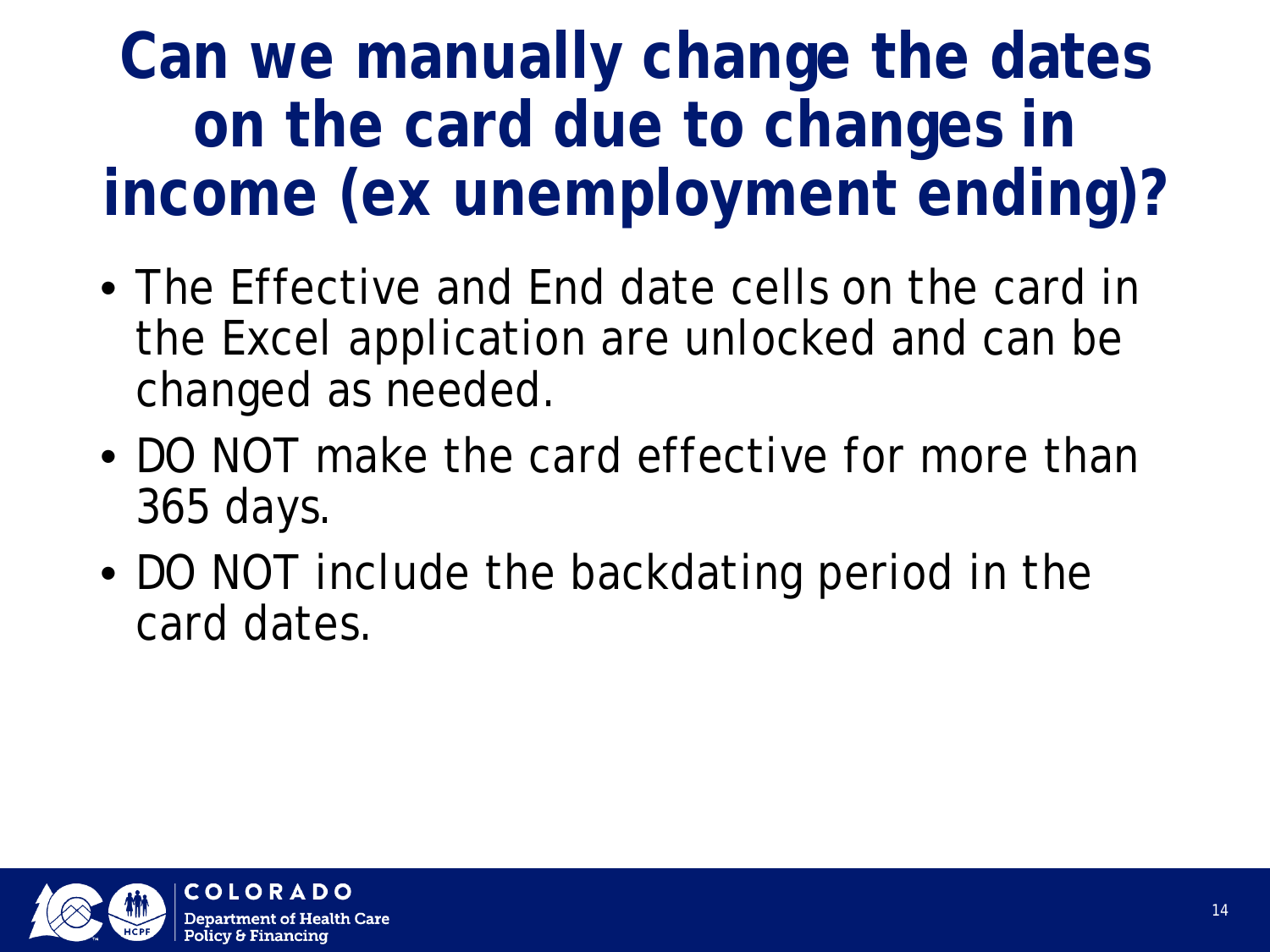## **Can we have just the rating letter on the CICP card?**

- The CICP moved away from the letter rating a few years ago, and the current rates are expressed as numbers between 0 and 250.
- Providers are allowed to include a letter in addition to the rate.
- Homeless clients should have an H added to their rating to distinguish them from other nonhomeless clients with a \$0 copay cap.

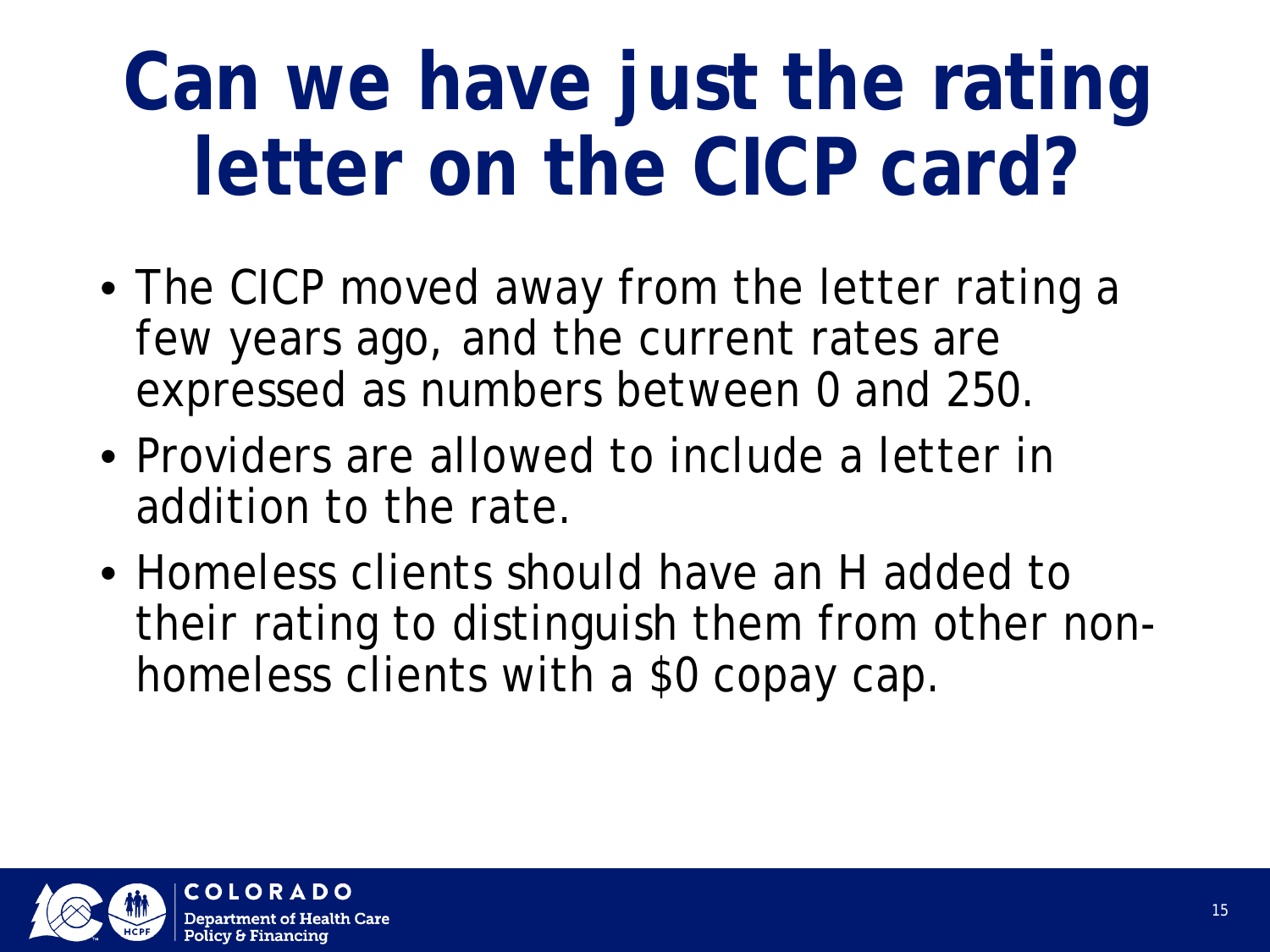## **If we get a card that only has a letter, should we consider that invalid?**

• Cards that only show a letter are invalid. Some of our providers (mostly clinics) have created their own sliding fee scale with letters assigned to categories that differ from the traditional CICP letter categories. For example, a number of the clinics use C to cover their 0-100% FPL category whereas the old CICP C level covered 82-100%. If you receive a card that only has a letter, you will need to contact the issuing provider to get the FPL rate, and the Department should be notified as well so the error can be followed up on and corrected.

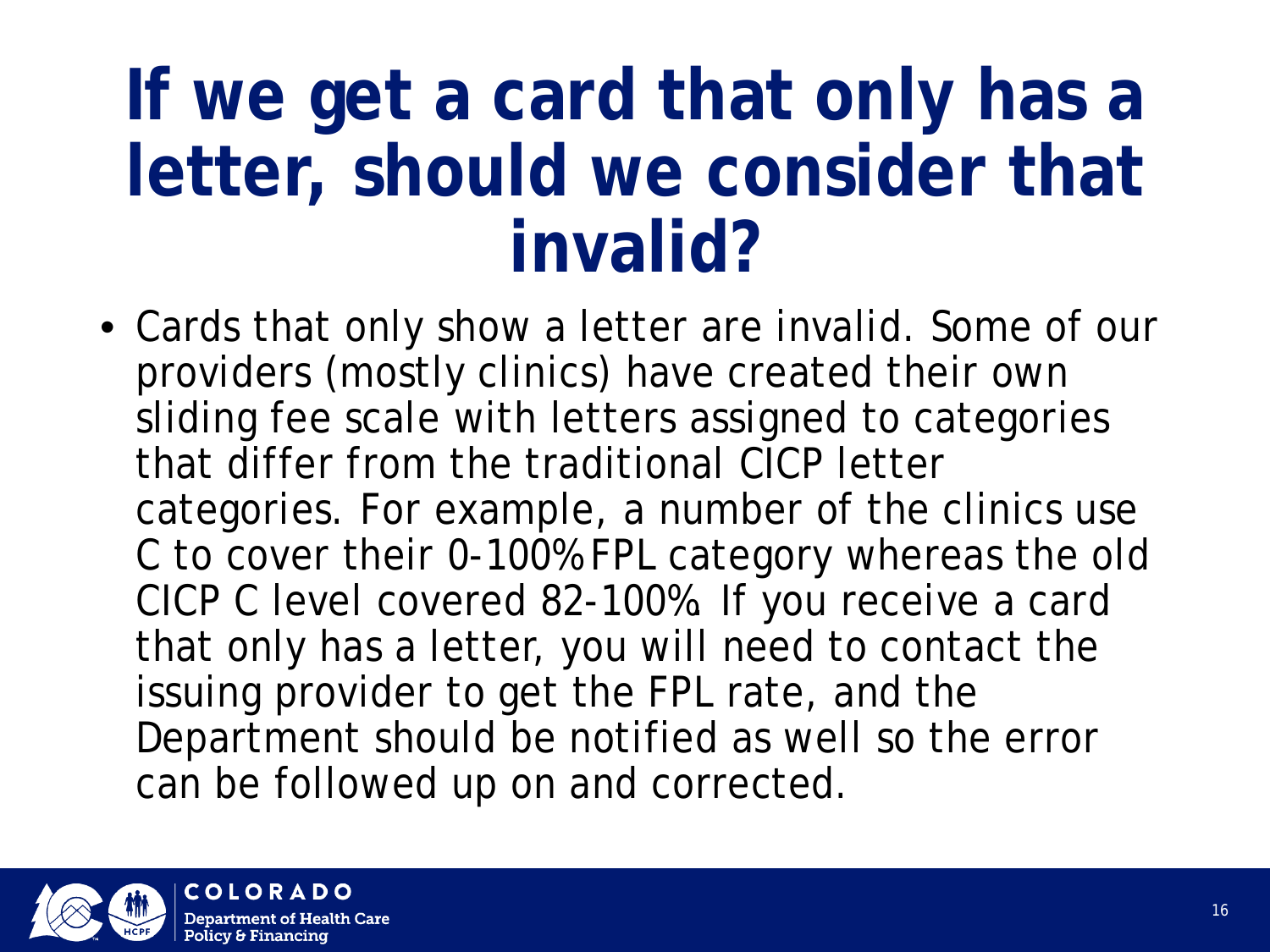### **If we don't accept CICP for one of the copay categories on the card, do we just type N/A in that field?**

• Entering N/A in a copay for a category you don't cover under CICP is acceptable and most likely the best practice.

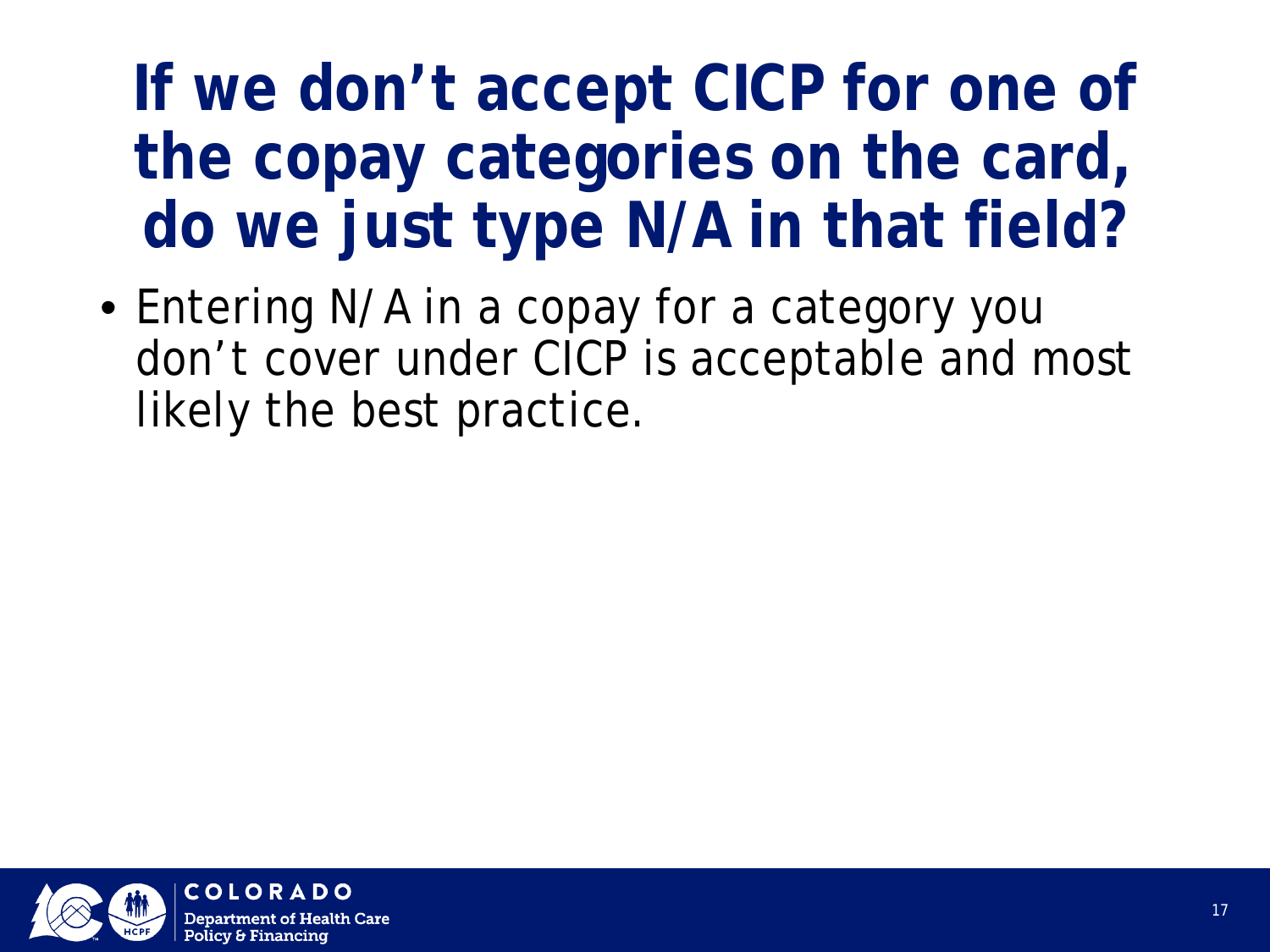#### **If we receive a patient with an exception card stating they've met their copay cap, are we required to request their original card?**

• If your facility is honoring the exception card, you do not need to request the original card since there will not be a copay charged to the client.

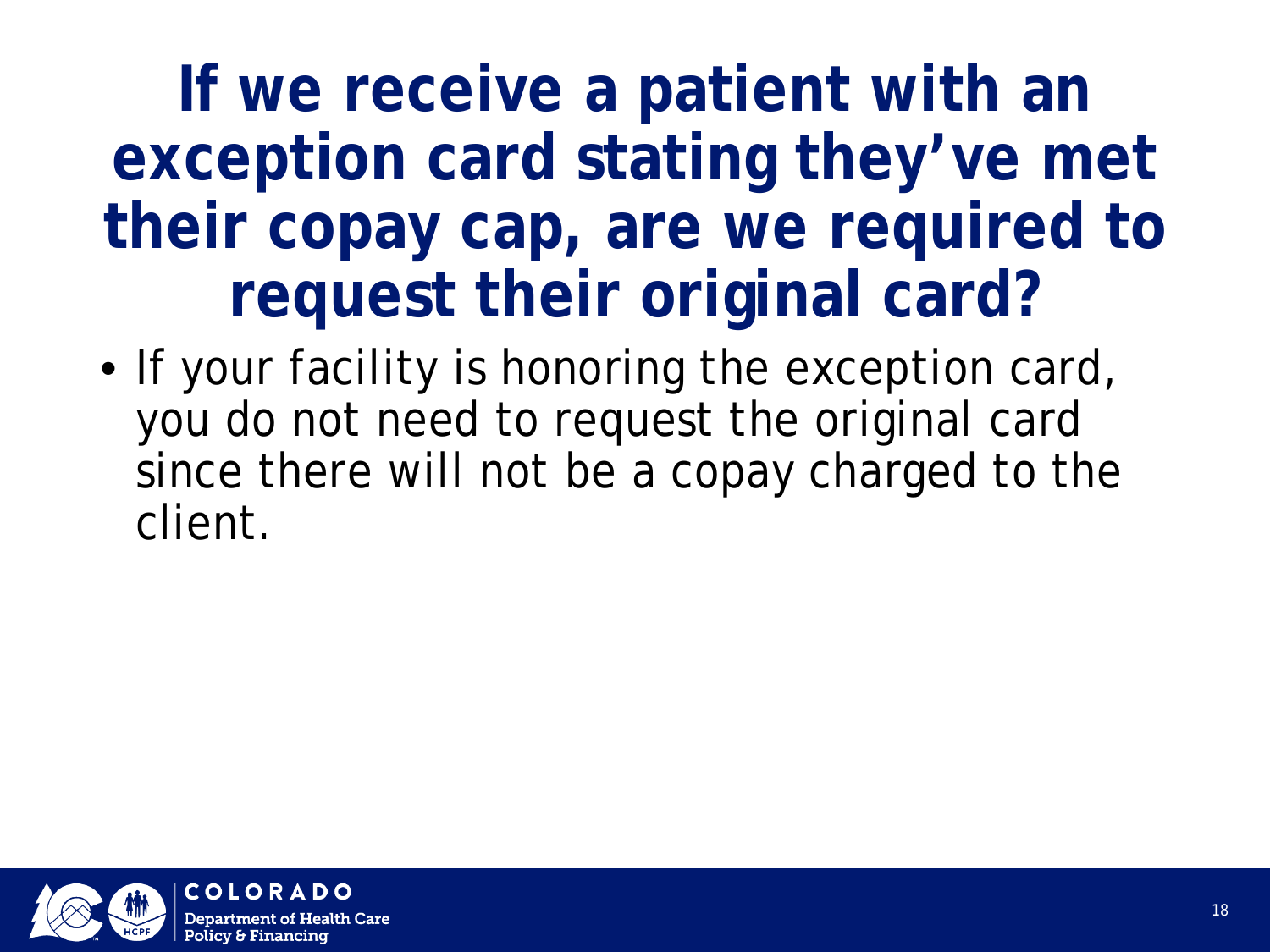## **Do we need to make an exception/cap card for patients that have a 0 rating?**

• It is not required to make an exception/cap card for these clients since it should be clear they are exempt from copays by their \$0 cap.

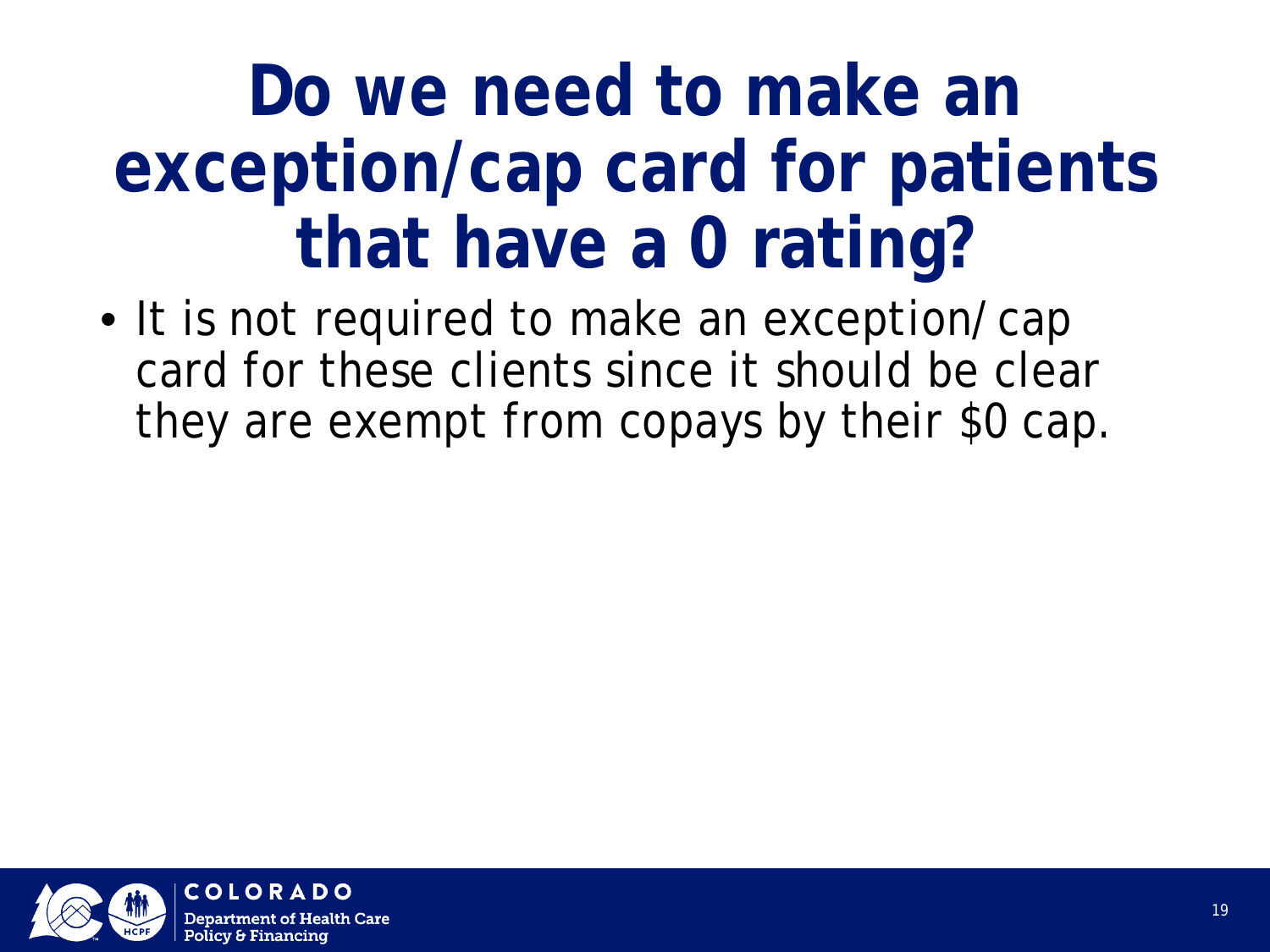## **Where can we find an example of an exception card?**

• The Department does not have an exemption card template, as they are not mandatory. Providers are only mandated to help clients access their records in order for the client to prove they have met their cap, and it is the client's responsibility to inform the provider when they believe they have met their cap.

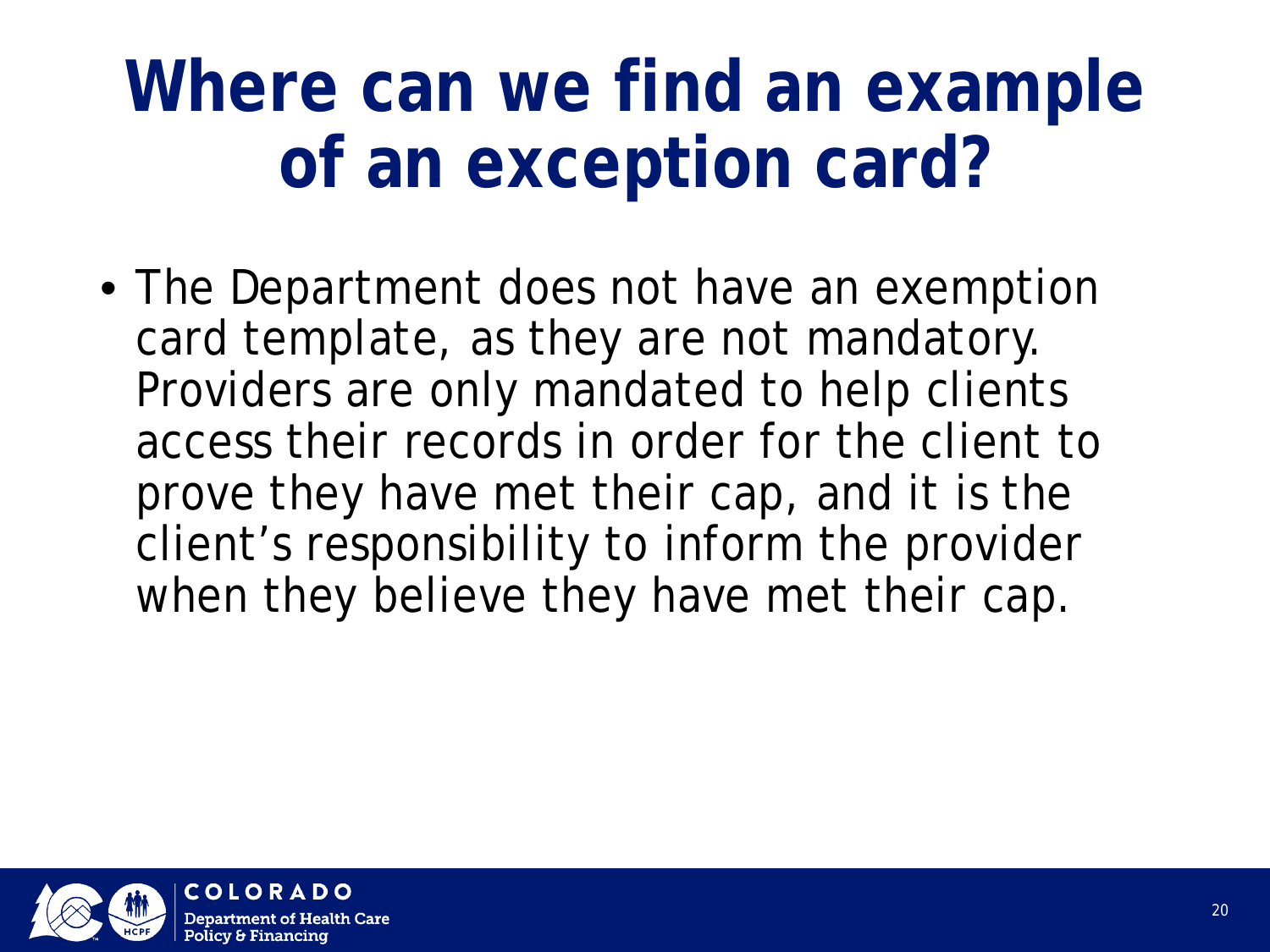#### **Can a spouse be added to the card later if they didn't want to be covered when the application was first completed?**

• Any household member can be added to the card later as long as they were included in the household size when the application was done. They would need to sign the lawful presence affidavit and provide a document, and also be checked for Health First Colorado/CHP+ eligibility before being added to the card.

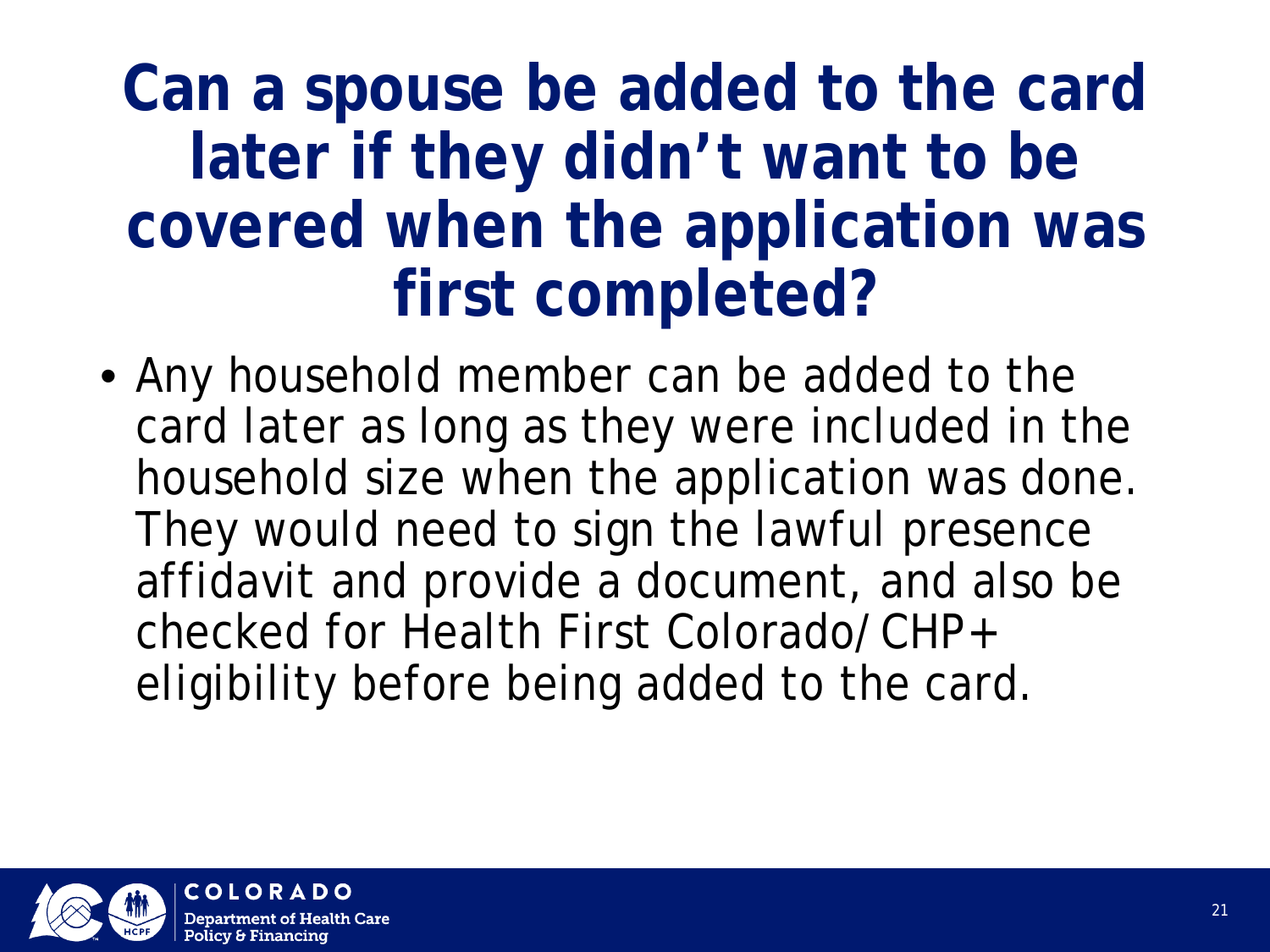**Would we have to update the application if a household member counted in size only wants to be covered after the application has been completed?**

• You wouldn't have to do a completely new application, but you would need to go back and ensure all of the needed elements are added for that household member, including lawful presence documentation and affidavit, ineligibility code, health insurance information, etc. They would also need to be issued a card showing them as a covered household member.

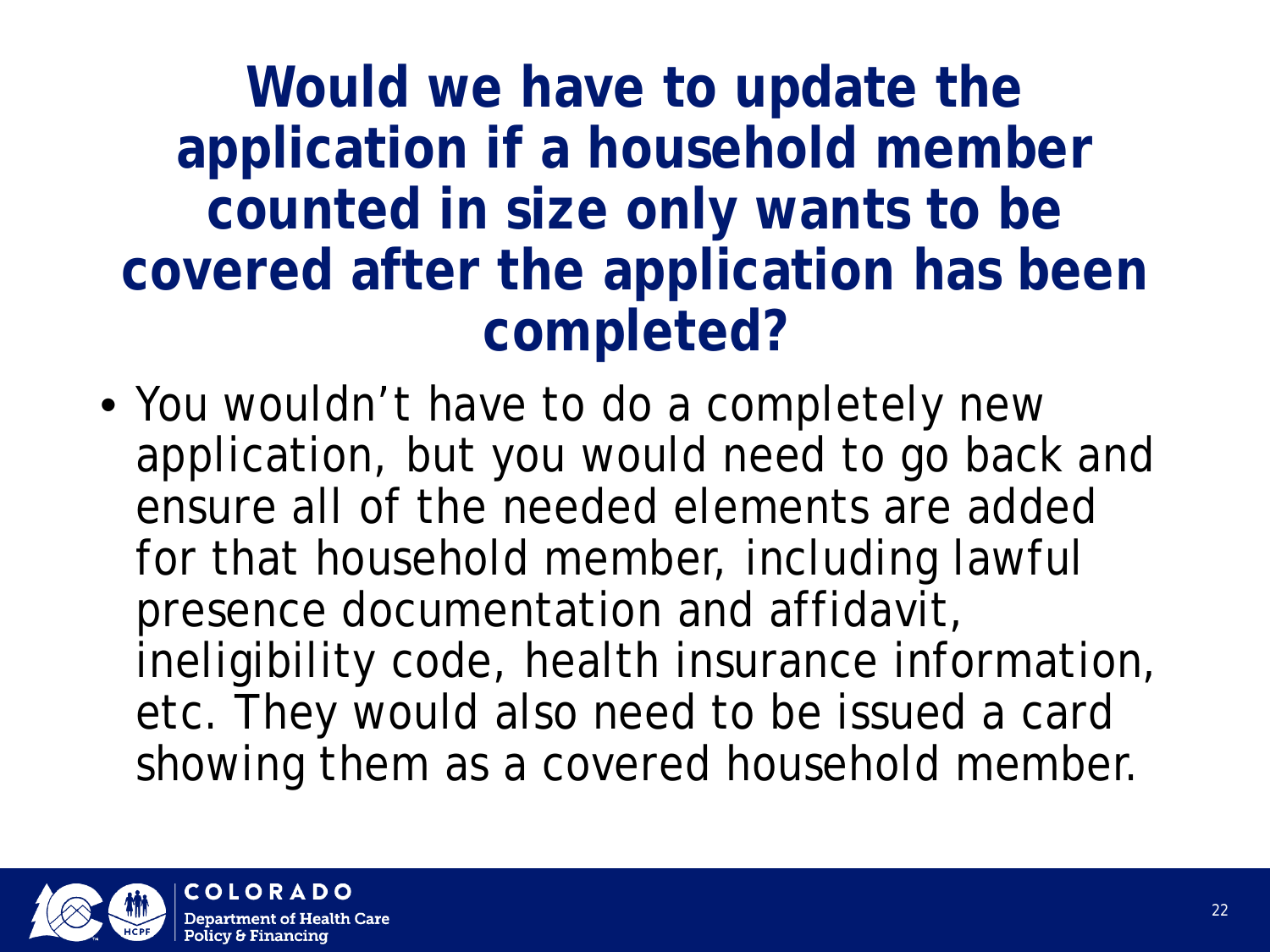#### **Can we use the paper version of the application in the ER if we don't have a laptop to take there to complete an application?**

- Providers are allowed to use the paper version of the application for ER applications even if they normally use the Excel version.
- Providers have the option to take the paper version as the final application or transfer the information to the Excel version and have the applicant sign the printed Excel application.

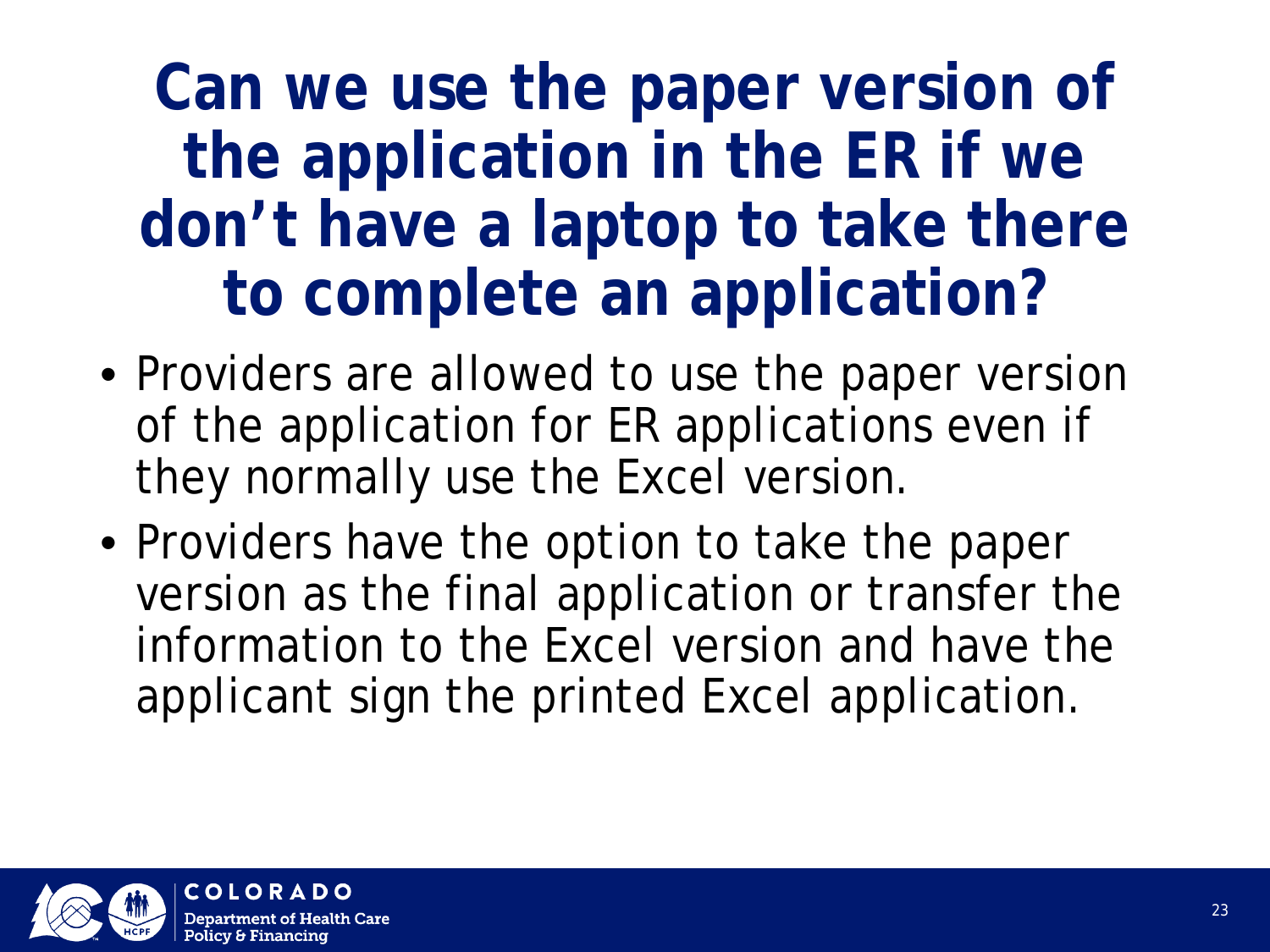## **Do we need to check SAVE if we are completing an Emergency Application?**

• Lawful presence must still be verified when completing an emergency application.

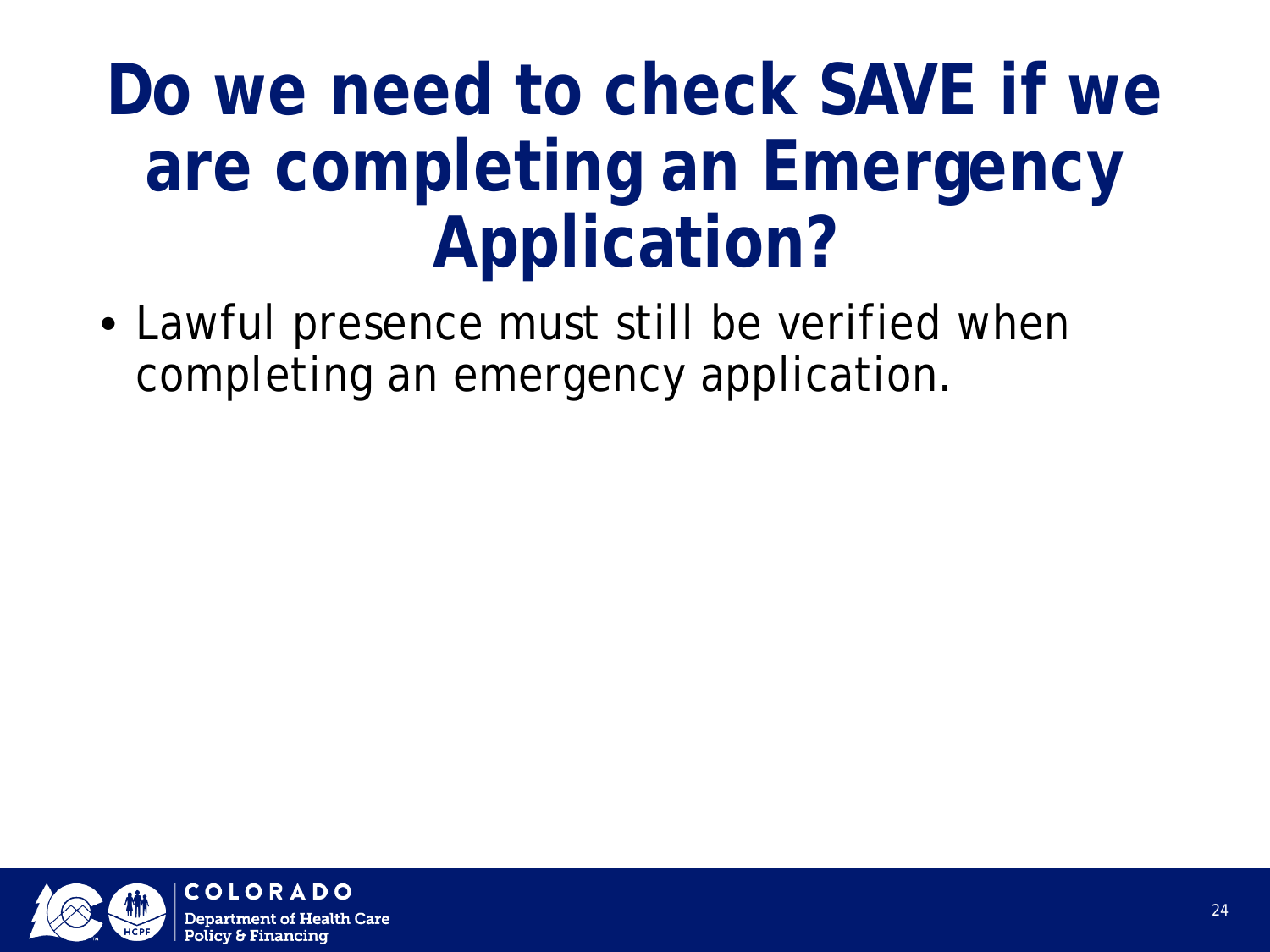#### **Can an emergency application be done once an applicant is an inpatient, been denied Health First Colorado, and not expected to live?**

• Applicants in these situations would be allowed to complete an emergency application as long as they were admitted through the ER.

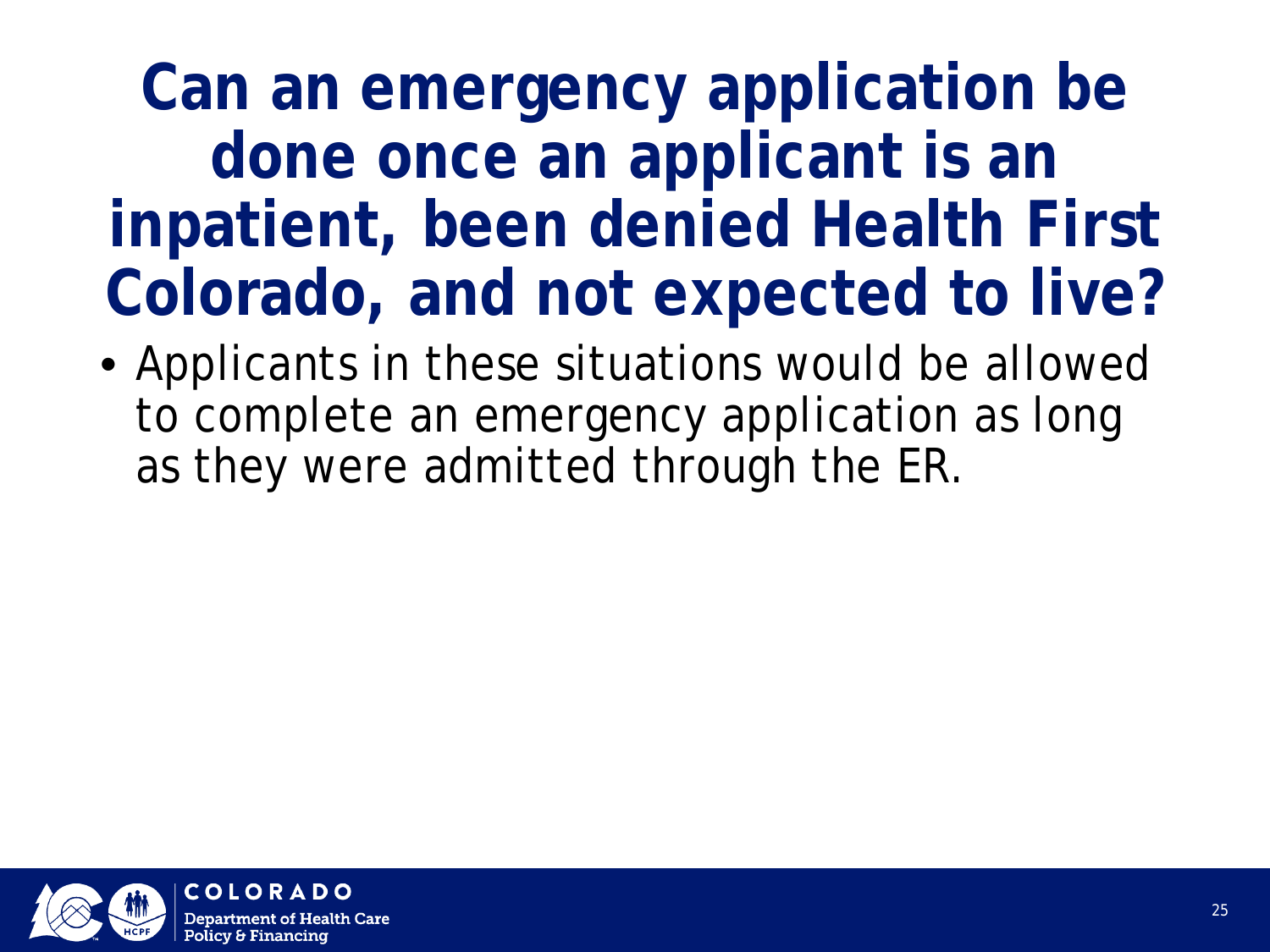## **Can a client come in and request to be rerated before their rate year ends?**

• Clients are allowed to request to be rerated prior to their rate year ending if there has been a change in their household or household income. Their new rating would start a brand new 365 day rate year, and their copay cap would reset. The new rating does not apply to any past visits/admissions.

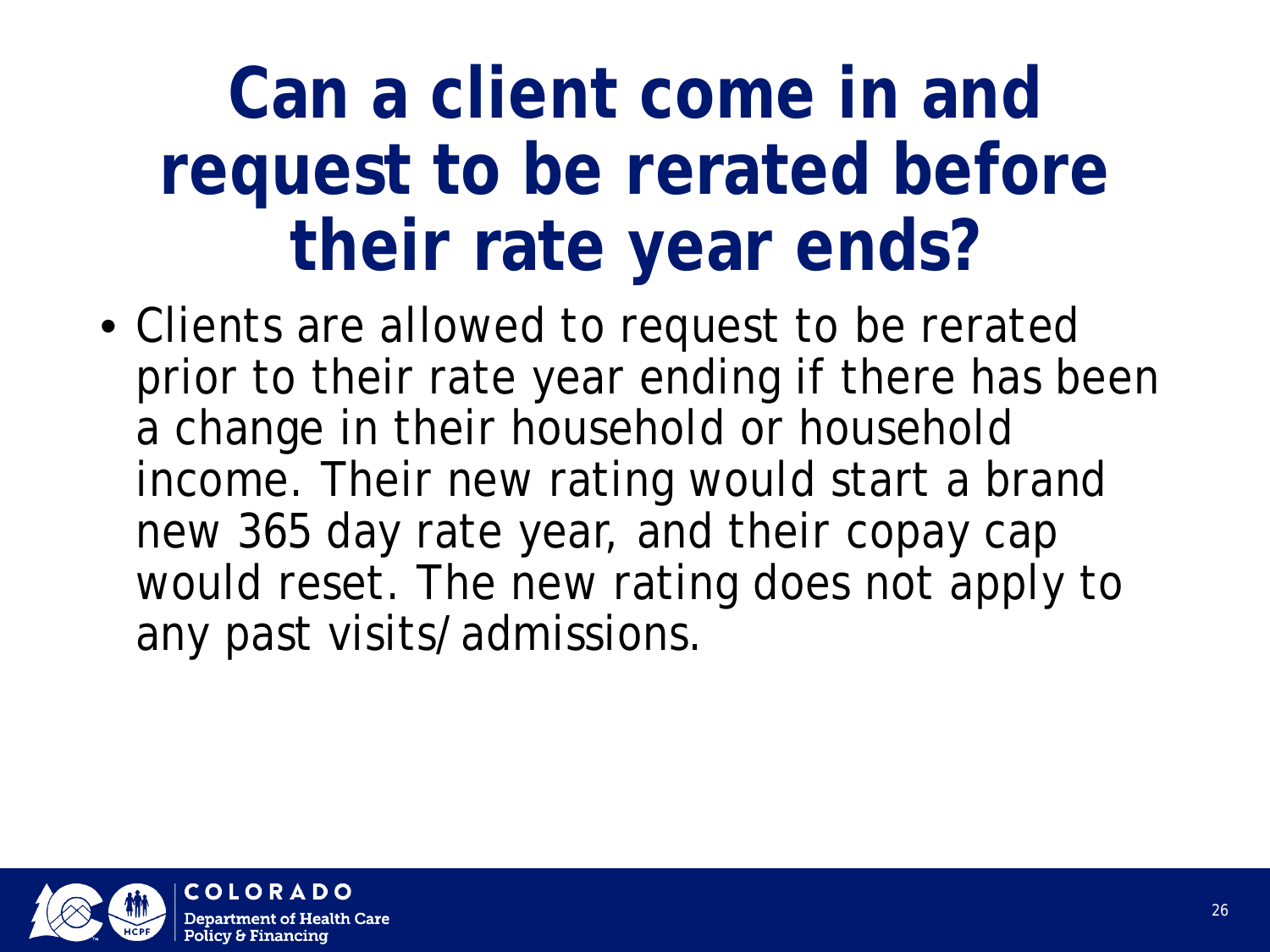# **What is the time limit that backdates can be granted?**

- Backdates can be granted longer than the standard 90 days, and the Department only cautions that the backdate doesn't extend into periods that have already been reported.
- At this point in the year (June), backdates could go all the way back to January 1, 2021. If it were February, the backdate could potentially go back to January 1, 2020 since the 2020 data hadn't been reported yet.

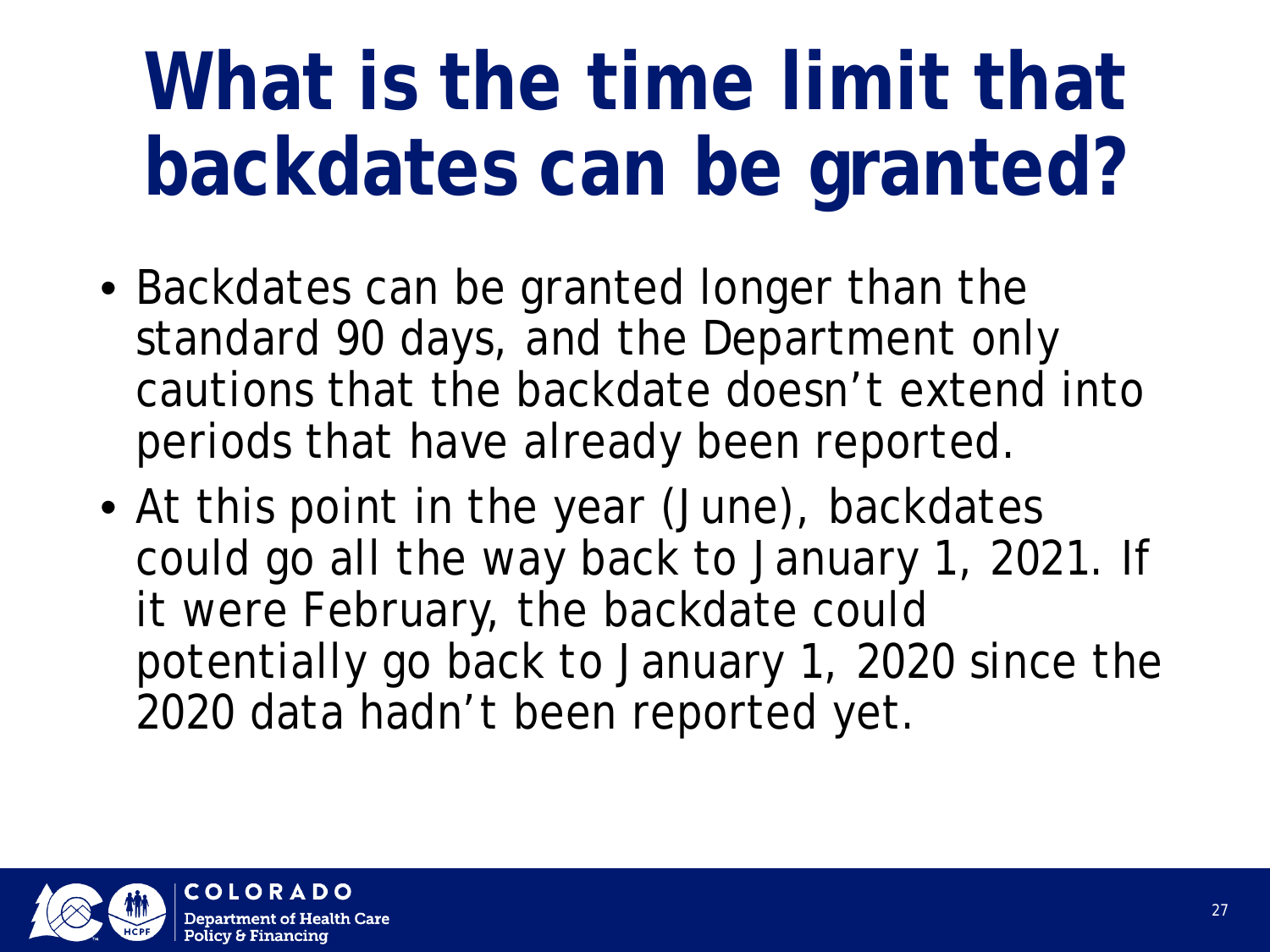### **Is the extended backdating something that providers can decide or is that per CICP?**

• CICP mandates that a 90 day backdating period be applied (with exceptions for applicants who are applying only to cover a previous DOS or applicants who have applied in the last 90 days and found to be over income). Providers are allowed to backdate farther if they believe the applicant's situation warrants a longer backdate. This is a case by case decision.

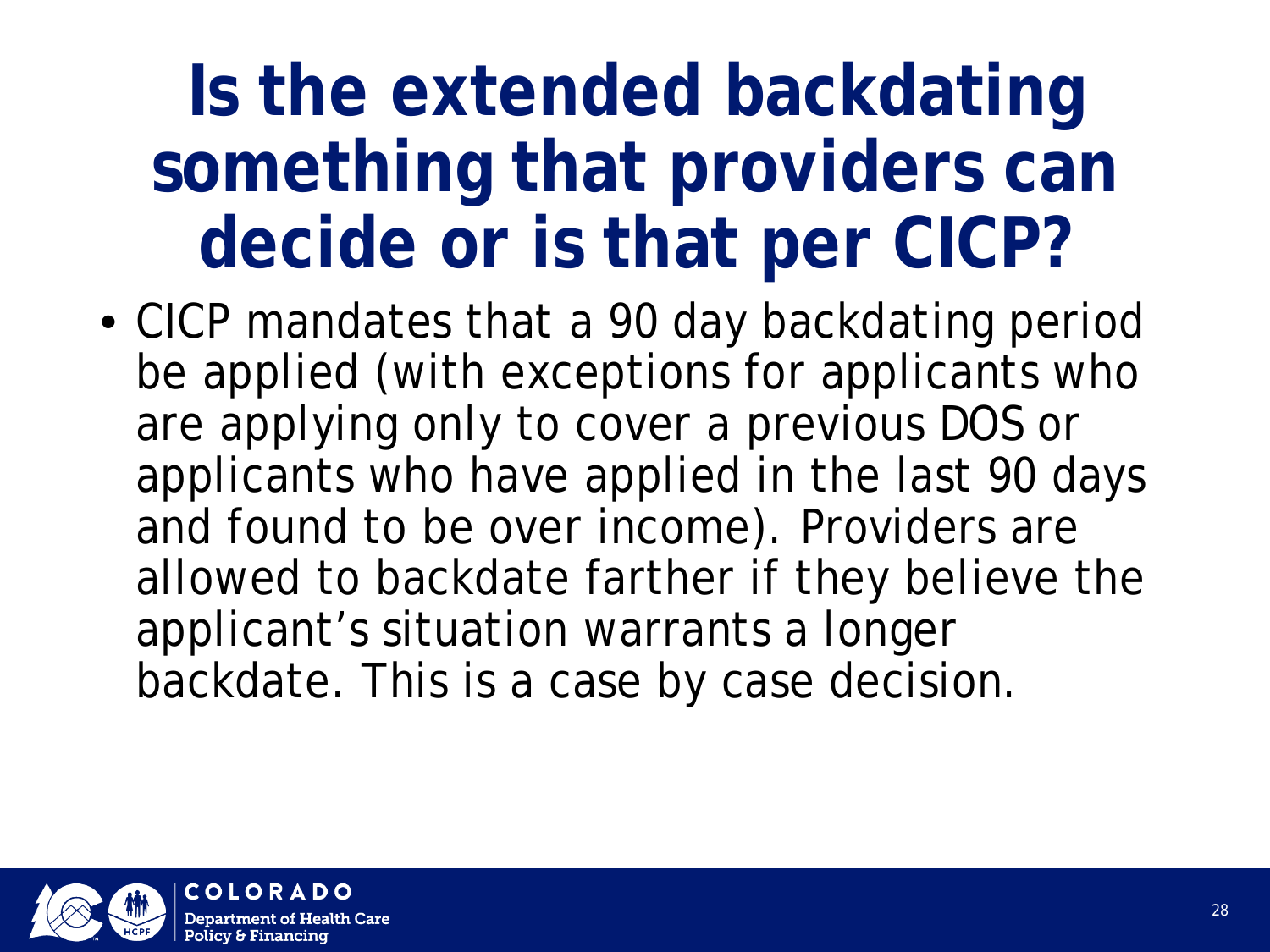## **If the DOS is past 90 days, can you use 90 days from the date the insurance pays the claim?**

• Yes, applicants are allowed to apply for CICP either within 90 days of the date of service or 90 days of the date the insurance pays the claim.

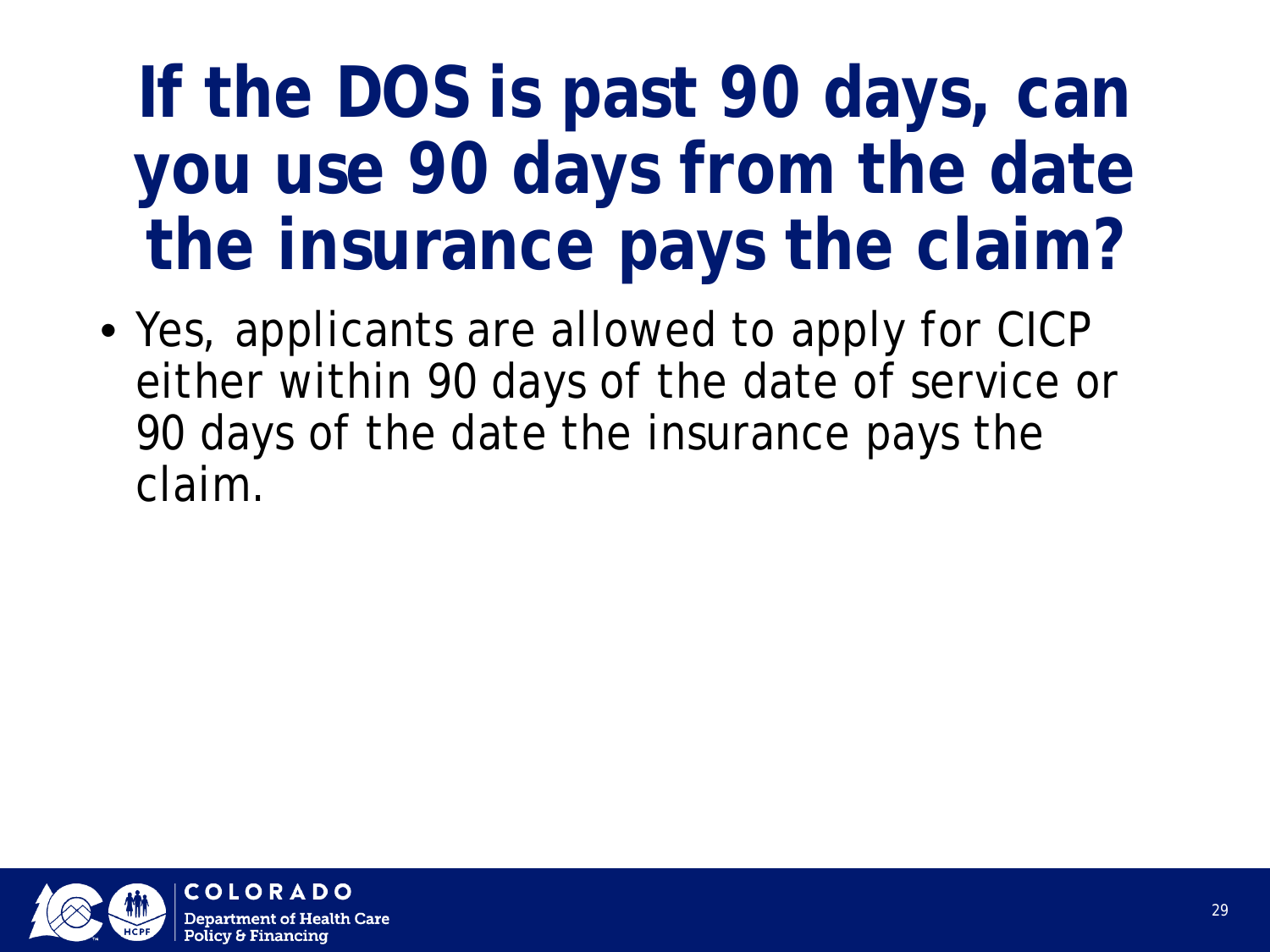# **What if the original DOS is more than a year ago?**

• CICP can still be applied in this case. If the claim was included in the original data for the year it occurred, the provider should file a claim adjustment report as outlined in the Data section of the provider manual.

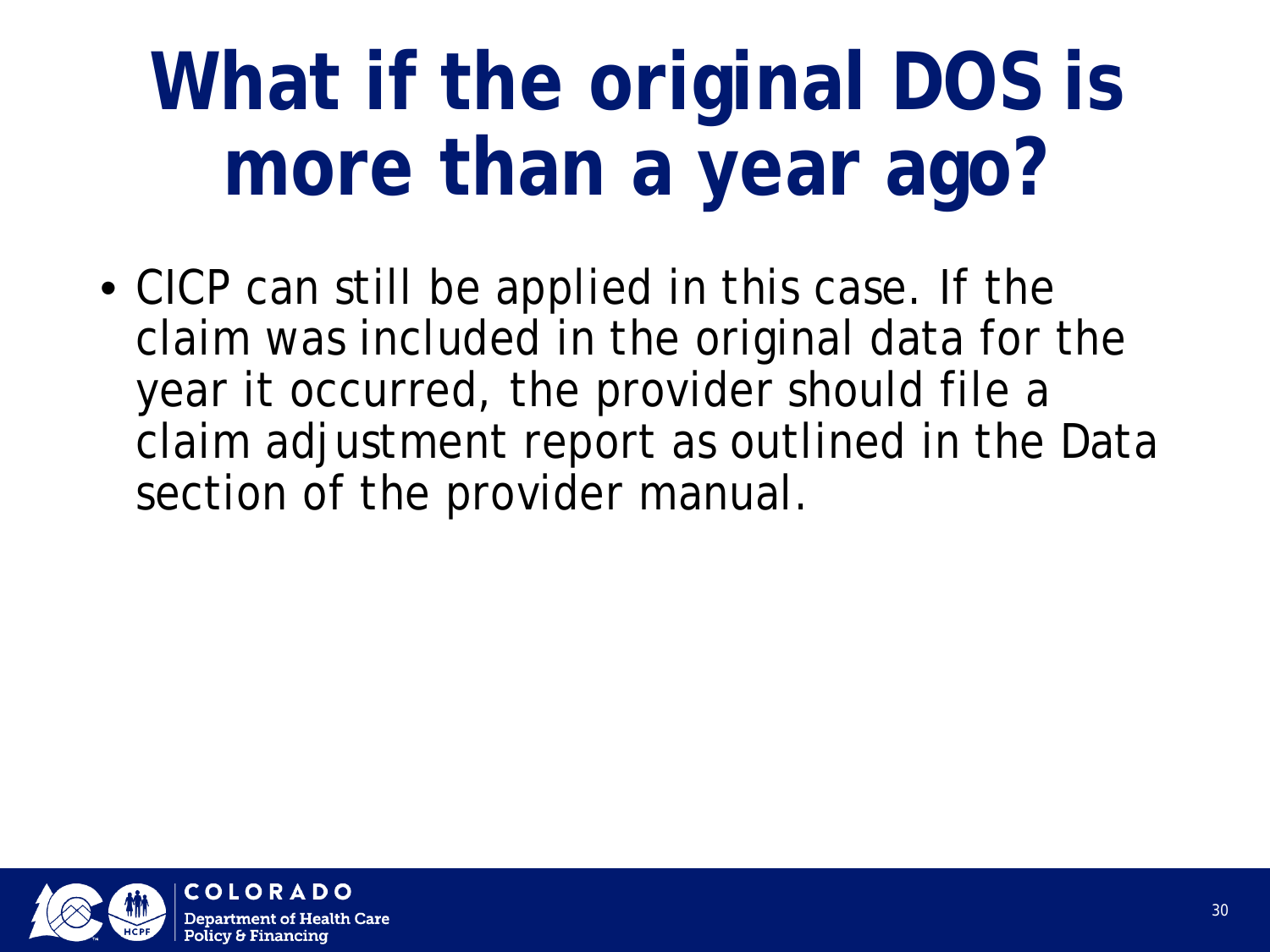# **Would you do a DOS only application at that point?**

• If the DOS is from a different year, it would be best to do an application that covers only that DOS. If at all possible, the information used to determine the applicant's rating should match the period of the DOS.

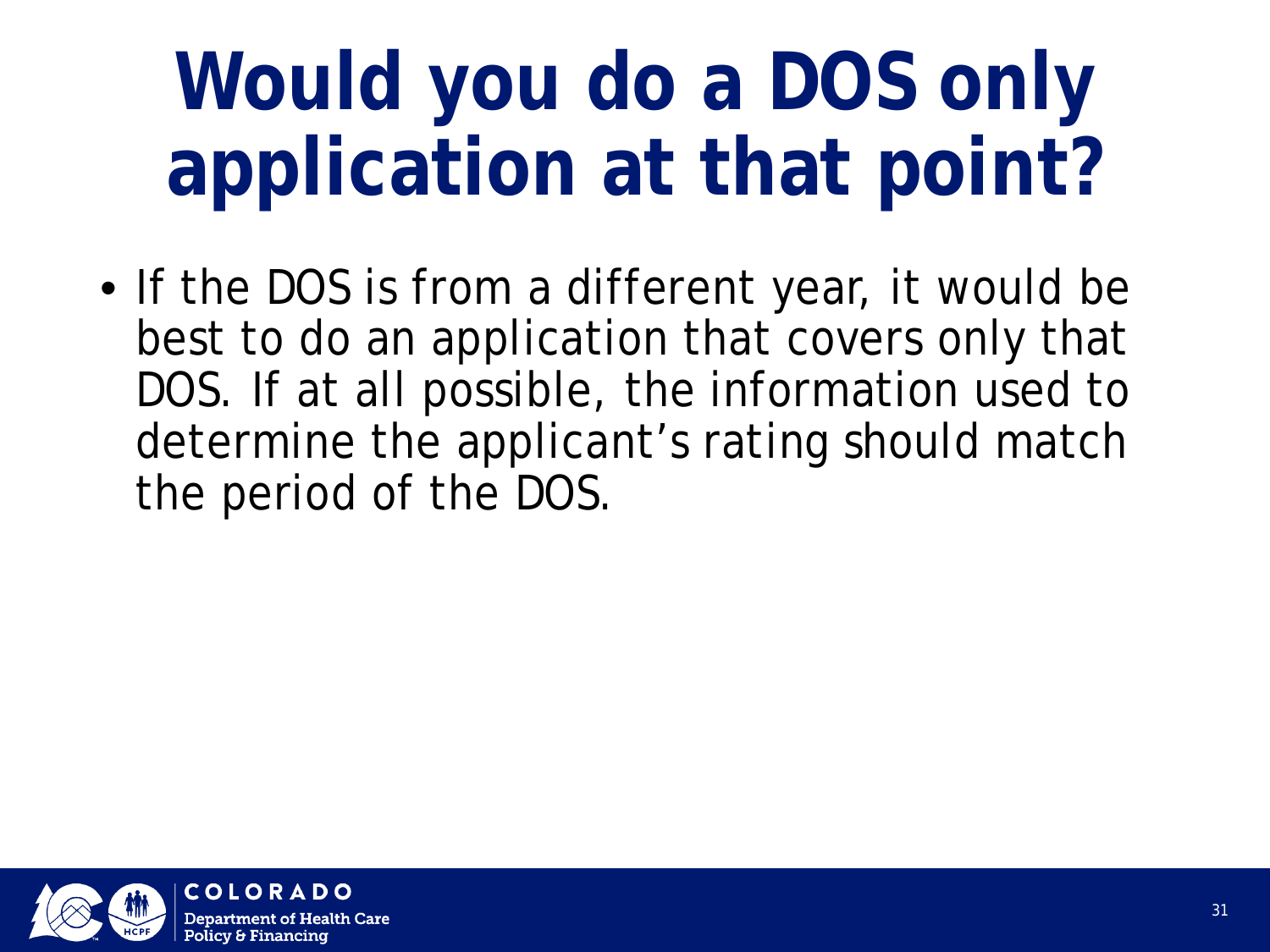#### **What if the applicant does not have the information for the month the original DOS was in? Do we notate that on the application?**

• It is CICP policy that the income for the time period being covered should be what is used. However, if the applicant is not able to provide their income information from that time period due to it being so long ago, providers are allowed to use the best information they have (i.e. the current income). If the current income is used, providers should notate the applicant was unable to access information from the original time period for the application.

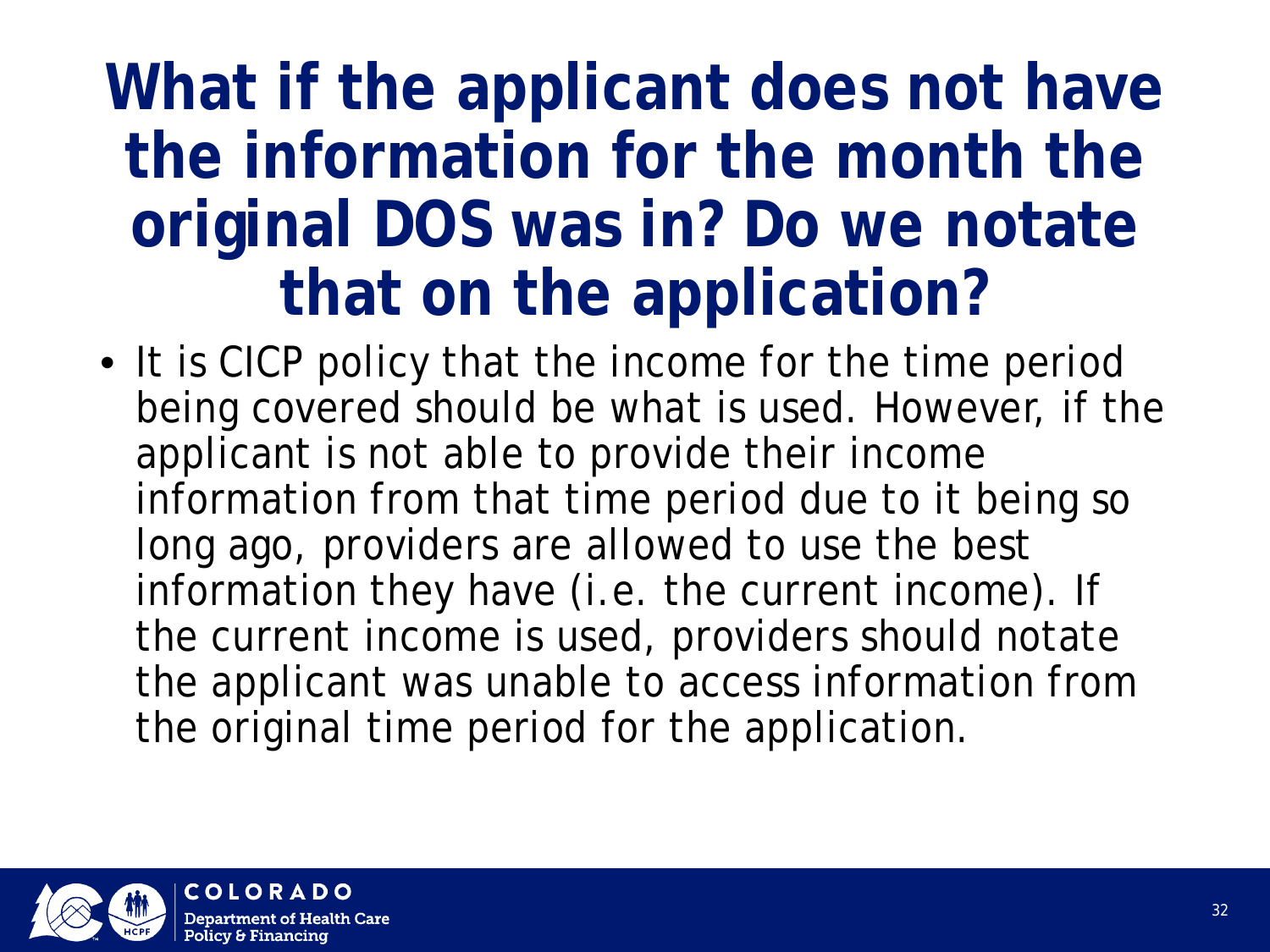### **Would we make the Effective Date the date of the insurance payment, the DOS, or the date of application?**

- If you are only completing one application to cover the DOS, then the Effective and End Dates should match the DOS covered by the insurance payment.
- Otherwise, the Effective Date would be the date of the application, which must be completed within 90 days of the insurance payment.

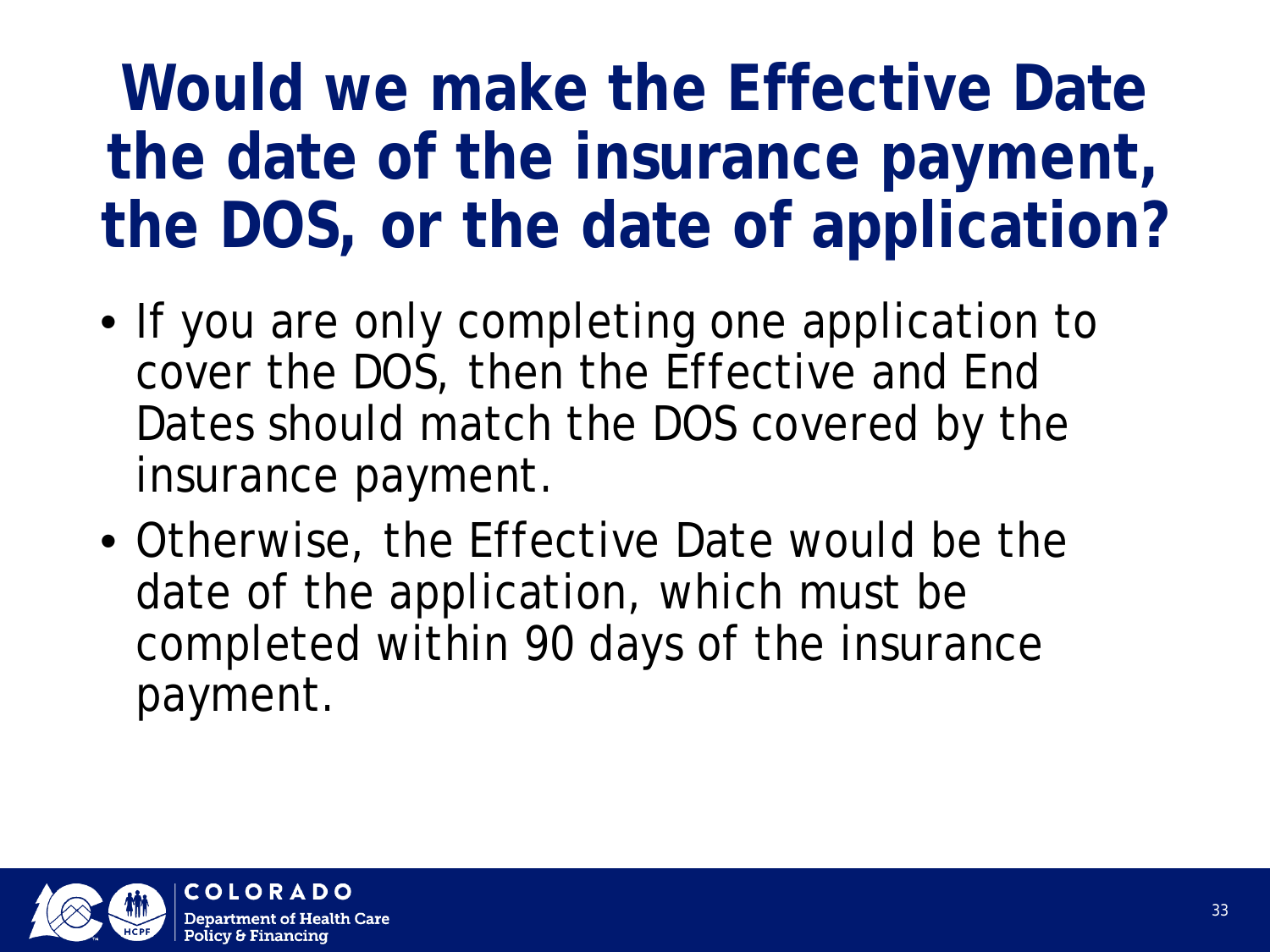#### **Is there a reason the backdating period is 90 days if we can technically submit CICP back to the beginning of the year as a provider exception?**

• The data used to be submitted on a quarterly basis, with the last report due in October after the year end in October. The 90 days ensured that any backdating period through the end of September would ensure the visits/admissions were reported in the correct year. This is still somewhat consistent now since the data is requested starting in April.

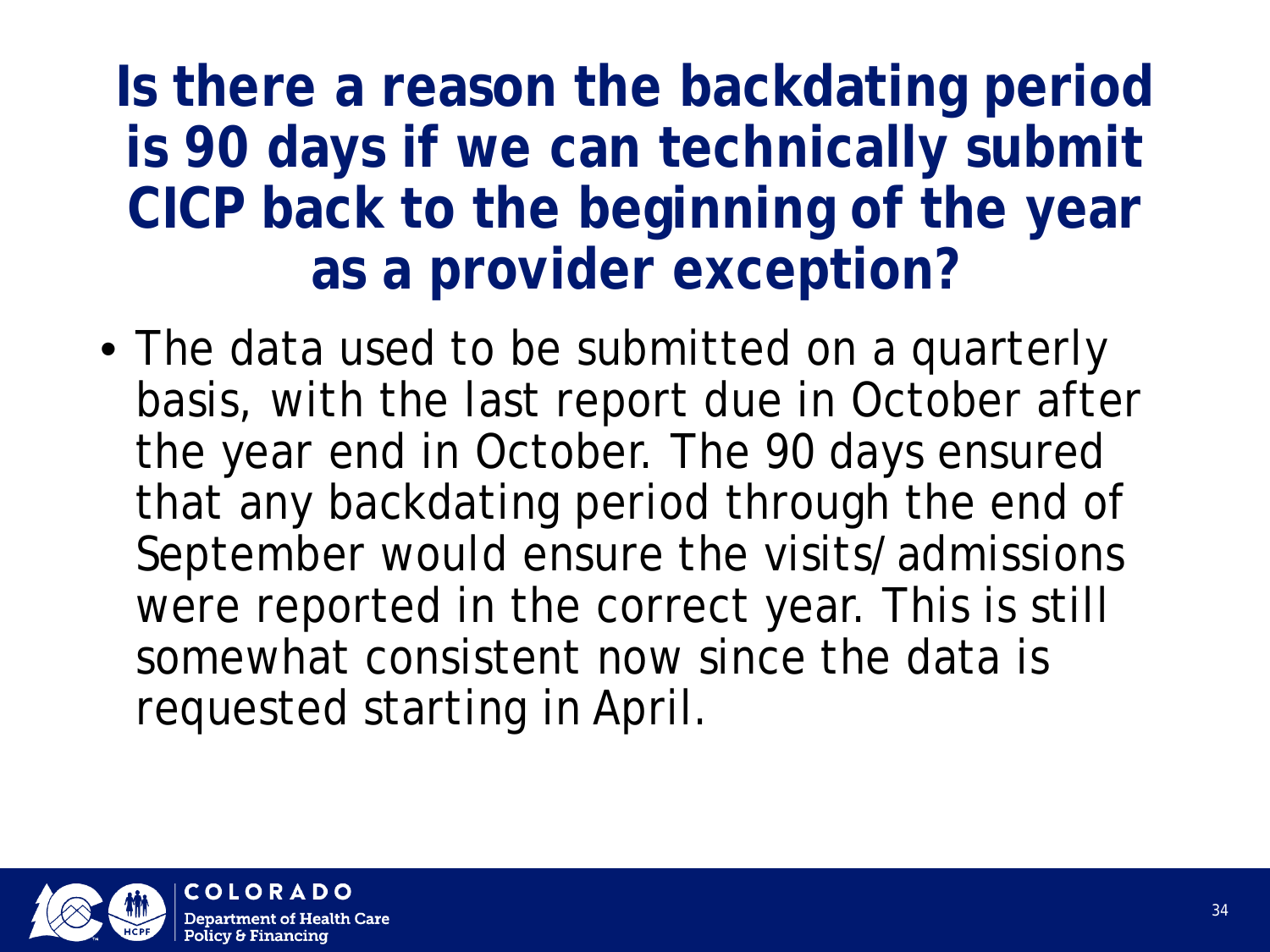#### **If an applicant is over income in May using April's income but is eligible in July, can we backdate into May if we determine they would have been eligible using May's income?**

• If they can show that May's income was under the limit, you are allowed to backdate into May but no further.

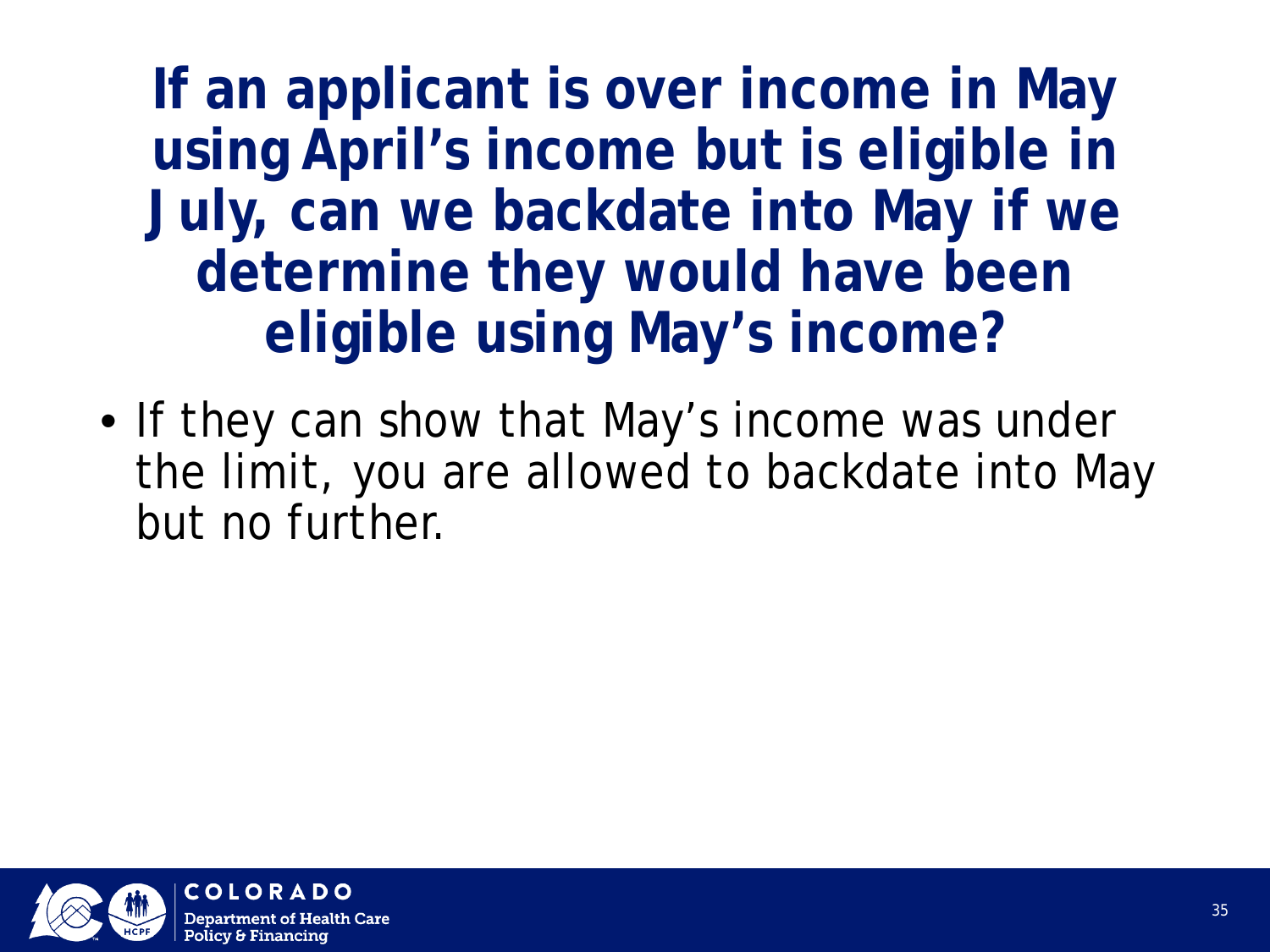## **If we do a longer backdate, does that require two different applications?**

• It may make sense to do two different applications in this case, especially if the visit past the 90 days is far past the 90 days. In that situation, you would complete an application for the DOS using the income information for the month the DOS occurred, and a second application going forward using the current application.

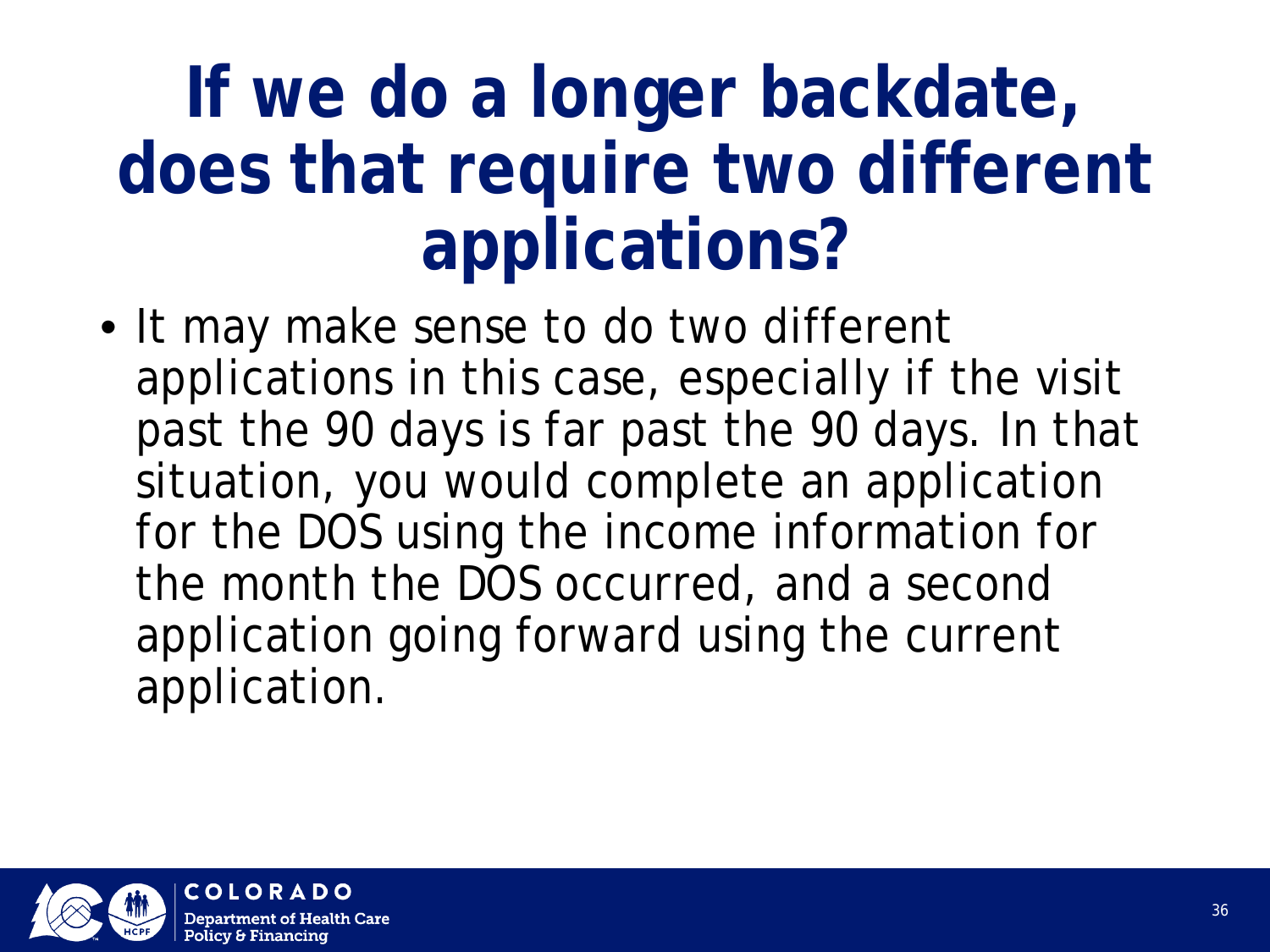#### **If an applicant is on a payment plan for an old account but now their income has changed and they can no longer afford that payment, can we use CICP for the old dates but with the current income?**

• As long as the older DOS hasn't been reported yet (usually as long as it is within the same calendar year), CICP can be used with the extended backdate to cover it. If this is done, any payments they have made towards the bill for the older DOS would count against their copayment cap and their copay amount for the DOS. For example, if the applicant has made three \$50 payments towards a \$12,000 bill and the CICP copay for that bill is \$600, the \$150 they have paid would count towards the \$600 copay and they would have an open balance of \$450.

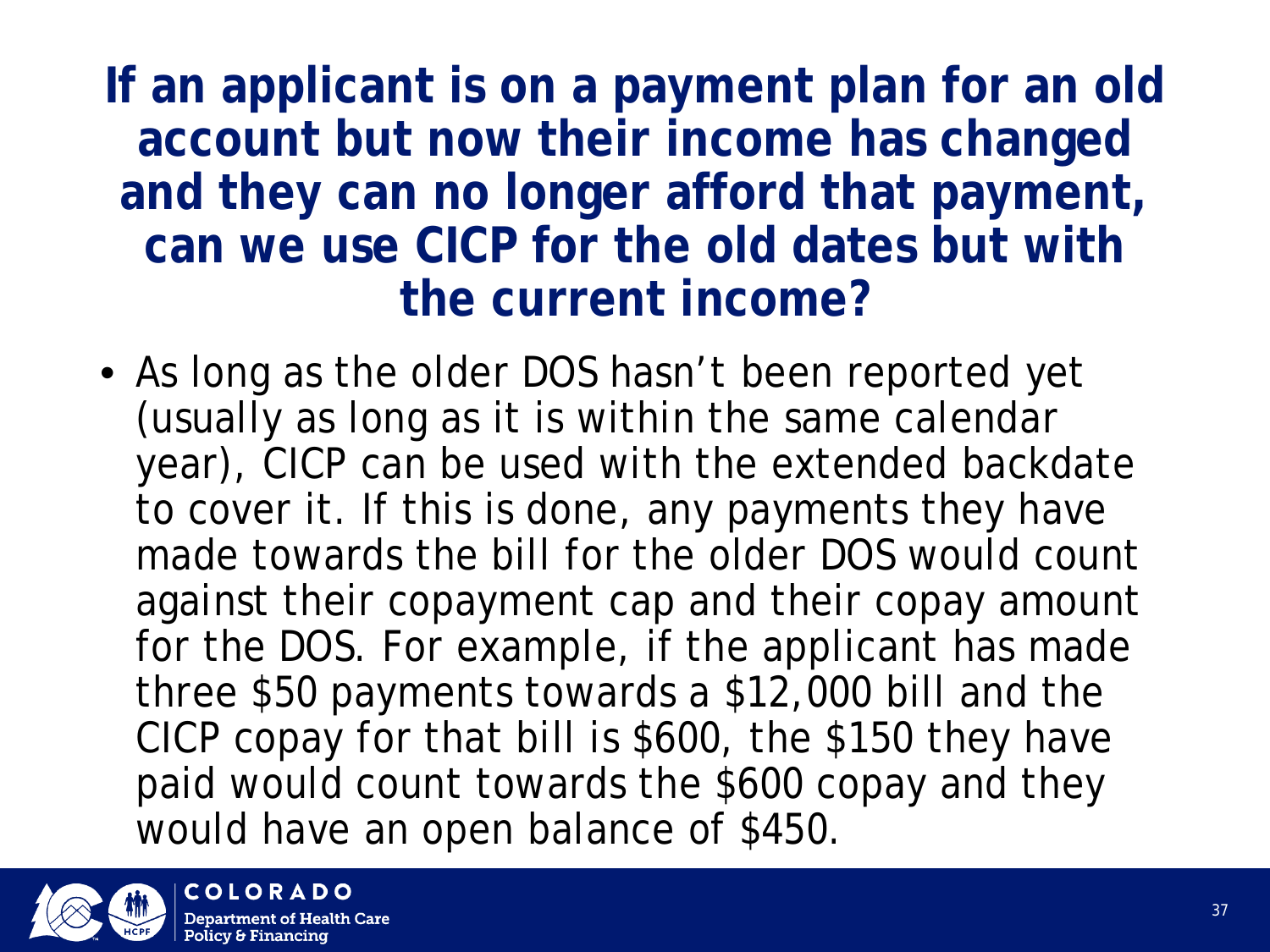**If a patient was signed up as self-pay and brings in documents to complete the CICP application, will that cover past service dates or will it be from the day they complete the application?**

• The CICP application would cover the standard 90 day backdating period from the date of the application. Any CICP eligible services within that 90 day period would need to have the CICP discount applied to them.

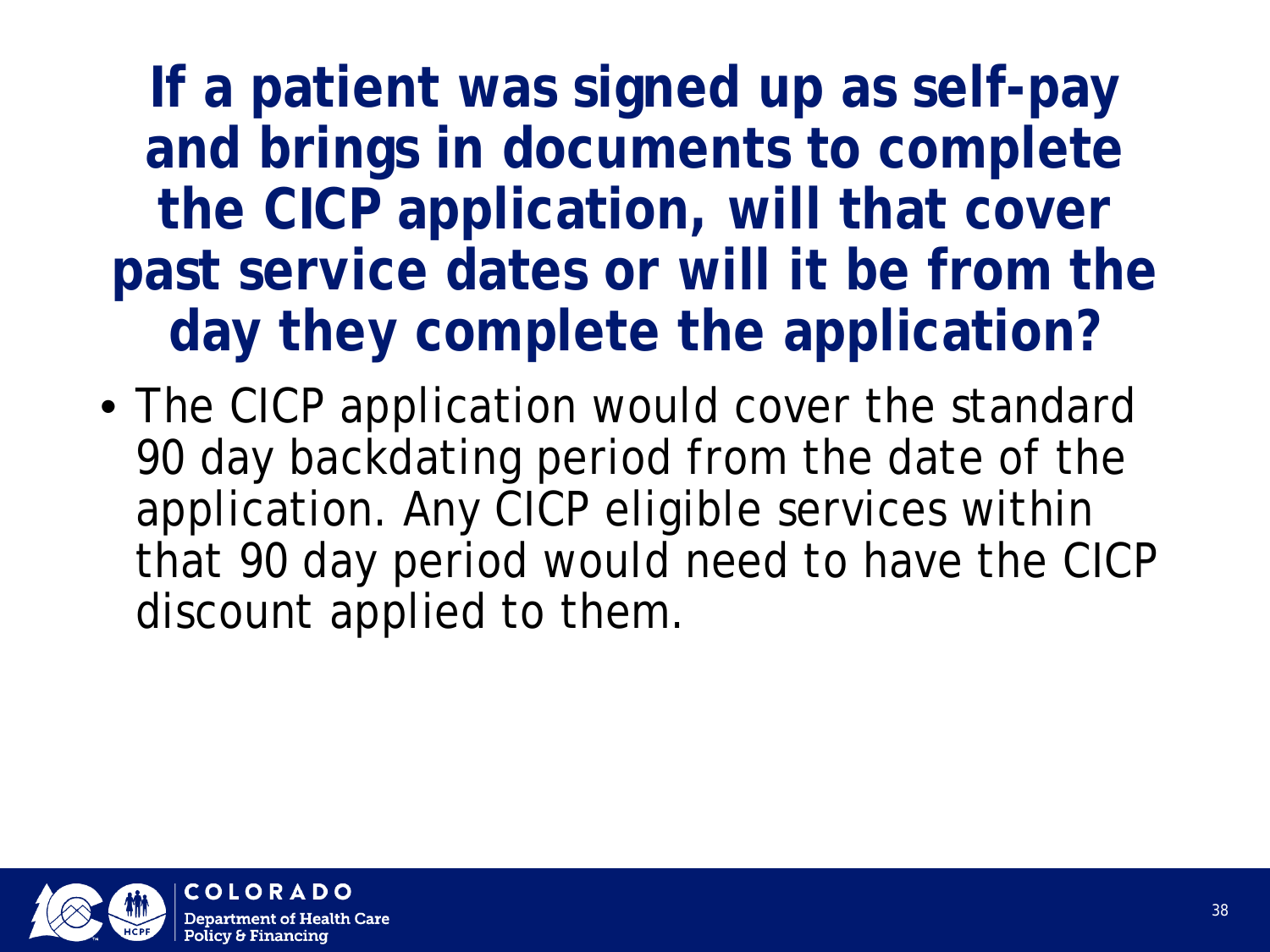#### **If an application was completed in June and denied for over income and they reapply in July and are approved, can we backdate to cover the June DOS?**

• You screened the applicant in June for a June DOS and they were denied, so an approval in July cannot be used to cover the June DOS. In that case, the July application would be able to backdate only to July 1. Notes should be included in the application as to why the backdate is being cut short.

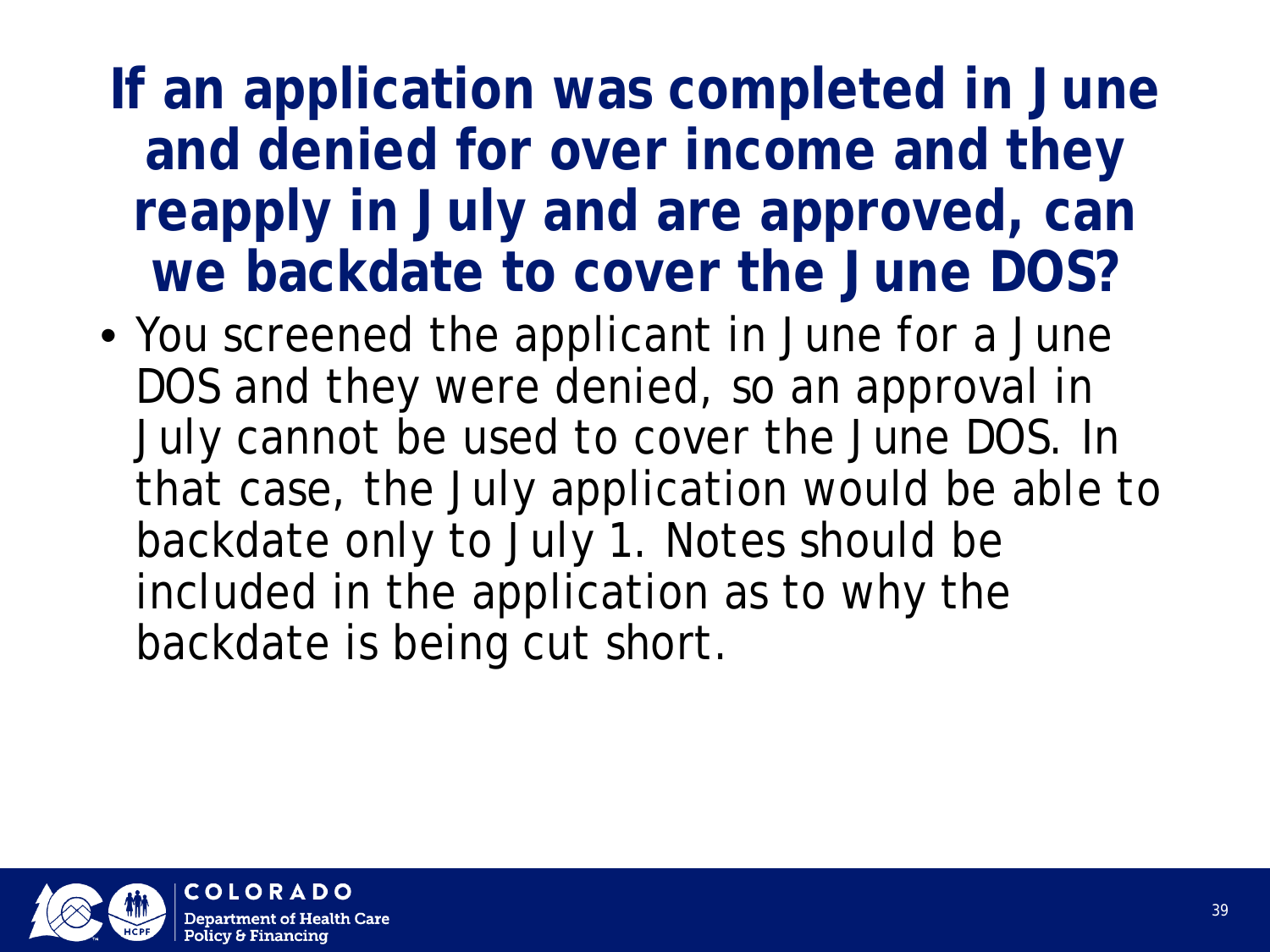**If a patient had services in April and May, became unemployed in May, but was over income for Health First Colorado in April, what would we use to calculate his income for the April services?**

• For this applicant, you would screen them based on what their income was in April, and their CICP eligibility would have to be end dated no later than April 30. Using the YTD through April would be the best way to calculate it, but using only the pay stubs from the month of April would also be acceptable (however, the correct calculation must be done, DO NOT add the pay stubs for April and multiply by 12 to annualize!).

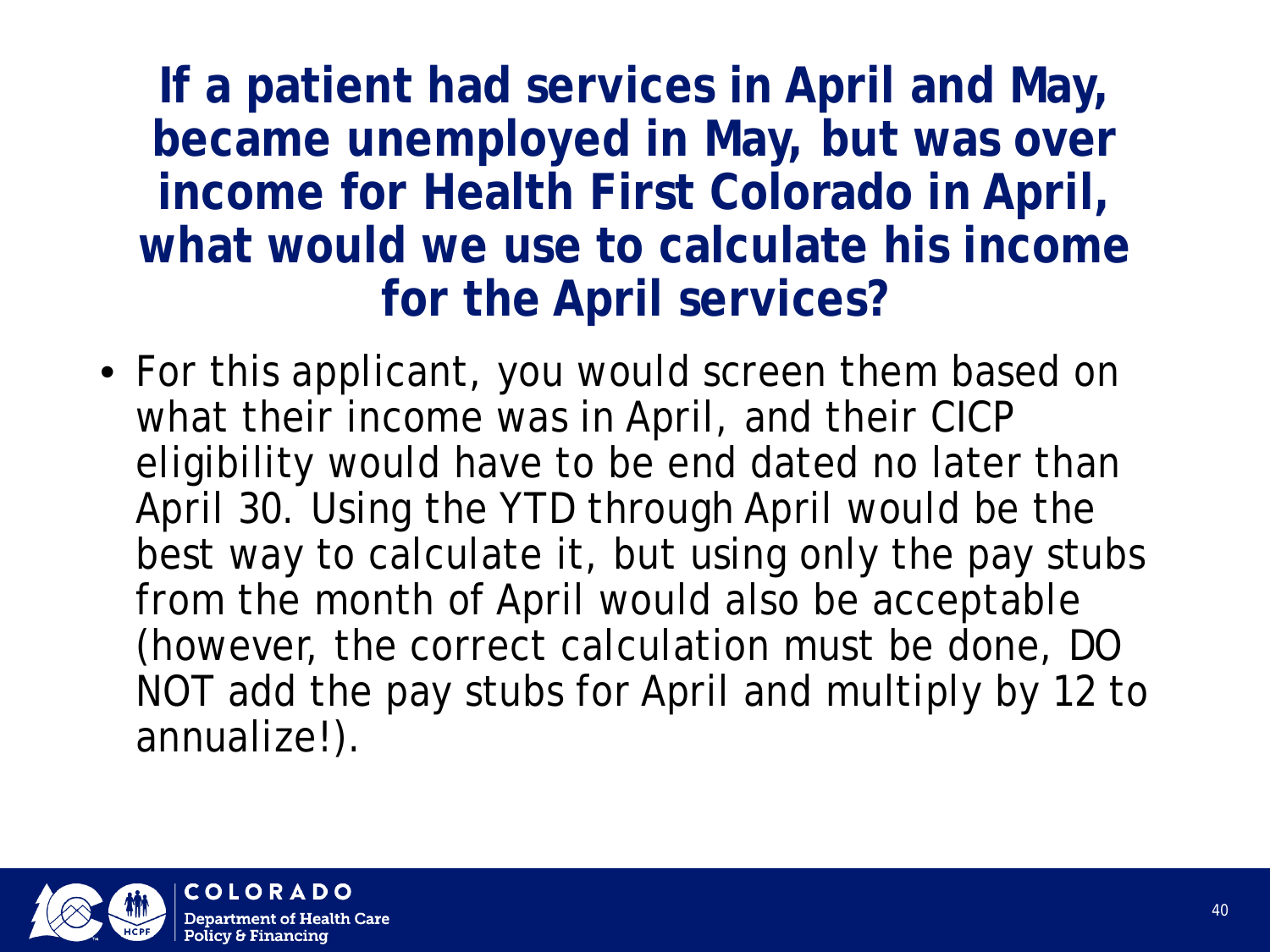#### **How do we handle patients who apply and are denied at our facility and then come back with a card from another facility?**

• In these situations, you know that under your rating procedure the applicant does not qualify. Therefore, even if you normally accept cards from the other provider, you do not need to accept this patient's card.

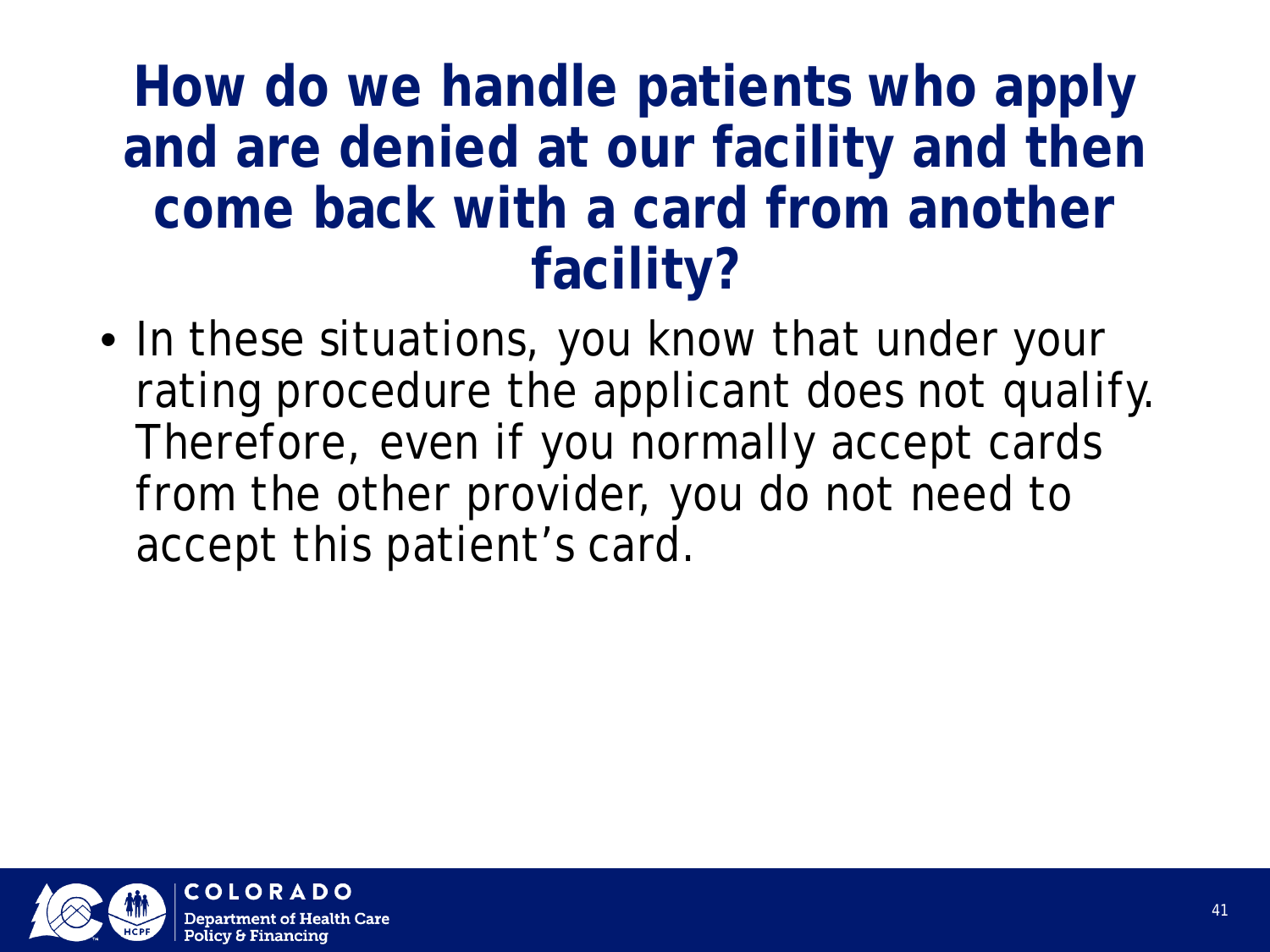#### **Do we have to accept another hospital's rating if we are a hospital?**

• No, you do not have to accept another facility's rating simply because you are the same type of facility. We have a lot of variability between hospitals, with some counting liquid resources while others don't, and deductions varying from provider to provider.

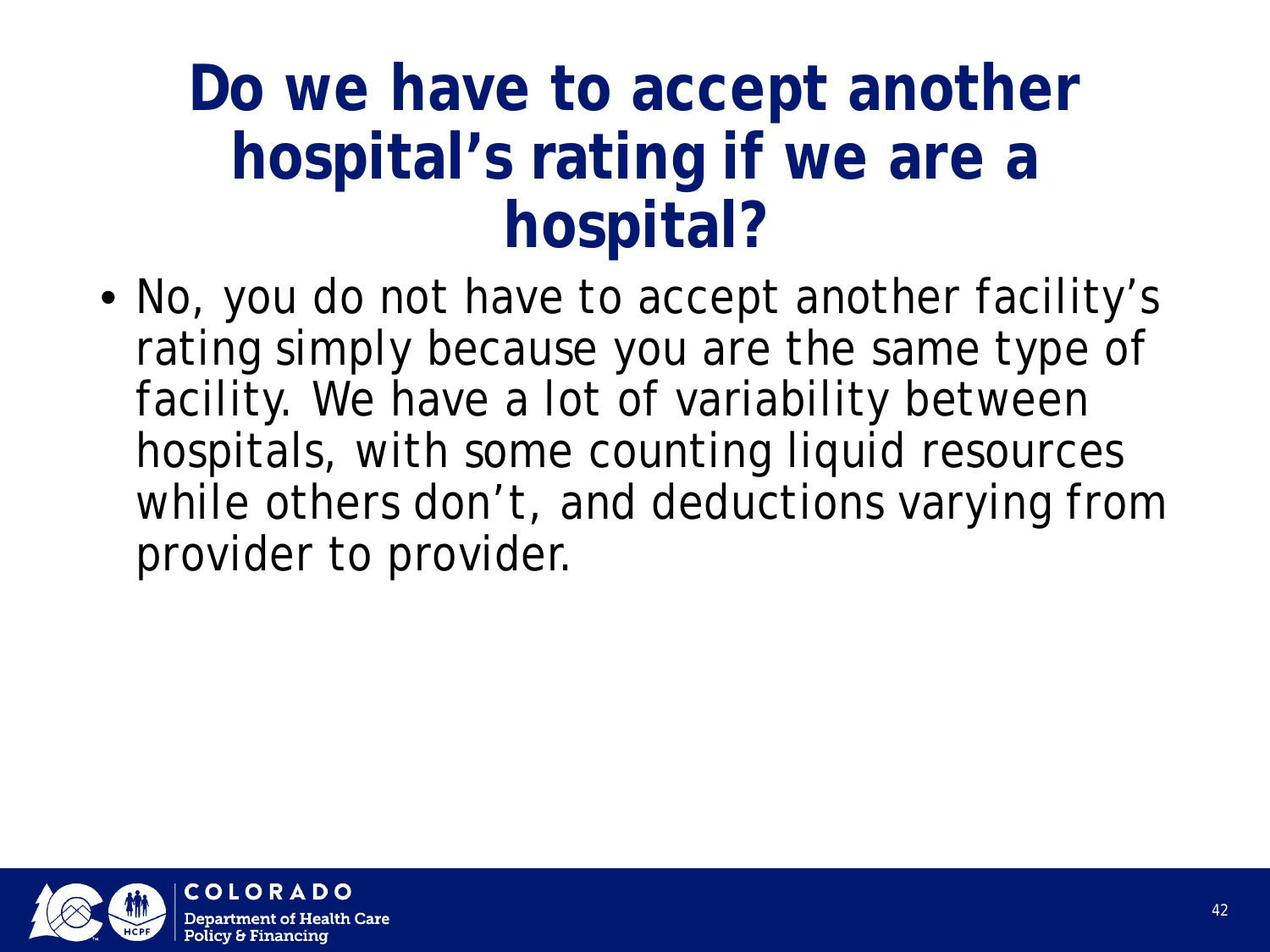#### **Would we select the homeless option on the welcome letter to show \$0 copays for non-homeless applicants with a 0 FPL?**

• It would be acceptable to do this, since it will make more sense for the applicant.

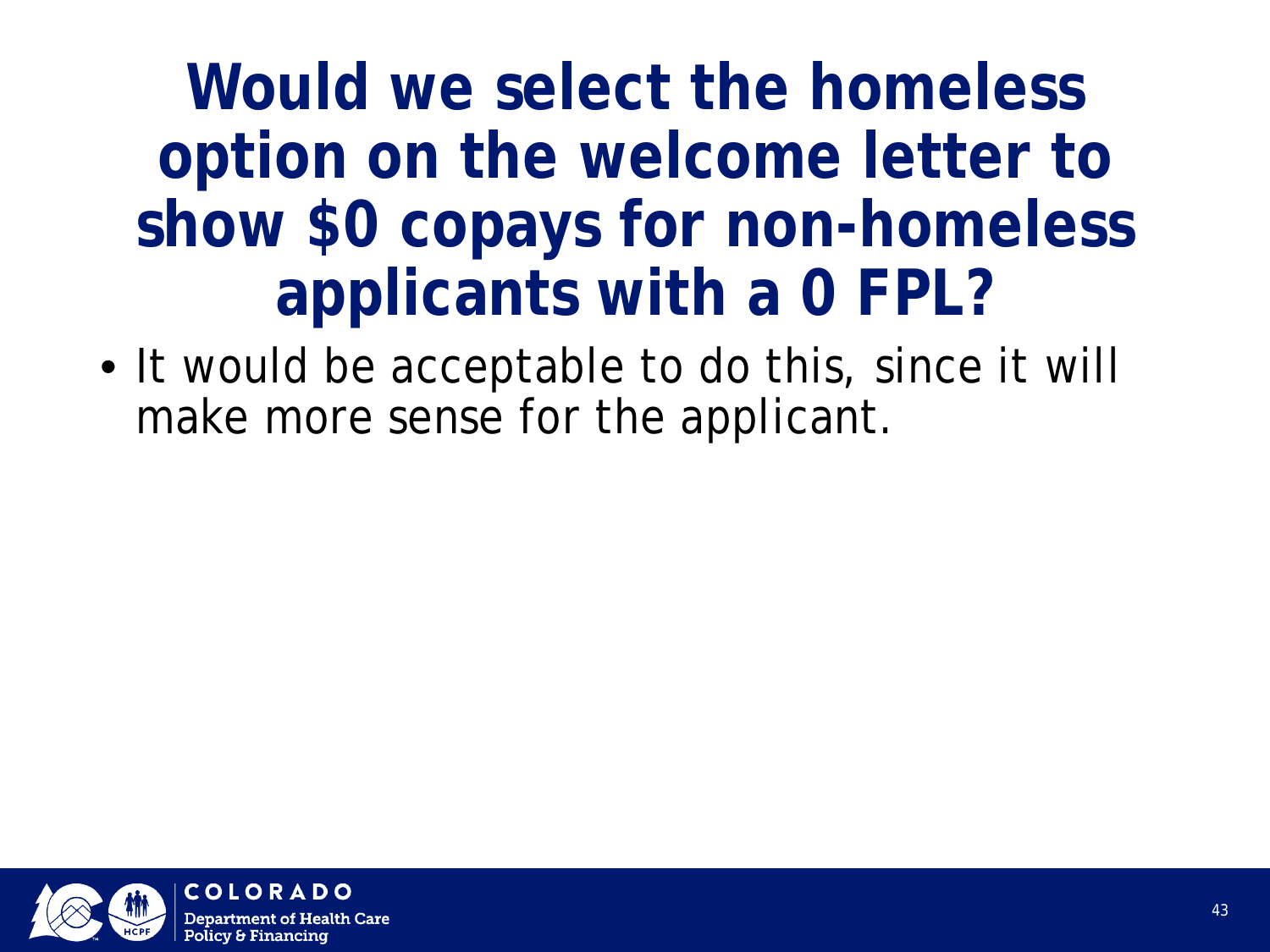### **If we are only saving digital copies of the applications, will that impact the audit?**

• The Department's current CICP auditor is located out of state, so all applications are sent to them electronically anyway. Having them already be digital may actually make it easier to submit the required audit materials.

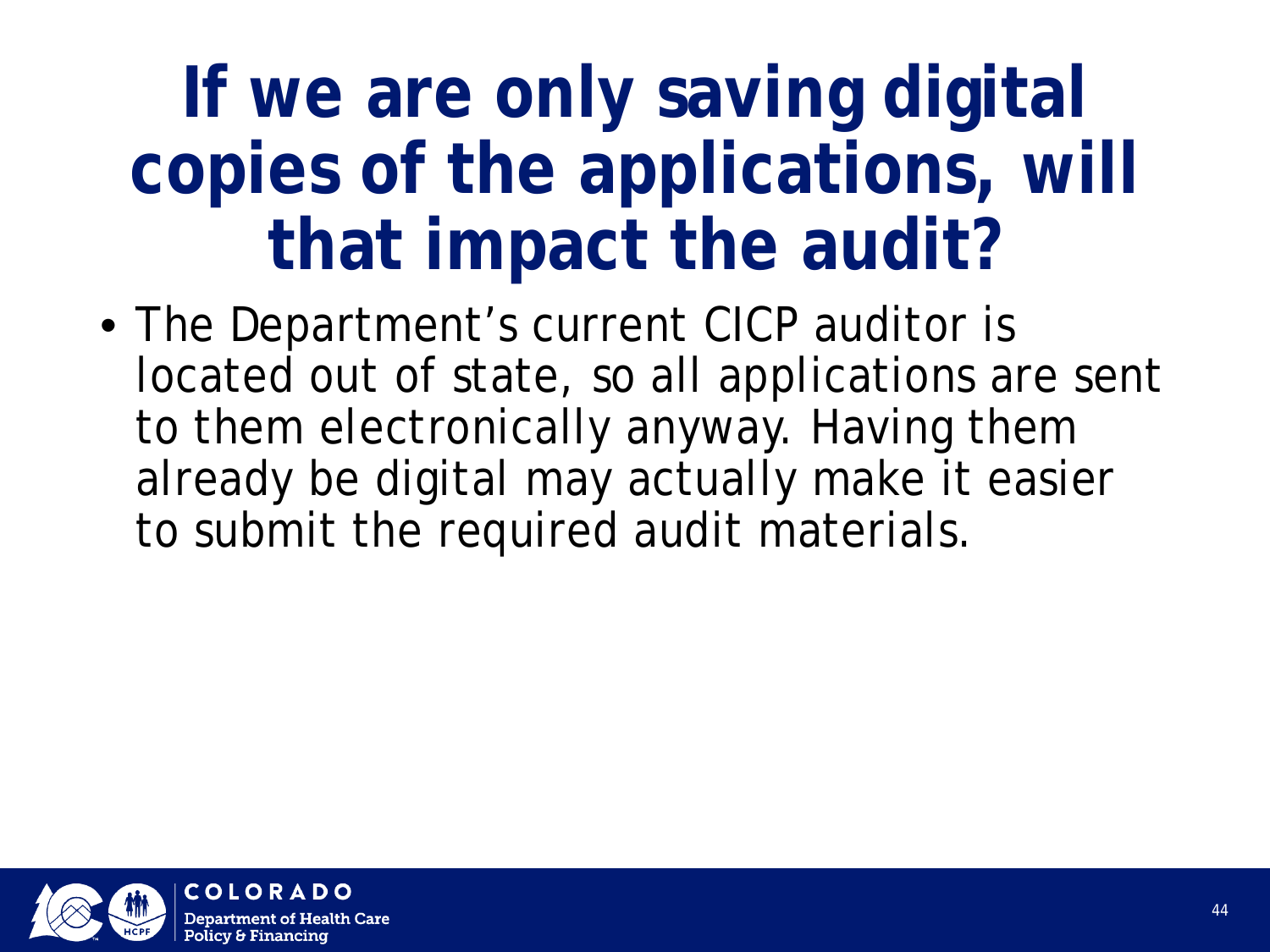### **If we have a digital copy of the applications, do we need to keep the original paper copies?**

• A digital copy of the application is sufficient, you do not need to keep the original paper copies. However, providers should take extra caution that all parts of the application are scanned and that all scans are legible.

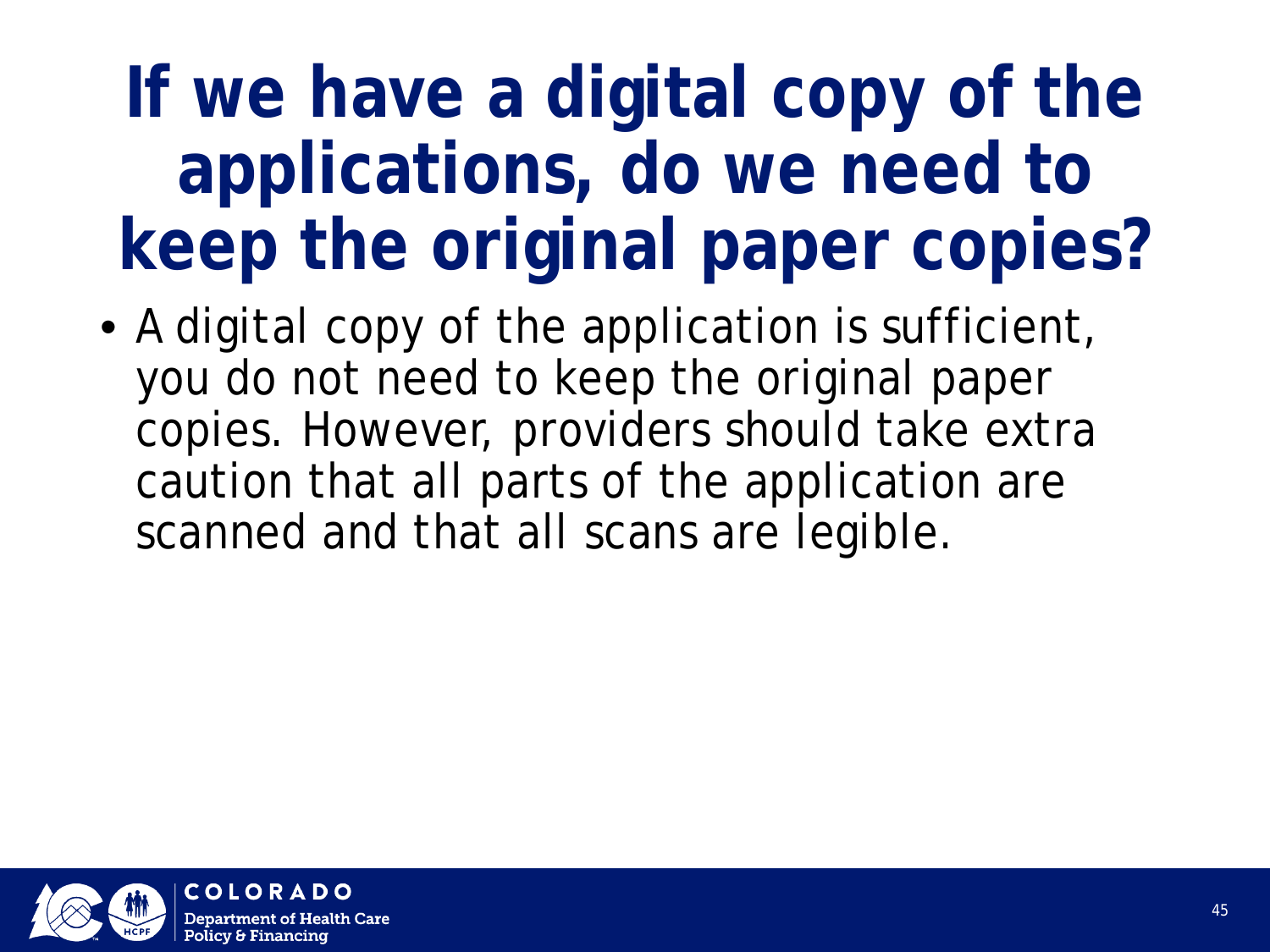# **How long do we keep digital copies of the applications?**

• Providers are required to keep applications, whether digital or paper, for six state fiscal years. For example, applications completed during 2021-22 would need to be kept until the end of 2027-28.

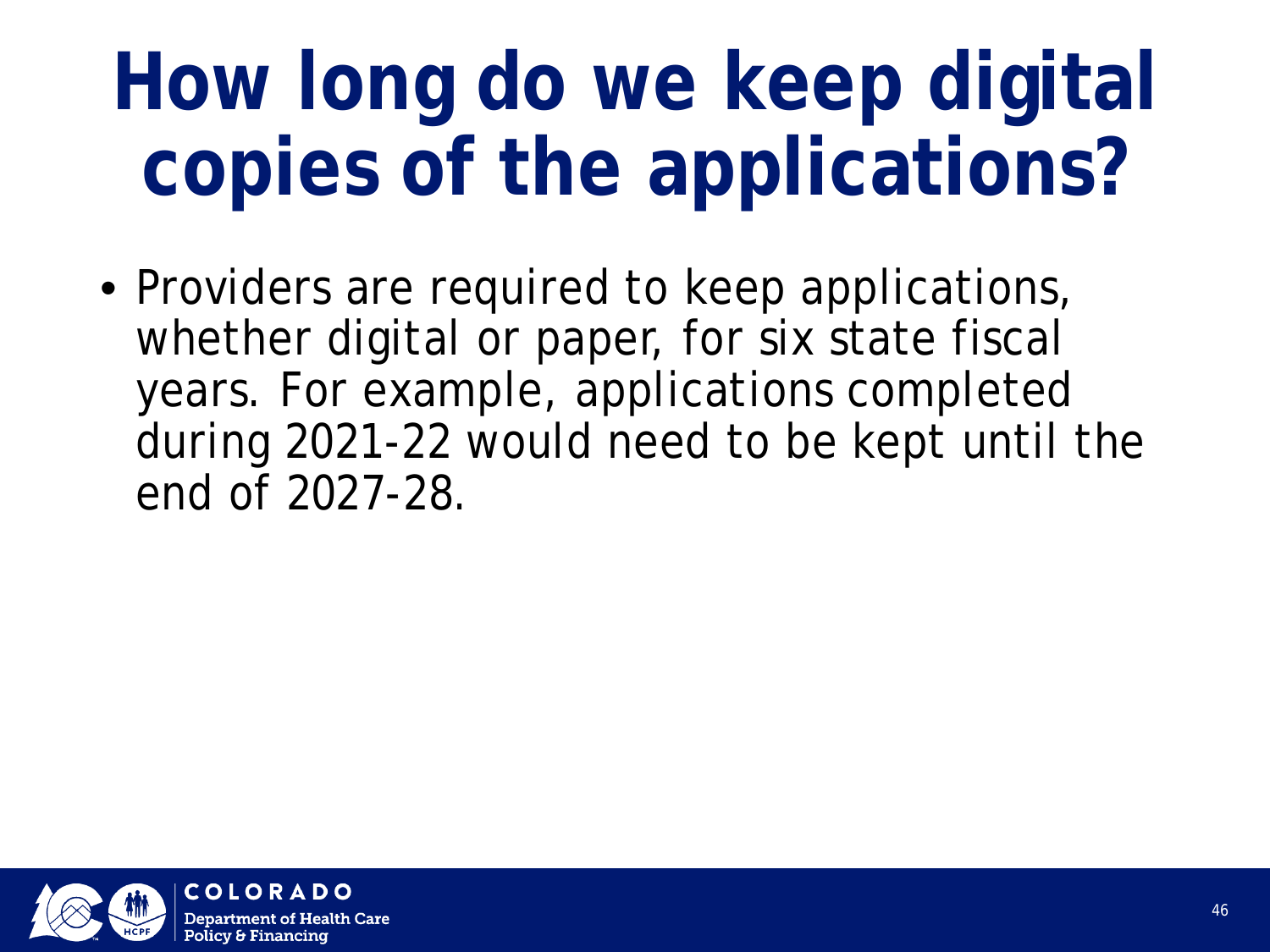**If we get through an entire application and then realize that the applicant is eligible for Health First Colorado, do we print and deny the application with notes?**

• The application should be marked as denied, signed by all parties, and kept with the other completed applications.

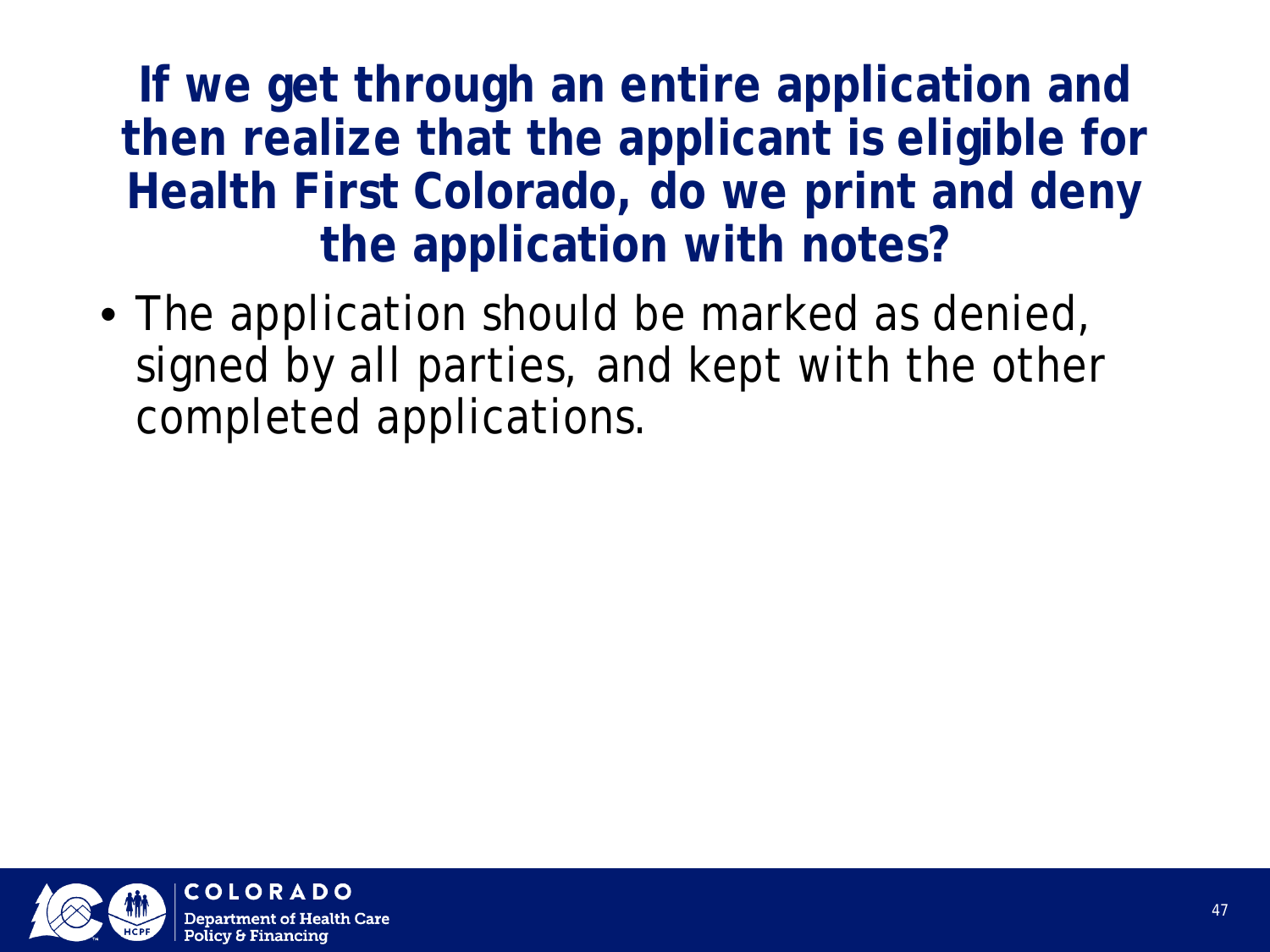### **How long will the flexible signature policy remain in place?**

• The policy currently runs through the end of July. The Department continues to monitor the situation and will extend the policy if necessary. Providers will be notified by a Constant Contact email if the policy is extended, and the COVID FAQs website will be updated.

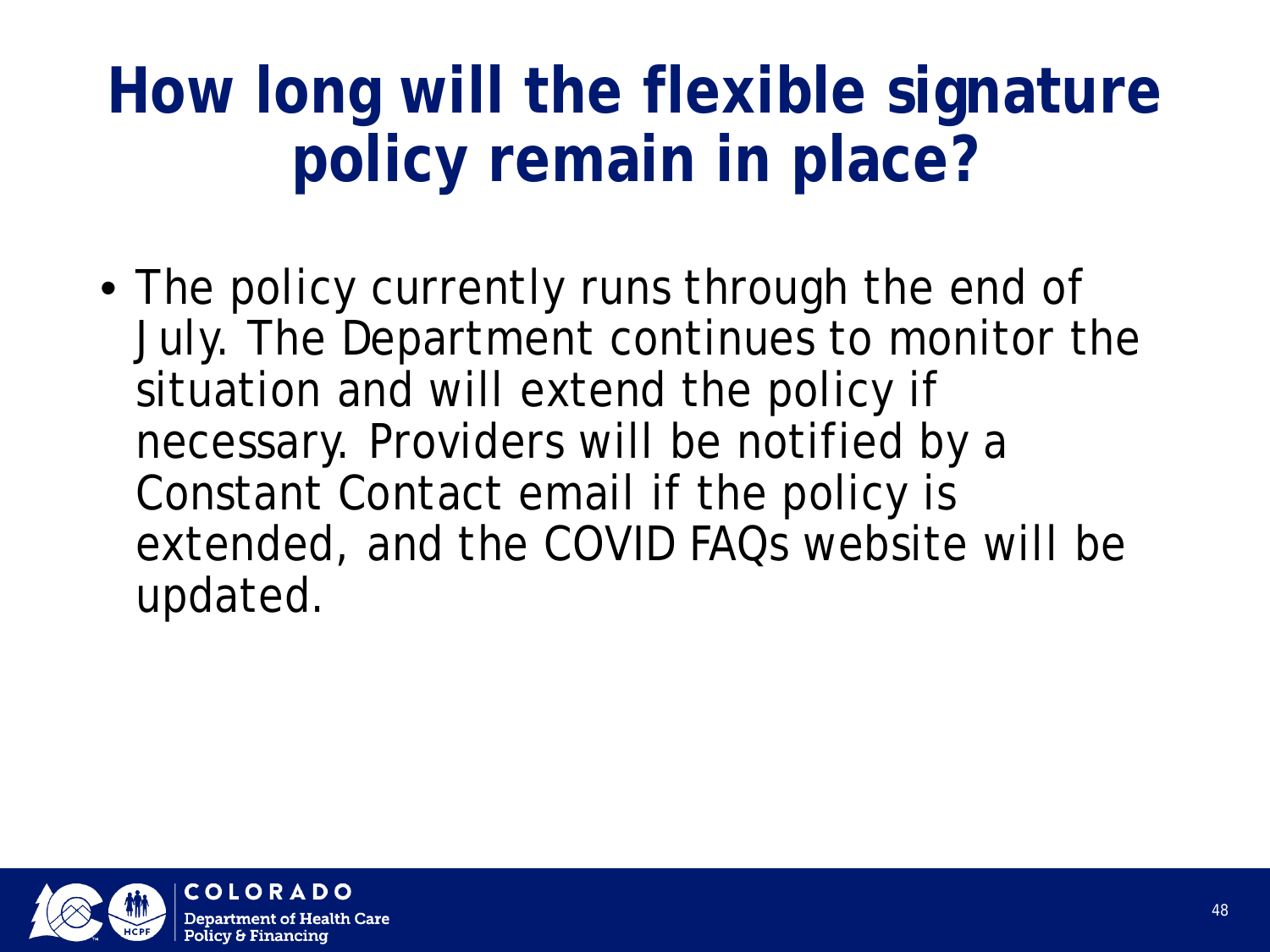**Is the flexible signature policy for people who have COVID or just concerns about entering the facility?**

- A little bit of both. Applicants who have COVID and are hospitalized would be able to "sign" the application through a phone call with the financial counselor.
- Applicants who have COVID and are isolating at home, or who do not wish to enter the facility and don't have access to email or a printer may also "sign" through a phone call.
- Applicants who do have access to email but not a printer should "sign" by return email.
- Applicants who have access to email and a printer should print the application and sign. They can return the application through email or snail mail.

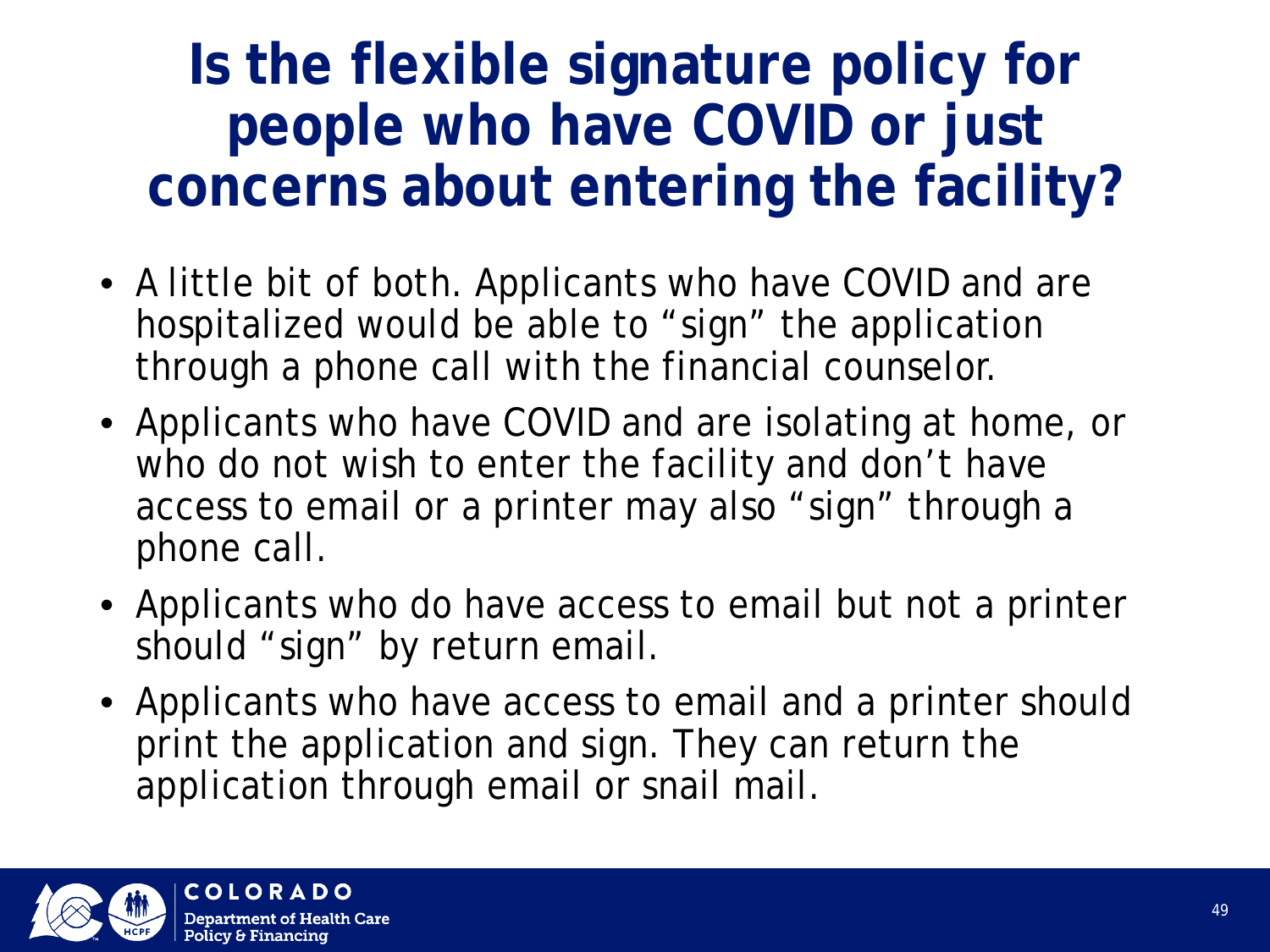# **Will there be a new application July 1?**

• There is always a new application on July 1, and there is always a new application on April 1. The one in July is for the brand new program year, and the one in April updates the FPLs to match the new federal numbers. There are also sometimes updates in between. Providers should be signed up to receive the Program Updates Constant Contact emails, and should be reading those in their entirety.

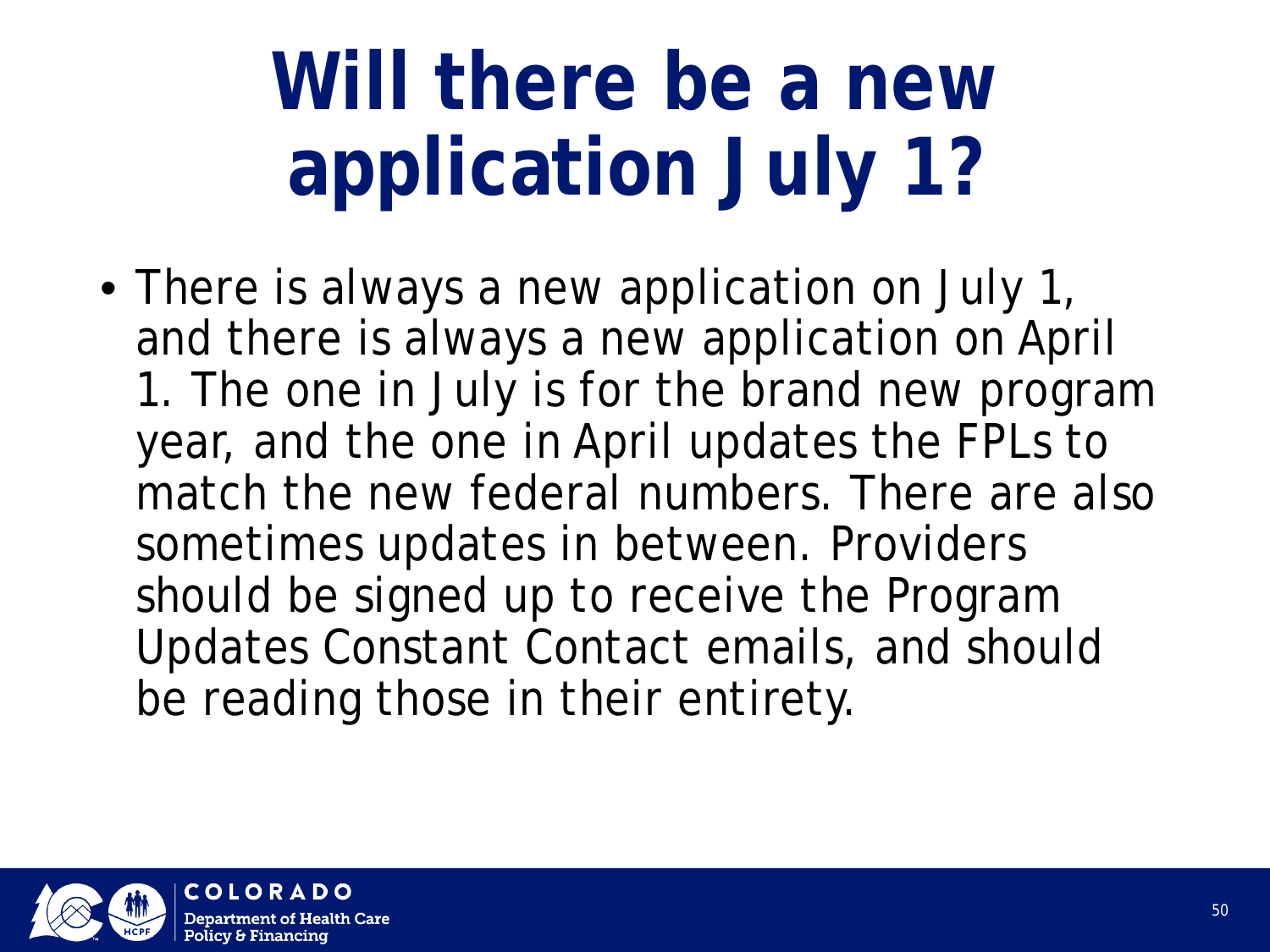## **Household Members**

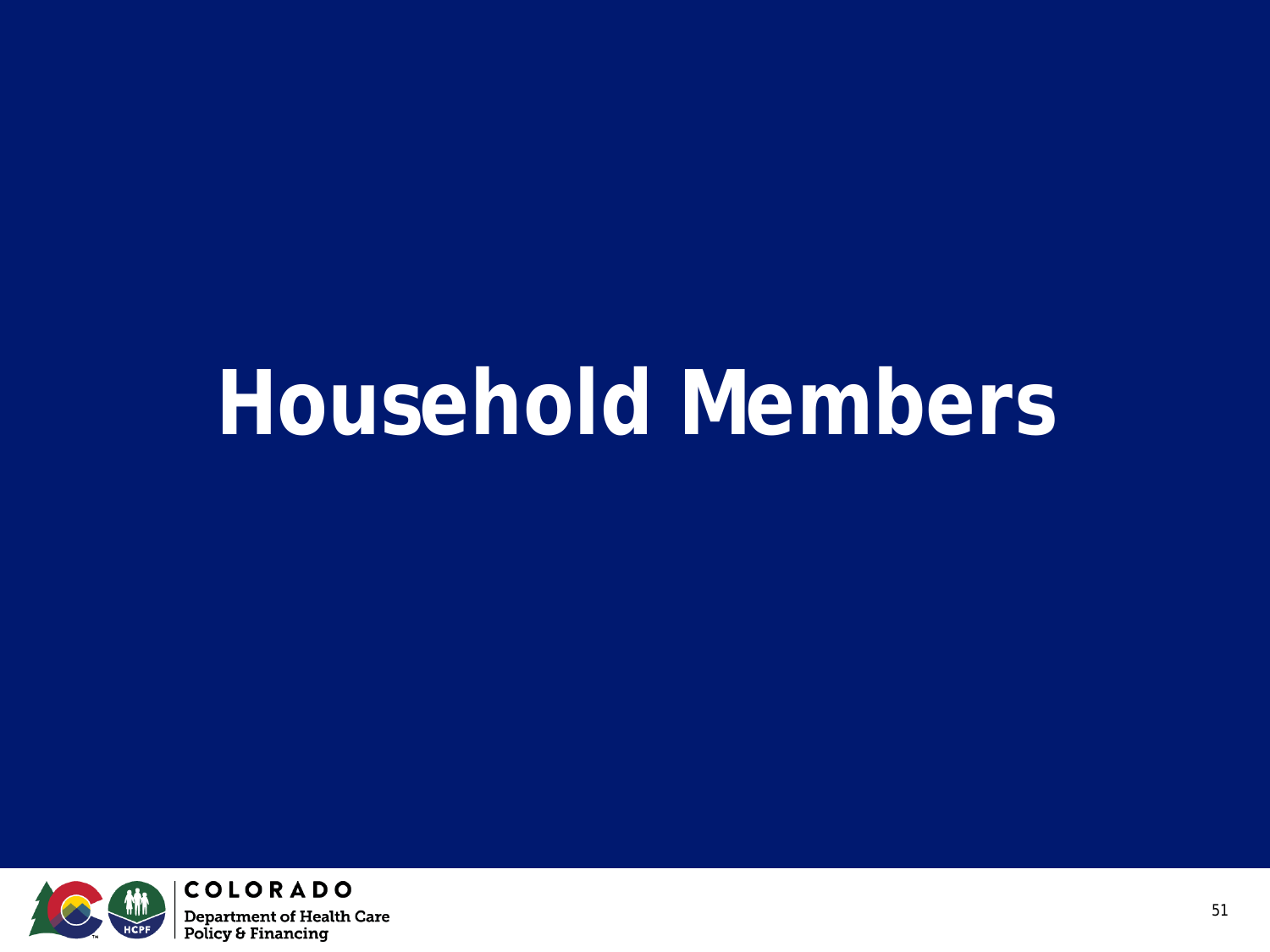# **What if a married couple is estranged and not talking?**

- Per Colorado law, spouses must be included on each other's applications. The spouse will still need to be included on the application, listed as "Household Size Only". The applicant needs to make their best effort to contact the spouse to get their income information.
- EXCEPTION: If there is fear for the applicant's safety in contacting the spouse, the spouse must still be included in the application but the applicant can guess at their income without contacting them. INCLUDE NOTES!

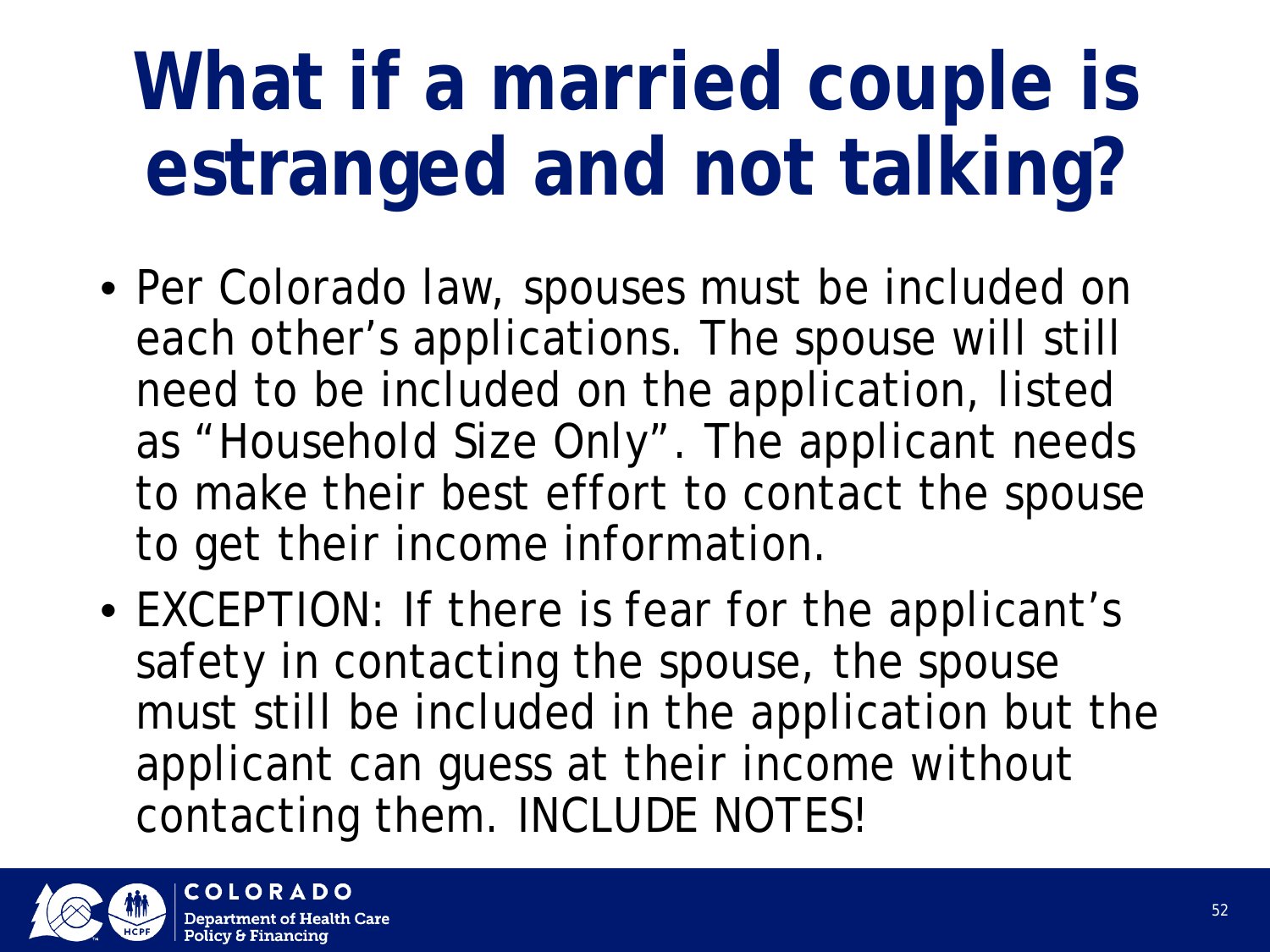### **What if an applicant and their spouse have been separated for years and have had no contact?**

• If the couple is legally separated, the spouse does not need to be included in the application. If they are still legally married, the applicant's best effort must be made to get the spouse's information.

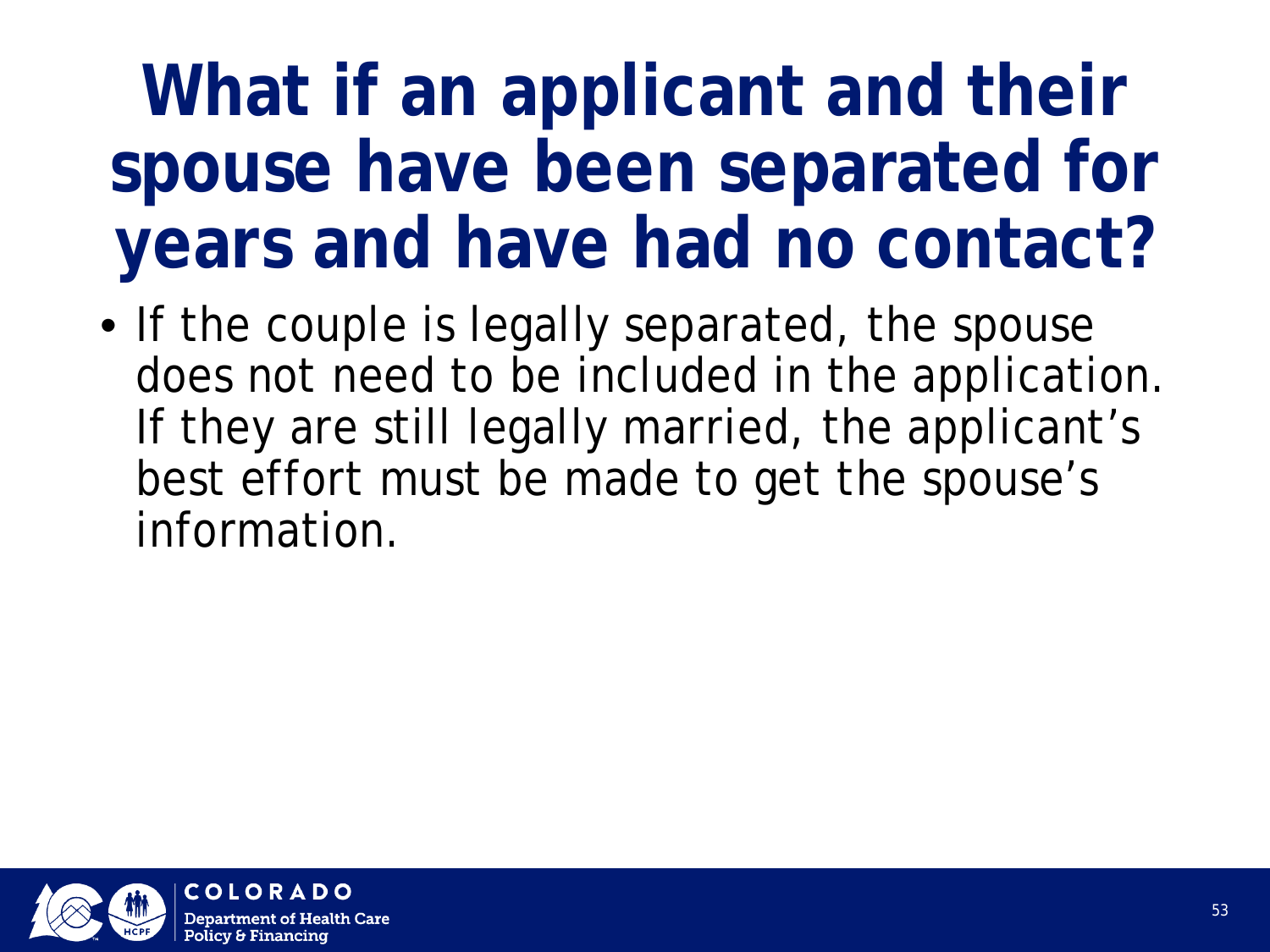### **Do we continue to claim the spouse until the divorce date and have legal paper stating no support?**

• Applicants are allowed to be rated without their spouse as soon as they file the separation or divorce paperwork. A receipt from the court showing the submitted paperwork or a letter from their attorney stating the separation or divorce is in process would work for documentation.

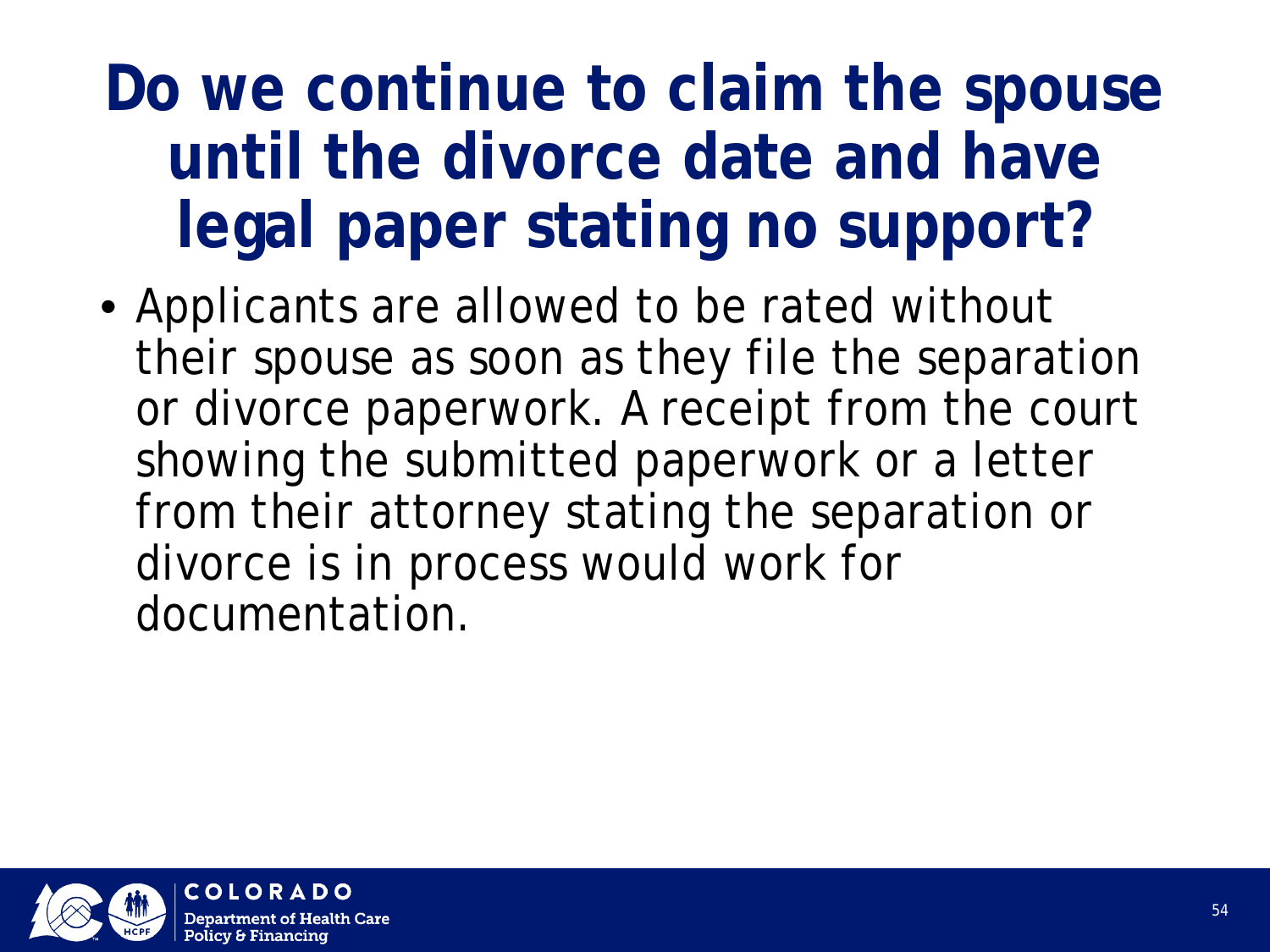### **If an applicant and their spouse don't live together, why would we count the spouse's income?**

• It is Colorado law that spouses are responsible for each other's medical bills. Therefore, the income for both parties must be taken into account when it comes to determining eligibility for CICP.

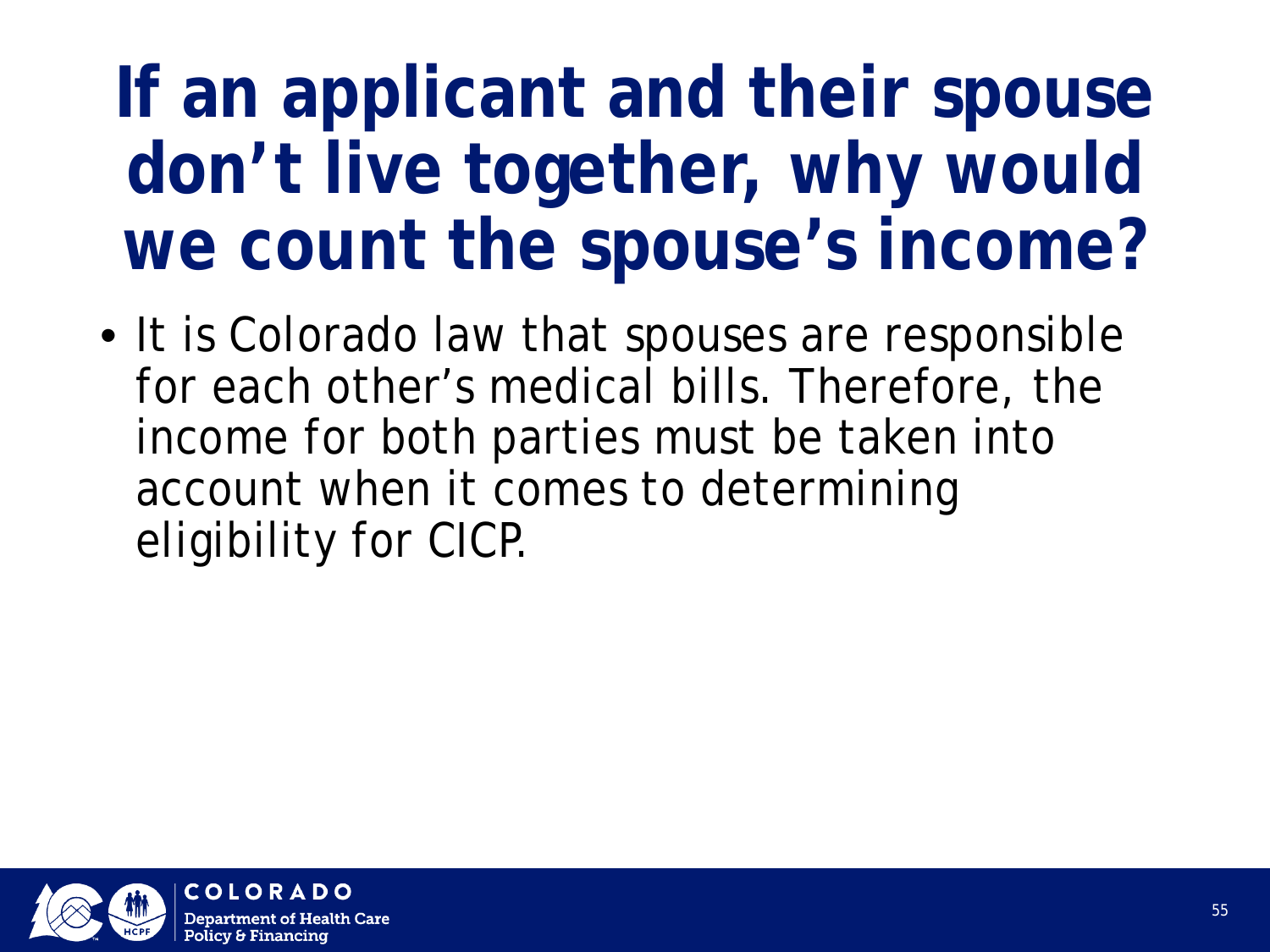# **What if the applicant is unable to find their spouse?**

• The applicant needs to make their best effort to find the spouse. If the spouse cannot be found, they will need to guess at the spouse's income using the best information they have, which may be what they were making when they last saw or had contact with the spouse.

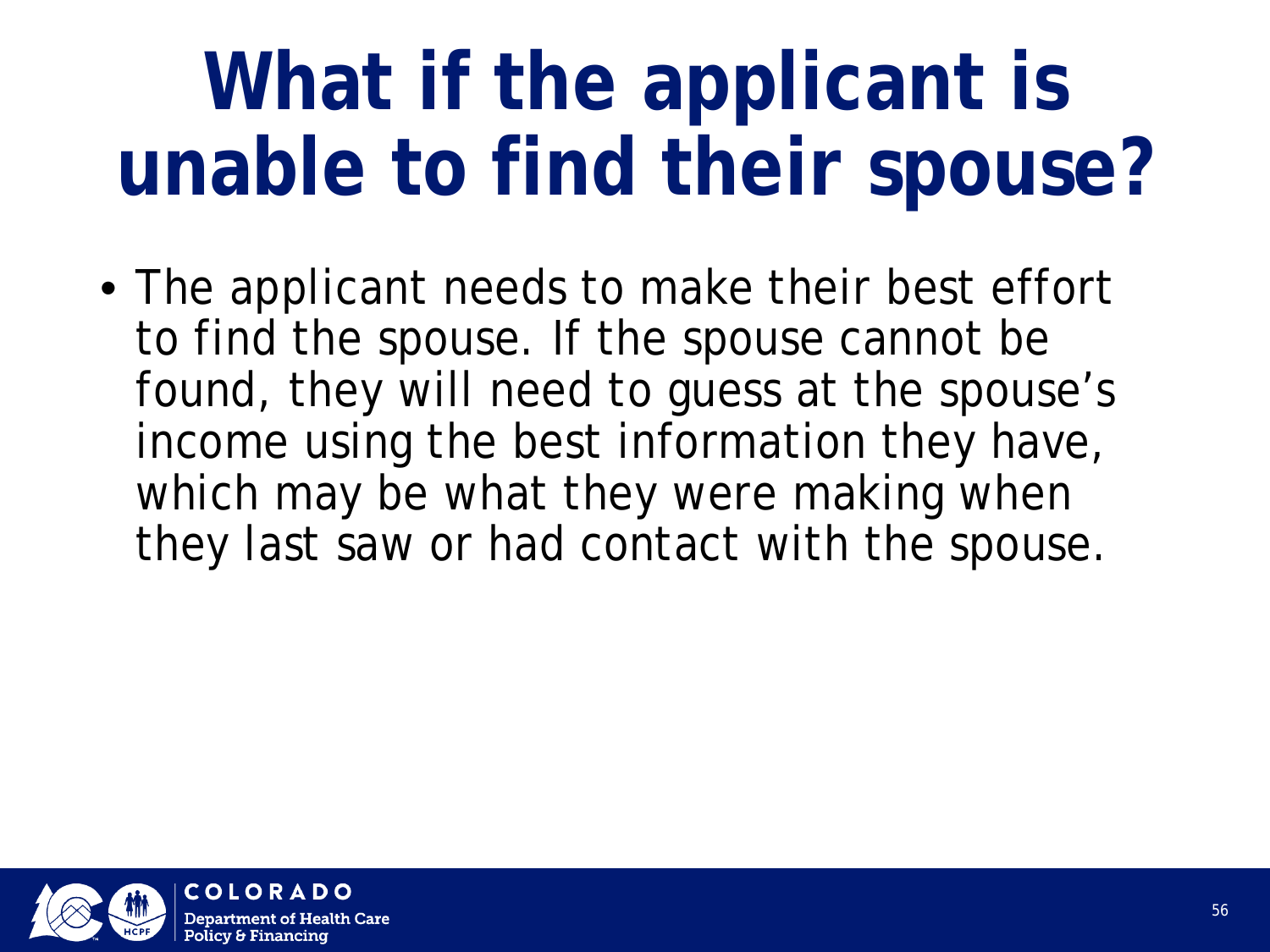# **What if they don't know if the spouse is even working?**

• They have to make their best effort at finding out. There are many options the spouse has in finding out this information, and providers can decide which options are appropriate for the applicant and their unique situation.

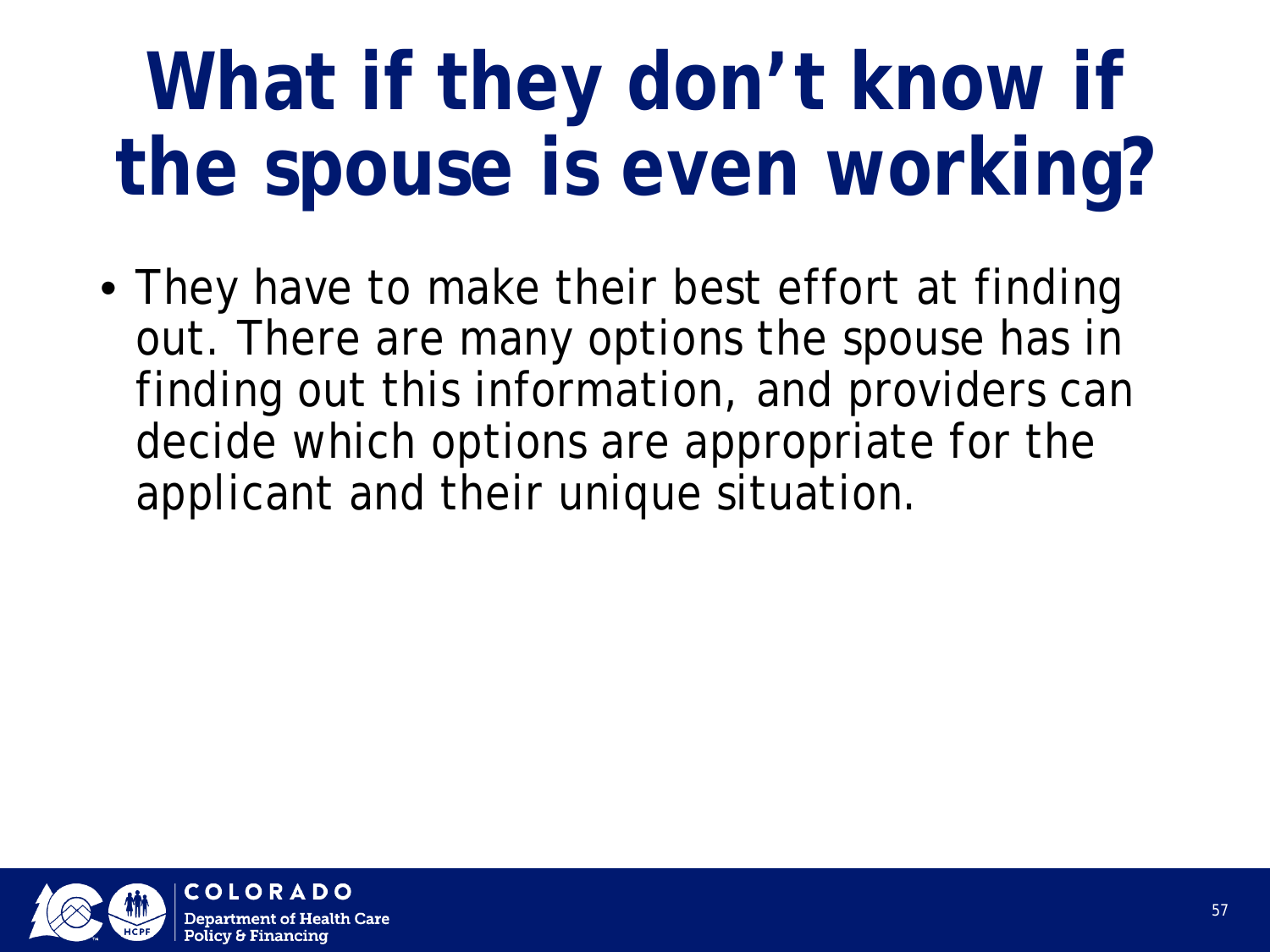#### **If the spouse is in another state and there is a restraining order so there is no way to get income information, what do we do?**

• In this case, the applicant would be able to guess their spouse's income without attempting to contact them. CICP does not want any applicant putting themselves in danger by contacting a spouse under a restraining order, nor do we want an applicant breaking a restraining order against them to get their spouse's income information.

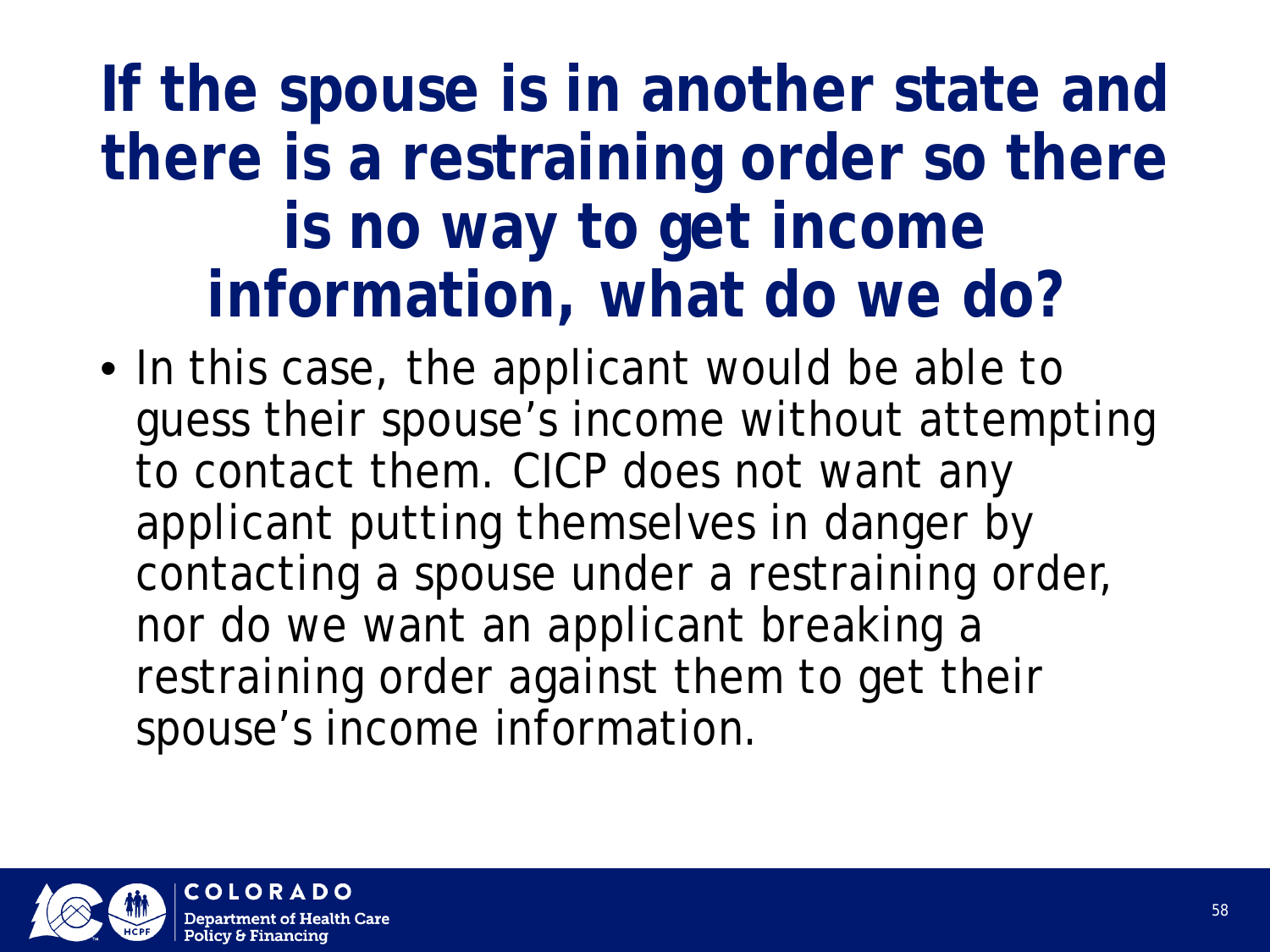### **Why is it okay for the applicant to guess the spouse's income but they have to prove their own?**

• The applicant is the one seeking services, and therefore they must make their best effort to provide all necessary information, including their spouse's income.

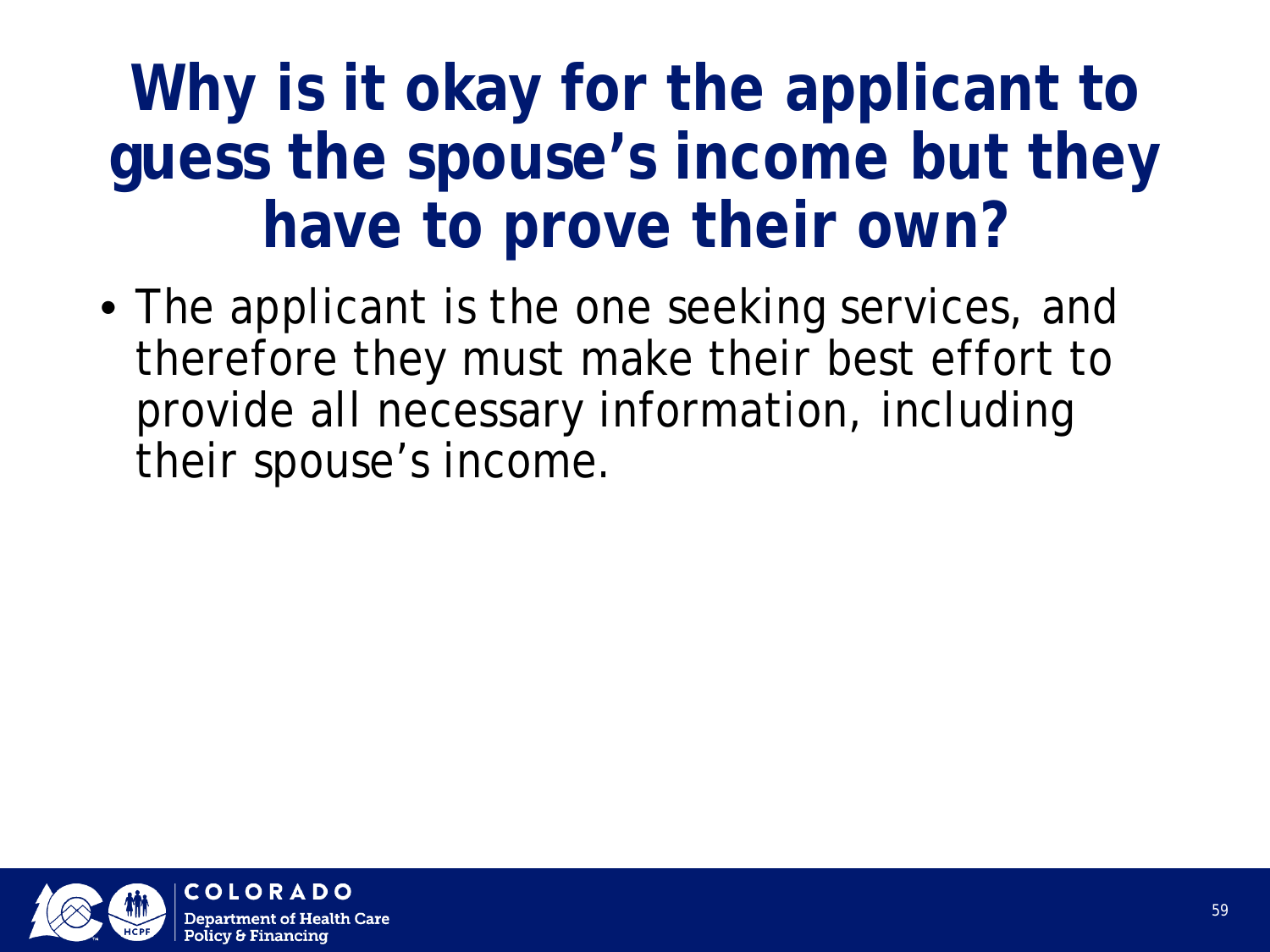### **What if an applicant comes in one year claiming to be married, but then comes in the next stating they were never legally married?**

• The applicant will need to prove they were never married before they can be rated without the "spouse". Providers have stated they have the applicant go to the courts and request a document showing they have never applied for or filed a marriage certificate. A marriage certificate showing they are married to someone else would also suffice.

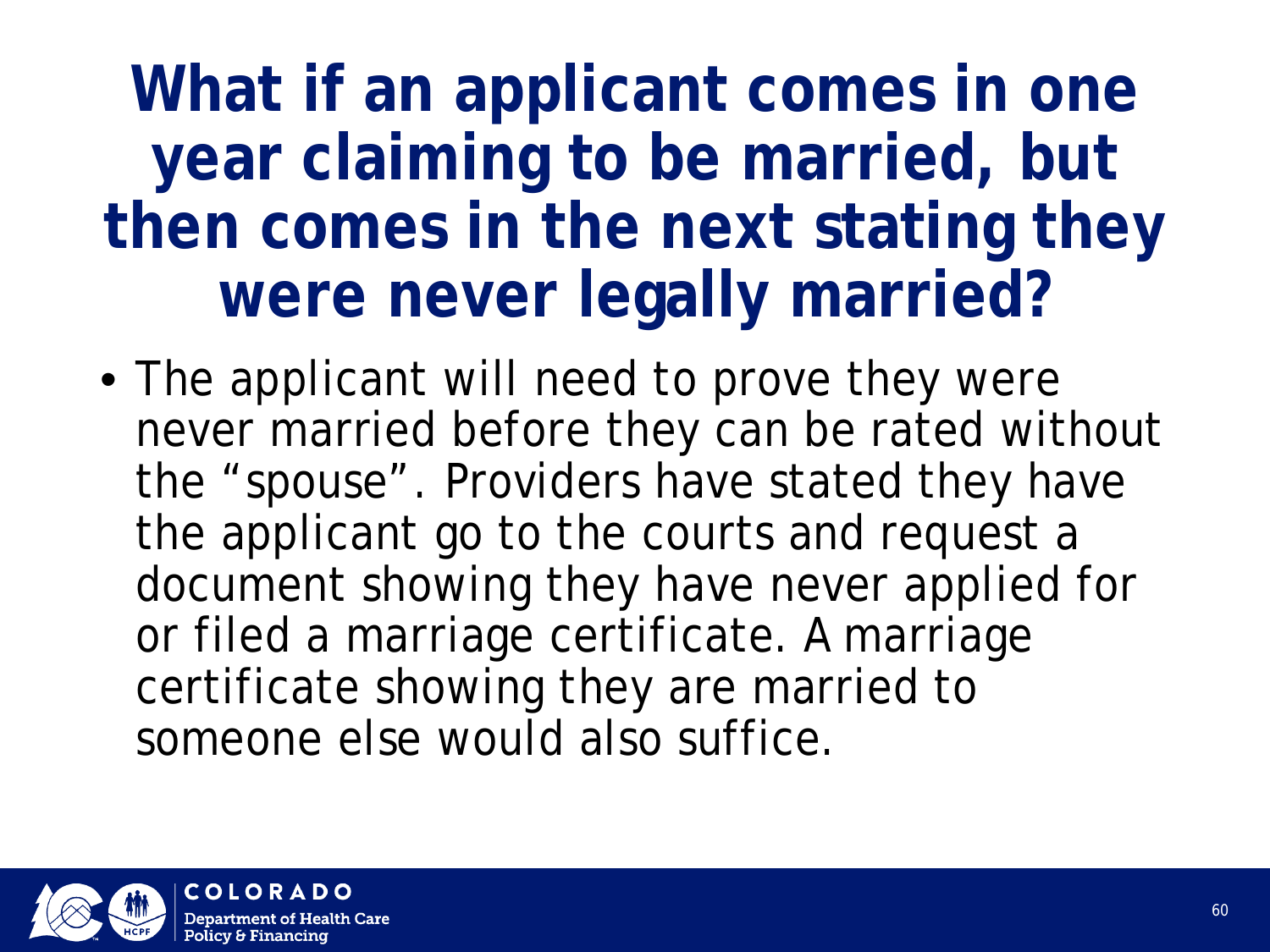### **Can a non-married significant other count as a household member without counting their income?**

• Income for any adult included in the household must be counted, with the only exception being income from an adult student living with their parents. If the significant other wishes to be included in the household, their income will need to be included.

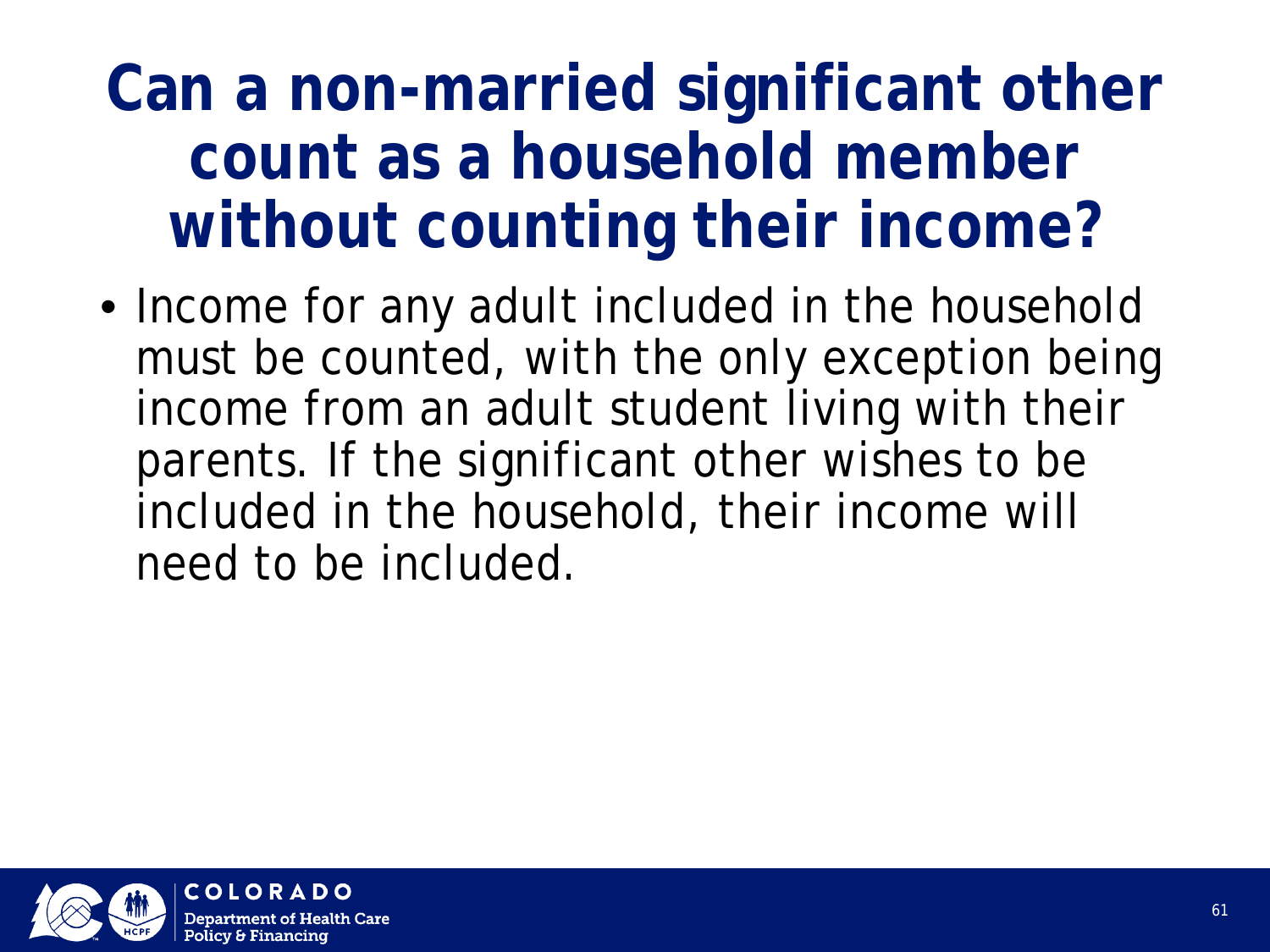#### **Would a significant other have to be included in the household if they're only engaged? What about common law?**

- Engaged couples are not considered married, and therefore they would not need to be included on the application.
- Couples that are common law married are considered married by the state of Colorado and therefore must be included on the application.

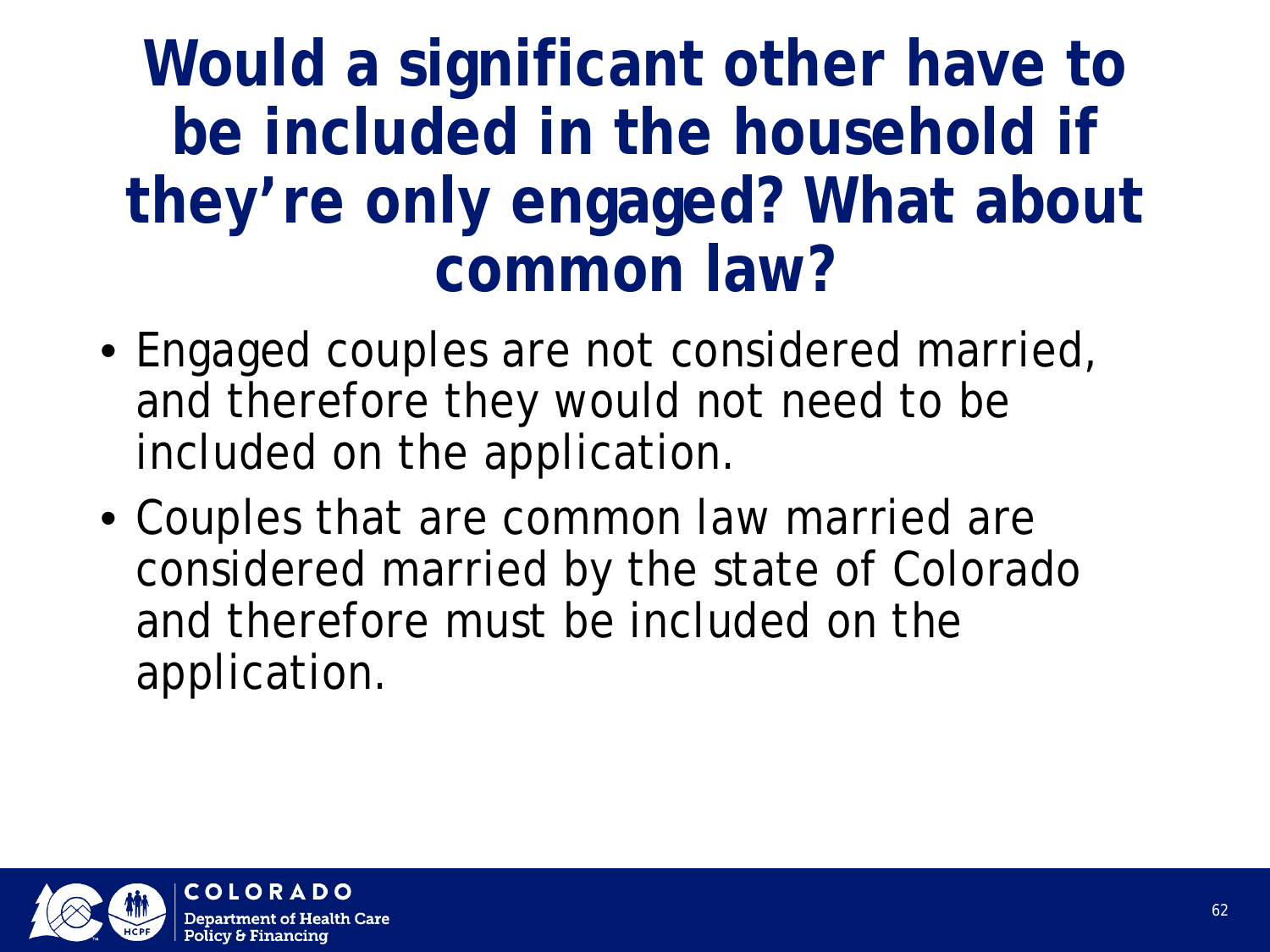## **The 6 –Other category would be used if two adults are not married but living together?**

• The 6 - Other category would be the correct dependent code for the applicant's non-spouse partner who lives with them. The partner would not have to be included in the application if they don't want to be.

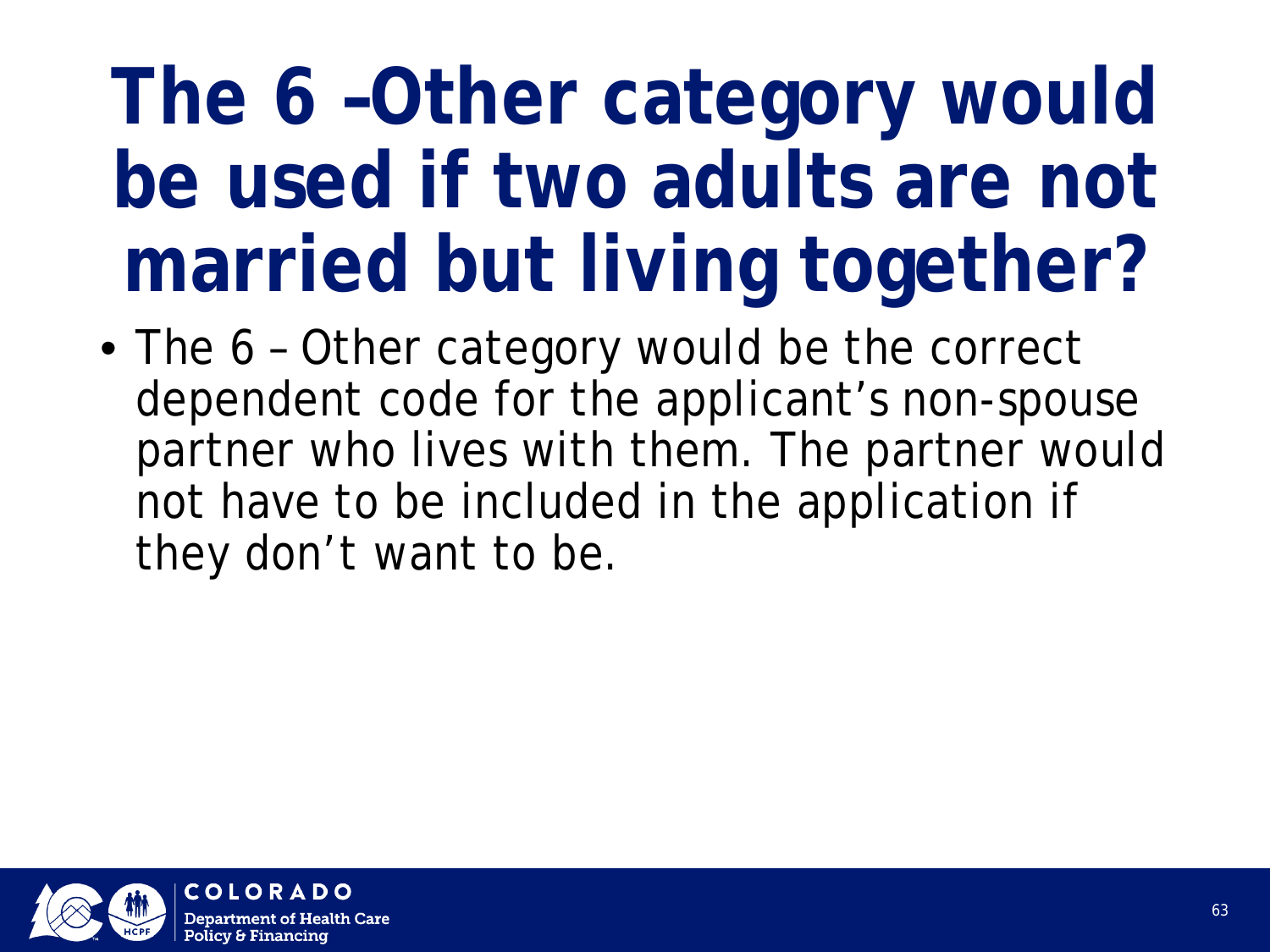## **If a parent is applying and they do not work, do they need to submit their income?**

• If they aren't working, they wouldn't have any income. Their signature on the application would affirm they are reporting they have no income. If they are married, their spouse's income would need to be included.

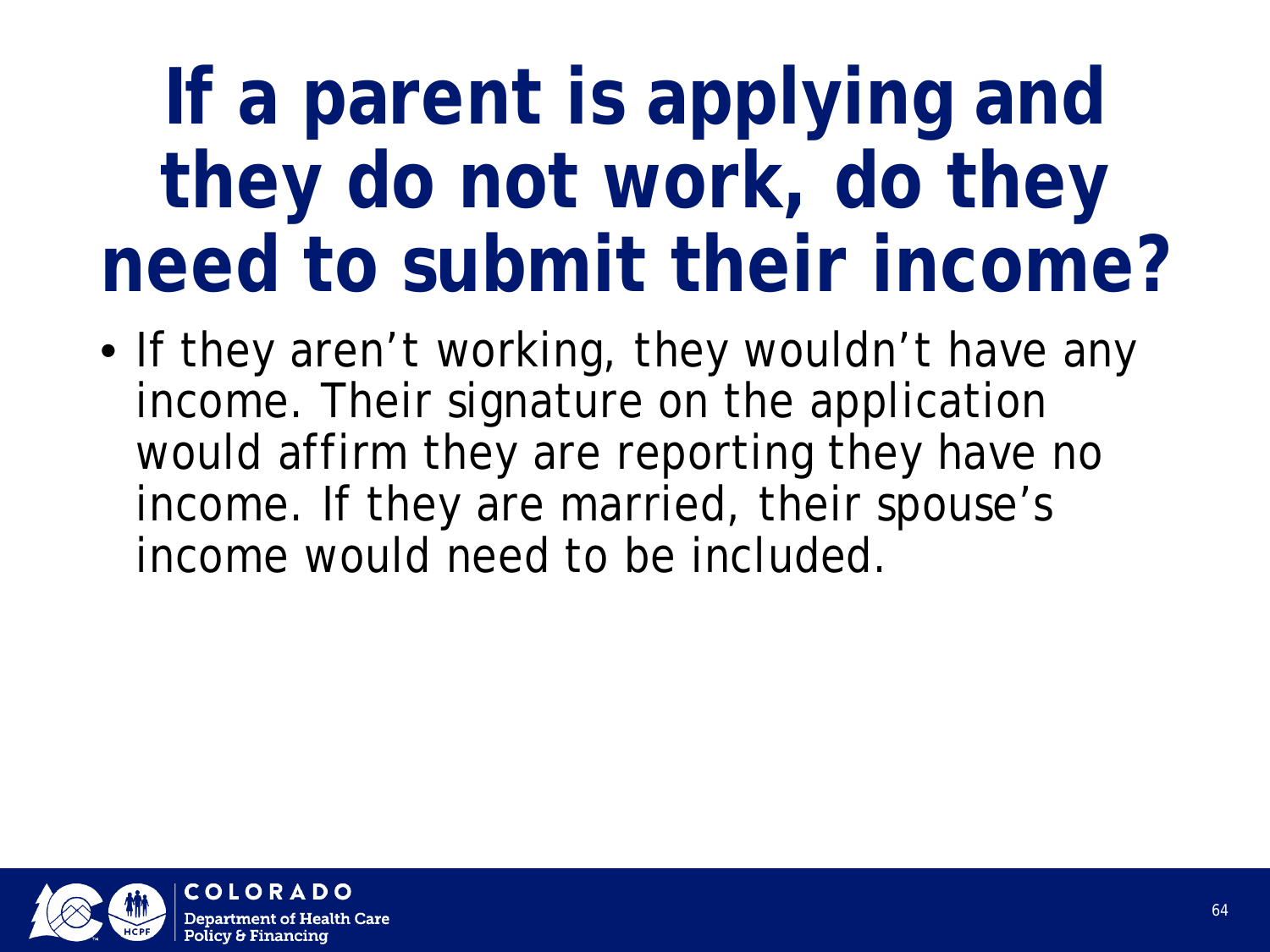# **Can an unborn child be counted in household size?**

• Unborn children are allowed to be counted in household size. Providers should plan on screening the baby for Health First Colorado or CHP+ coverage once they are born prior to adding them to the household's card.

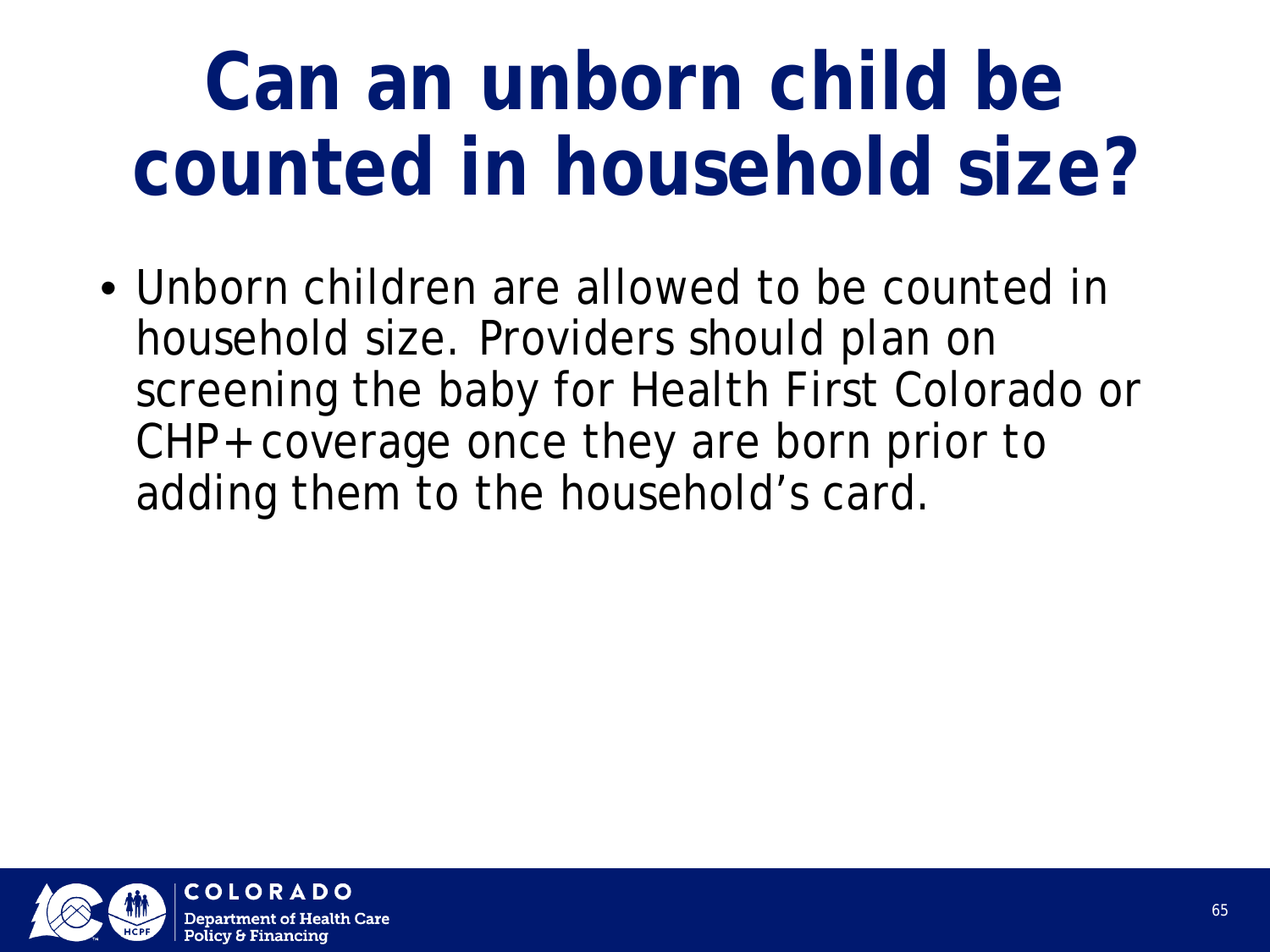### **Would we need proof of pregnancy before counting an unborn child?**

• Providers are allowed to request a letter from the applicant's OB provider if they wish. If the applicant comes into the facility to be rated and is visibly pregnant, the provider would be allowed to use the visual as proof as well. Providers are also allowed to require the estimated due date – this also helps know when the provider should expect to follow up to screen the baby for Health First Colorado or CHP+ eligibility.

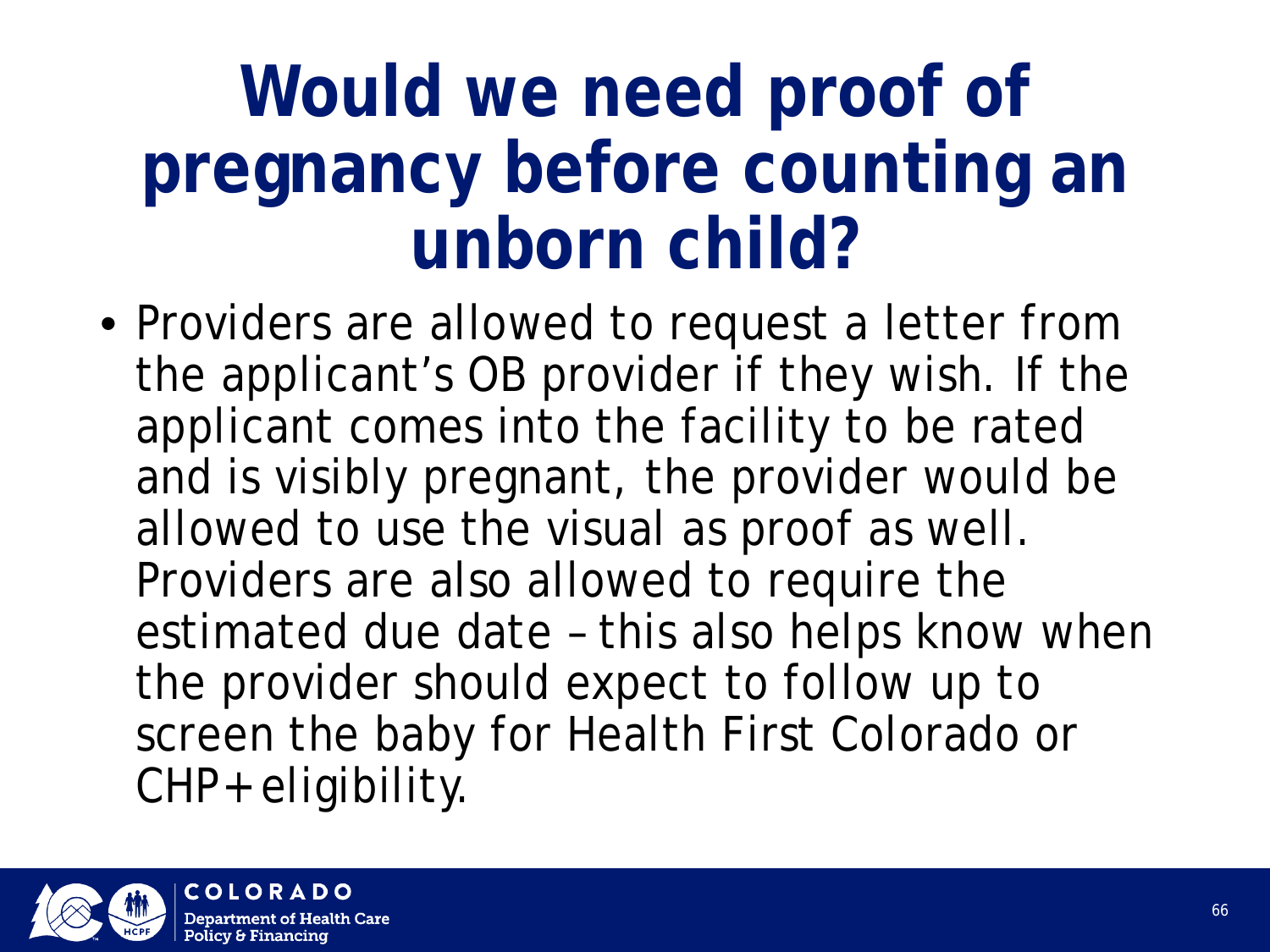### **Would an unborn child count in the household in a surrogacy situation?**

- If the surrogate is applying, the unborn child would be allowed to be counted in the household size. If the intended parents are contributing money for the surrogacy, that money will need to be counted as income.
	- > The surrogate will need to be rerated once the baby is born since their household size will change.
- If the intended parents are applying, the unborn child would be allowed to be counted in the household size.

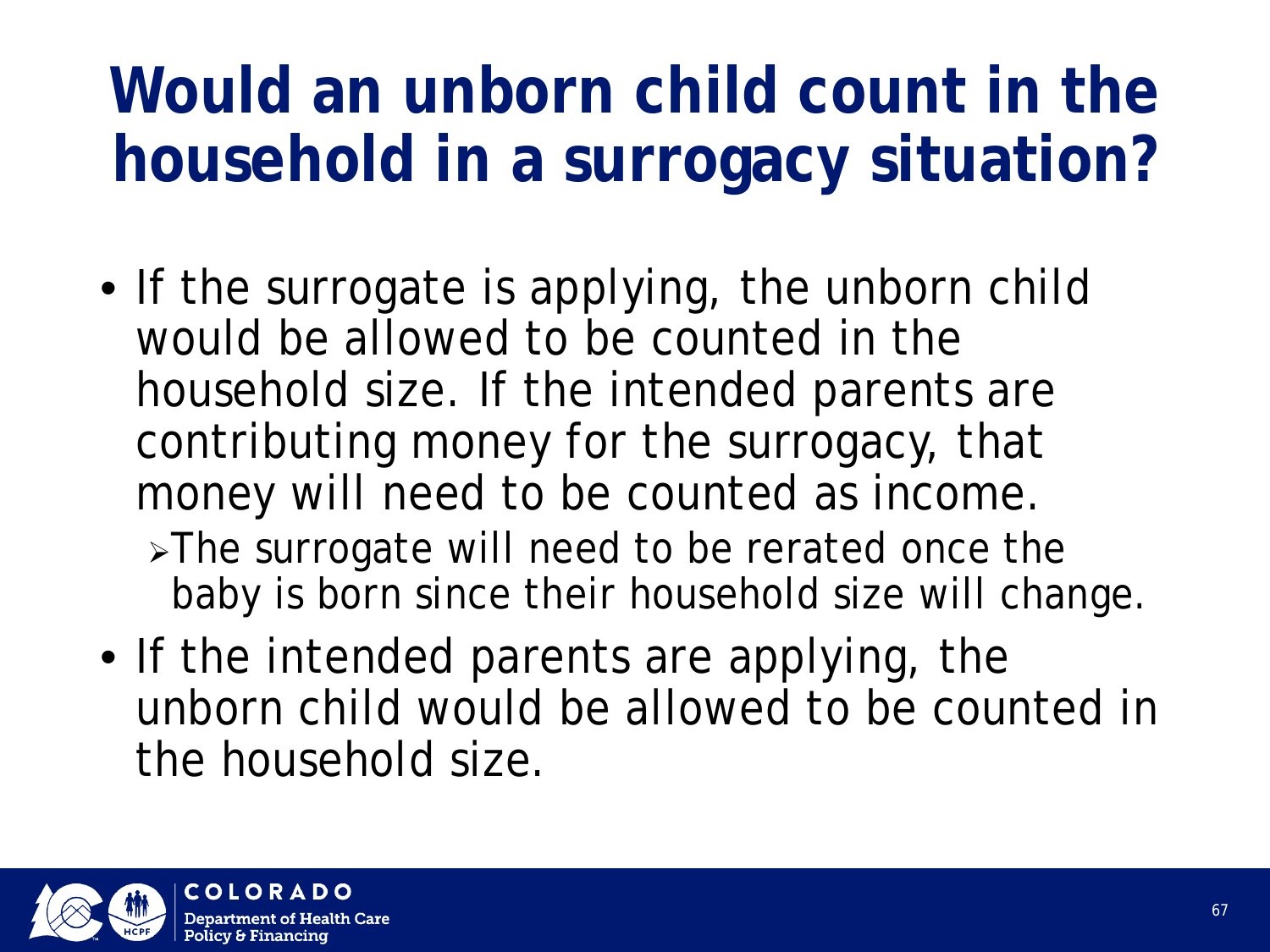## **Should we end-date the card according to the due date for the surrogate?**

• It would be a good practice to end date the card within a month of the due date to ensure that all hospital care is completed in relation to the pregnancy. If it was end dated for the due date, the card may expire prior to the baby being born or the surrogate being discharged from the hospital. An extra month should be sufficient in ensuring that the birth and immediate follow up care is covered.

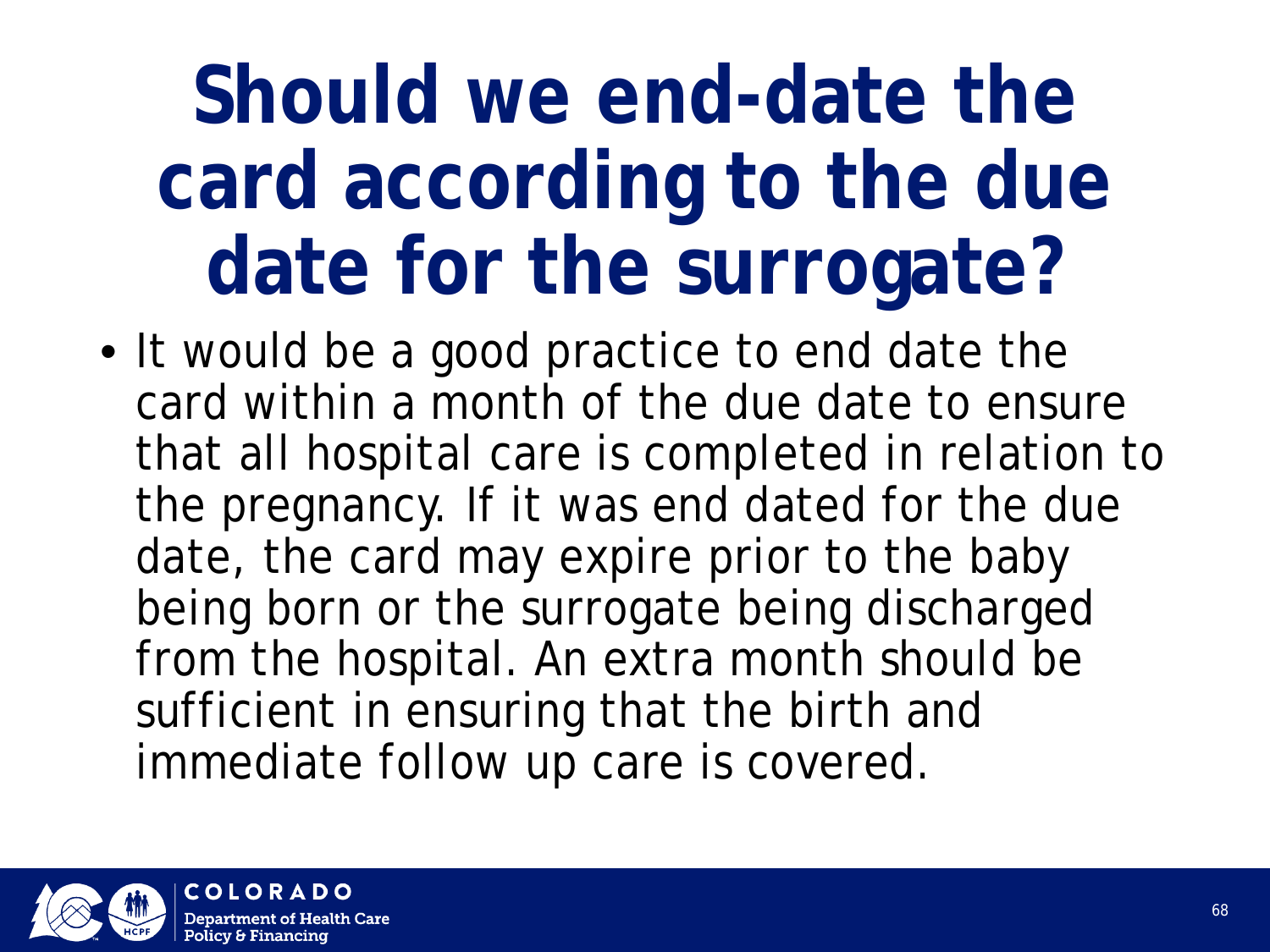## **Can we count the money the family is paying towards the surrogacy as a deduction?**

• This is a policy that providers would be allowed to set for their facilities.

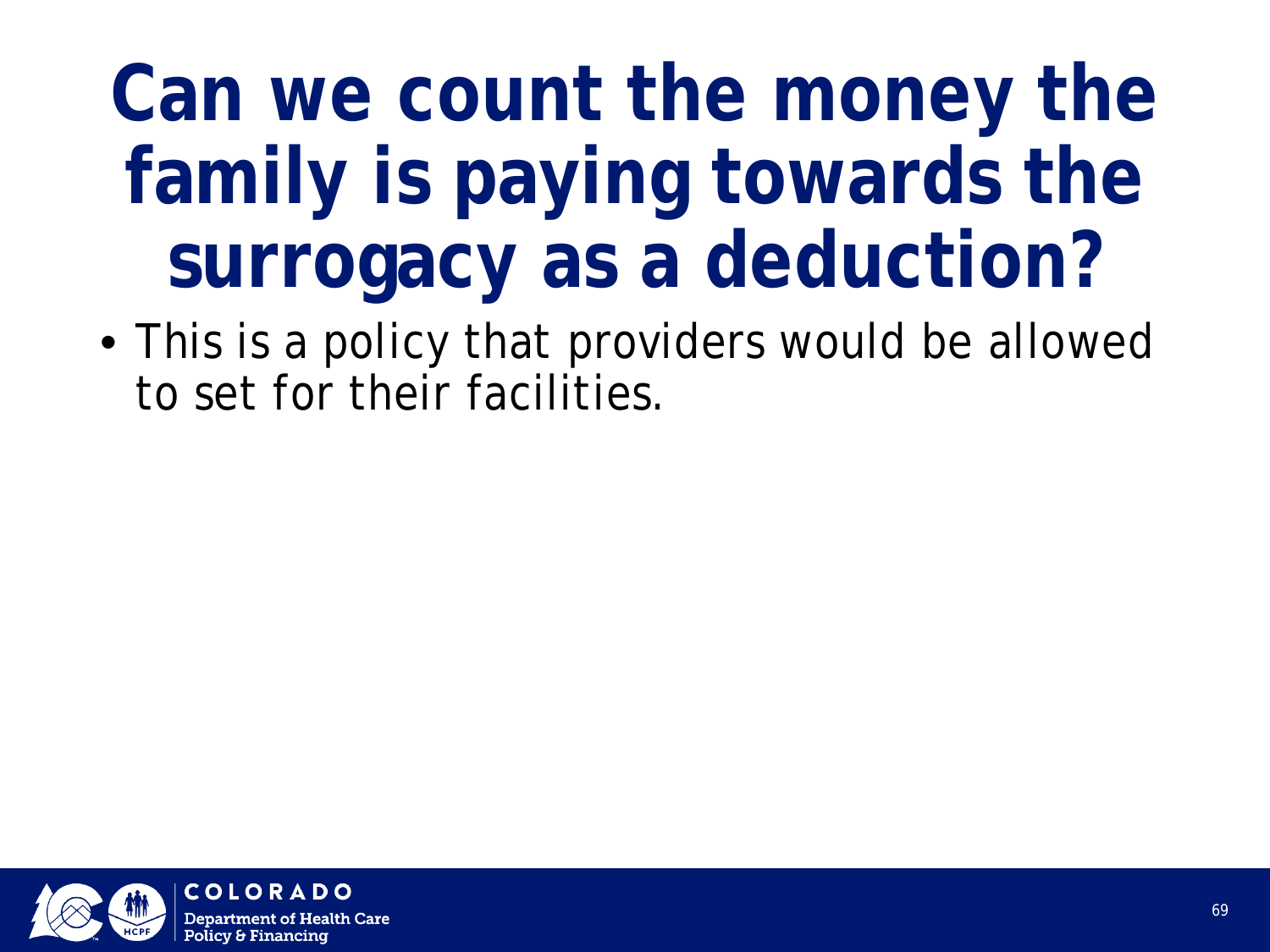**A household was denied and later came back wanting to add two nieces to the household. What document would need to be provided proving they are actually living with them?**

• Providers are allowed to determine what documentation would be appropriate in this situation. Things like a letter from the parents explaining the living situation, school documents showing the household address as the nieces' address, etc. would be acceptable. The applicant should be reminded that false information provided could lead to a fraud charge.

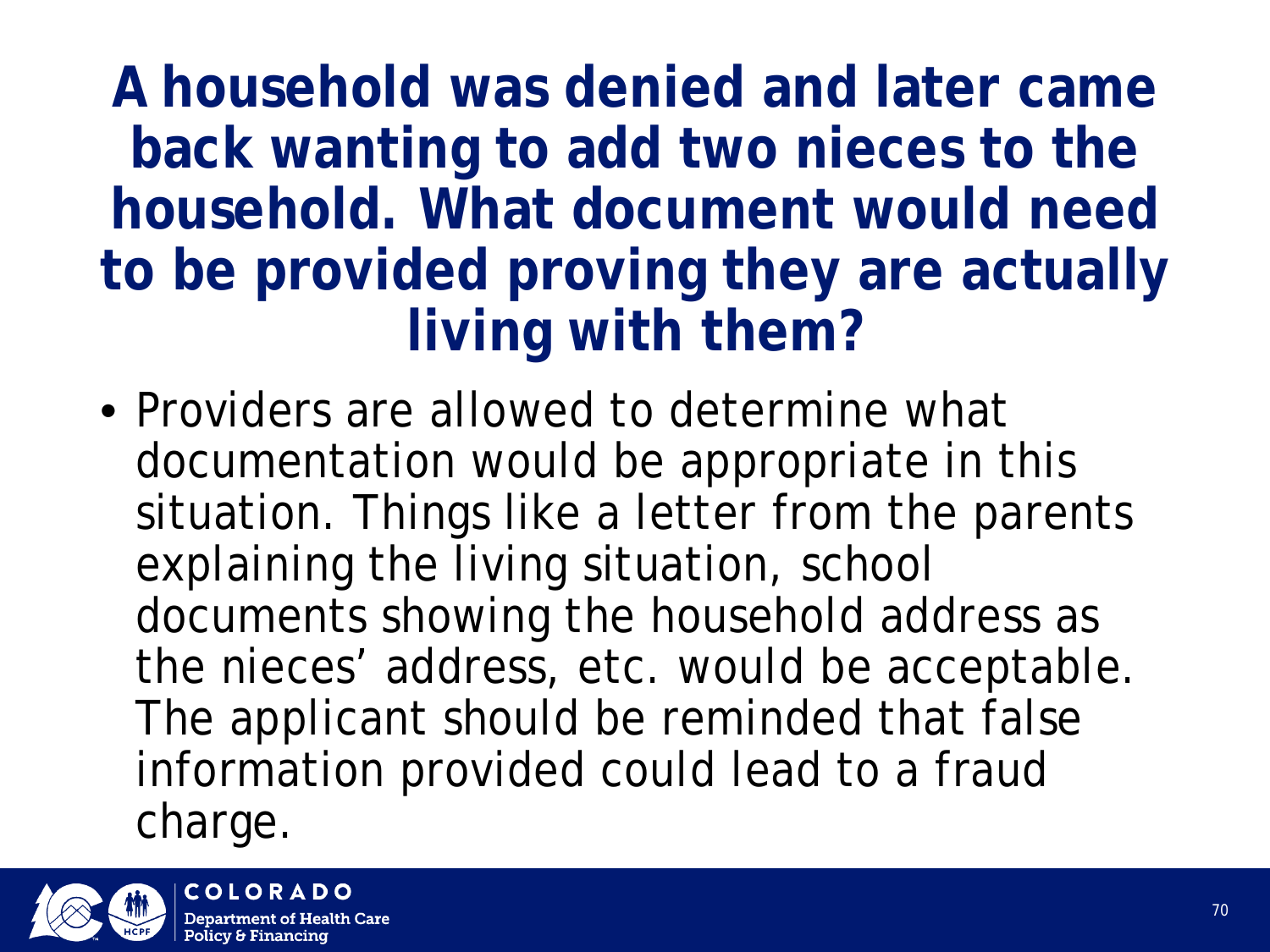#### **If a household has temporary custody of another family member, can we take a verbal statement of that?**

• Providers would be able to accept a verbal statement if they'd like. Additional details should be requested as well, including when they believe their temporary custody will end. If it is within the next year, their CICP coverage should be end dated when they believe the family member will no longer be living with them.

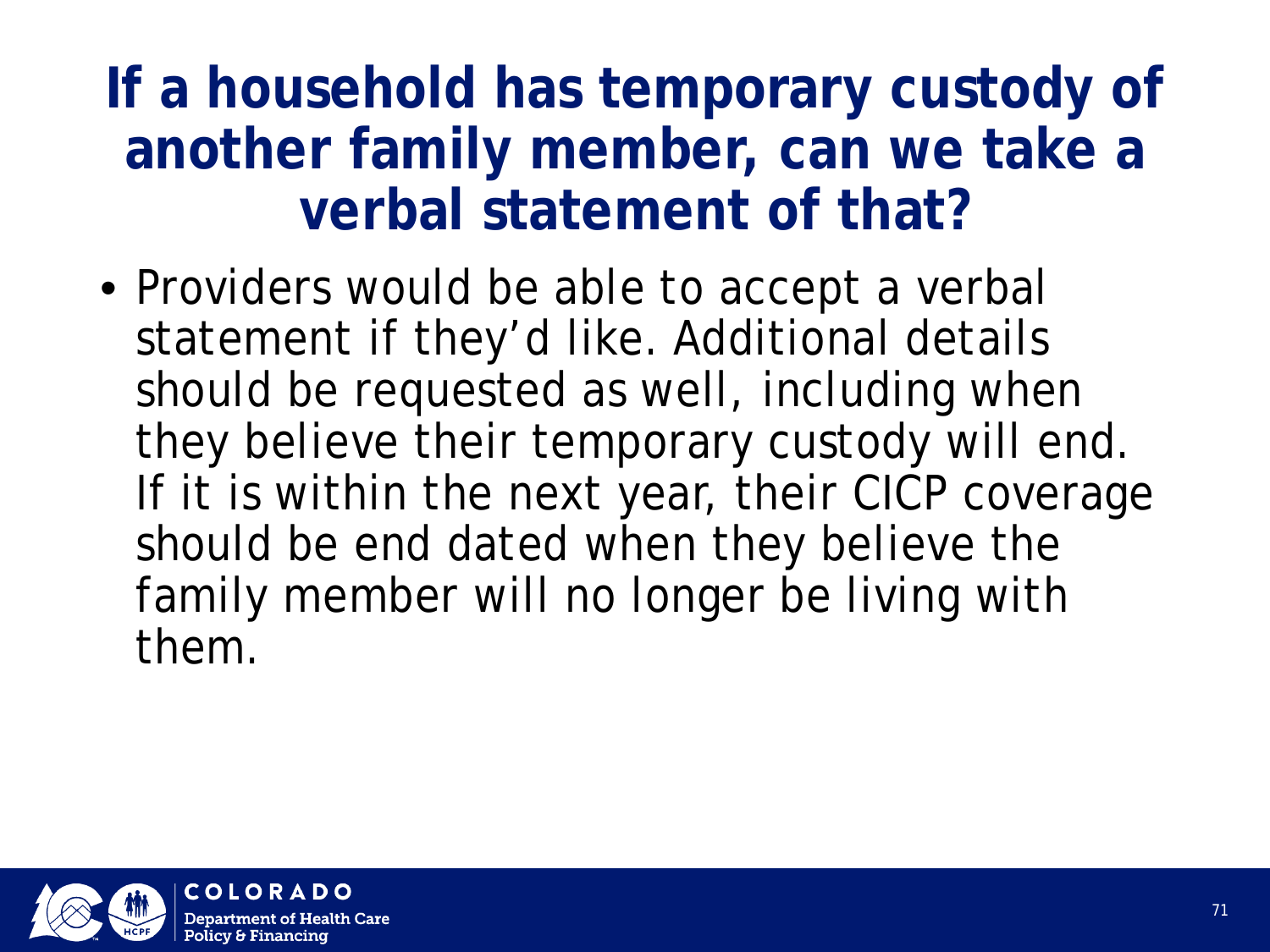### **Does it matter which parent is claiming a minor on their taxes?**

• It doesn't matter which parent is claiming the minor, the minor is allowed to be counted in both households.

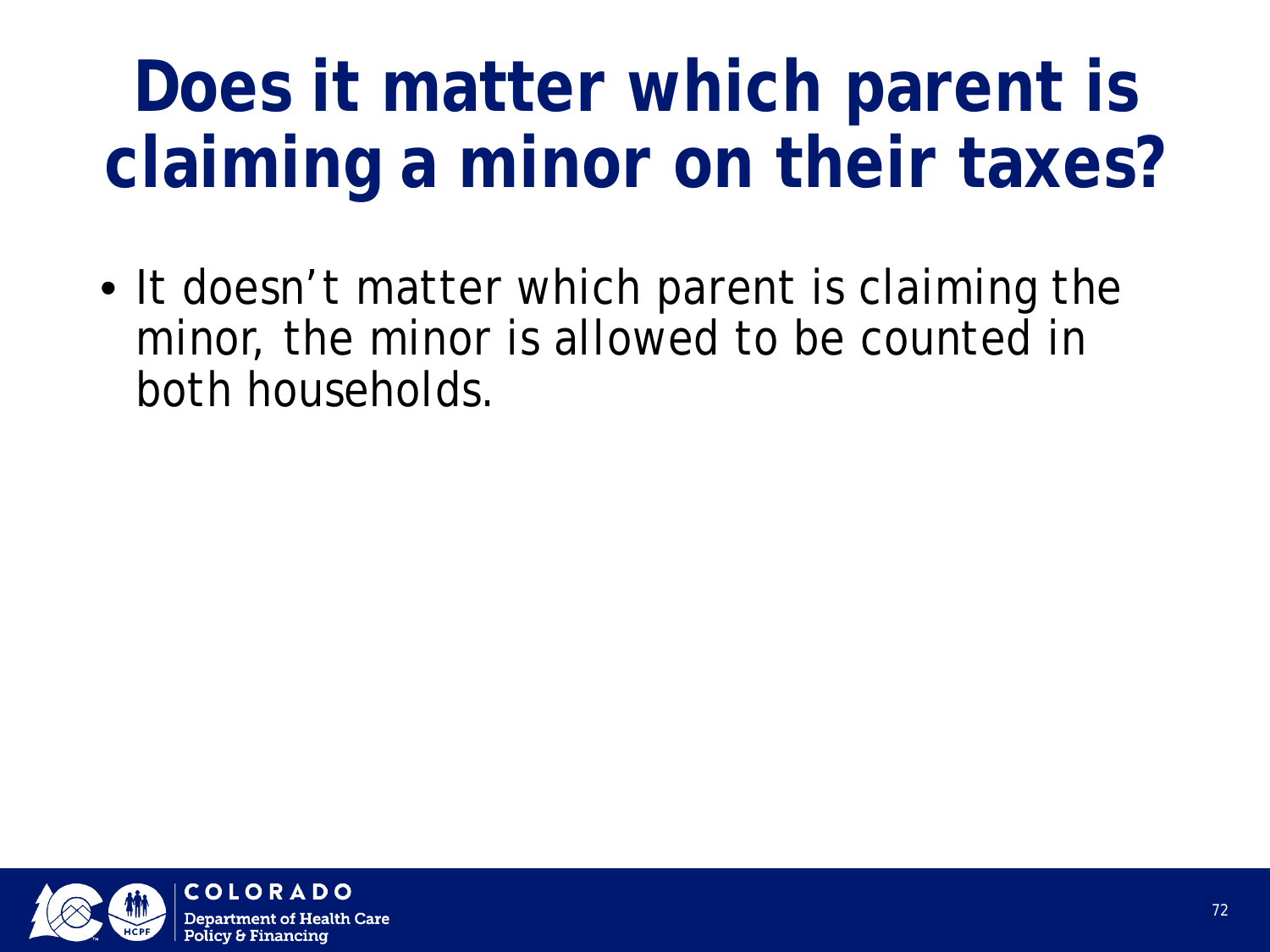### **If a parent has 50/50 custody and is paying child support, can the child be counted in their household?**

• The child would be allowed to be counted in both parents' households. The parent paying the child support would be able to count those payments as a deduction if the provider allows for that type of deduction. The child support does not count as income for the parent receiving the child support.

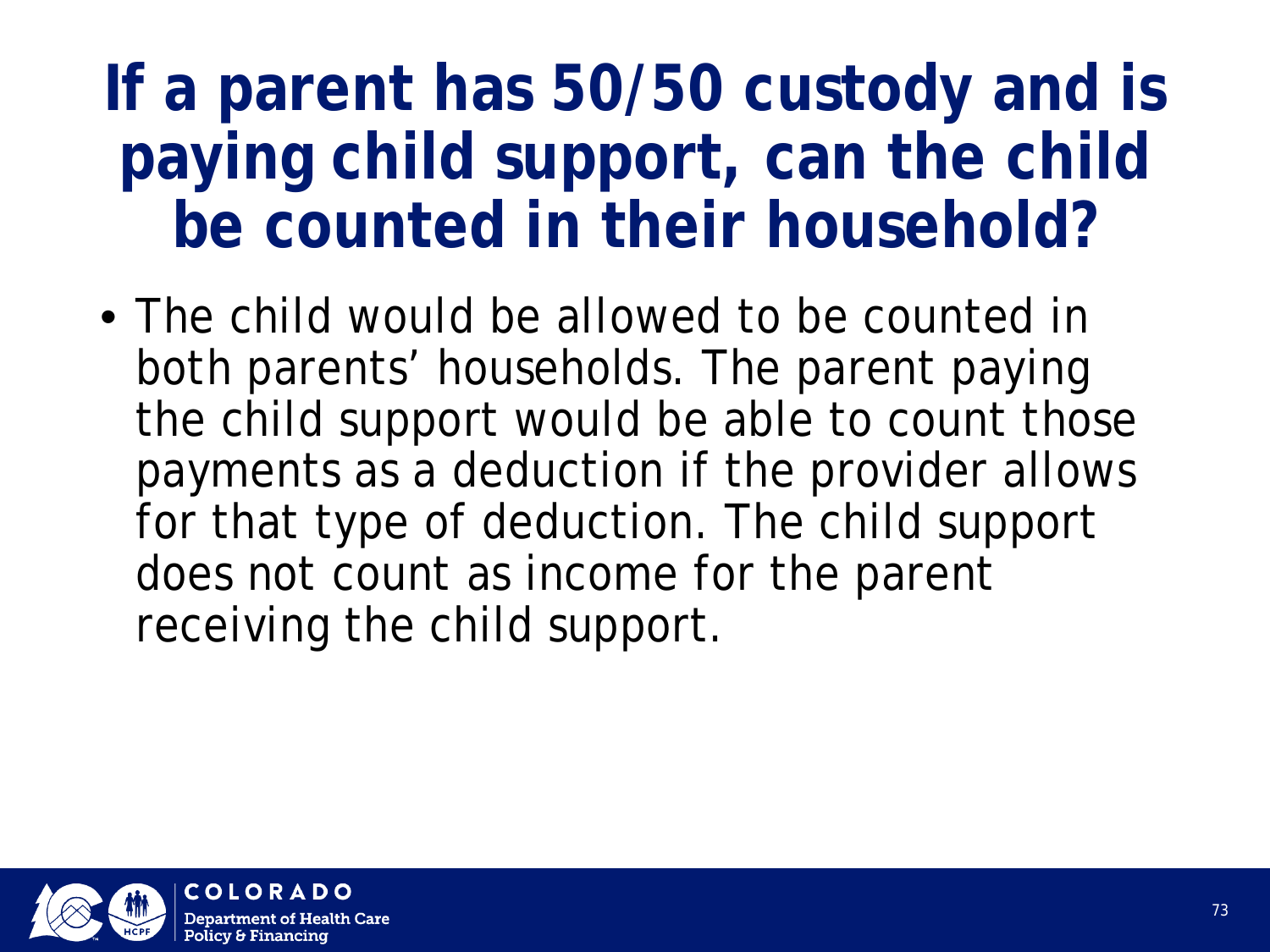### **Could a roommate count as a household member? Would we need their income?**

• Roommates are allowed to be counted in one household if and only if both roommates want to be included on the same application. If they both want to be included, income for both of them would need to be included.

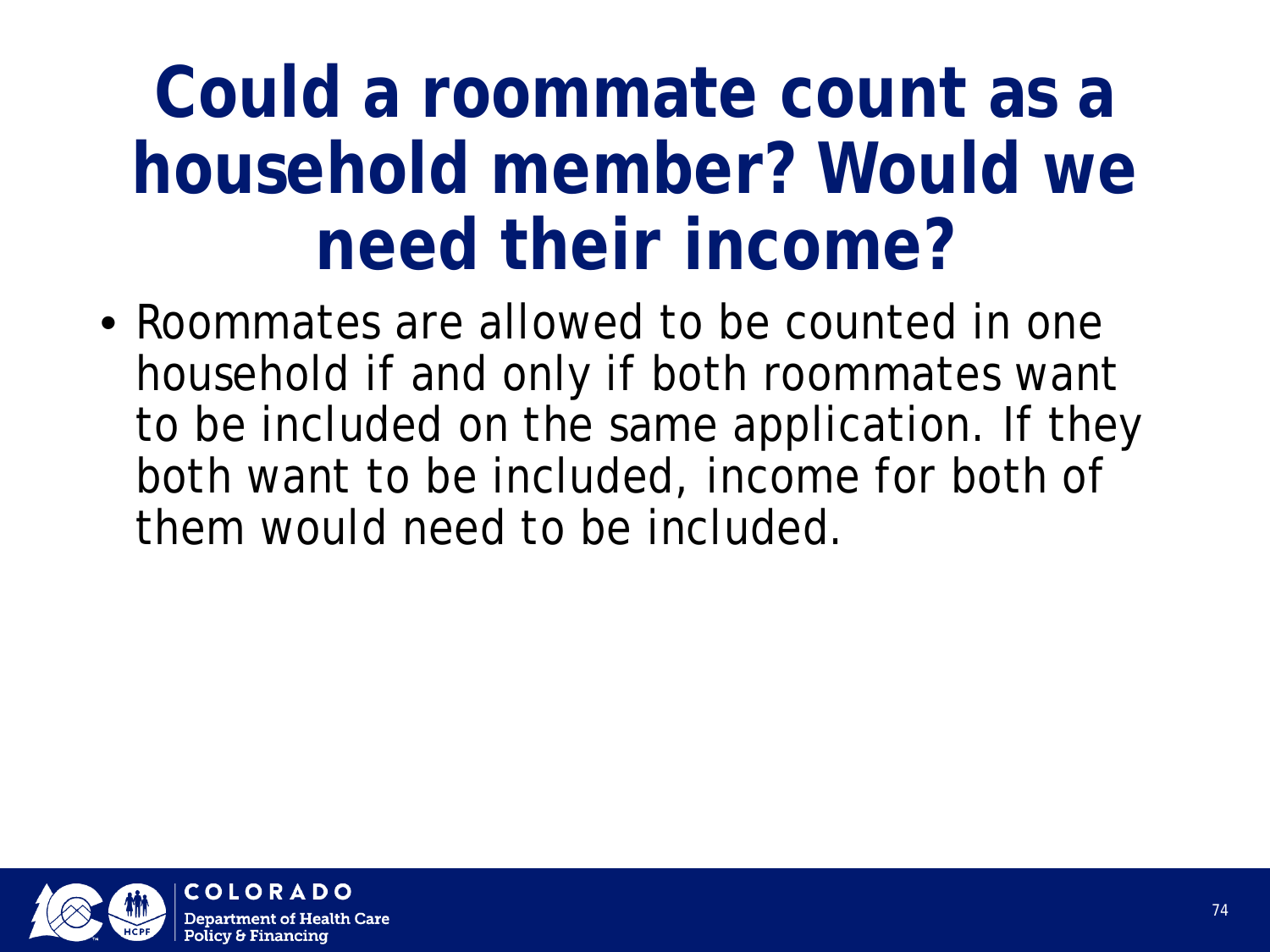## **Would the roommate be listed as 6 – Other?**

• Yes, the Other category is the correct option for roommates being included in one application (applicant would be counted as 1 – Applicant).

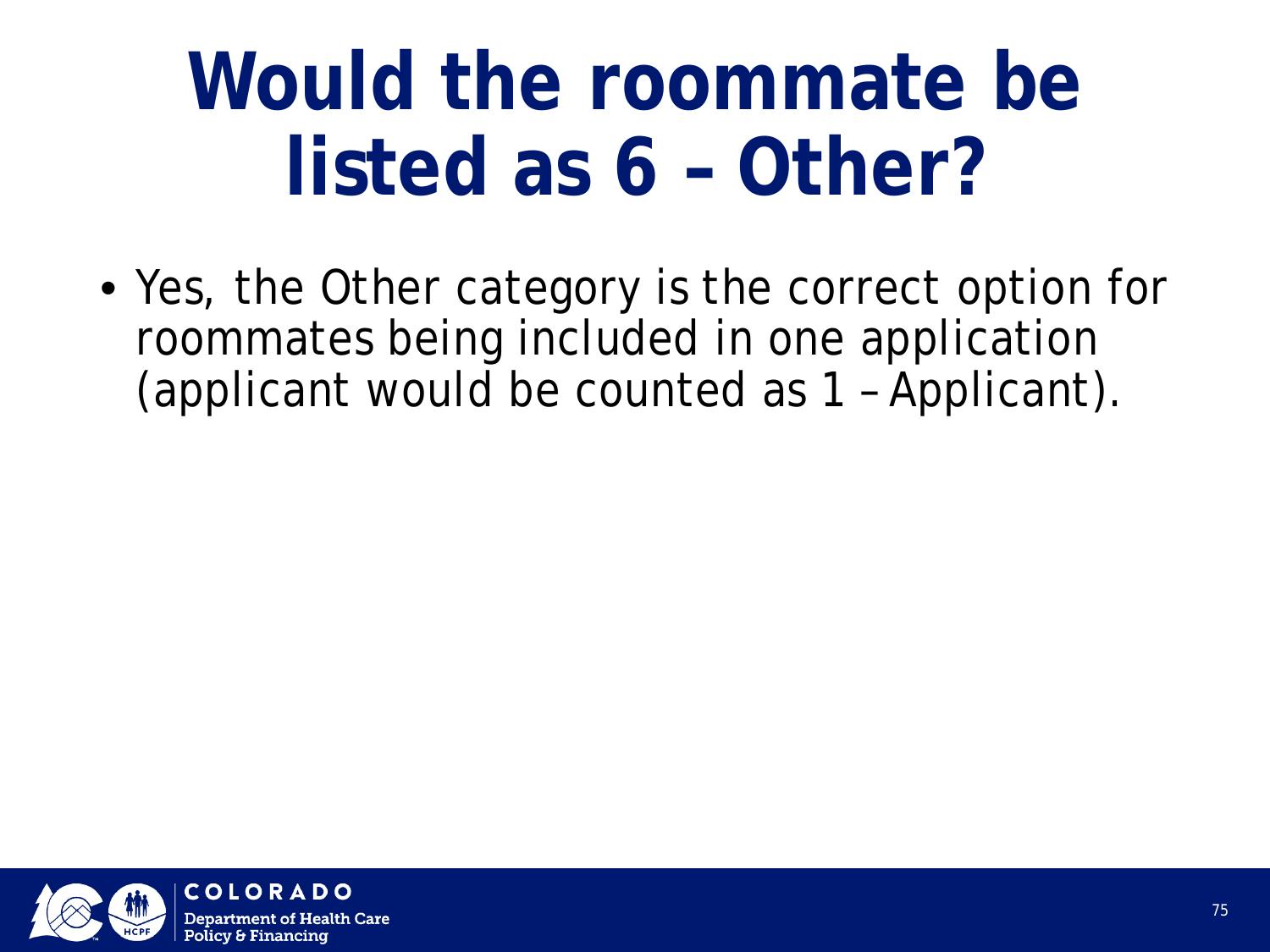### **Would the roommate be able to be counted as household size only?**

• The roommate could be included in household size only, however their income would still need to be included and they would be partially responsible for their roommate's medical bills. This should be made clear to both roommates prior to the application being completed.

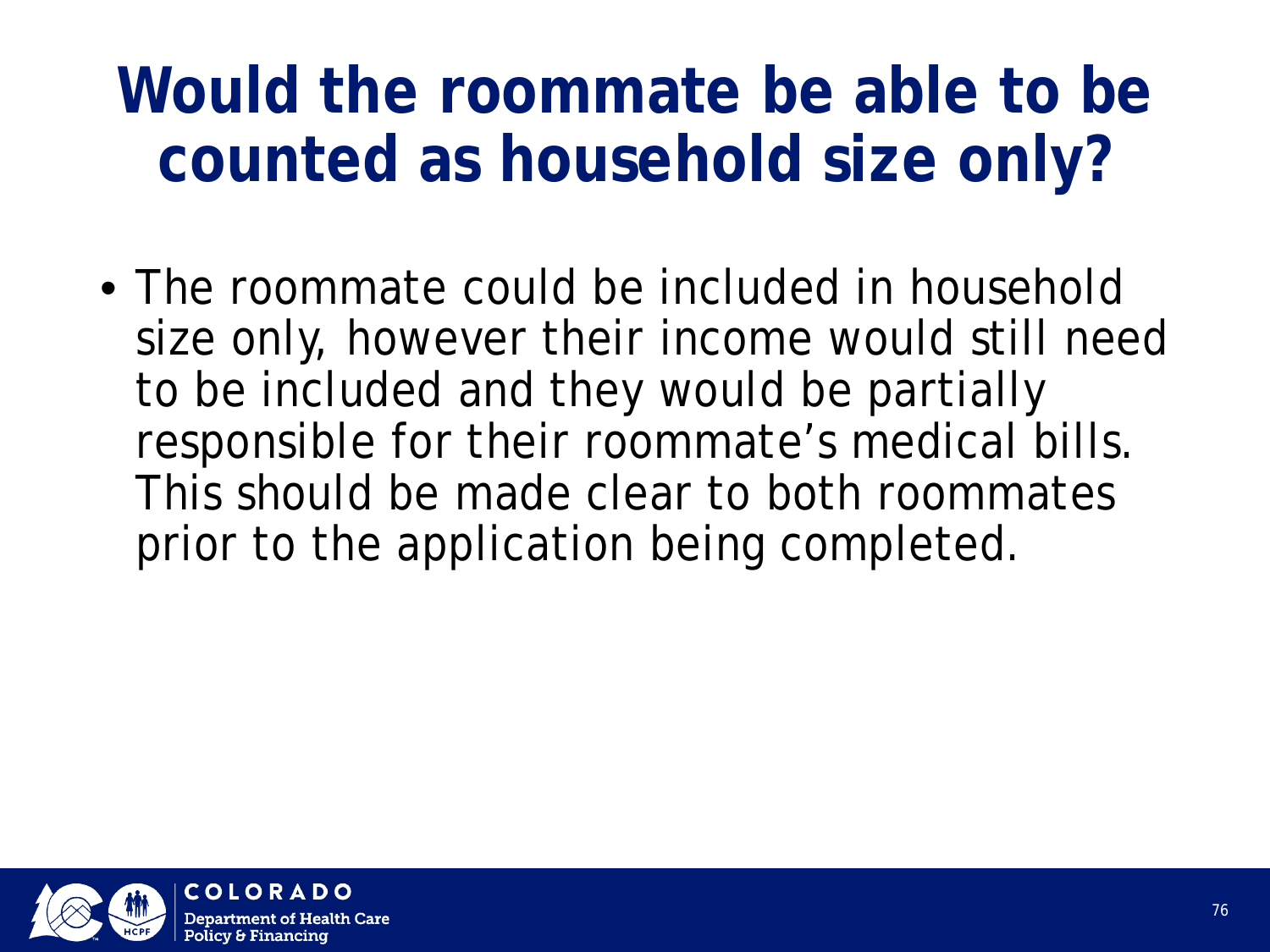### **Can the roommates be considered separate households?**

• The roommates absolutely can be considered separate households, and in most cases they probably should be considered separate households. Under the CICP definition of household, they are allowed to be rated together if they both want to be rated together, but it is not mandatory that they be rated together.

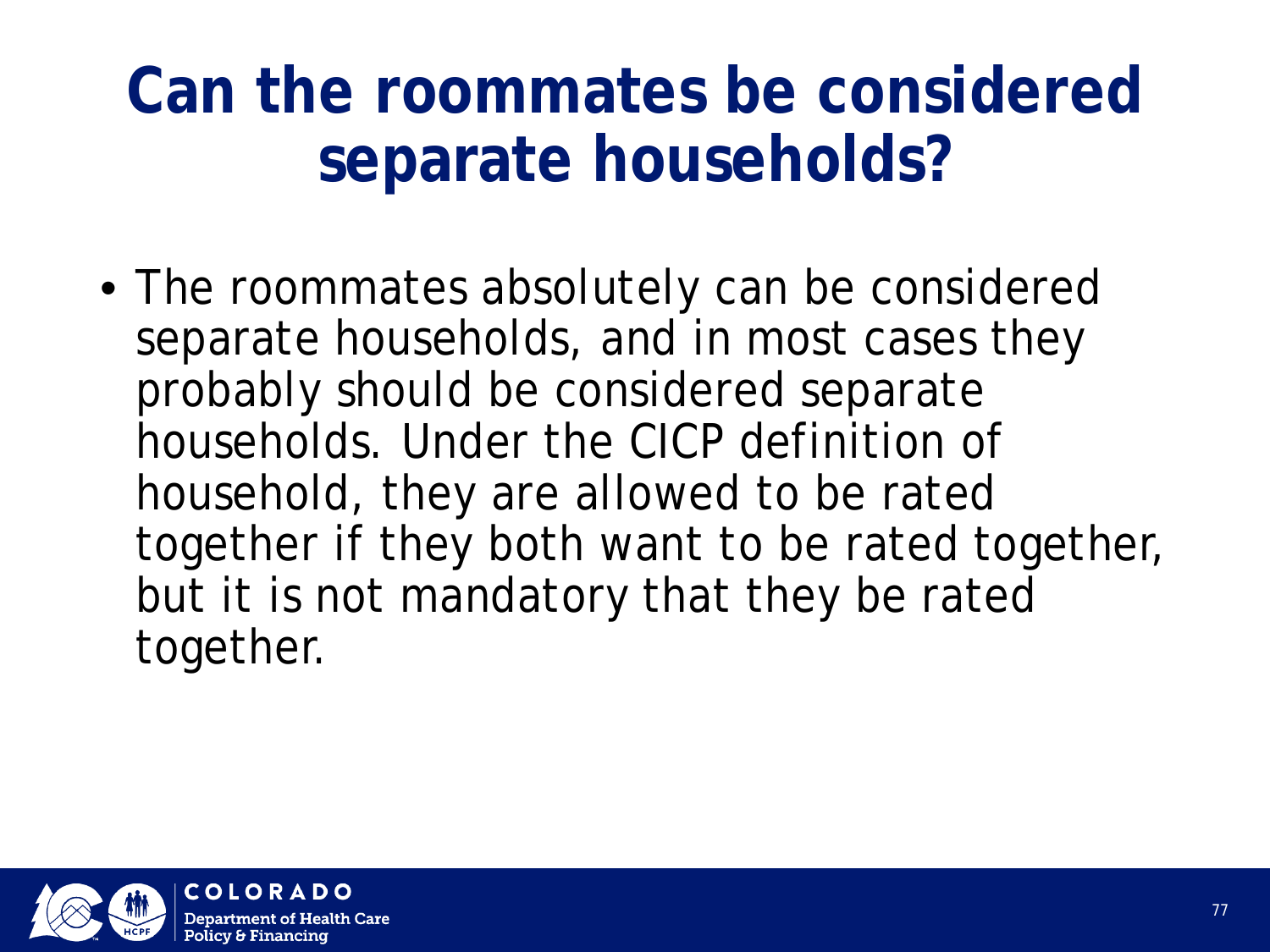#### **How do we account for household members living in other states/countries? Do we need picture IDs, taxes, etc.?**

• Per CICP's definition of household, applicants are allowed to include household members living in other states or countries in their household if they are providing at least 50% of their support. Documents proving who the household members are may be requested but are not mandatory. The applicant is allowed to attest to the support, but should be reminded that false information can lead to a fraud charge.

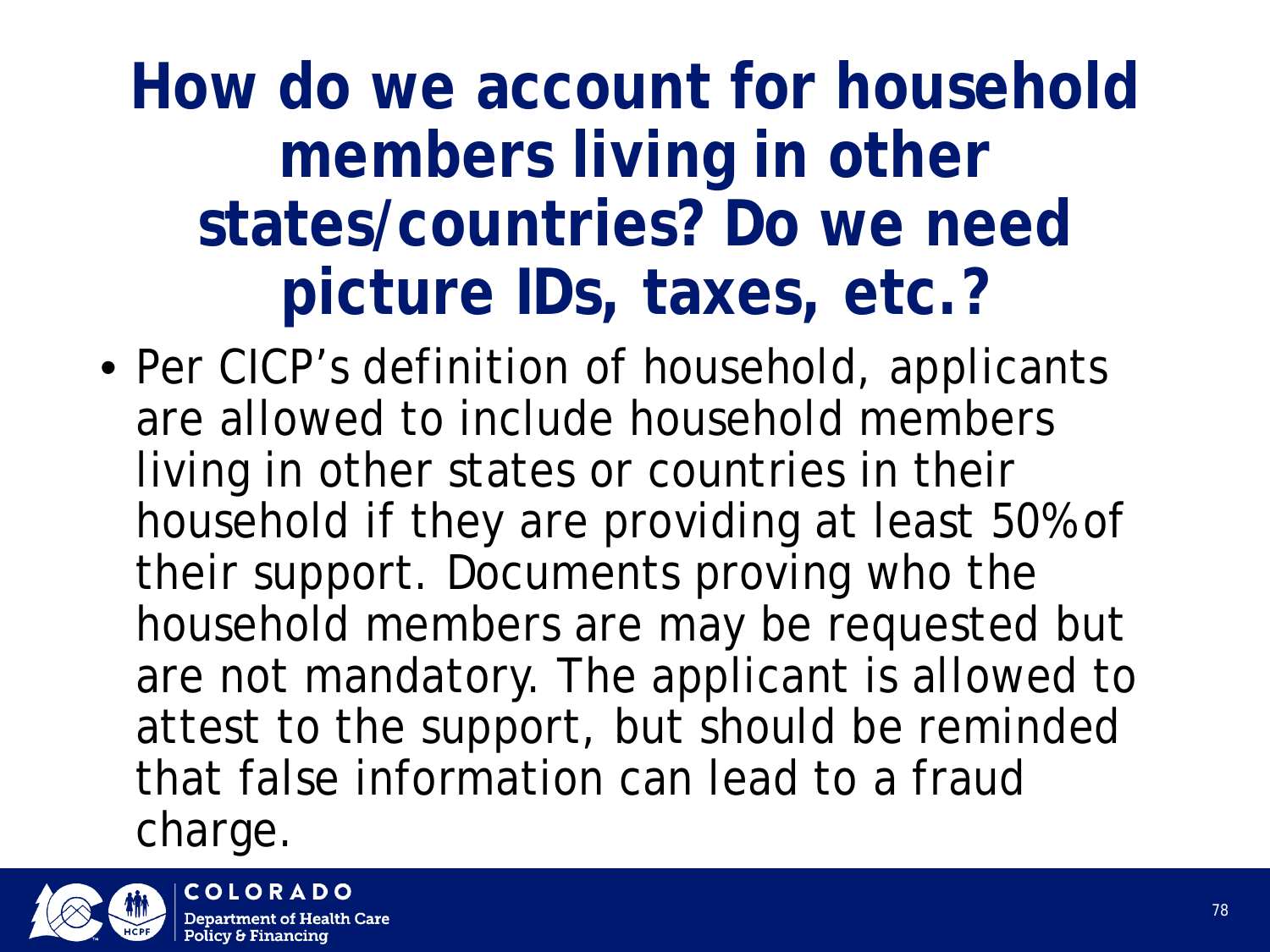# **How can they prove they are supporting them?**

• Applicants are allowed to attest that they are supporting household members that live in other states or countries. However, if they wanted to show documentation, things like bank transfers or receipts of money orders, bills paid in the household member's name, etc. would all be acceptable to show the payments.

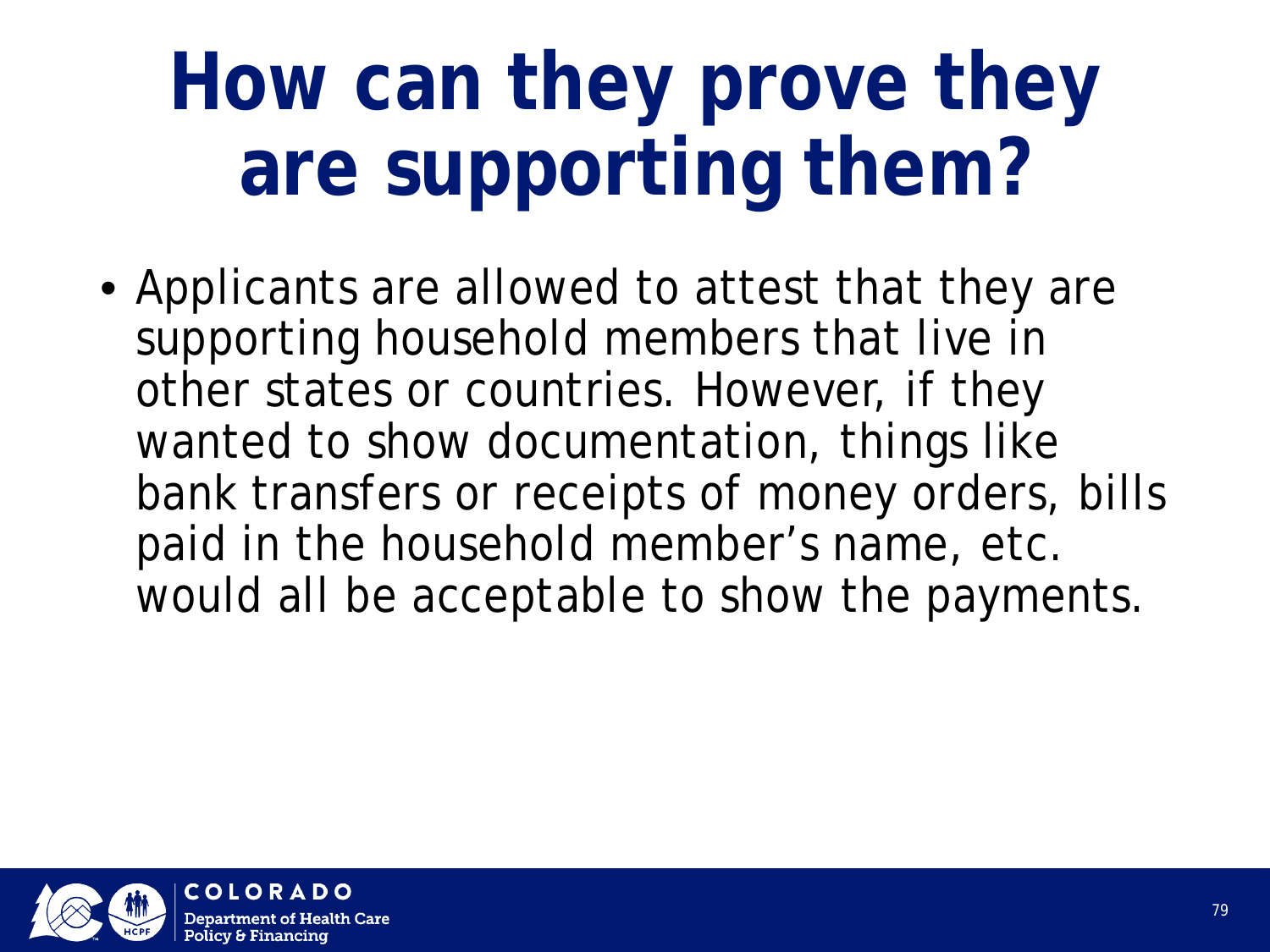## **Lawful Presence**

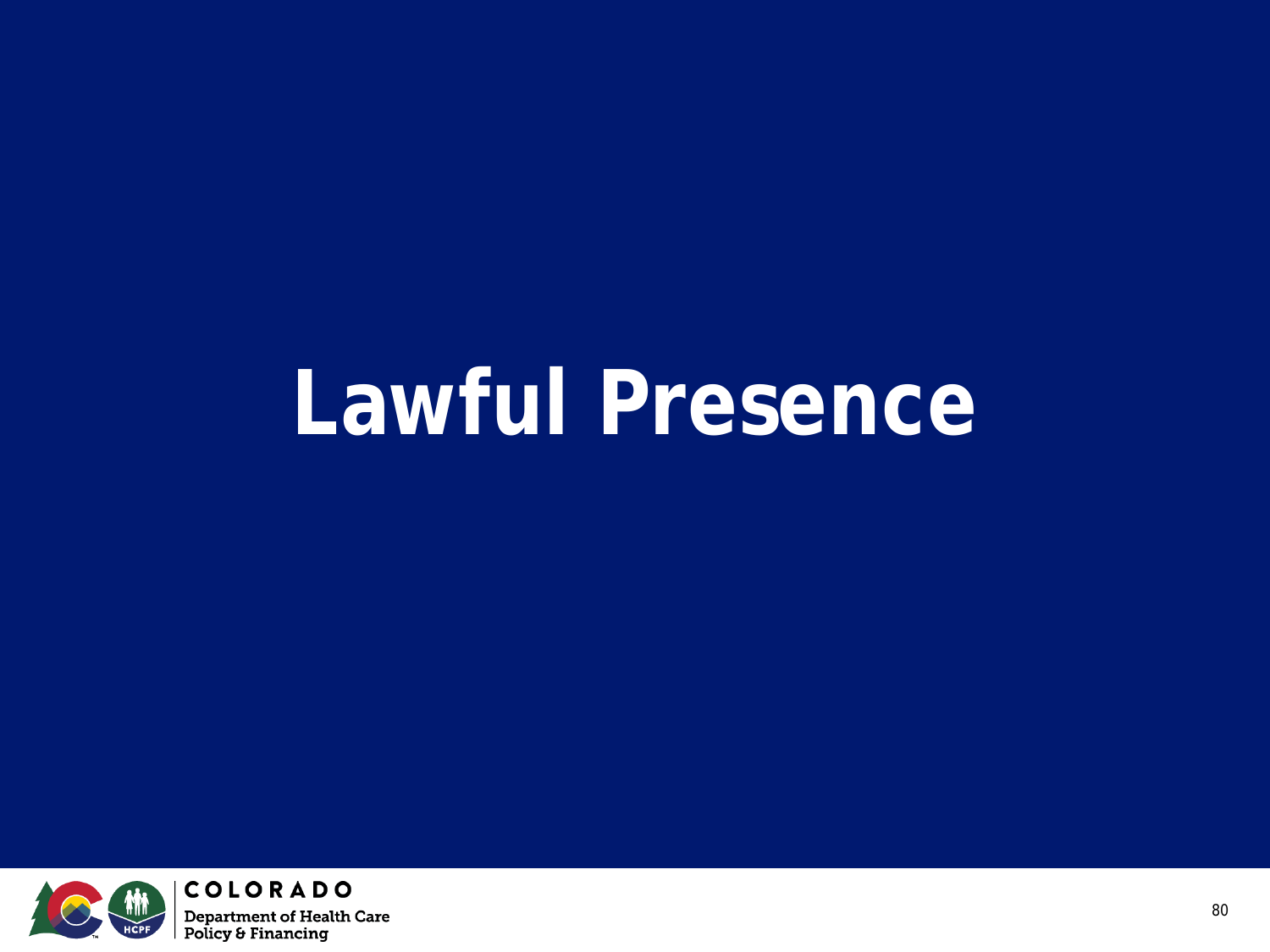#### **It is confusing as to when we have to have other documentation if they have a DL with a star. How can we determine clearly when other ID is needed? What situations?**

- If the ID is unexpired, has a star, and doesn't expire for at least a year, nothing else is needed.
- If the ID is unexpired, has a star, and expires in less than year, additional documentation is needed if the applicant wants to be covered for the full year. Otherwise, their end date should match the expiration date of the ID.
- If the ID is unexpired but does not have a star, additional documentation is needed to complete their application.
- If the ID is expired, additional documentation is needed to complete their application.

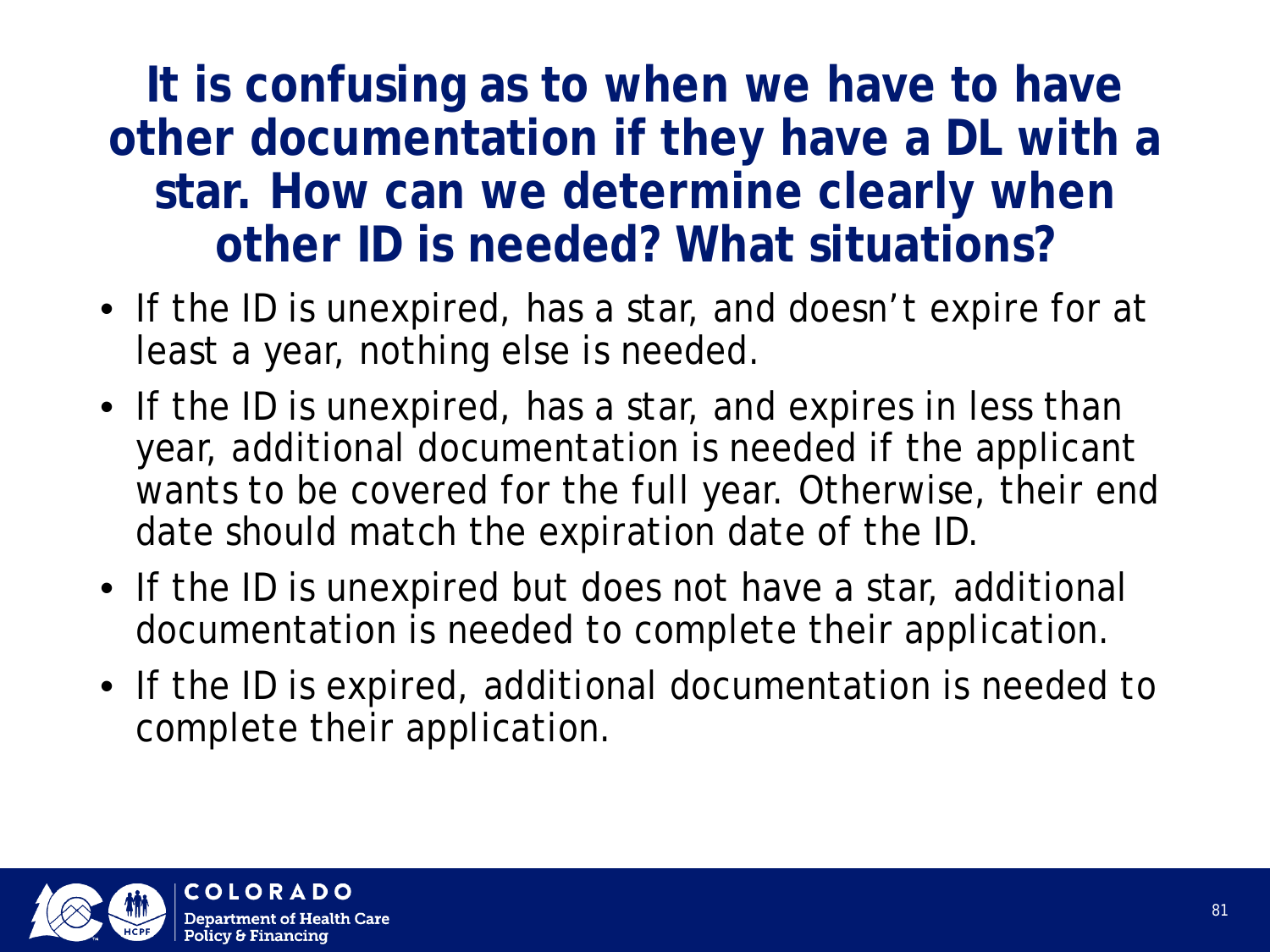## **If a driver's license ends early do we have to end date CICP to match?**

- For any US citizen, no.
- For any other lawfully present immigrant, yes.
- The reason the CICP must be end dated early for lawfully present immigrants is because DOR has only validated their documents through the ID expiration date. For a US citizen, their citizenship never expires, and therefore they don't need to be end dated early.

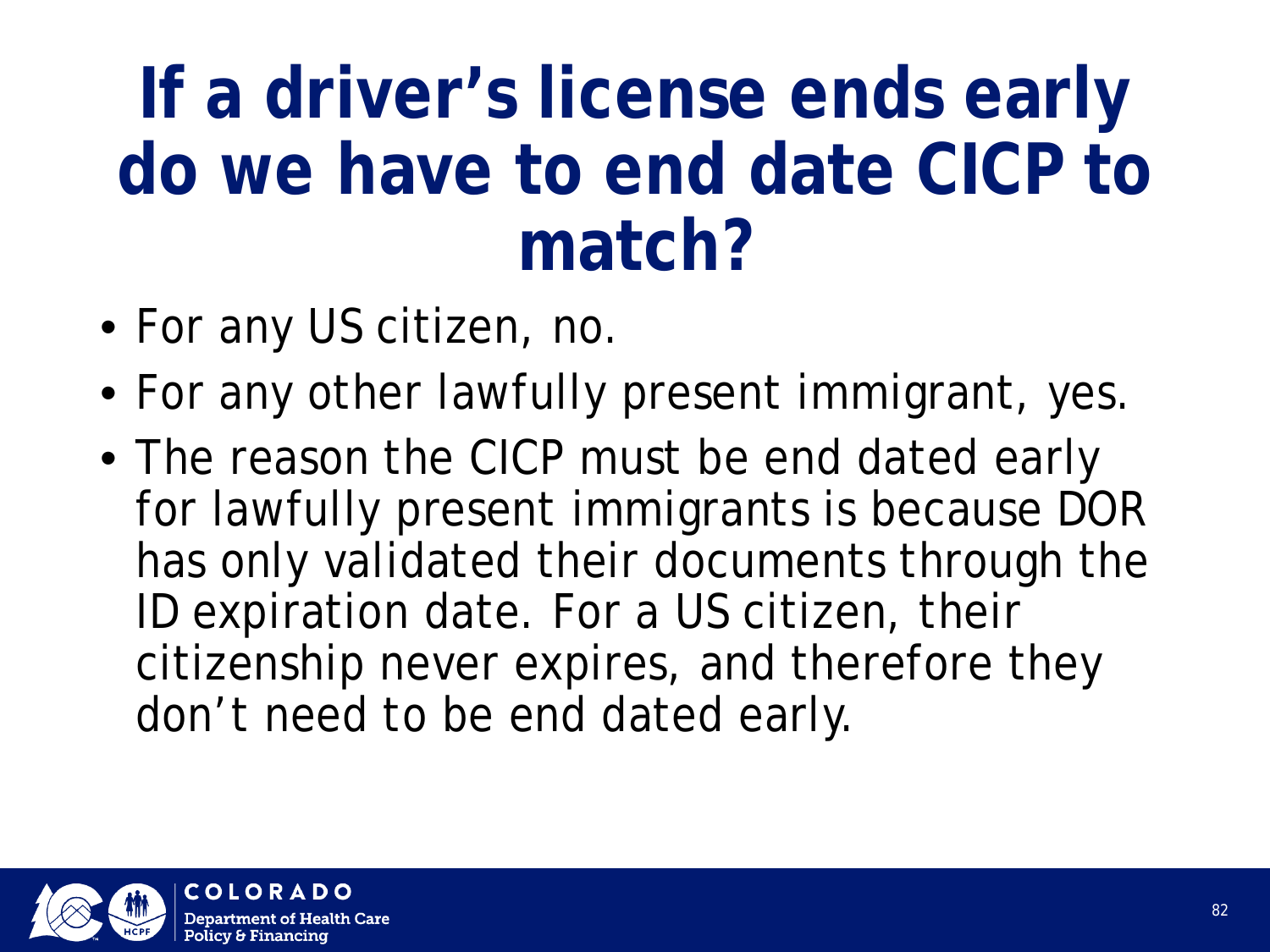#### **If the applicant's Colorado ID is expiring next month but their LPR card doesn't expire for a few years, can we grant the entire year of CICP?**

• If any other lawful presence documentation is presented with a later date that goes past the year mark of the CICP application, the rating can be granted for the full year.

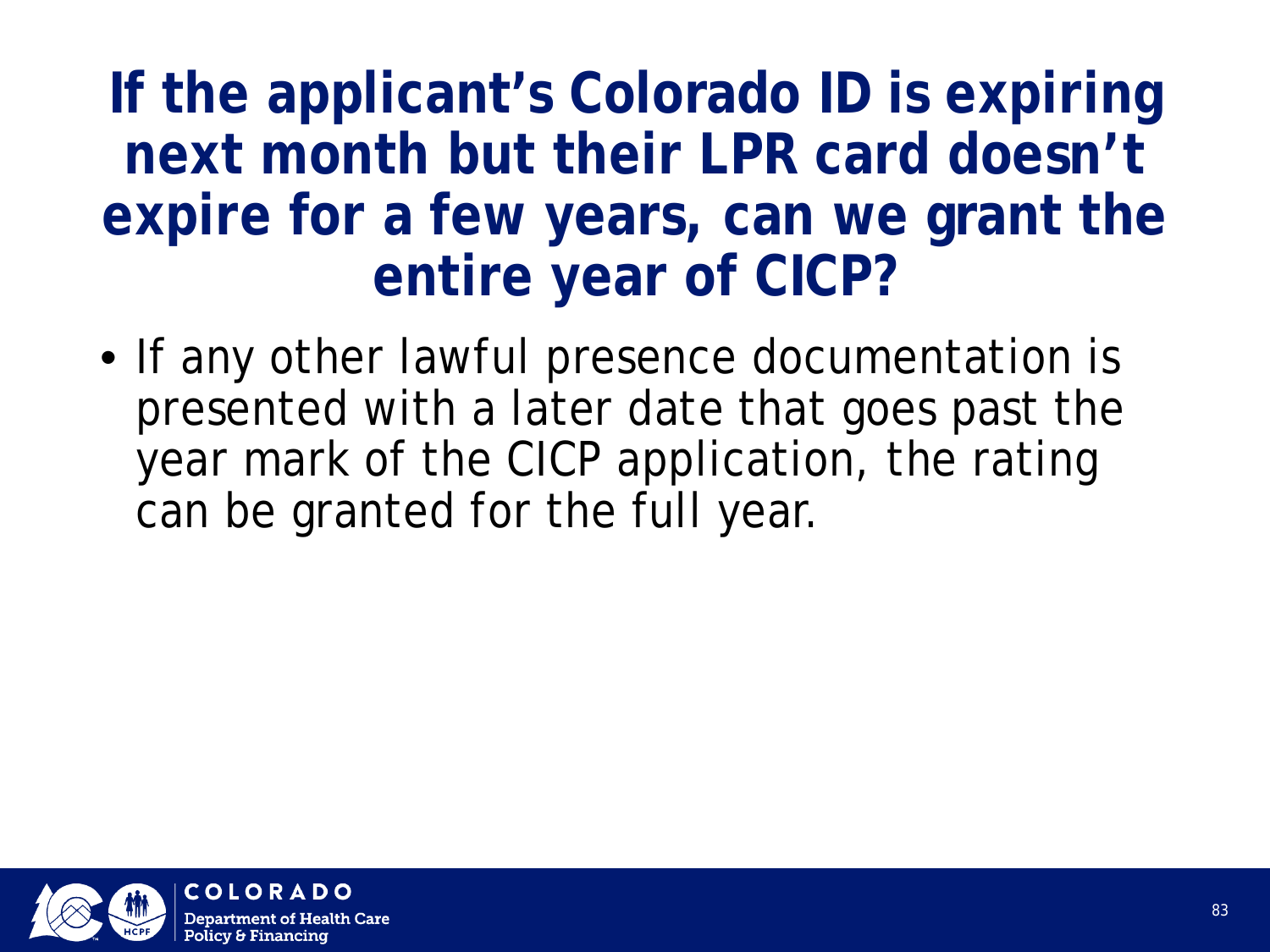#### **If a patient just moved to Colorado, has an out of state ID with the star, would we just need something showing proof of Colorado residency?**

• Applicants are allowed to use an out of state ID as long as the state that issued it is compliant with the REAL ID Act and the ID has the lawful presence indicator. The applicant would need to provide some other documentation showing their Colorado address, or attest that they plan on remaining in Colorado. Documentation can include but is not limited to a rental/mortgage agreement, a utility bill showing their name and address, or a pay stub showing their name and address.

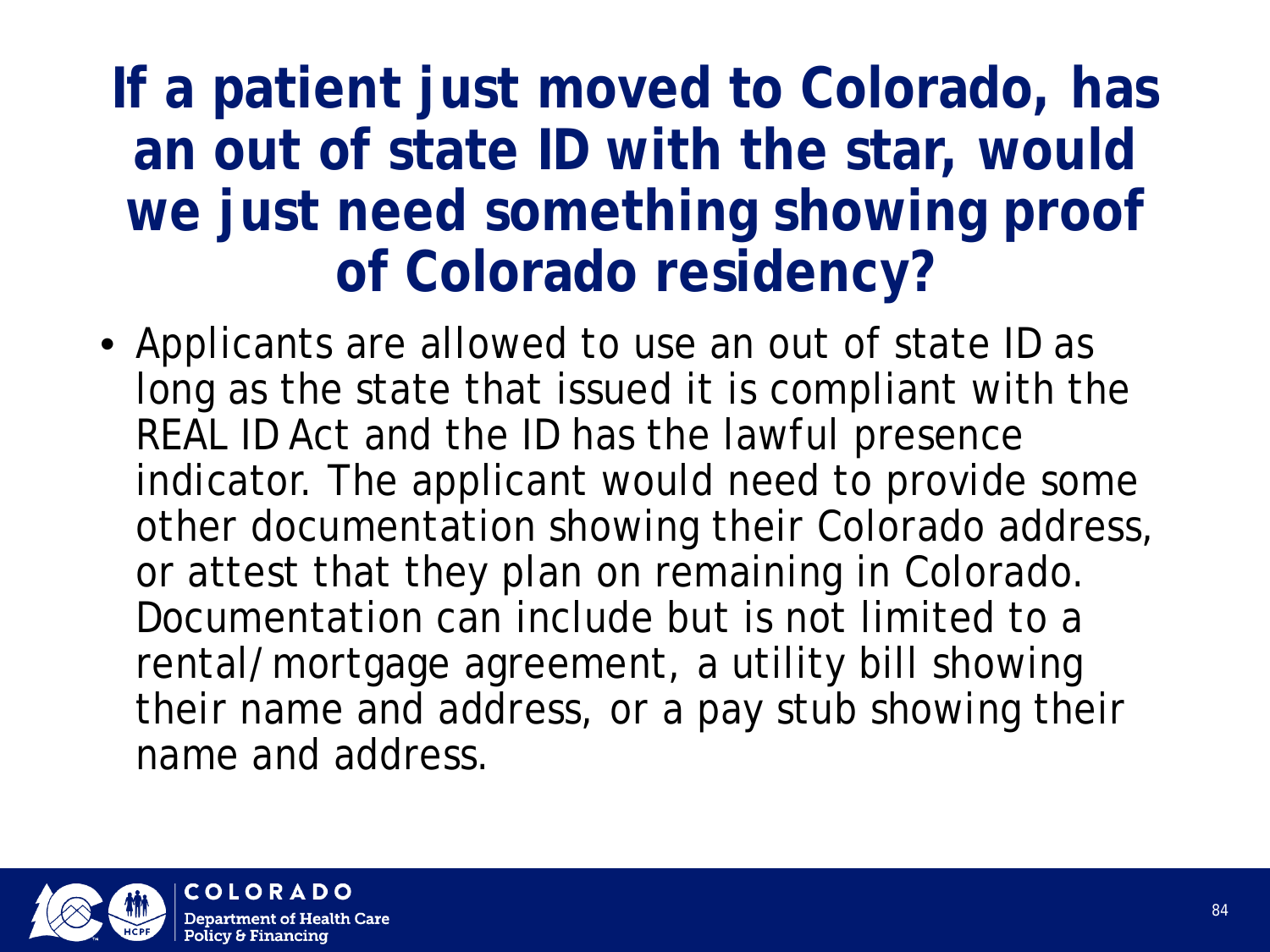### **If their ID with the star is valid but their LPR card is expired, would a I-797 form be acceptable or is the ID enough?**

• If their ID has the star and is still valid even though their LPR card is expired, you can accept the ID and no other documentation is needed. For the ID to have been issued with the star past the LPR card date, they would have had to prove to the Department of Revenue that their LPR status was valid past that card date.

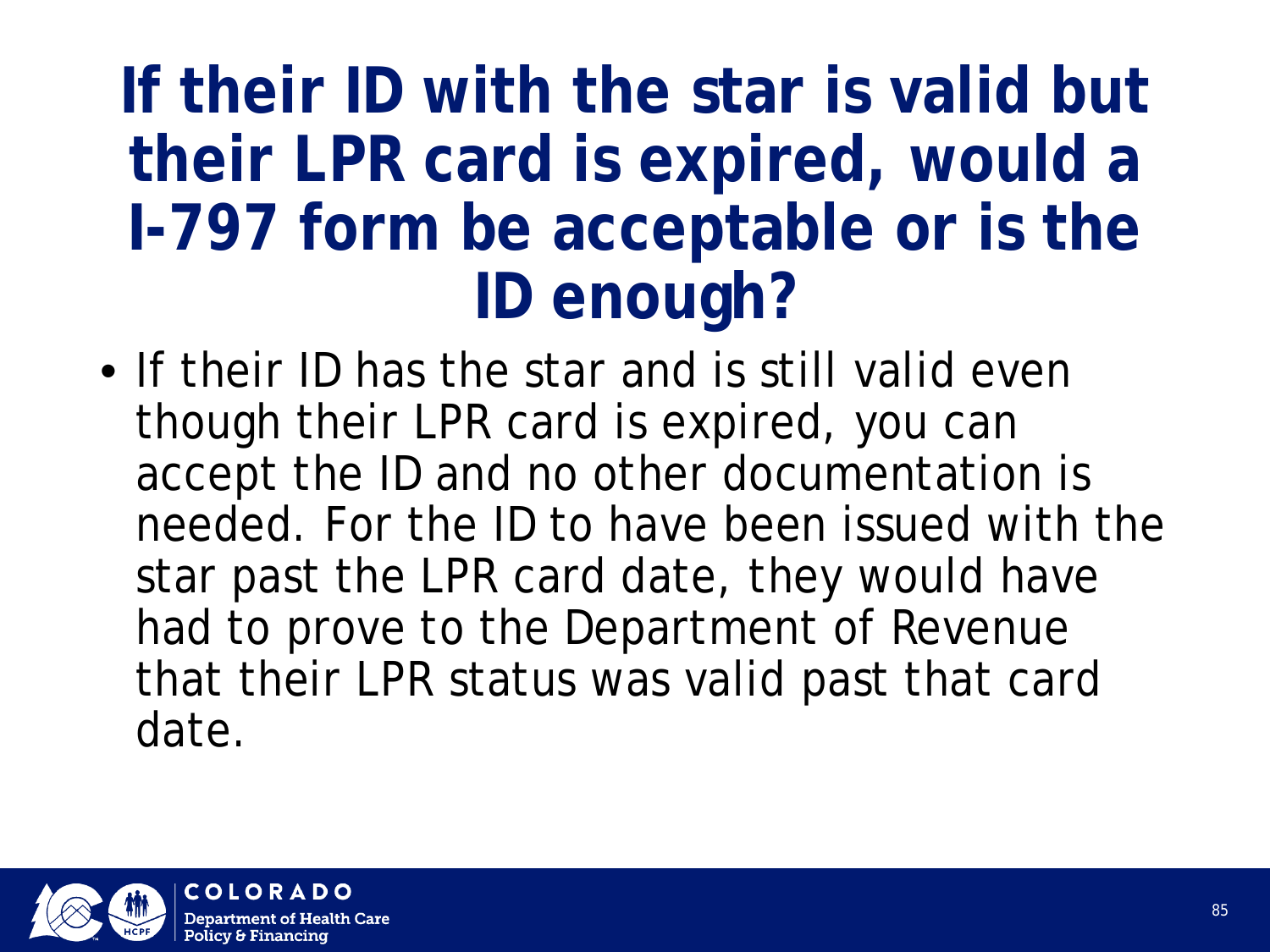# **What if a US citizen applies and only has an expired ID?**

• CICP does not allow for anyone to use expired documentation regardless of their lawful presence status. The applicant will need to use other documentation to prove their Colorado residency and their lawful presence.

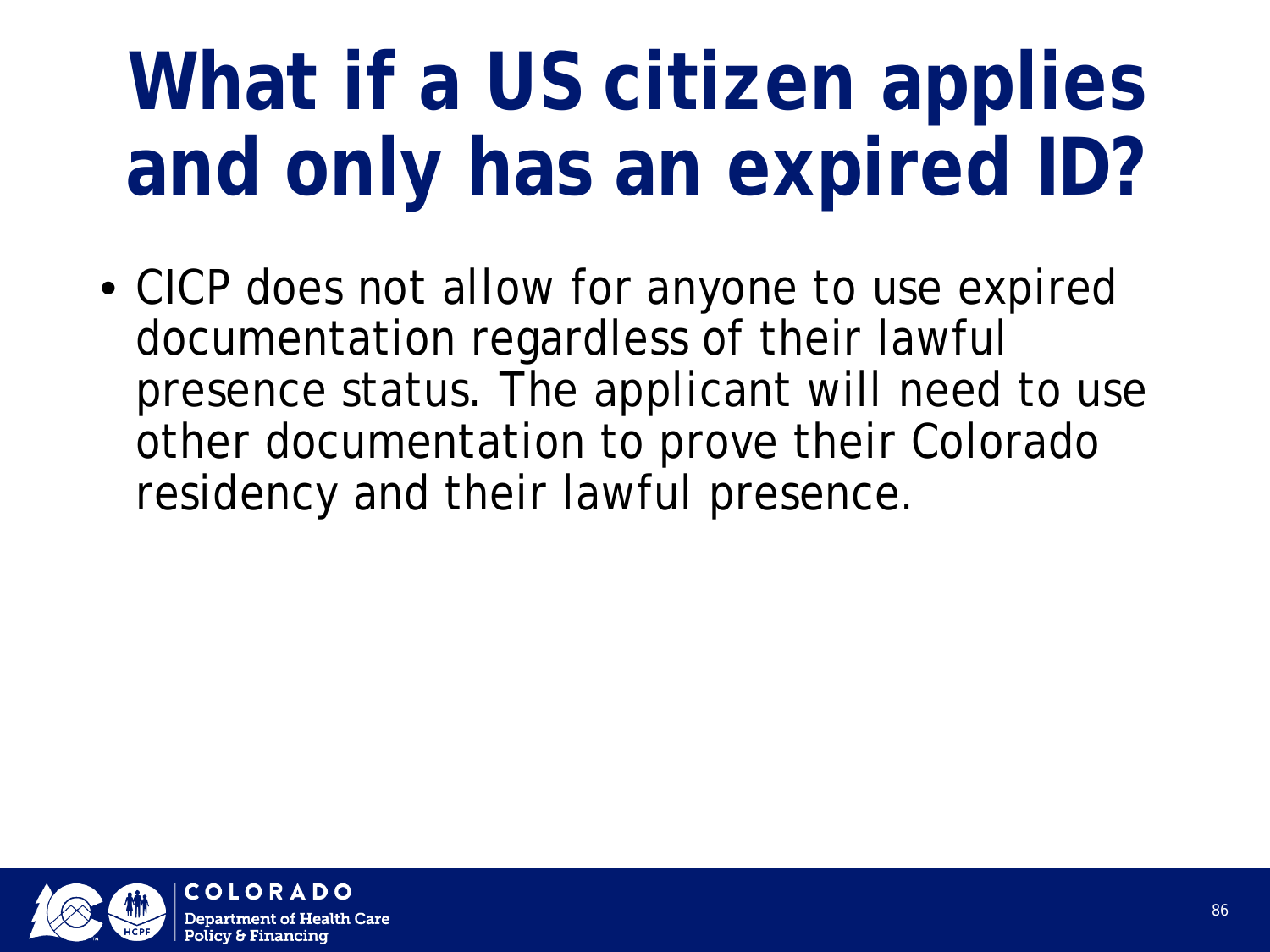# **Can a birth certificate be used by a citizen?**

• US issued birth certificates are always acceptable documentation to prove US citizenship.

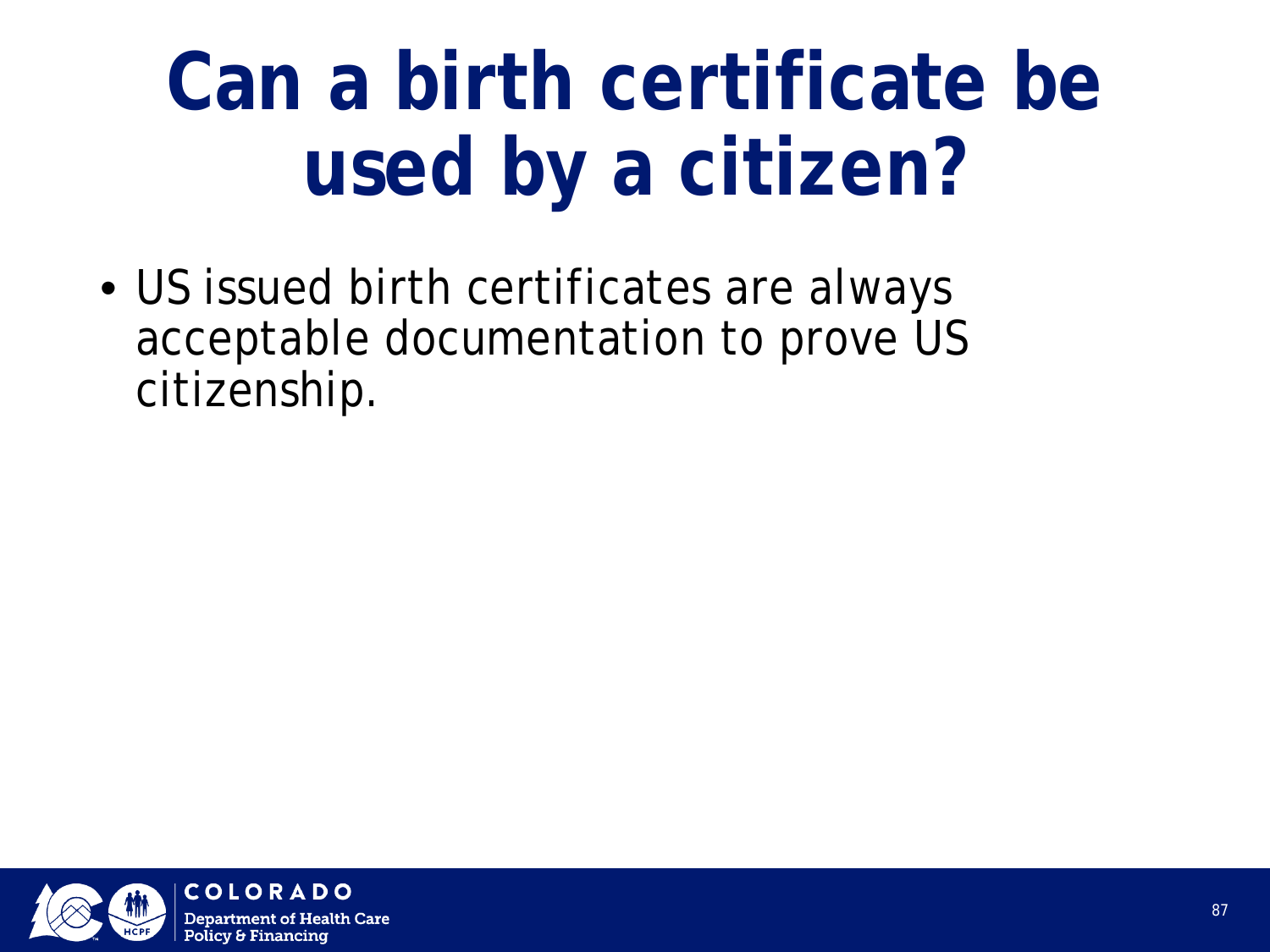## **If an applicant uses the selfdeclaration, there's no other paperwork to prove citizenship?**

• US citizens are allowed to self-declare their citizenship per DOR's rules. There is no other documentation needed if the applicant uses the self-declaration. However, providers should be asking citizens for lawful presence documents and using the self-declaration as a last resort.

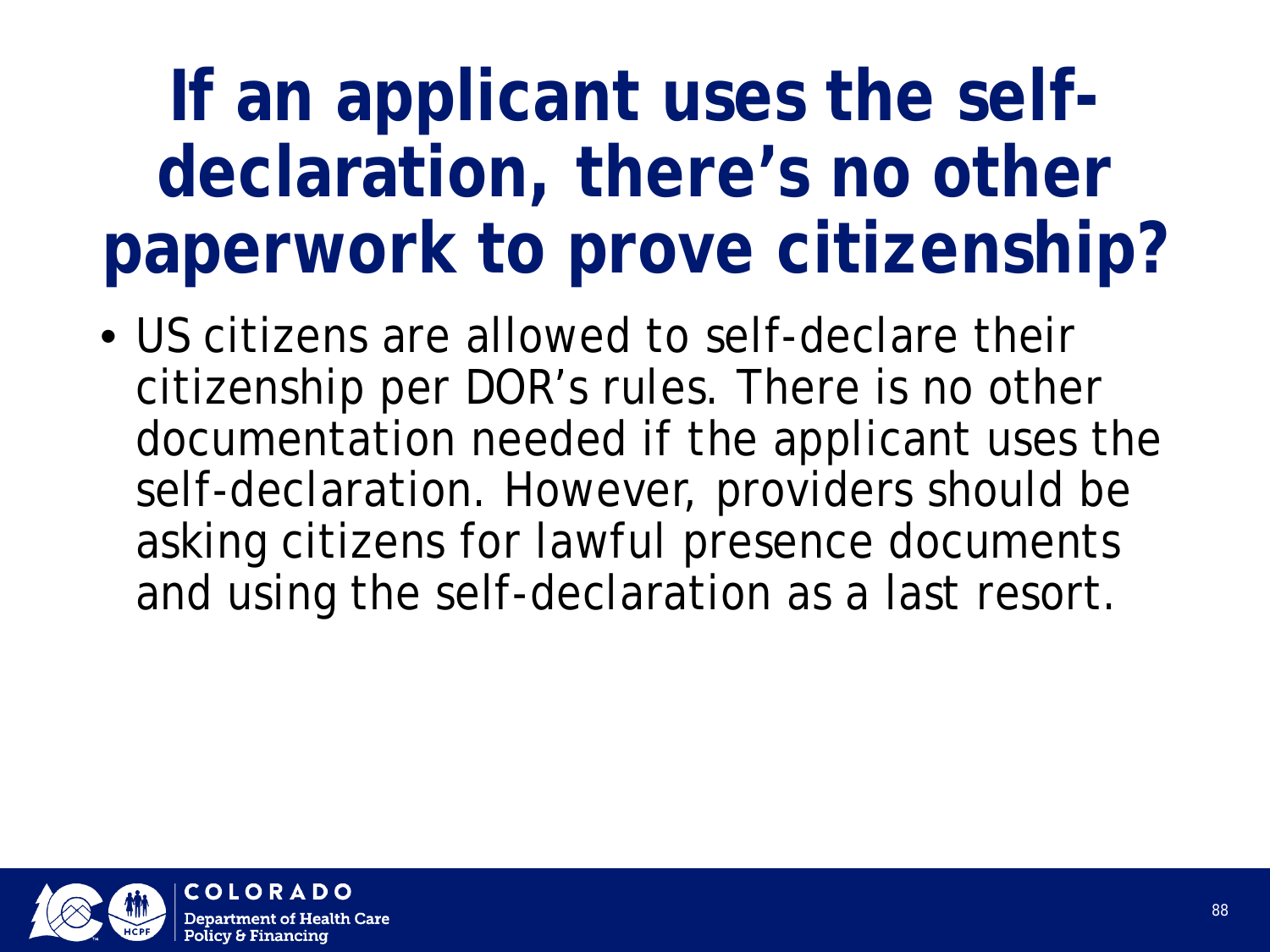## **Can DACA individuals have CICP?**

• Any applicant who can provide a document that can be verified through SAVE can be on CICP, including DACA individuals.

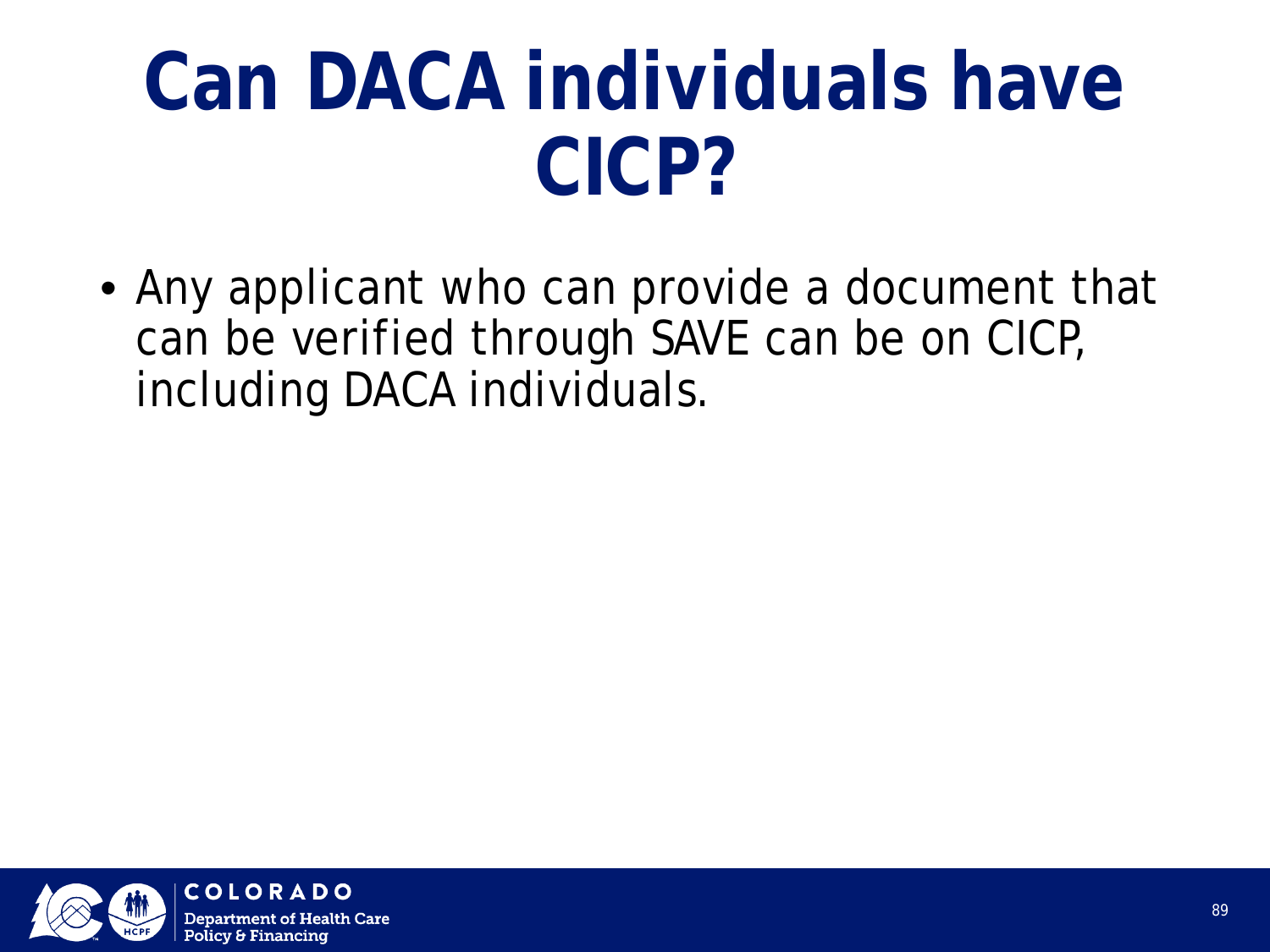### **If an applicant is DACA, nothing is needed to show they are not eligible for Health First Colorado?**

• DACA individuals are not eligible for Health First Colorado and therefore no documentation is needed showing denial for Health First. These applicants should have an ineligibility code of F with DACA as the explanation.

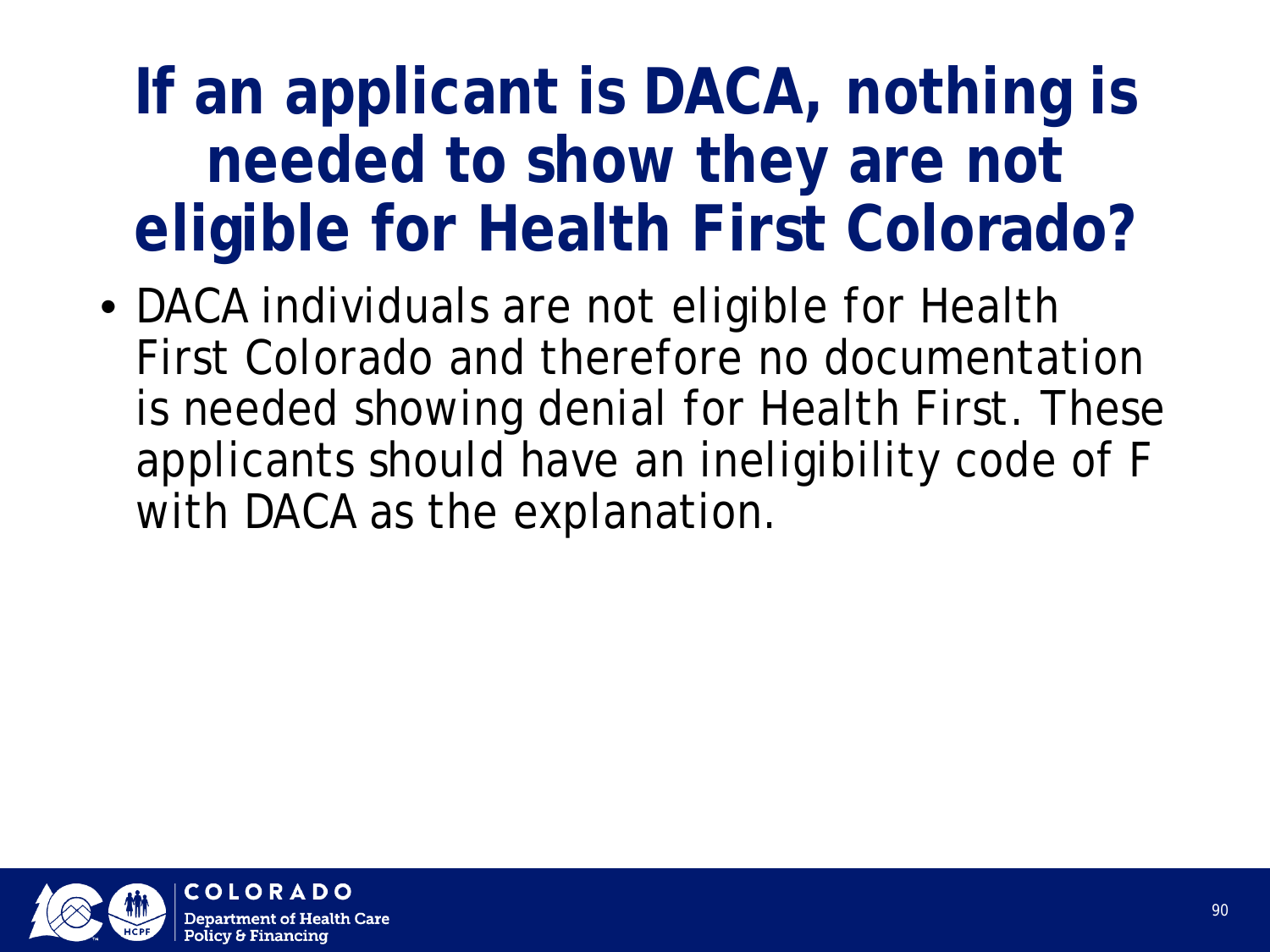### **Can pregnant DACA individuals have emergency Medicaid to cover labor and delivery?**

• DACA individuals are eligible for emergency Medicaid to cover labor and delivery ONLY. Any other services they need can be covered under CICP both before and after the baby is born. The baby should be screened for Health First Colorado and/or CHP+ once they are born. If the baby is not eligible for Health First or CHP+, they can remain on CICP with their mother.

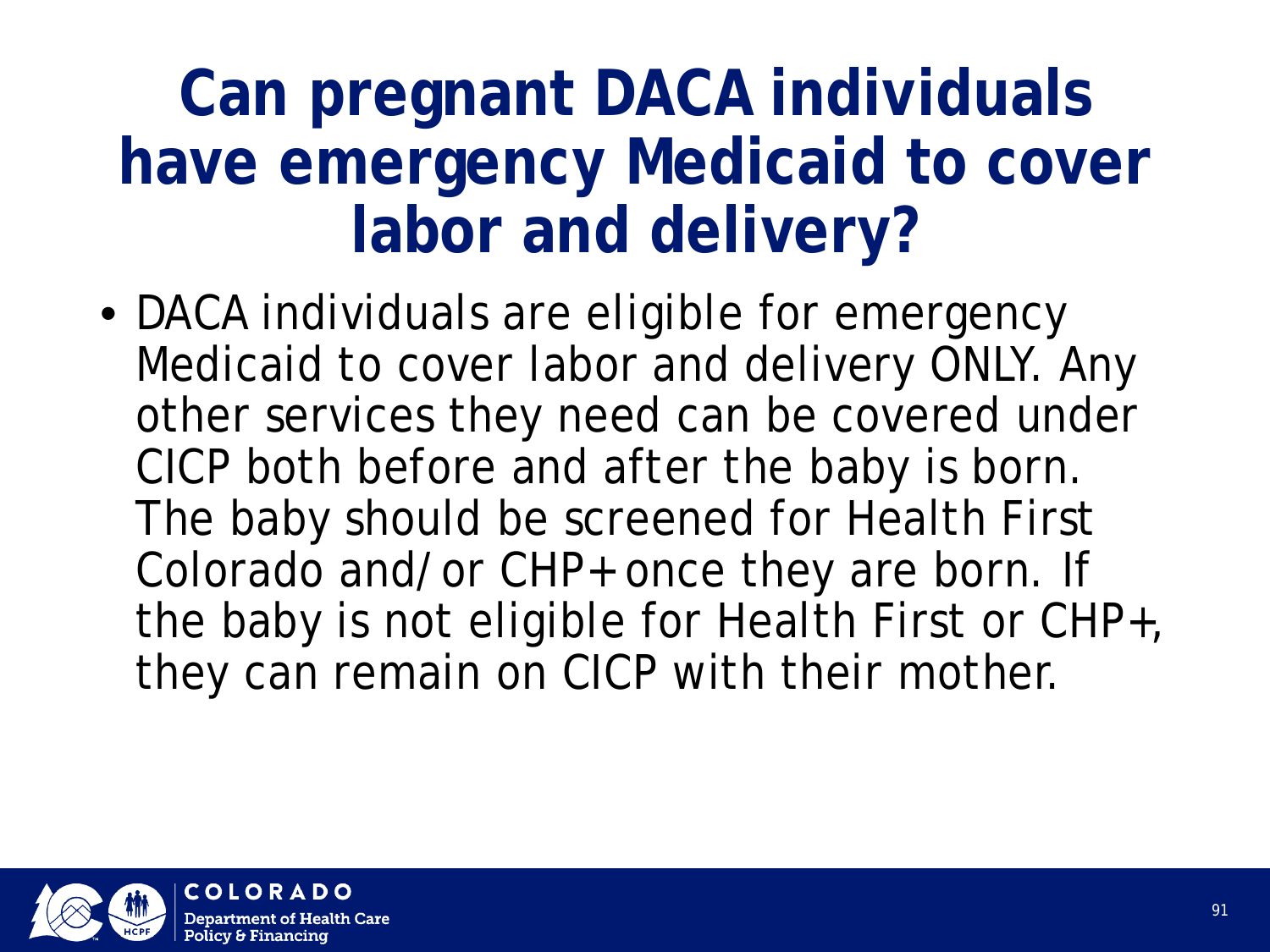### **Can you explain the difference between pregnant emergency only and other pregnant status?**

- There are 3 different pregnancy categories: MAGI Pregnant - US Citizen who meets all Medicaid requirements, full benefits
	- MAGI Pregnant Legal Immigrant Prenatal lawfully present and meets all Medicaid Criteria, full prenatal and postnatal coverage
	- MAGI pregnant emergency services onlyundocumented and meets all Medicaid criteria, covers only labor and delivery

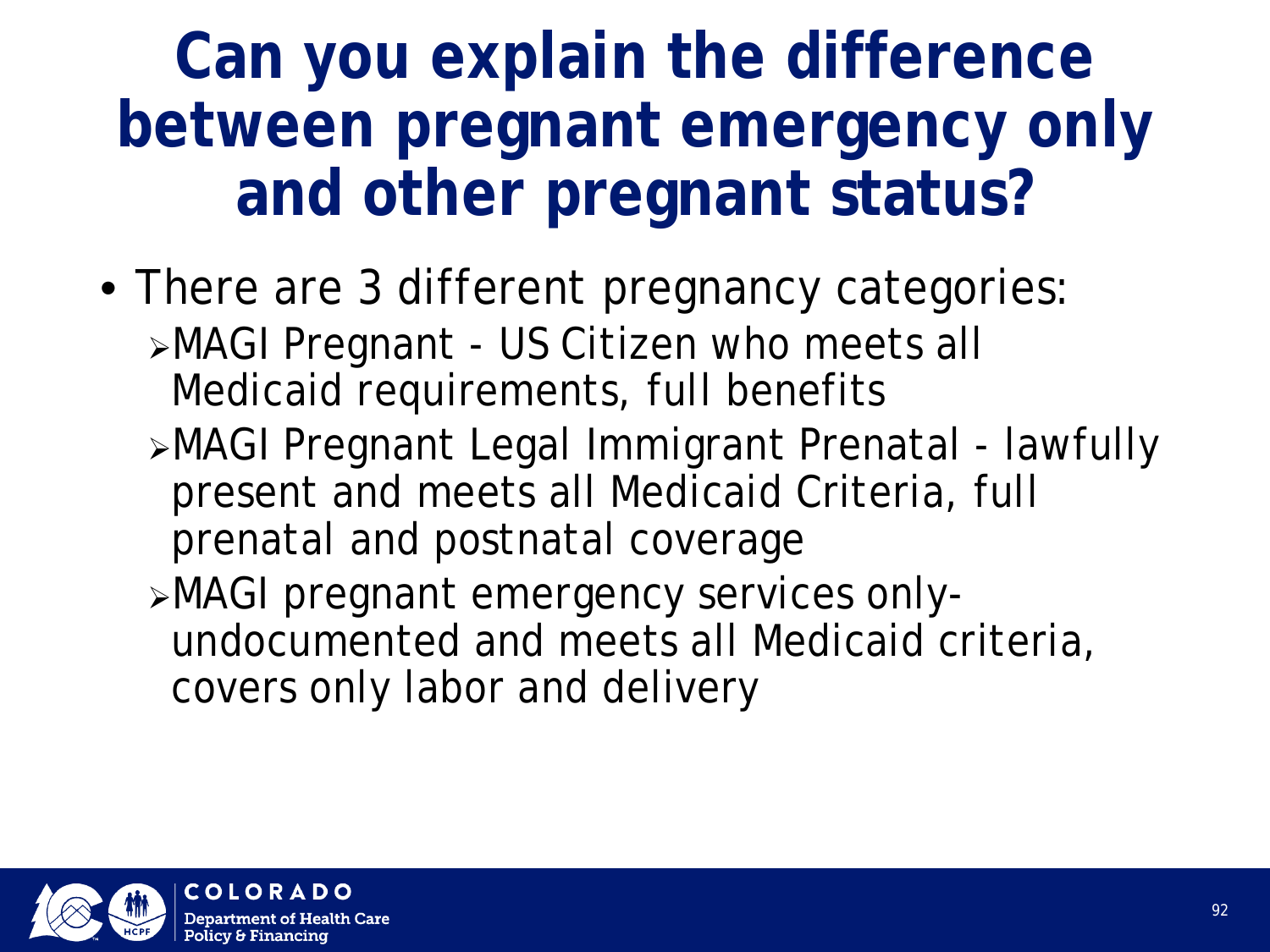#### **Do children who have a work permit qualify for Health First Colorado? Do we need to get a denial?**

• Since there is no five year bar for minors, if the minor and/or their household appears eligible for Health First Colorado, they would need a denial prior to being put on CICP.

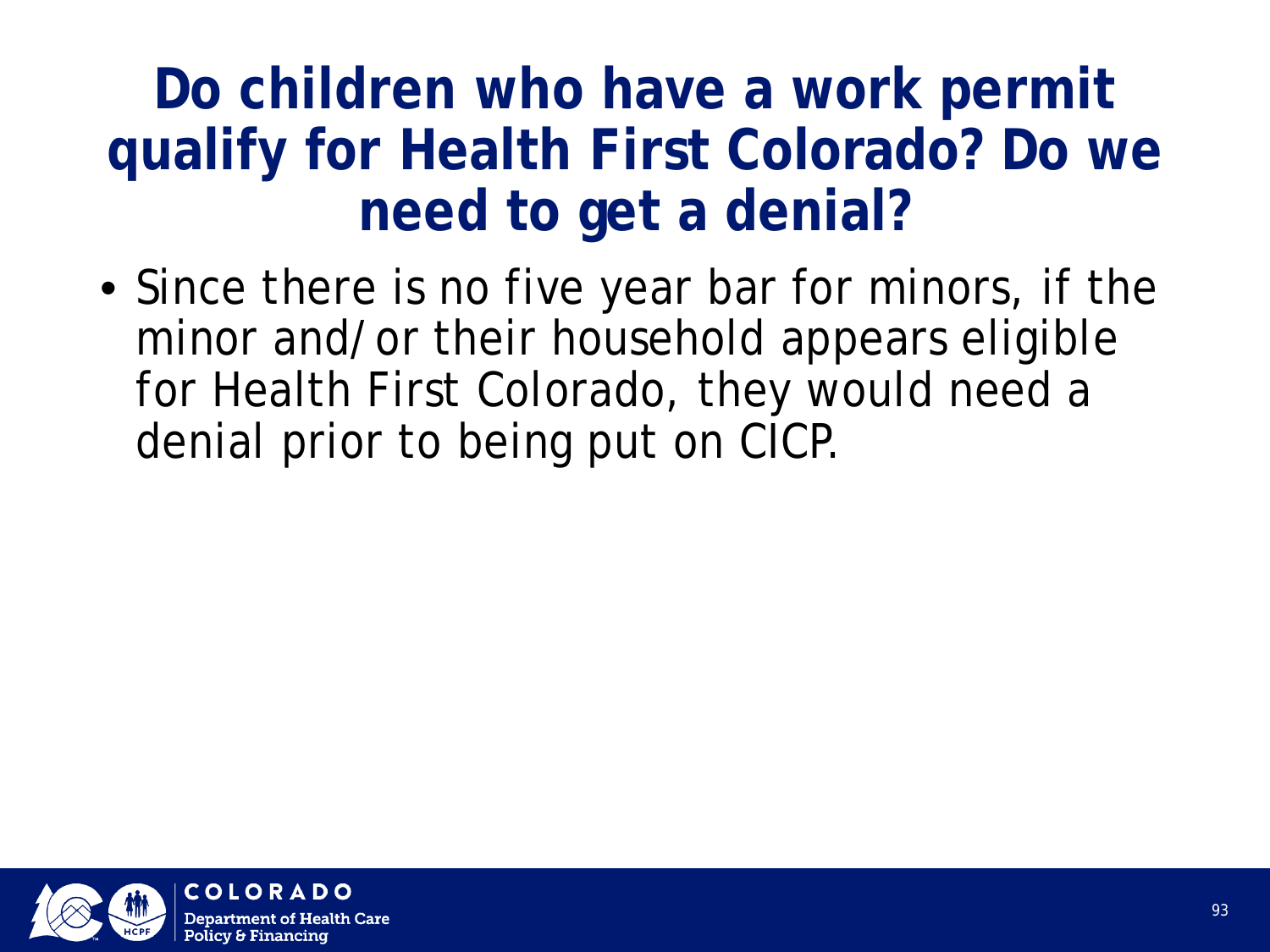### **What do we do if our location only has one person assigned to check SAVE?**

• Providers are not limited to one person per facility to have SAVE access. If you have multiple financial counselors completing CICP applications, they would all be able to have access to SAVE to verify lawful presence documents. If you have someone who needs access, they can fill out the SAVE Access Request Form available on the CICP Provider Information website under SAVE.

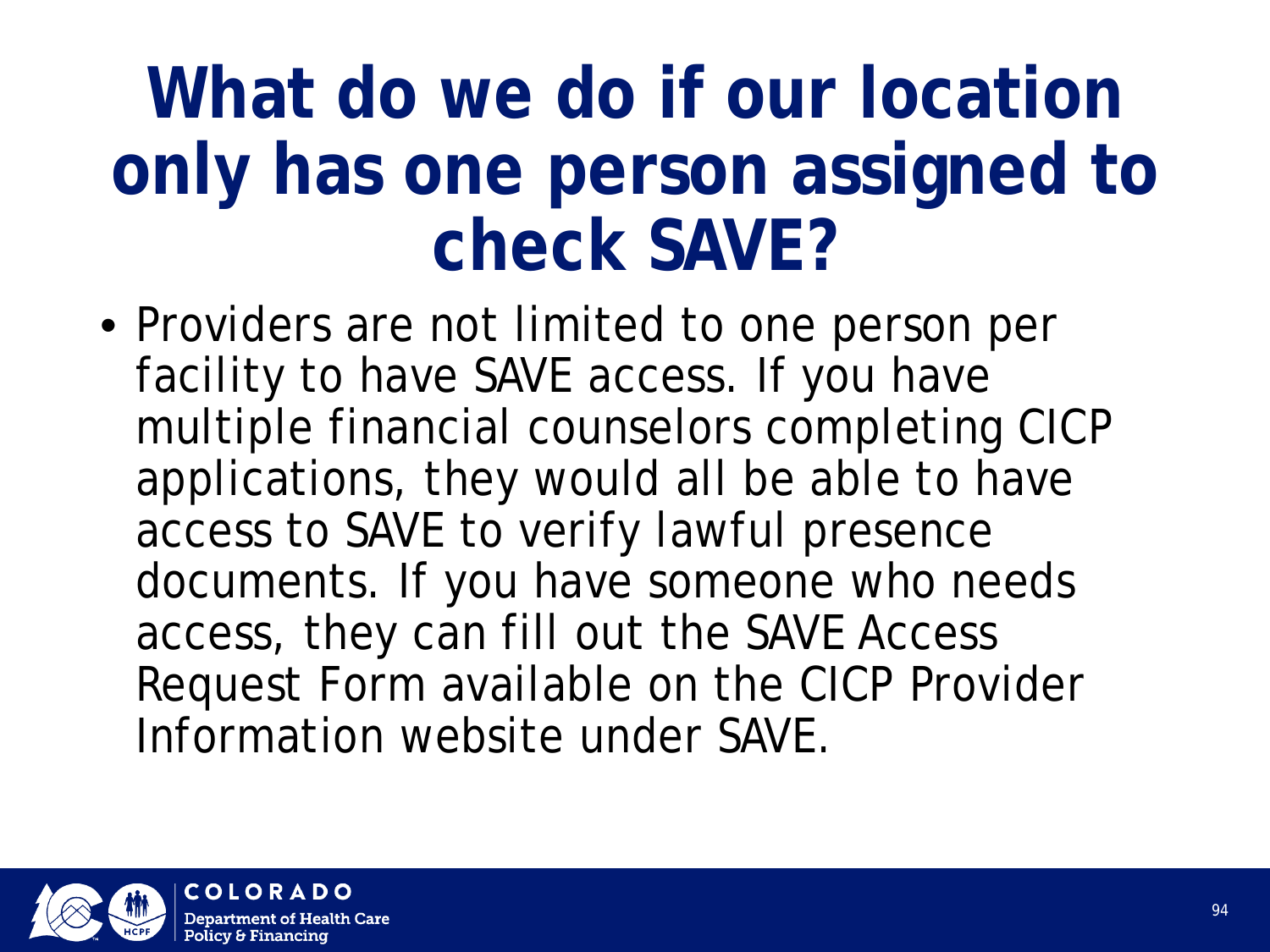### **Does an adult student who is away at college have to sign an affidavit?**

• If the adult student wishes to receive services under CICP, they would need to sign an affidavit. The affidavit could be sent to them through email or regular mail, and they can return it in a similar fashion. They would need to provide their ID with the star or another form of lawful presence documentation as well. The adult student could also be counted in household size only until they are home on a break, at which point they could come fill out the affidavit and be added to the card.

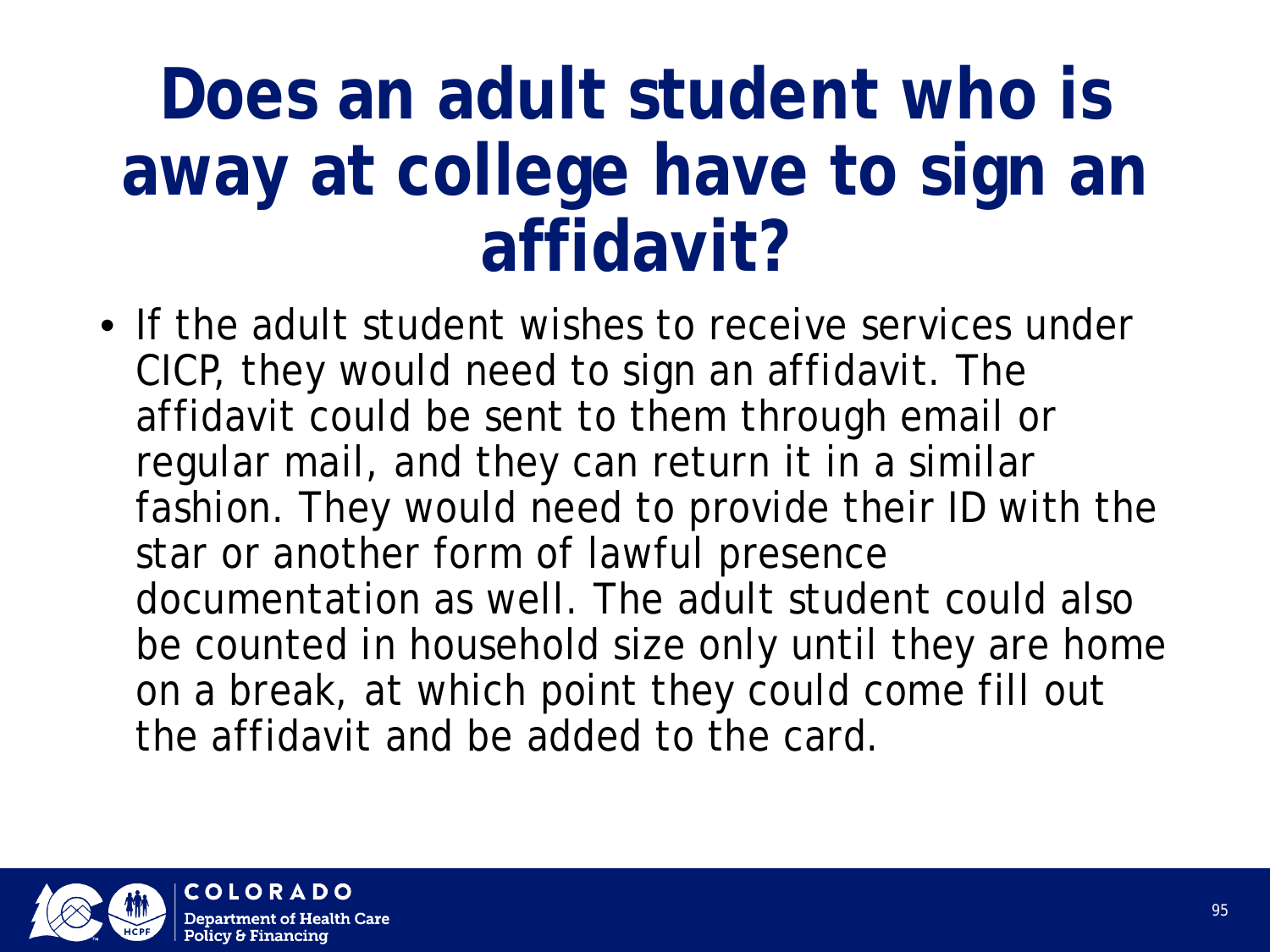## **Do we have to make US citizens fill out an affidavit every time?**

• The affidavit must be signed with every application. However, for a US citizen, copies of their lawful presence documentation do not need to be taken every time if the financial counselor can determine that the document originally presented is still valid and hasn't changed. For example, if the applicant used their Colorado ID one year and when they return the next year they have not gotten a new ID and their ID hasn't expired, a copy of the ID would not need to be kept in their application.

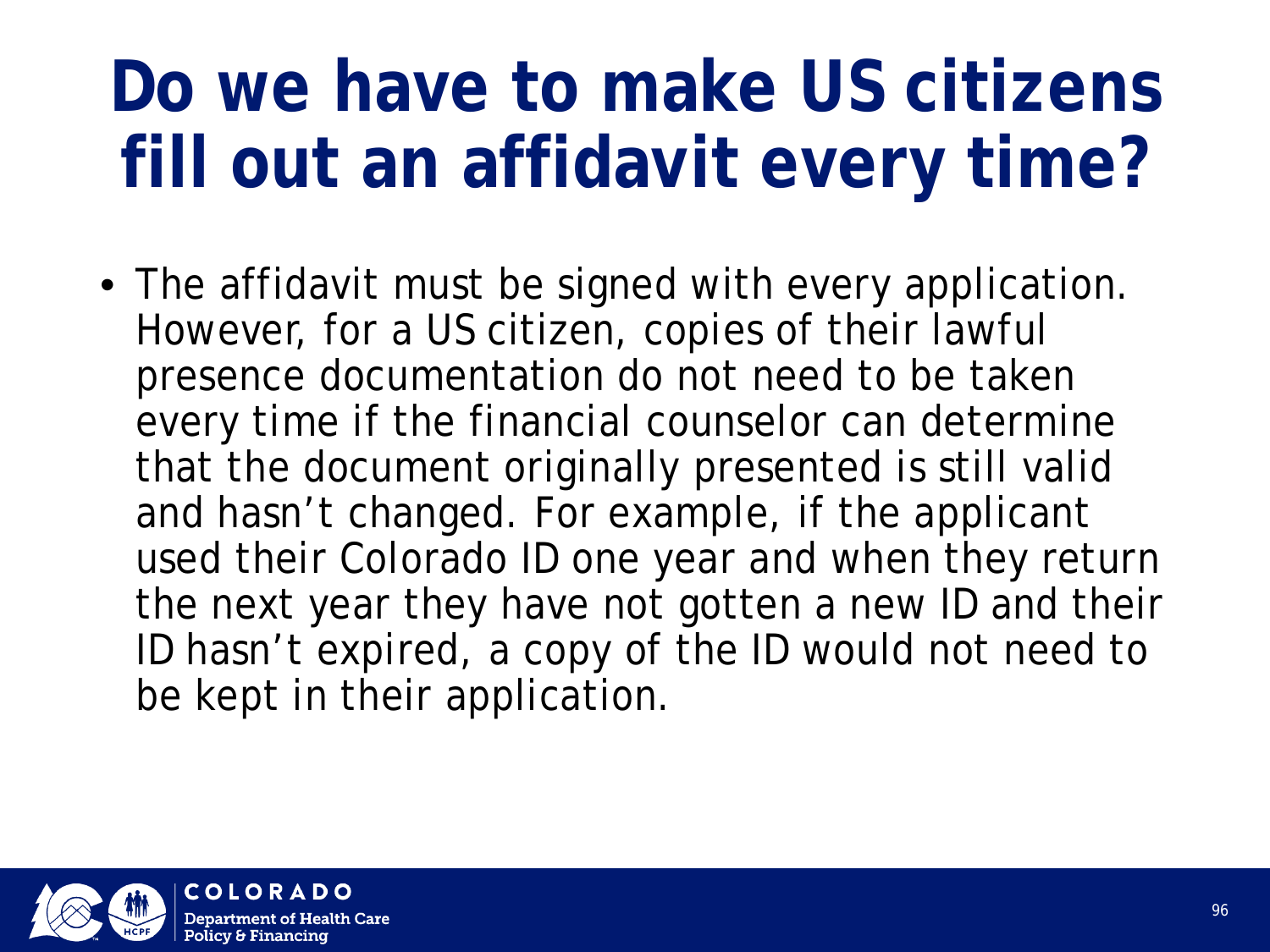### **On resident cards, if they have a date stamped on the back of the card, is that acceptable?**

• As long as the card can be verified through SAVE, it is acceptable.

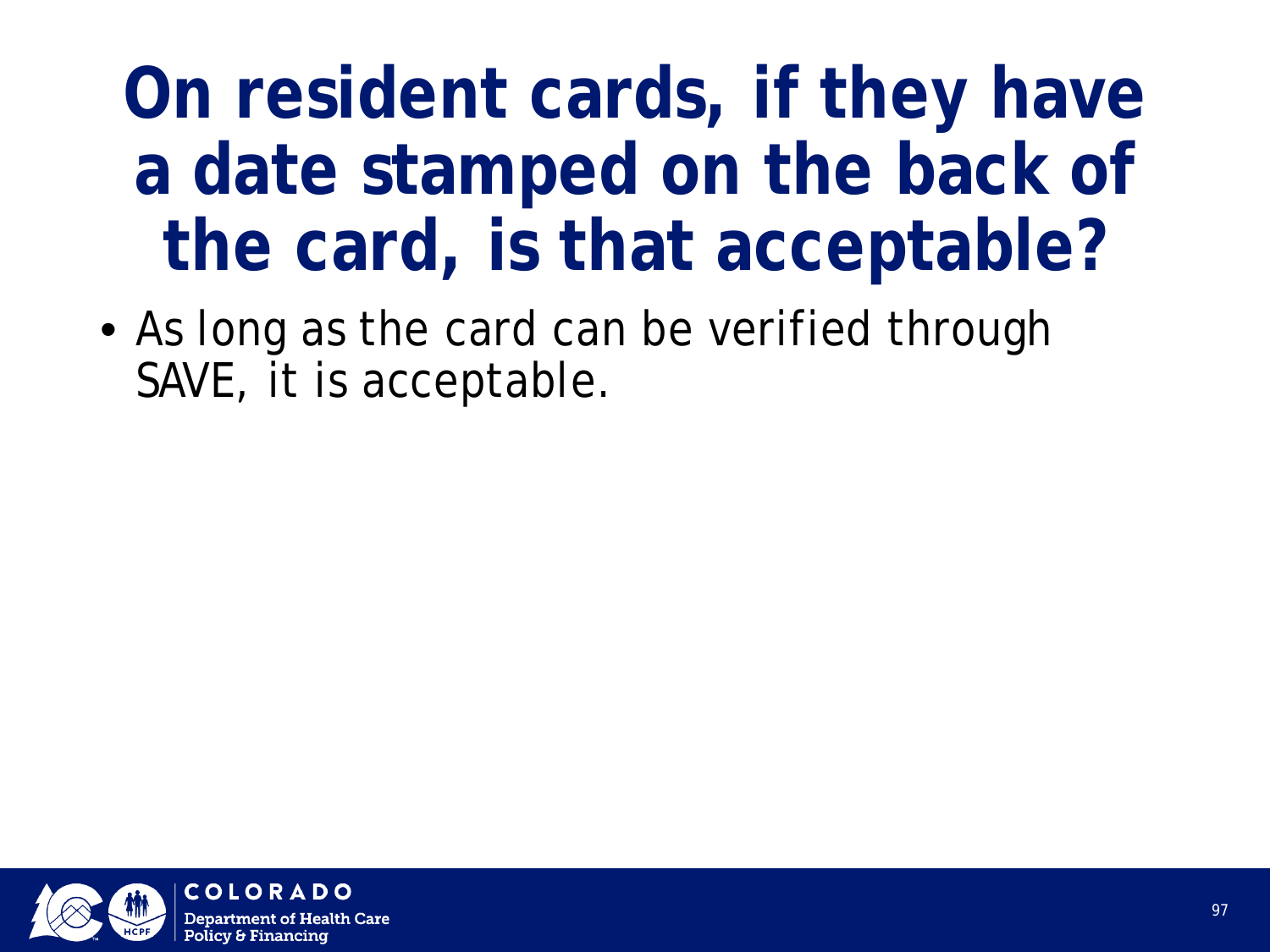### **Who qualifies for the five year bar?**

- Individuals who become eligible after the five-year bar is met include:
	- Lawful permanent residents (LPR/Green Card holders)
	- Conditional Entrants
	- Individuals Paroled into the United States for one year or more
	- Battered spouse, child, or parent who has a pending or approved petition with the Department of Homeland Security (DHS)

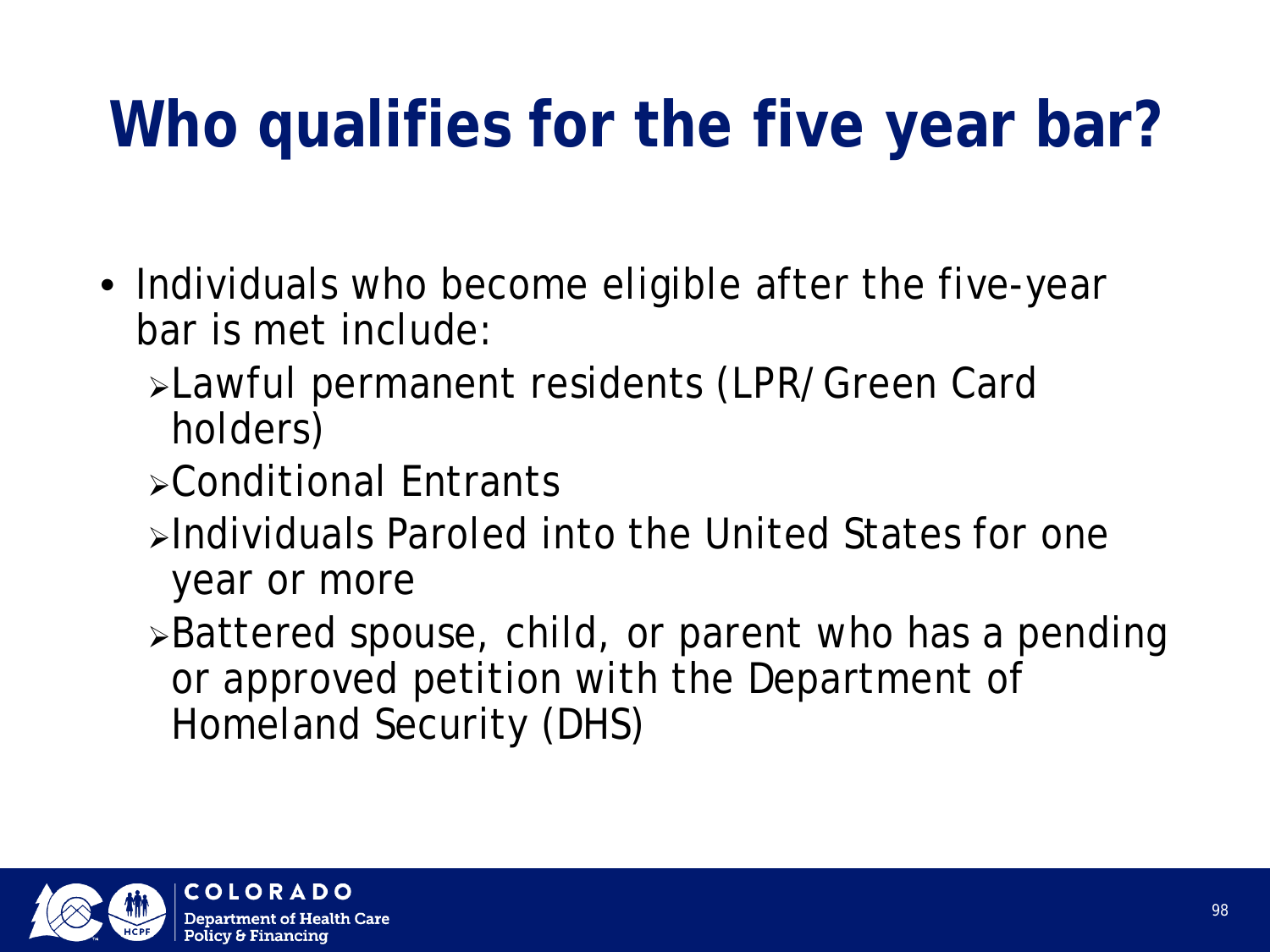## **Who is immediately eligible?**

- Individuals who are immediately eligible for HFC include:
	- Trafficking survivors and their spouses, children, siblings, or parents
	- Lawful Permanent residents who adjusted from a status exempt from the five-year bar
	- Veterans or active duty military, and their spouses or unmarried dependents, who also have a "qualified noncitizen" status
	- $\triangleright$  Refugees
	- Asylees
	- Cuban/Haitian Entrants
	- Individuals Granted Withholding of Deportation or Withholding of Removal
	- Members of a Federally-recognized Indian tribe or American Indian Born in Canada
	- Certain Amerasian Immigrants

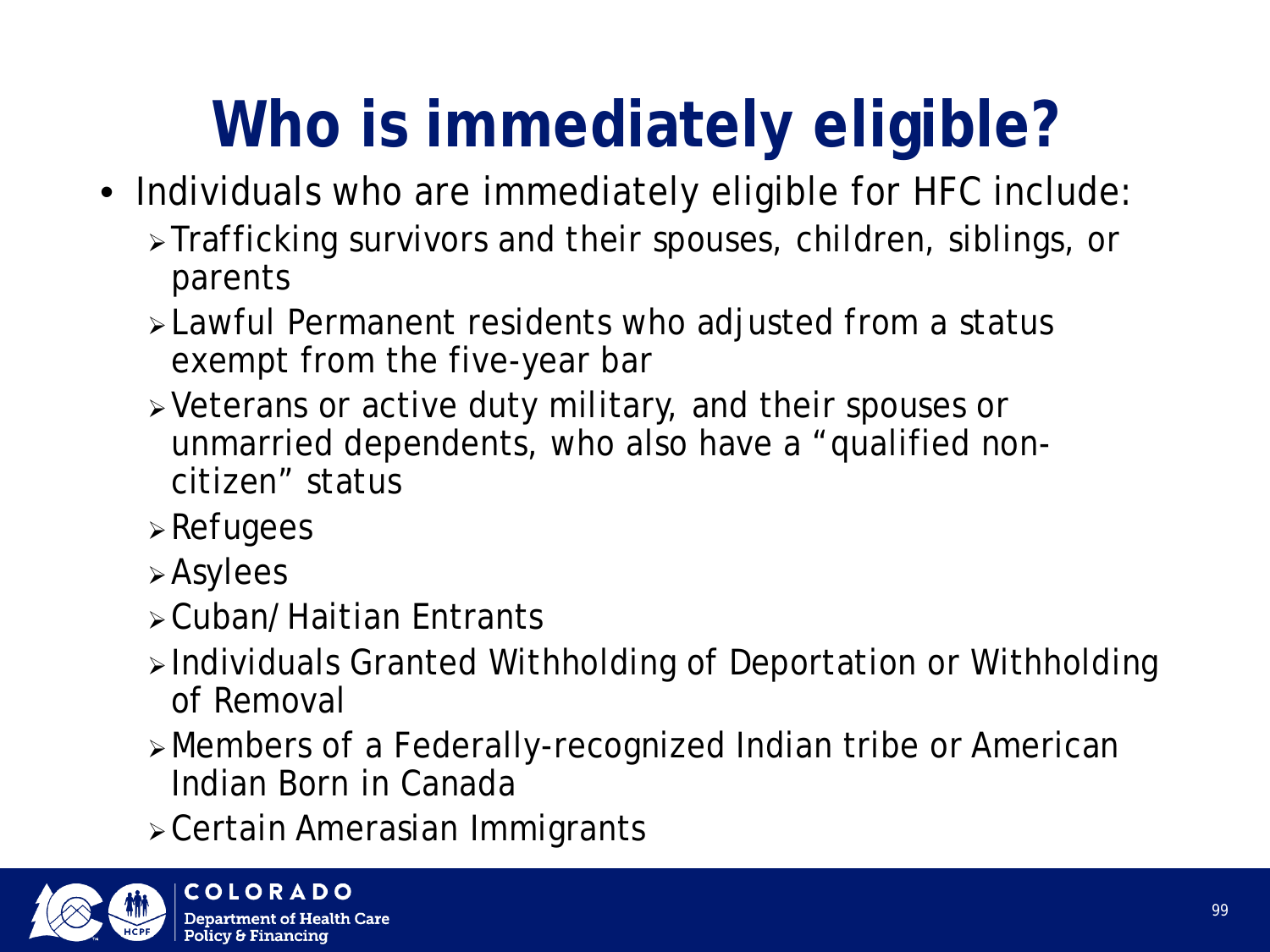#### **What if the applicant is under 138% FPL and under the five year bar and only presented an ID with the star?**

• If you know that the applicant is five year bar eligible, you should ask them for their entry date to ensure that their five year mark does not fall within the next year. If it does, their CICP will need to be end dated on their five year mark day, and they will need to apply with Health First Colorado prior to being let back on CICP.

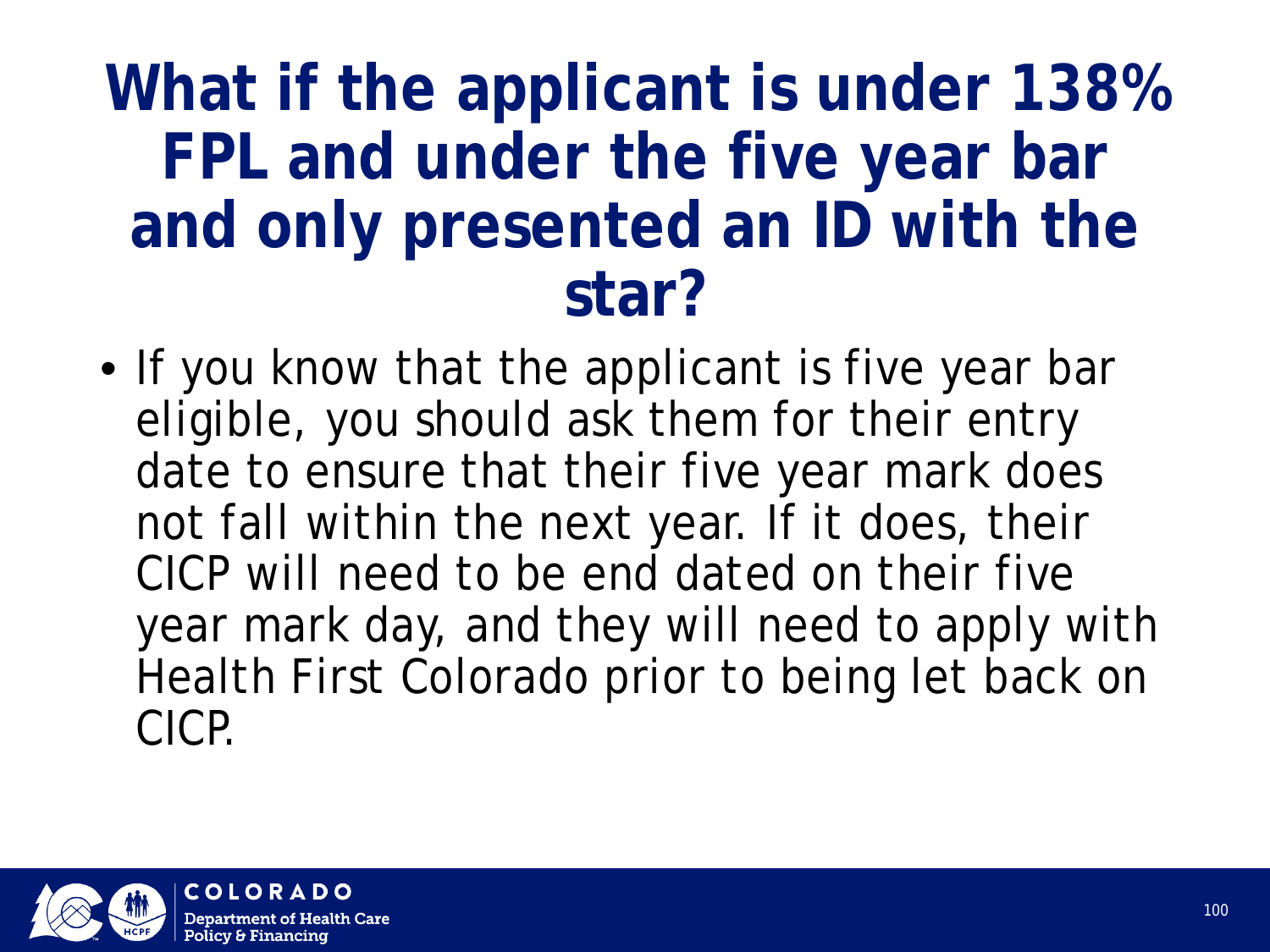# **Health First Colorado/CHP+**

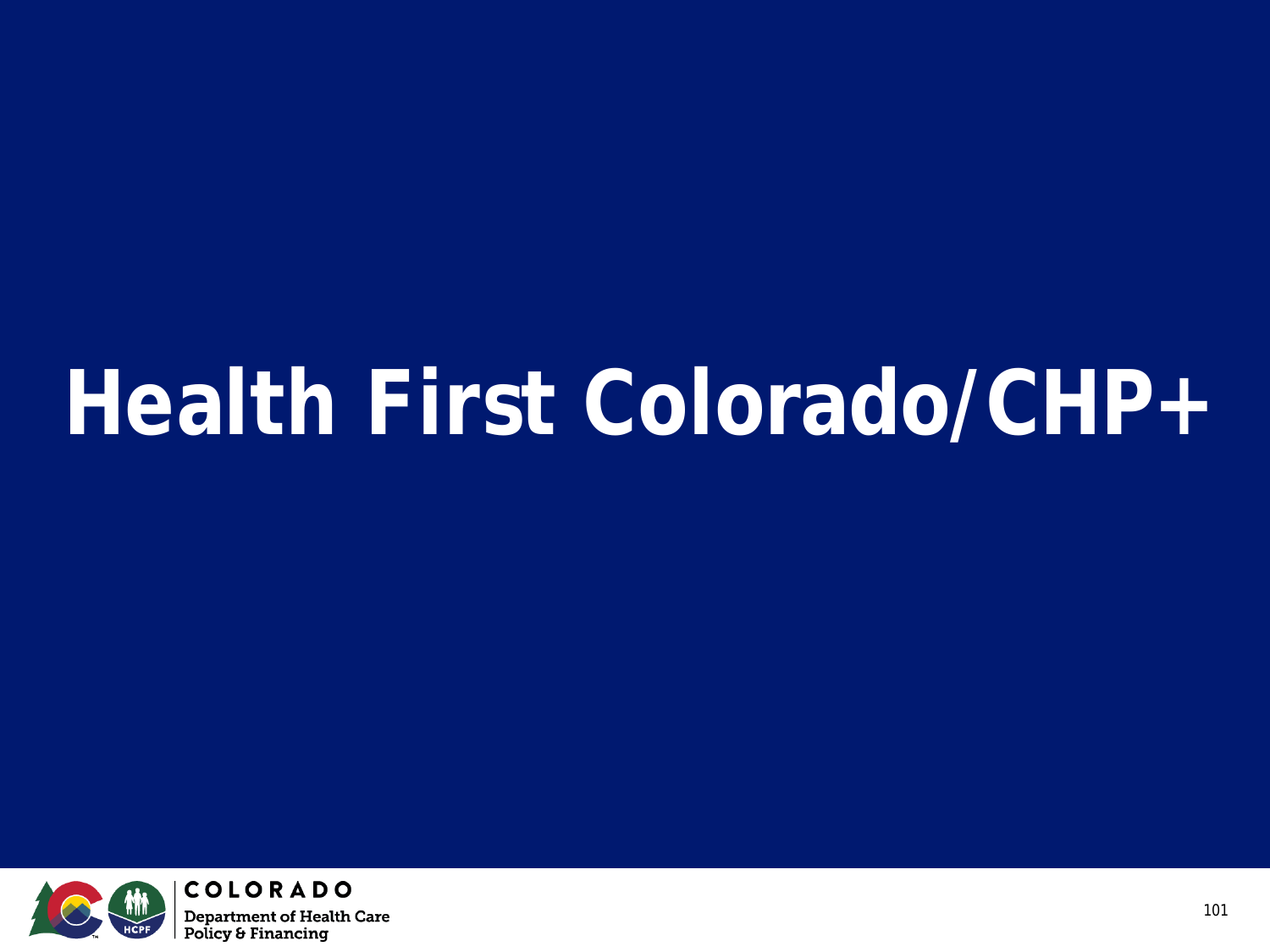### **Can we put a child on CICP for the period before they became eligible for CHP+ since it only backdates to the beginning of the month?**

• CICP can be used for any time period that CHP+ and/or Health First Colorado doesn't cover. This does NOT include services that Health First Colorado doesn't cover – for example, CICP would not be able to be used to cover additional PT sessions once they have been exhausted through Health First Colorado.

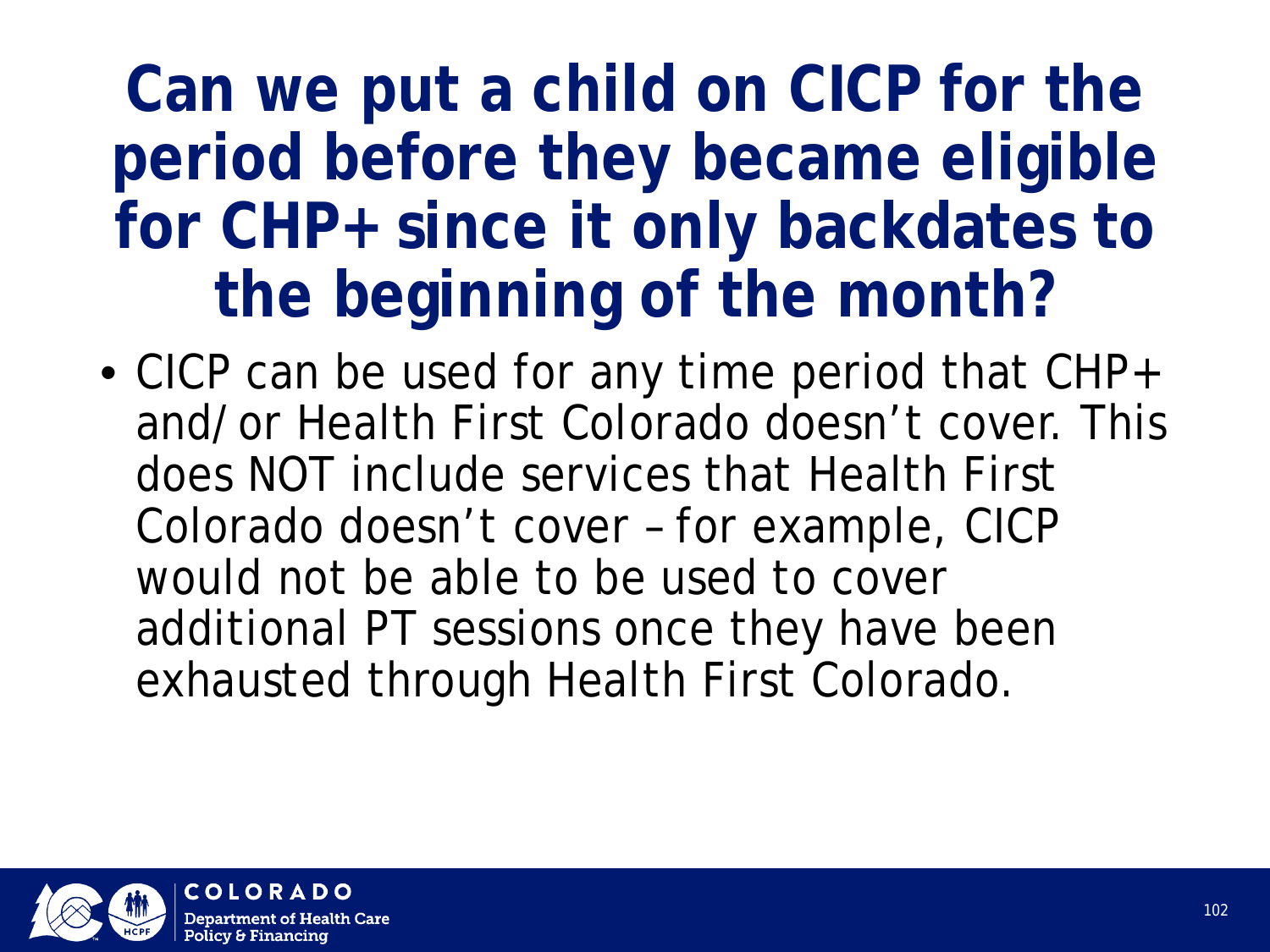# **Is a child considered someone under 18 or 19?**

- For CICP, 18 year olds are adults and must complete the lawful presence affidavit and have their income counted as long as they are not in school.
- For Health First Colorado/CHP+, 18 year olds are still considered children.

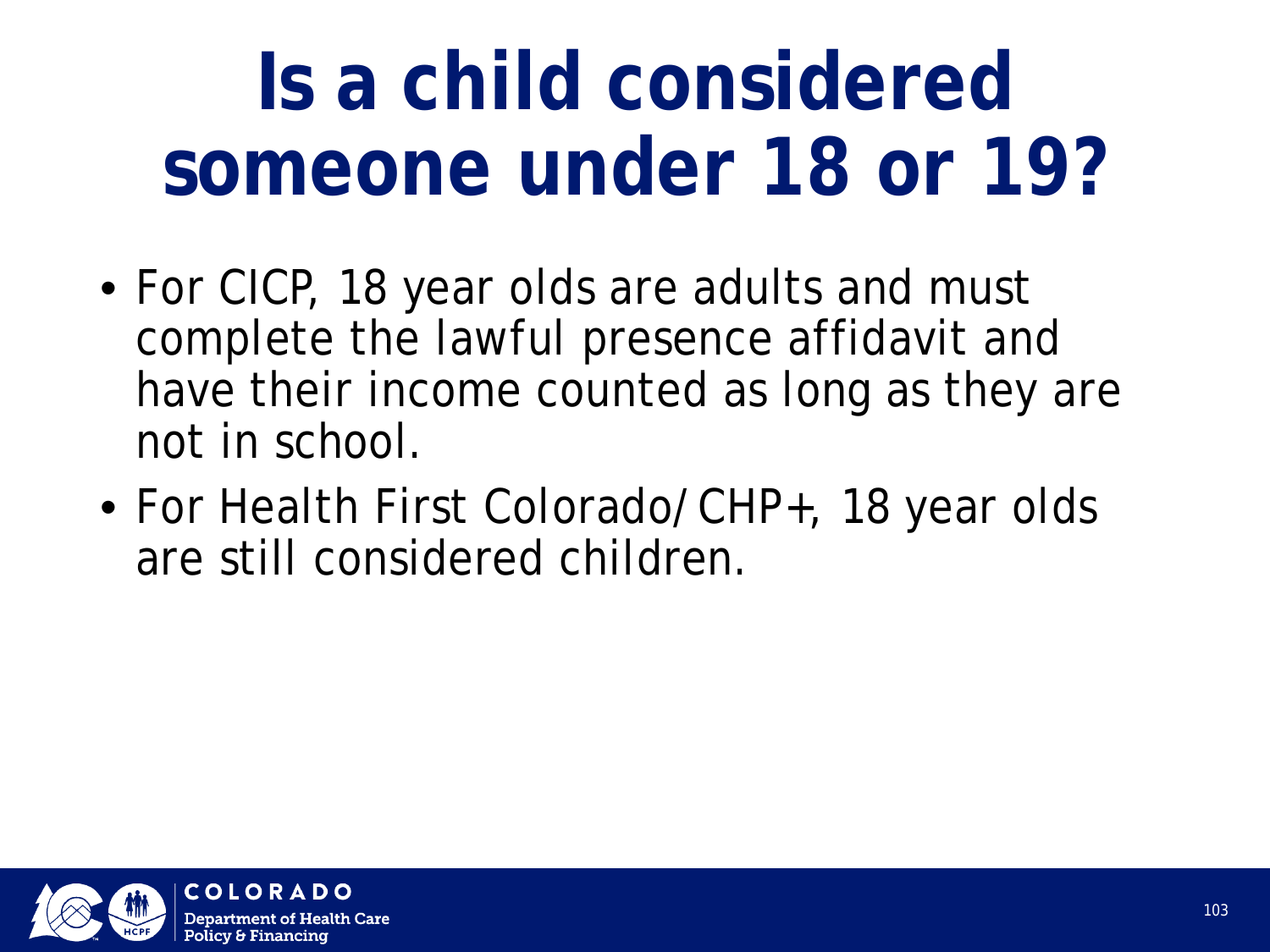# **Would a churning patient have to reapply each time?**

• Churning patients have to reapply for Health First Colorado often due to their fluctuating income. These patients can be given CICP cards for a full year, but they should have their Health First Colorado eligibility checked every time they receive services to ensure they are on the correct program.

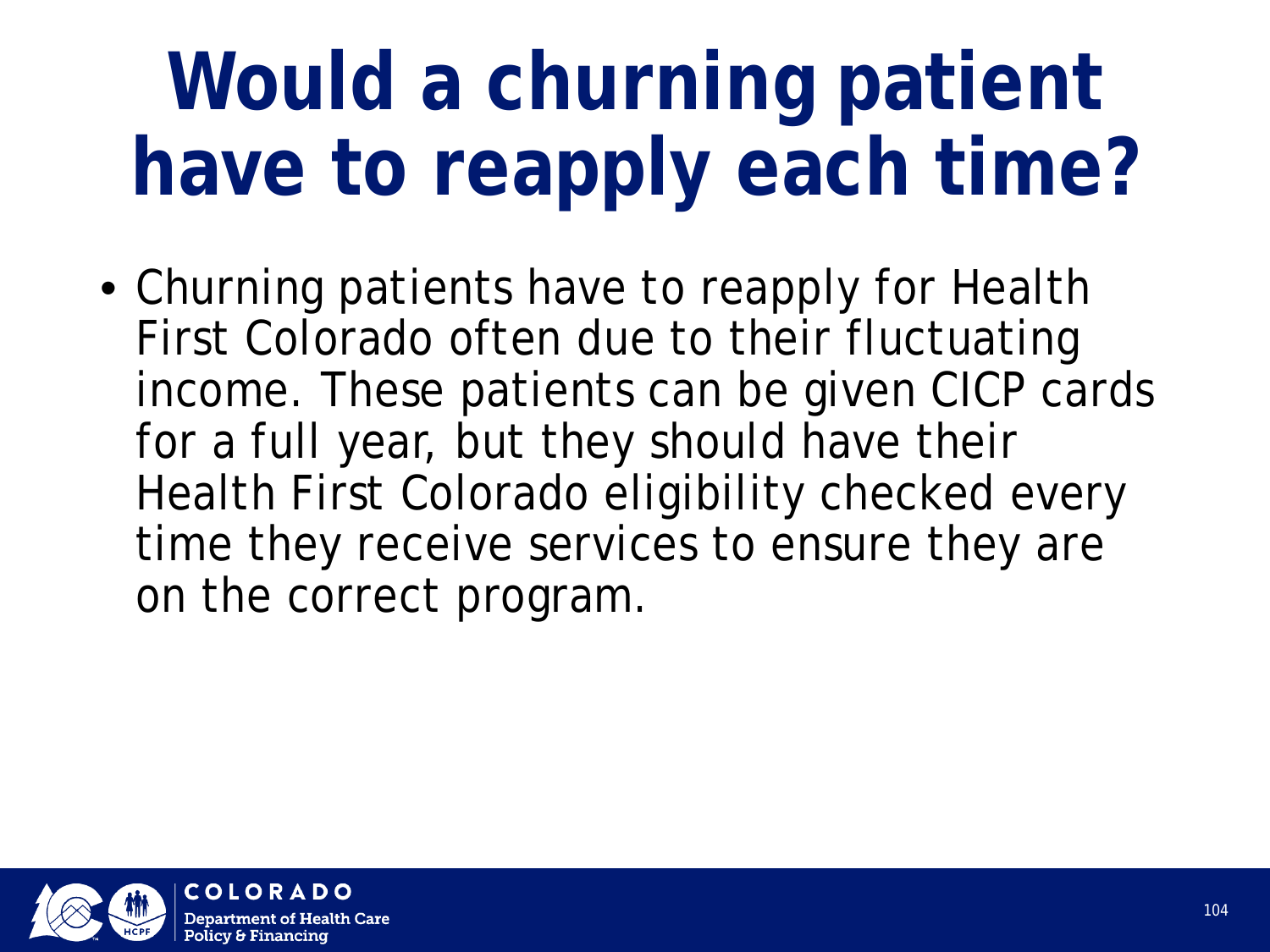## **Can you explain "churning patient"?**

• Since Health First Colorado eligibility is assessed on a monthly basis, some people who hover around the 138% FPL line become eligible and ineligible frequently depending on their income for the month which is described as "churning" on and off of Health First Colorado. CICP can be used for this applicants to cover periods where they are found to be ineligible for Health First.

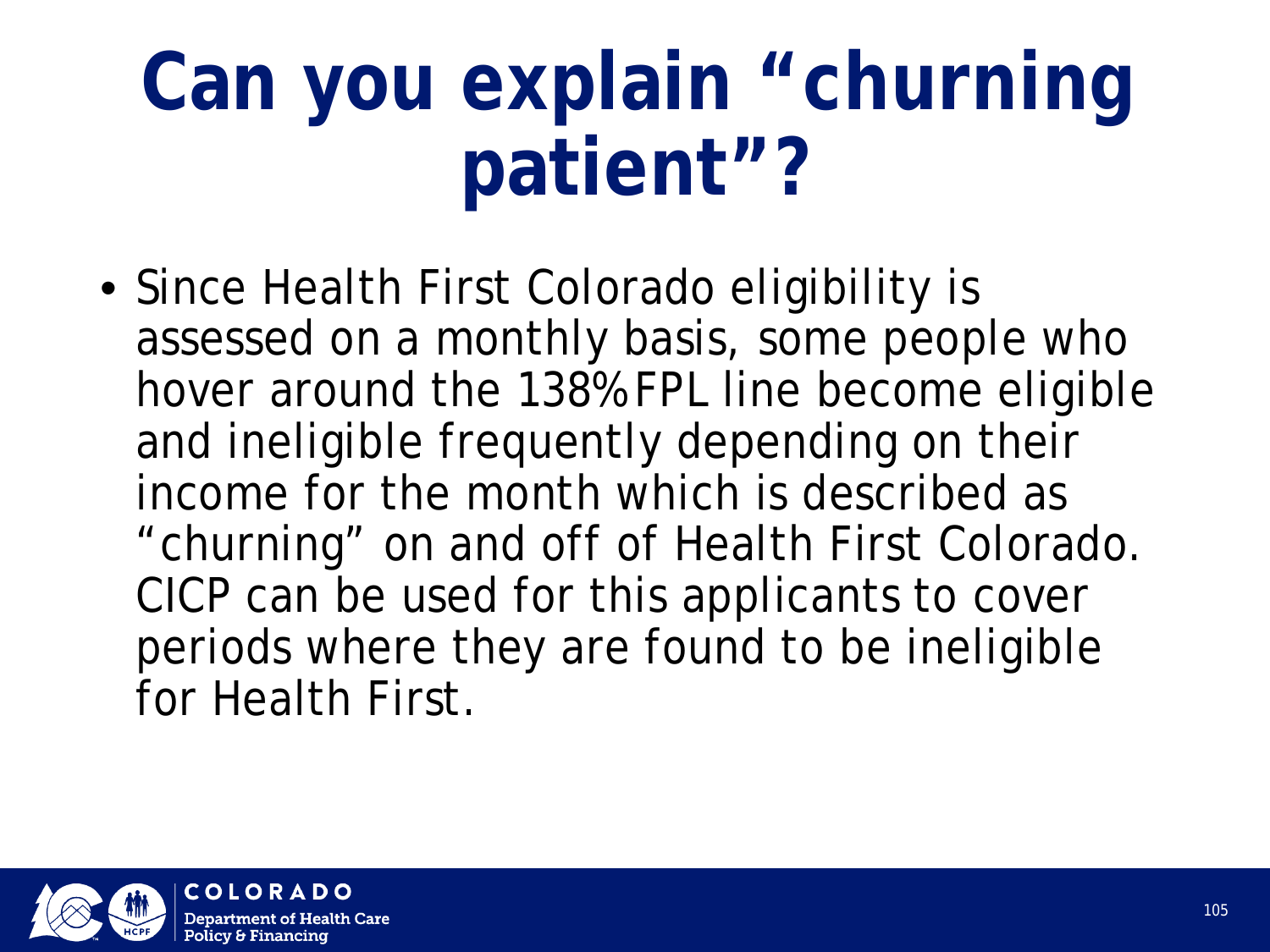## **Does the 138% apply to applicants that have Medicare primary insurance?**

• Most applicants that have Medicare are no longer eligible for Health First Colorado solely due to their age, in which case their age may be used as a justification as to why they are not sent to apply. It would be good to check these applicants for eligibility for the Medicare Savings Programs, which patients are allowed to have in addition to CICP and therefore a decision does not have to be made on these programs before CICP is granted.

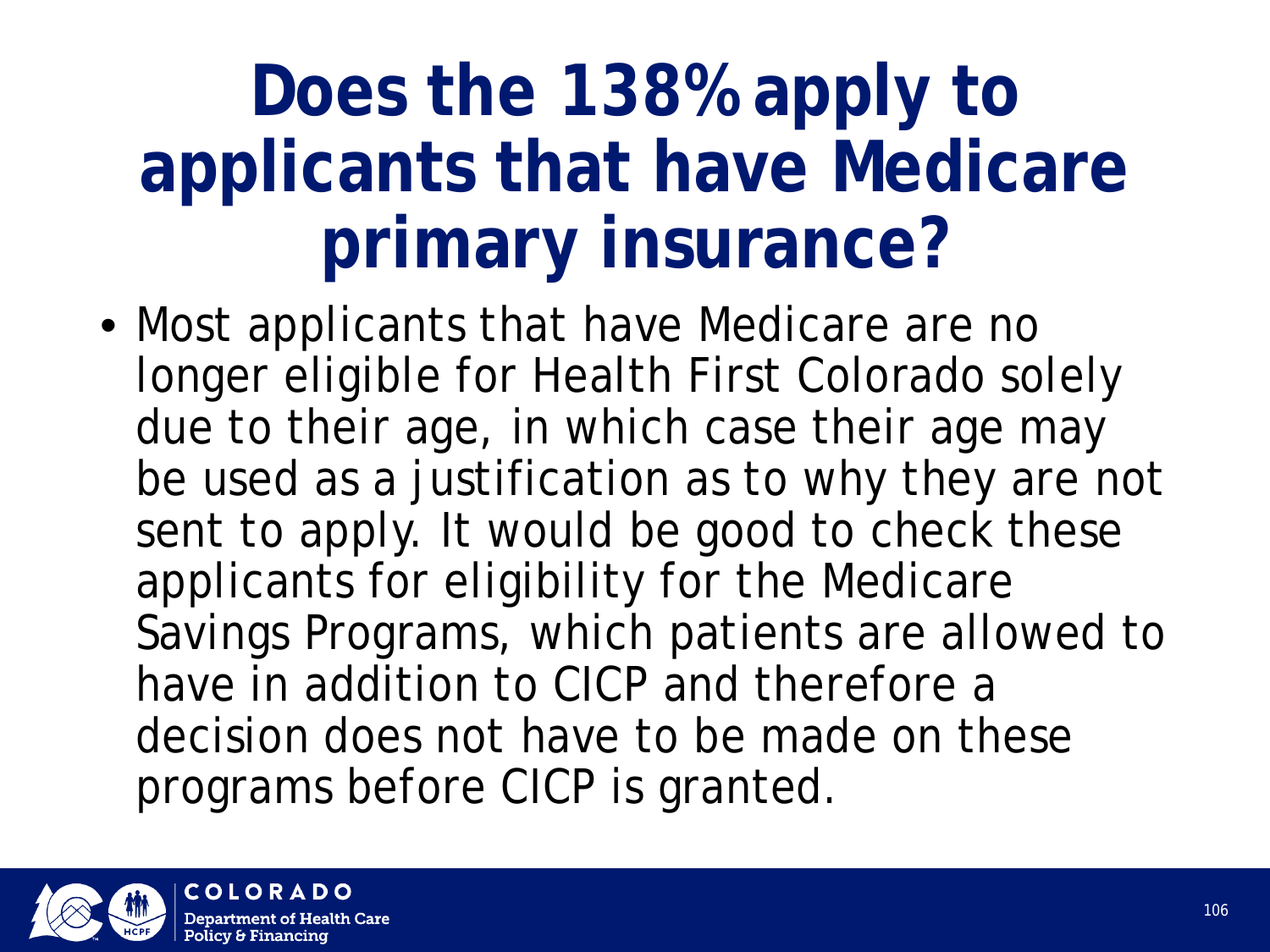#### **You said every household member needs to be checked. Does that mean we need to do a PEAK application to get a denial?**

• What is meant by "every household member needs to be checked" is that while the total household income may be over Health First Colorado levels, the definition of household differs between CICP and Health First Colorado. A married couple and the wife's brother could be one household under CICP, but are separate households for Health First. Therefore, their eligibility for Health First would need to be checked separately. If one of them appears to be eligible, they would need a denial prior to the application being completed.

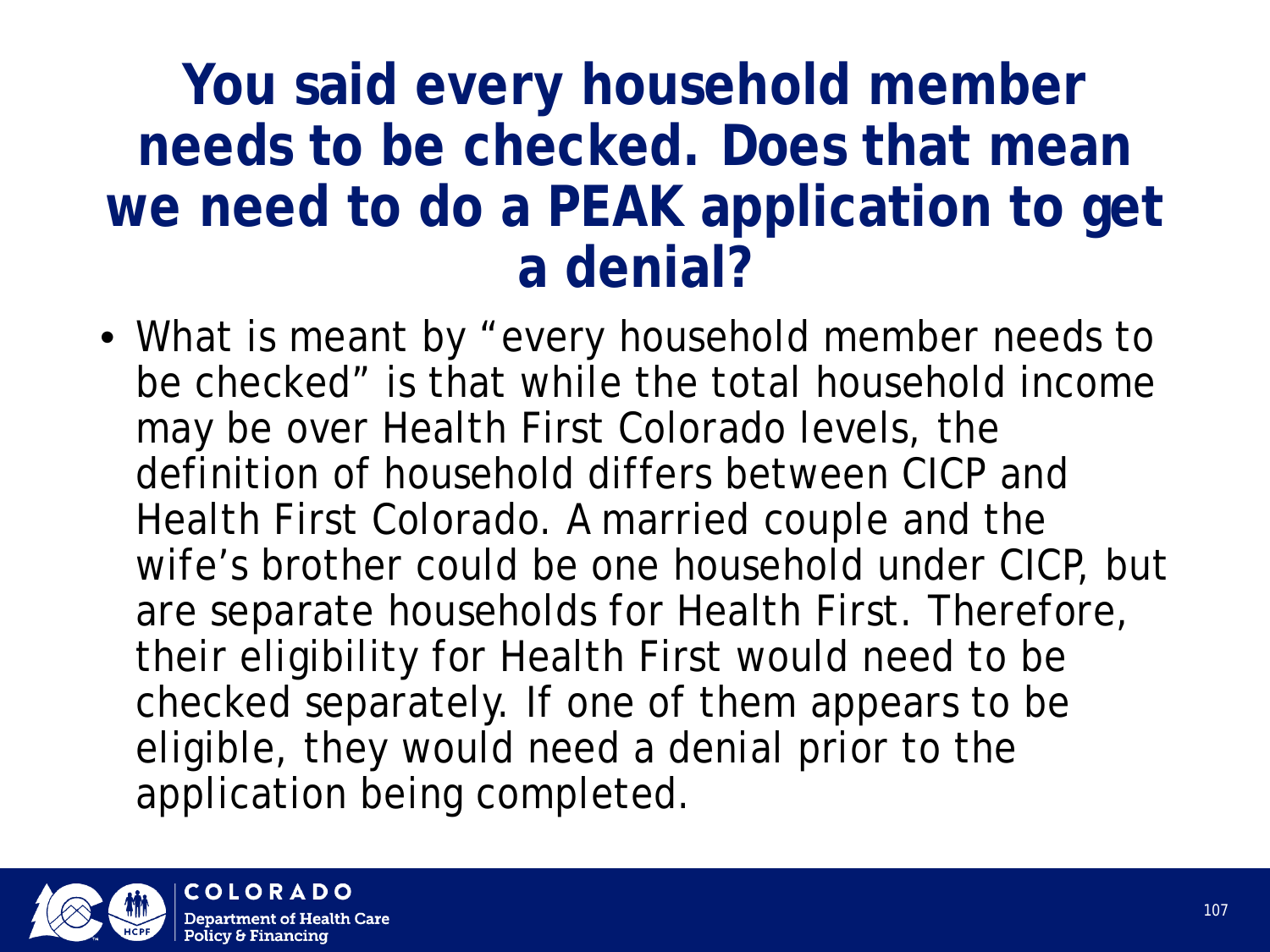## **Can clients have a current CICP card while being eligible for emergency Medicaid?**

• Emergency Medicaid is usually only granted during an emergency room visit, sometimes with a subsequent inpatient admission, and only covers those services. If a client has a CICP card but qualifies for emergency Medicaid, they wouldn't have to give up their CICP card or be rerated afterwards, but the services covered by the emergency Medicaid would not be able to be included under CICP.

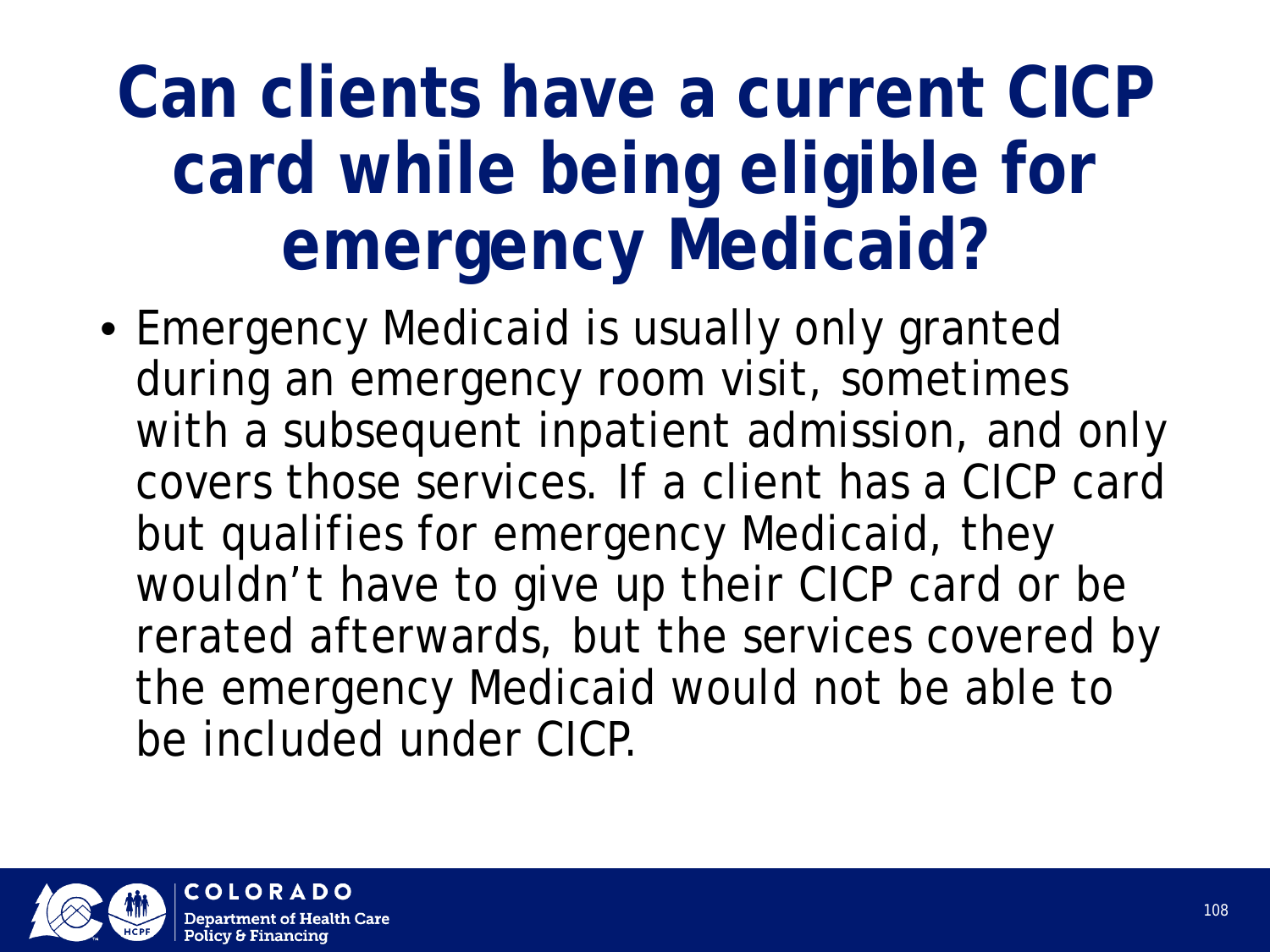**We had a patient who was over income for Health First Colorado but was put under emergency COVID related services only. Are we able to use CICP for non-COVID related services?**

• If the applicant is only eligible for COVID related services under Health First Colorado, they would be able to be on CICP for any non-COVID related services. Any services that are even slightly related to COVID should be sent to Health First Colorado first before being written off to CICP.

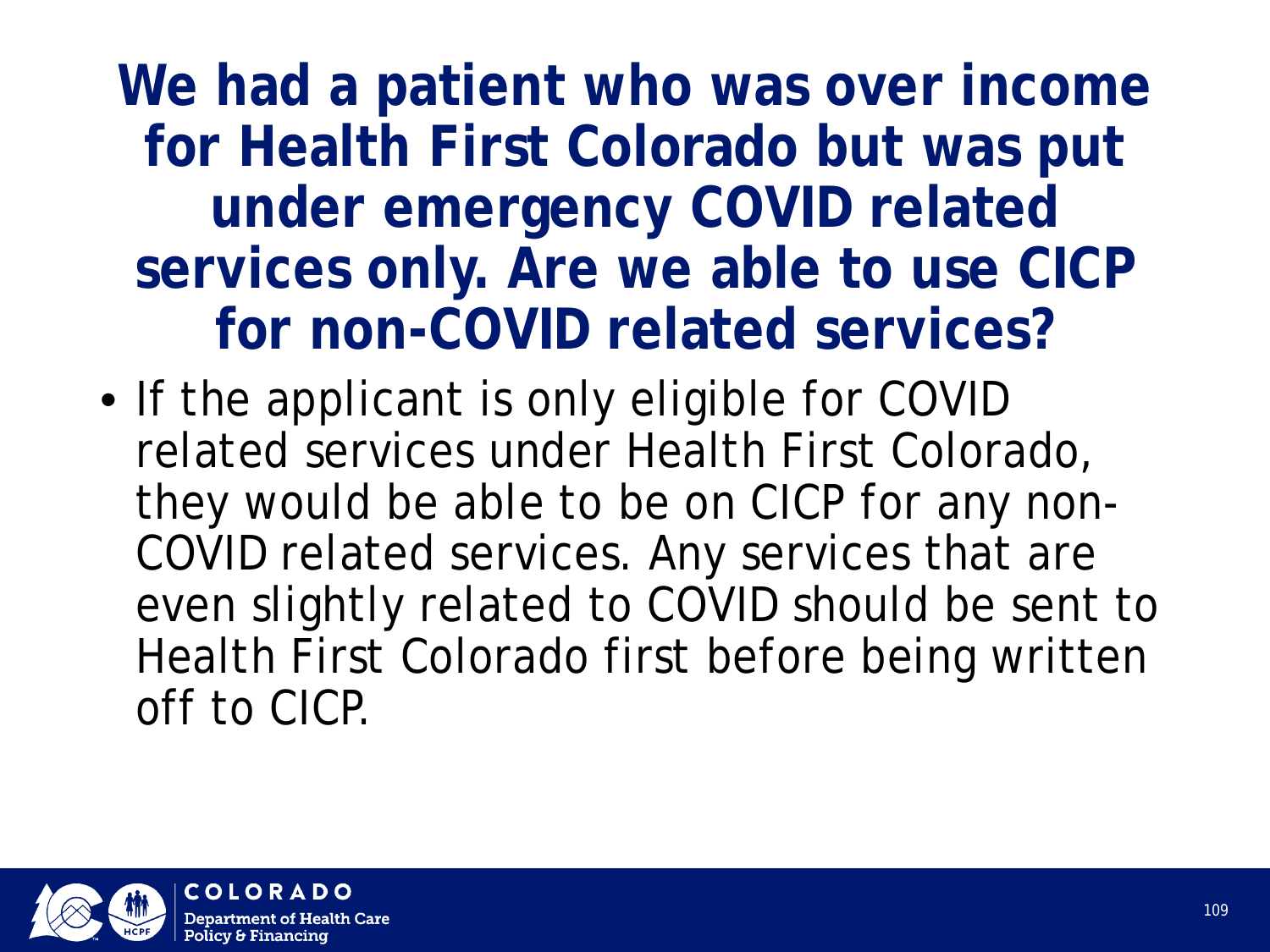**What if a patient only had COVID Emergency but is now being seen for post-COVID at the hospital and not in an emergency setting? Would we be able to use CICP for those services?**

• For patients who have been granted COVID Emergency Medicaid, you will need to send all of their claims to Health First Colorado prior to writing off to CICP. This includes all post-COVID and non-COVID related claims.

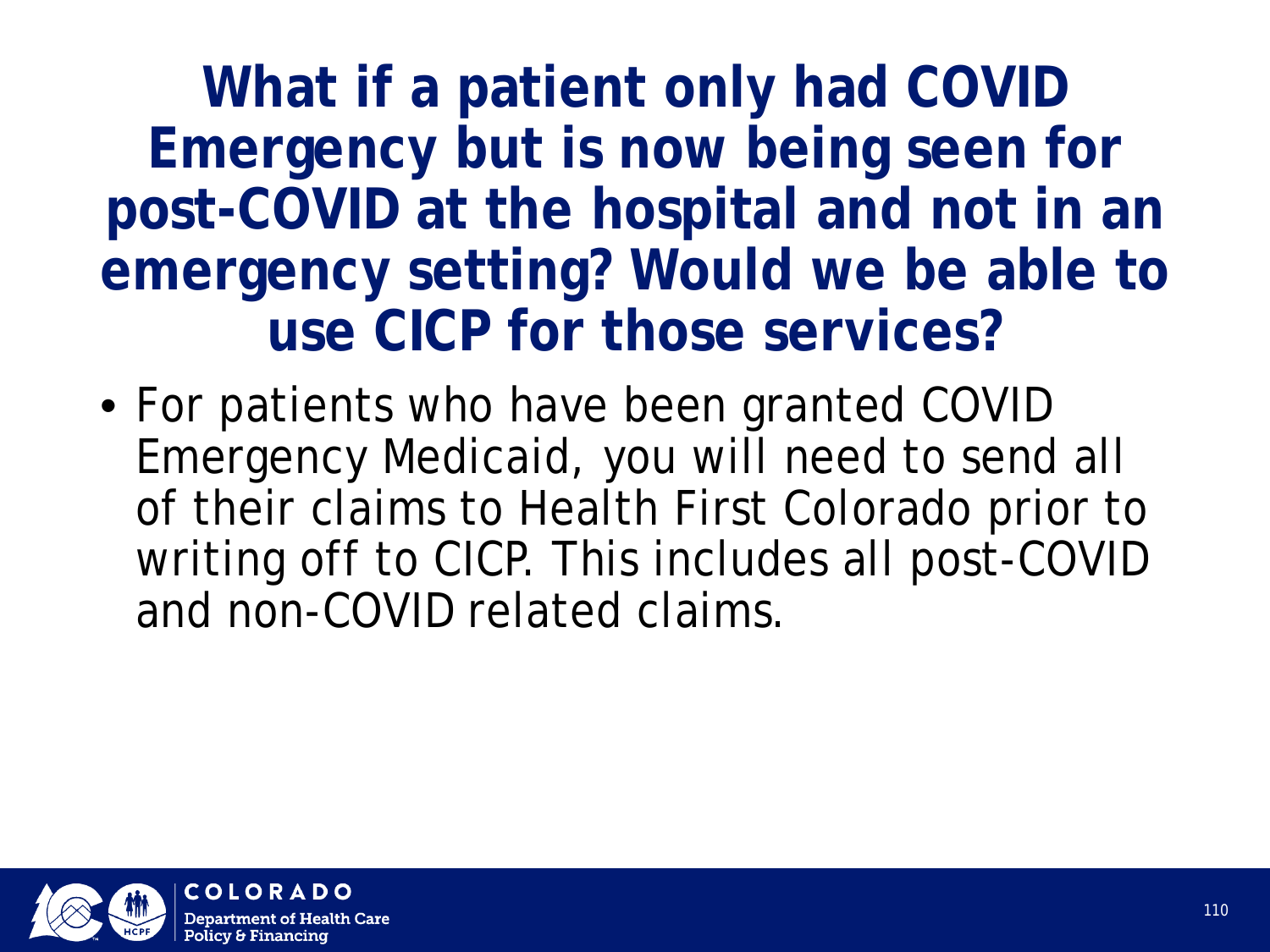### **The counties are no longer sending denial letters, how should we handle this?**

• I have contacted the Department's County Liaison in regards to this comment from providers. Counties are required to provide written determination letters to applicants.

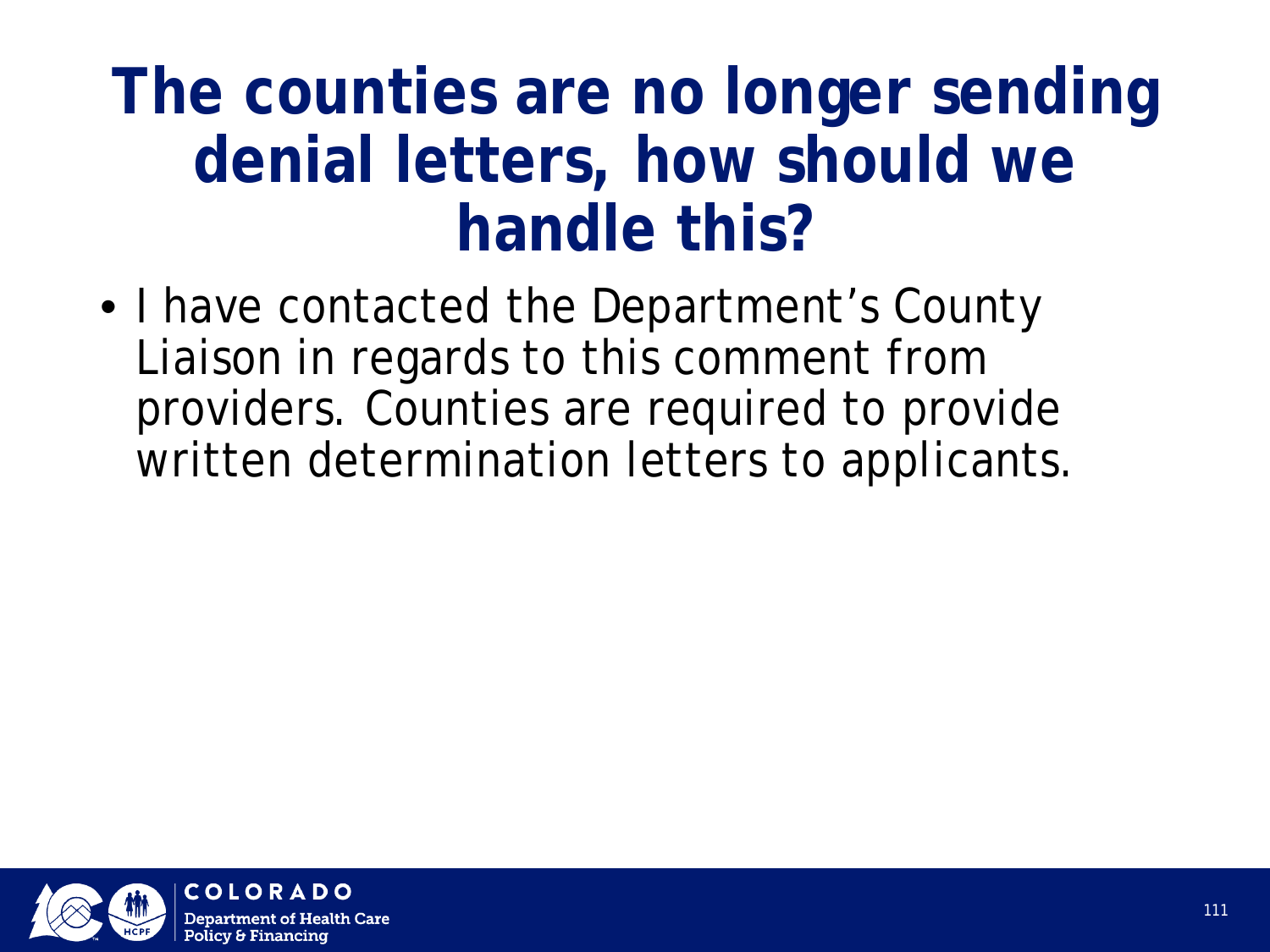#### **What if we call the county and are told over the phone that the applicant has been denied? Would that count as documentation?**

• As of now, this would not count as documentation. The Department will keep providers in the loop should a change occur to this policy.

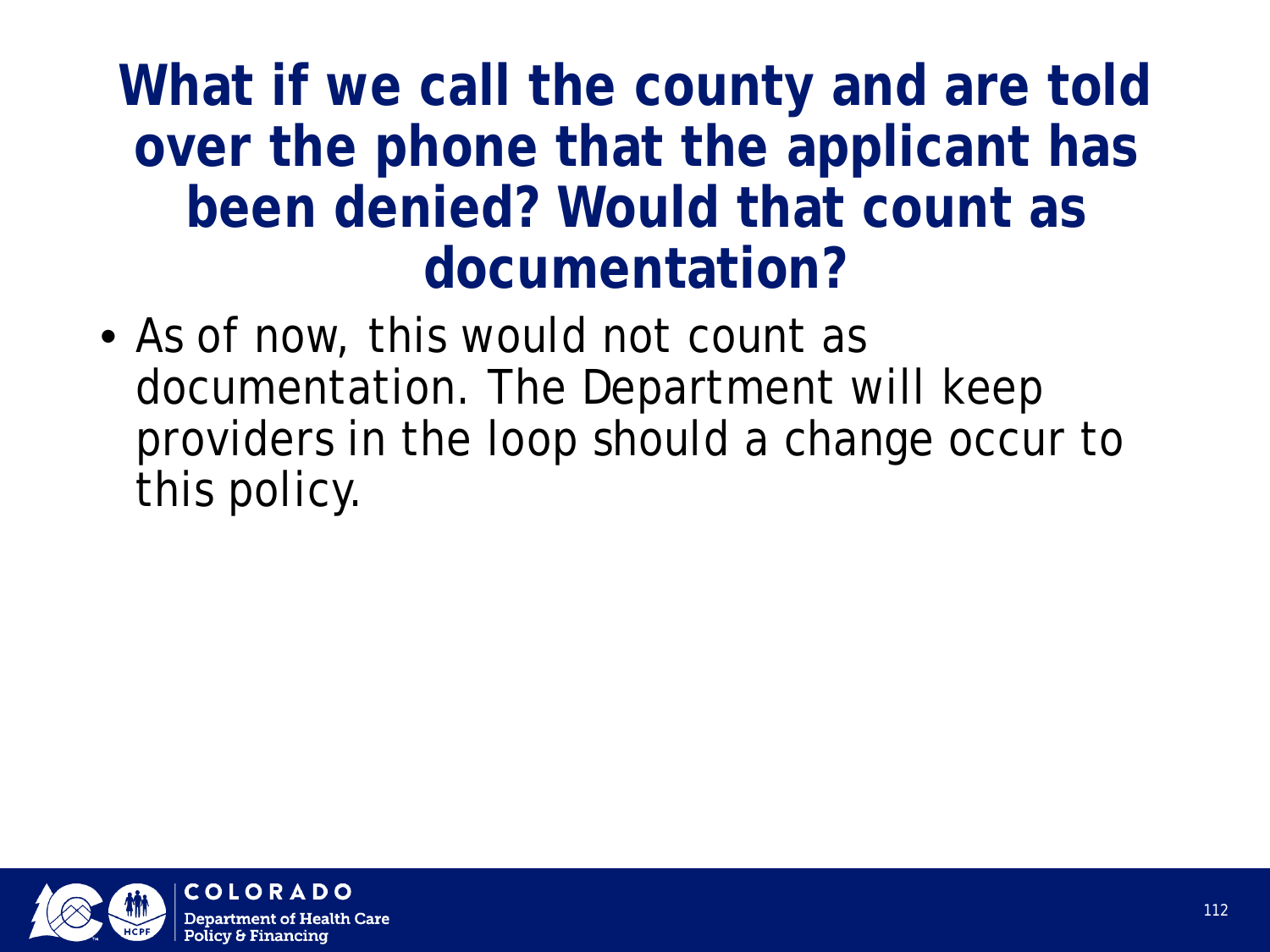# **Income**

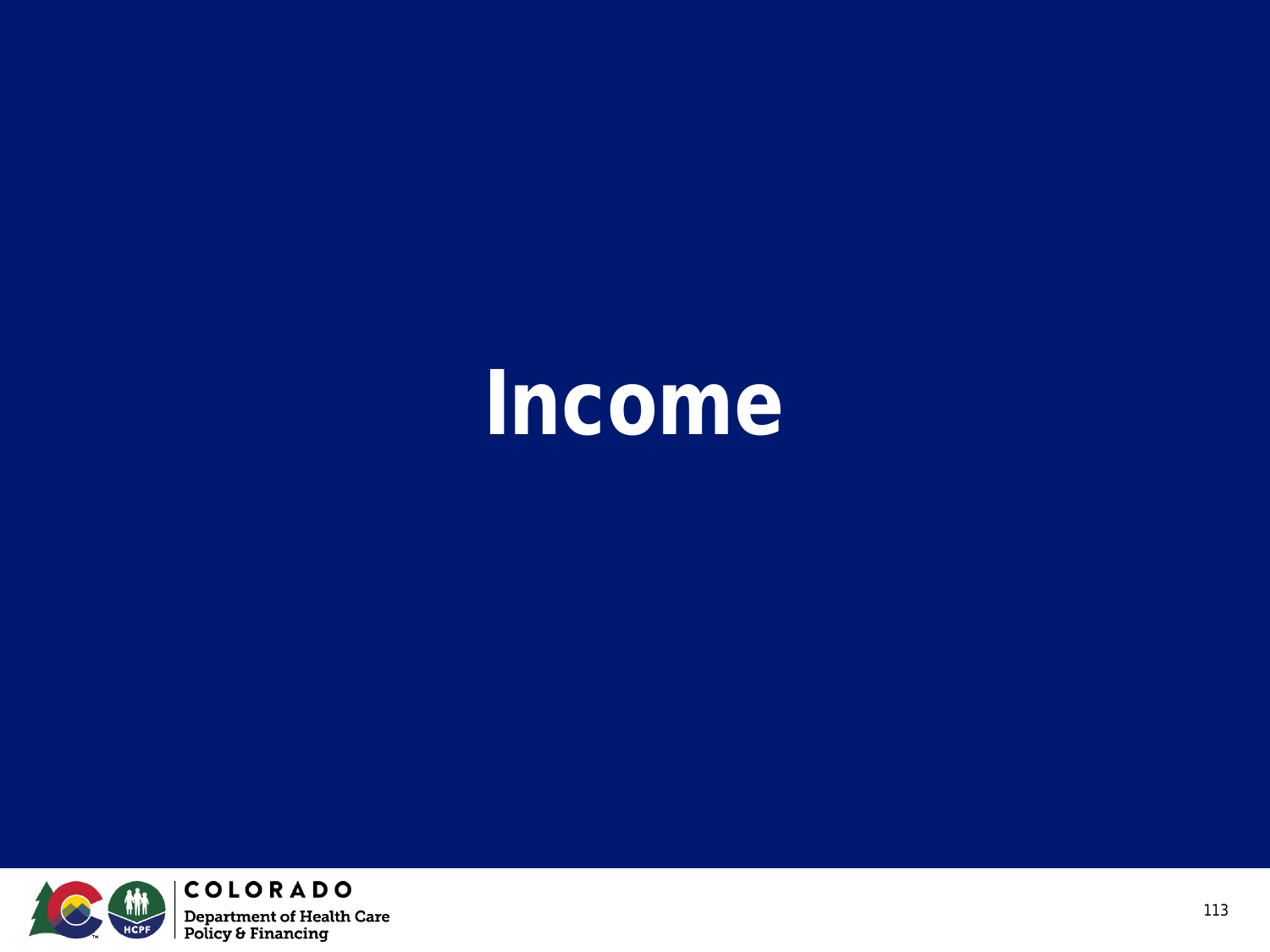### **Would we need to document why we only have one pay stub if we do YTD?**

• You would not need to document that, it should be clear to the auditor why there is only one pay stub included.

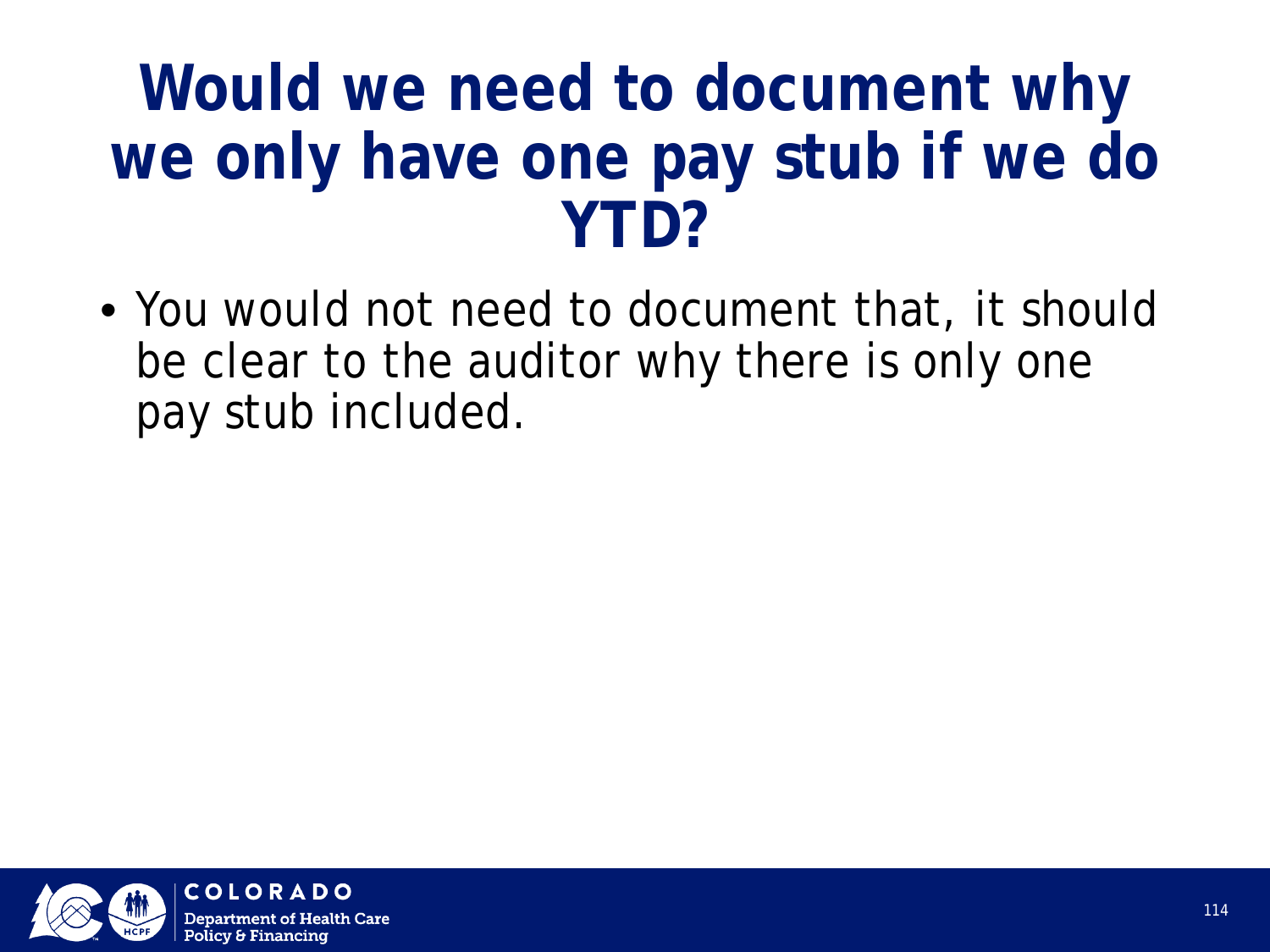### **Is there an easy way to know how many paychecks the applicant has received?**

• Some pay stubs will have a designation on them as to which pay run it is (i.e. 13/2021 would indicate it's the  $13<sup>th</sup>$  pay run of the year). This may be misleading if the applicant has not worked there the full year, so be sure to check. Other than that, counting back is really the only good way figure it out.

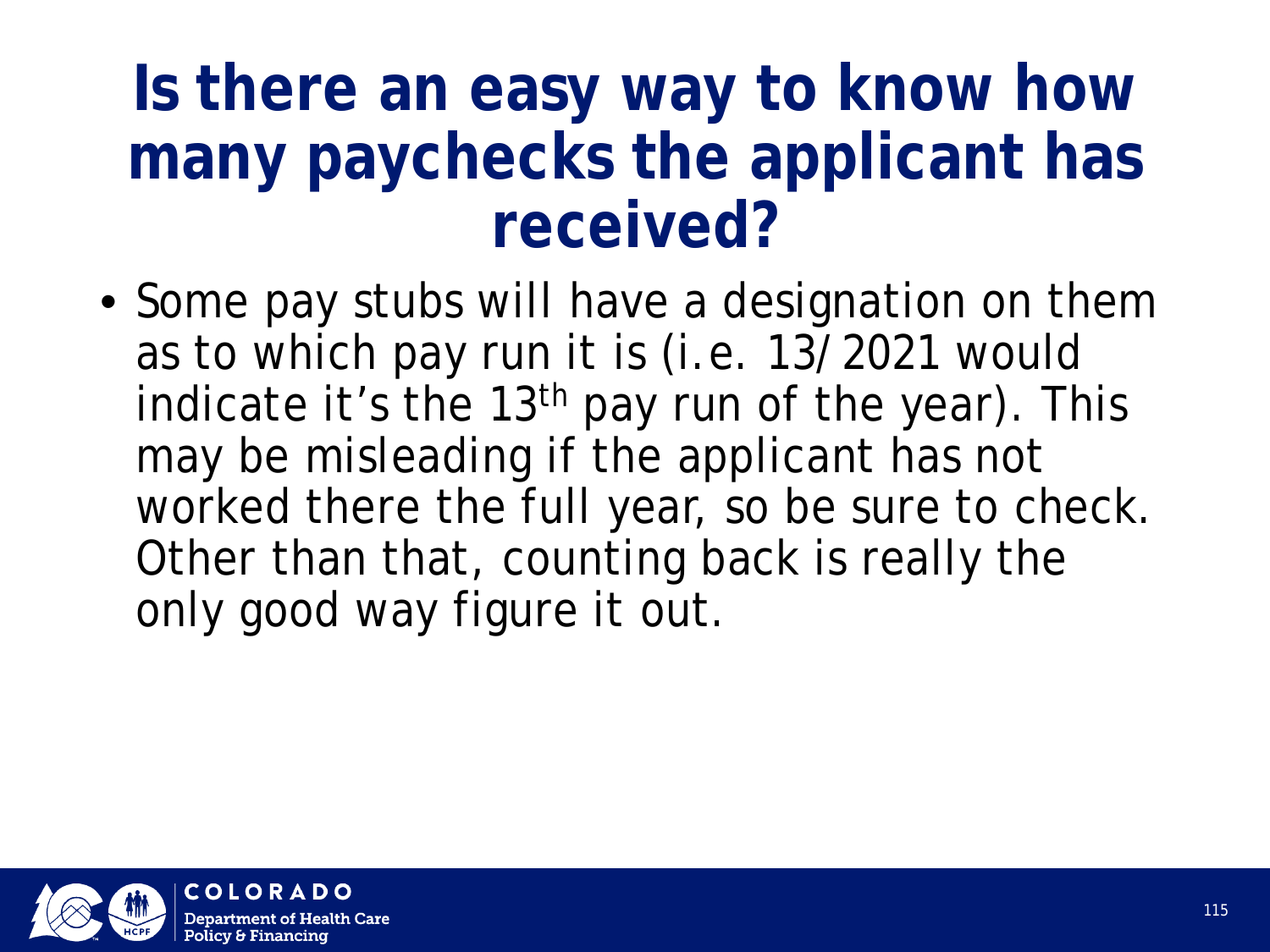## **Do we need to list the number of pay stubs we divided the YTD amount by on the application?**

• This isn't something that you would need to do, as it should be pretty easy for the auditor to figure out what the YTD was divided by, but if it will help your facility in your internal checks you absolutely can notate this in the application.

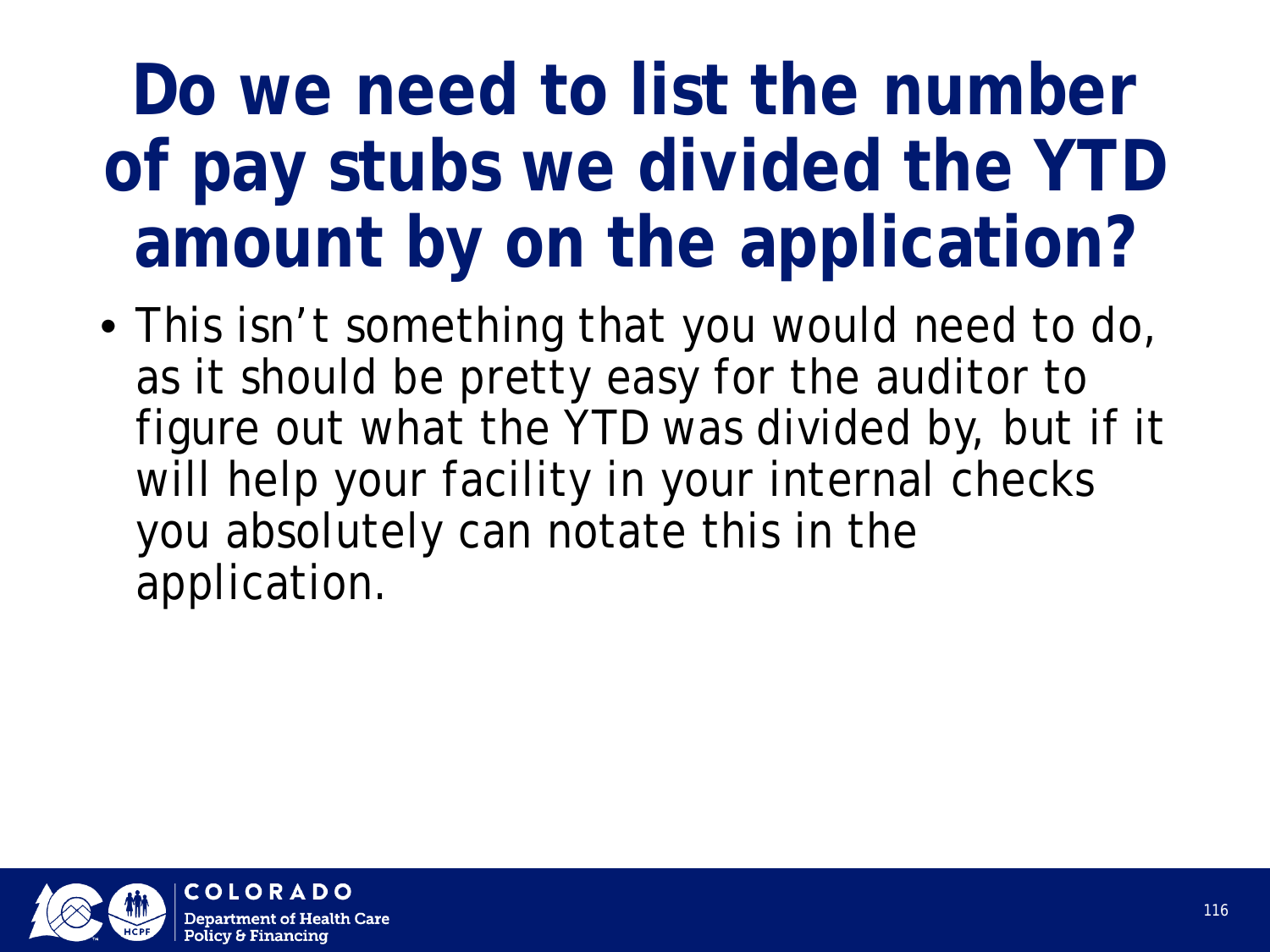# **Do the pay stubs provided by the applicant need to be consecutive?**

• This situation would only apply if you're using the Average Pay method. It is best if the pay stubs are consecutive, but it isn't mandatory that they are. If for some reason the applicant can get you three of their four last pay stubs, that should be fine for calculating their annual income.

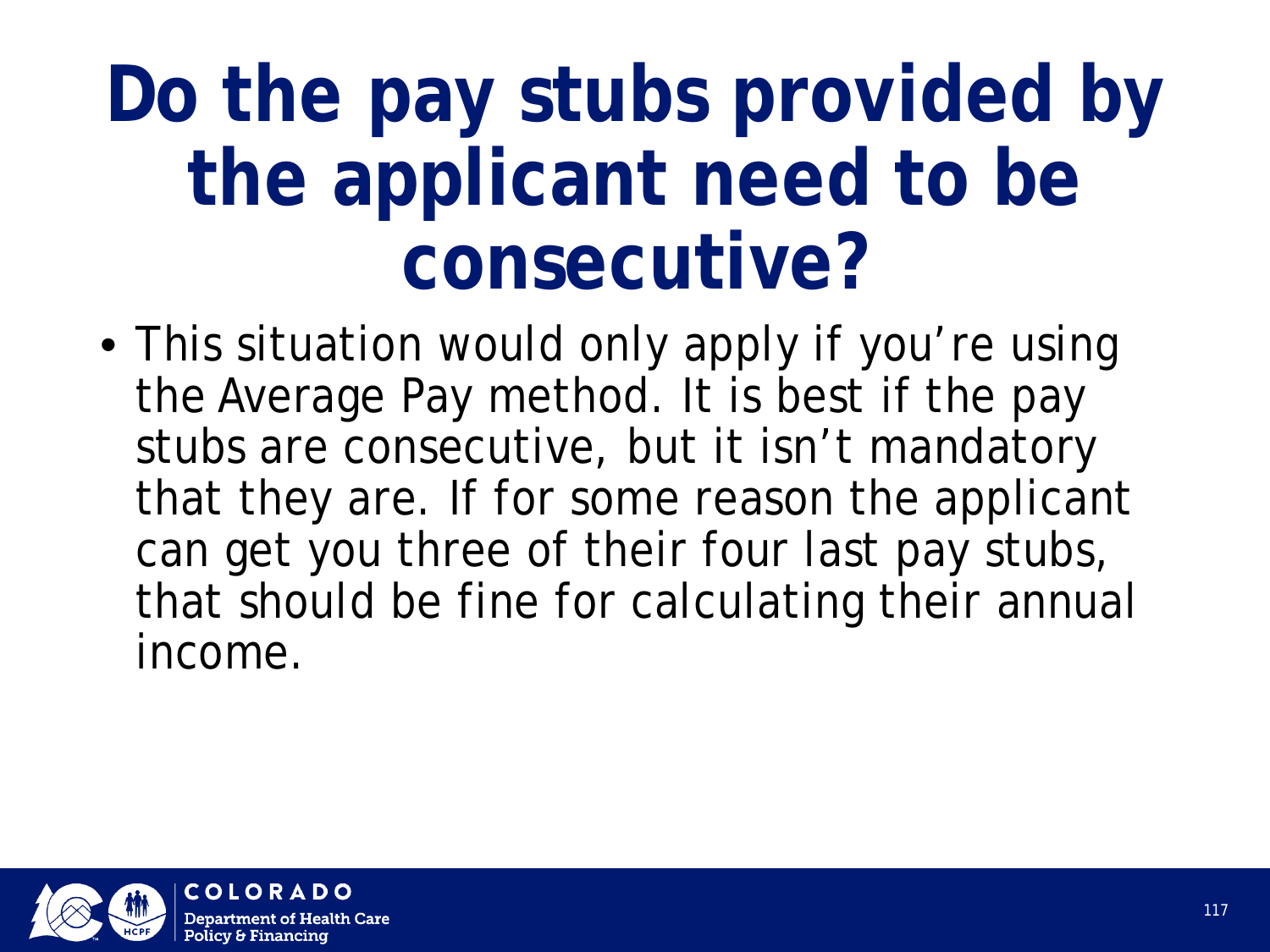## **Can you use the YTD method if the applicant hasn't been at their job for the entire year?**

• You can use the YTD method in this case, as long as the applicant knows how many paychecks they have gotten since they began working there. In this situation, you would want to document that number so that the auditor could follow the payment calculation process.

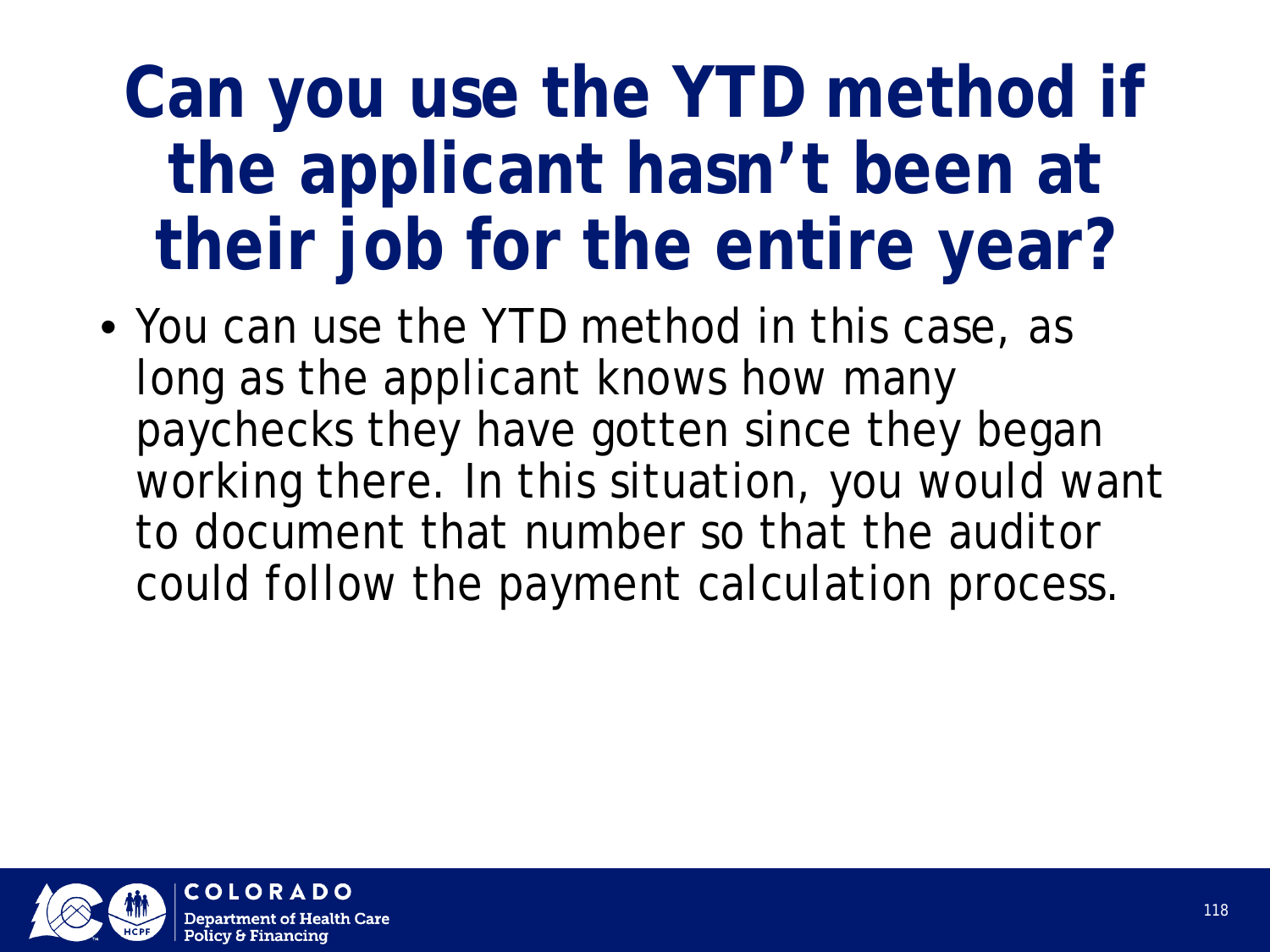### **If the applicant hasn't been at their job the whole year, is it okay to just use the last month's pay stubs?**

• You can use the last month's pay stubs for someone who hasn't been working at their job since January 1. Just be sure you're using the correct number of pay periods to calculate the annual and not adding the stubs from that month up and multiplying by 12!

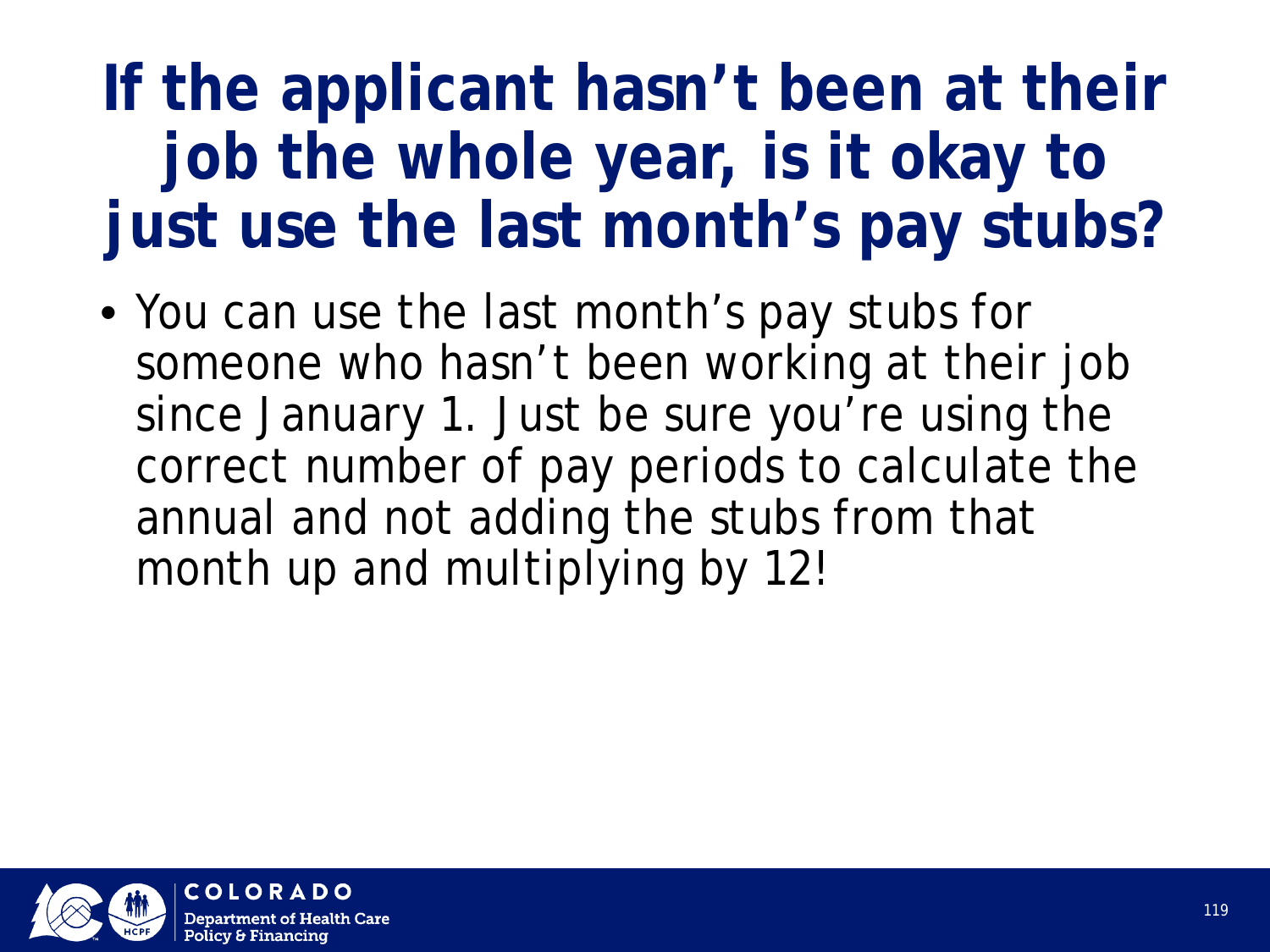#### **Are we allowed to use less than a month's worth of pay stubs if the applicant cannot provide a full month?**

- If you're using YTD you only need one pay stub.
- If you're using the Average Pay method, you should try to get a month's worth but sometimes the applicant cannot provide a whole month. Use what they can provide as best as you can and document why there isn't a full month.
	- $\triangleright$ If they've only been at their job for a few weeks, you have the option to call their employer to get pay information from them instead of using pay stubs.

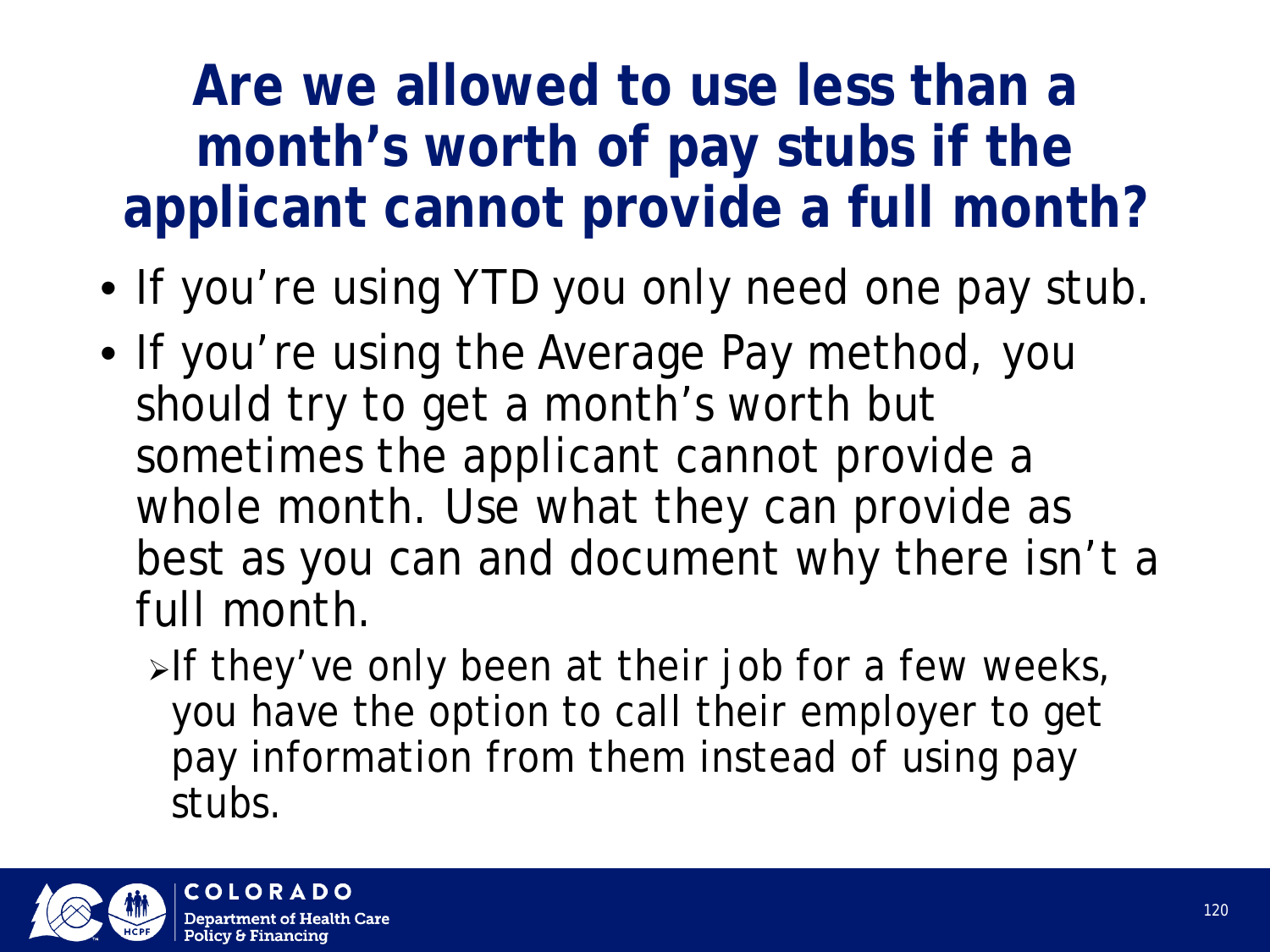#### **When an applicant provides a pay stub showing a higher income than normal due to a bonus, how would we calculate the gross?**

• Bonuses should be removed from the gross and entered into the One Time section of Worksheet 1, unless they are recurring in which case they should be left in the annual calculation.

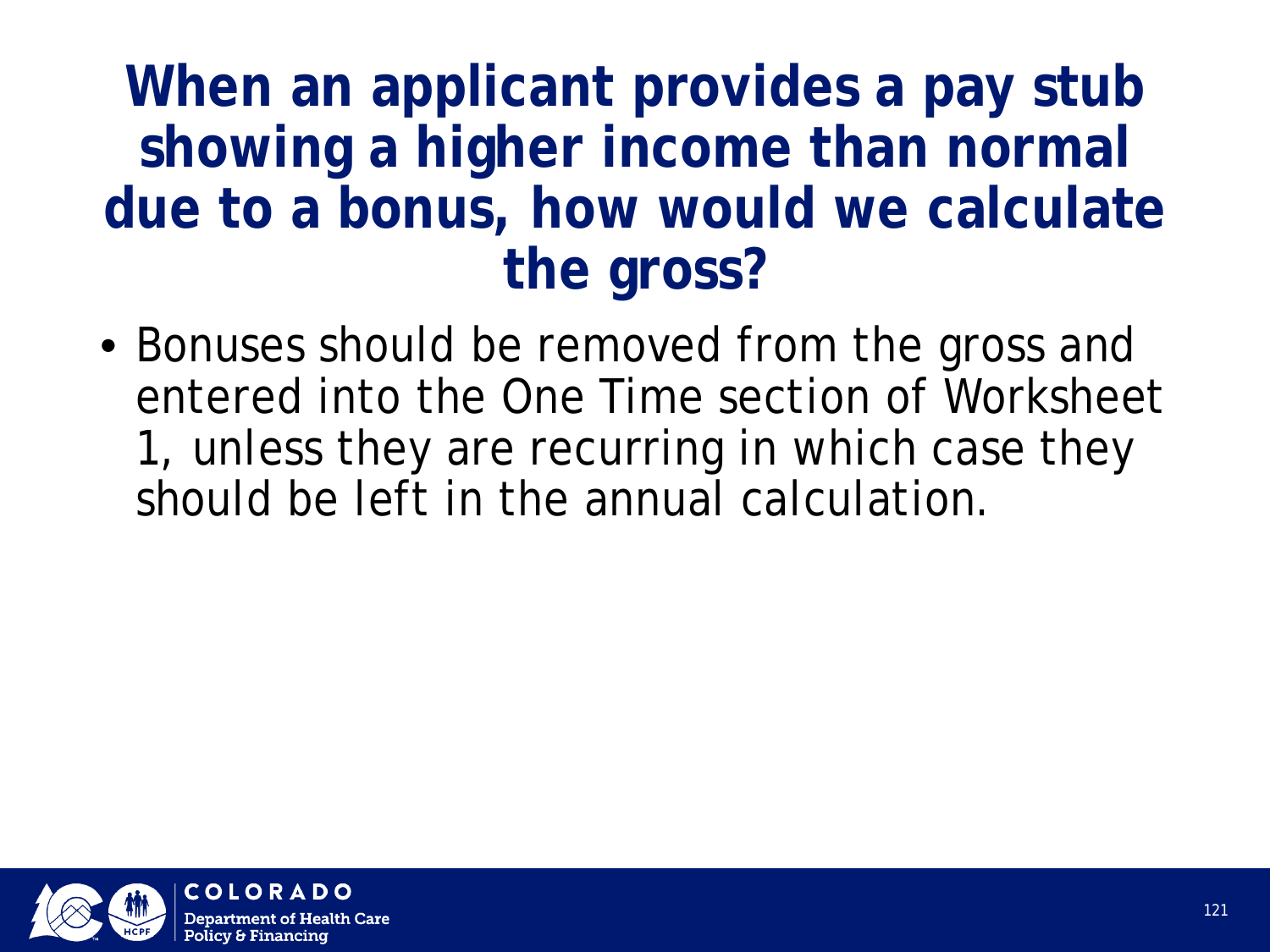### **Can gross income be taken from bank statements if they are paid gross (i.e. no taxes taken out)?**

• Usually you cannot use bank statements as income documentation because it is post-tax. However, if the applicant is paid without taxes being removed due to having their own business, or being employed by a business but being responsible for their own taxes, the bank statement may be used as long as the applicant files a 1099 with their taxes.

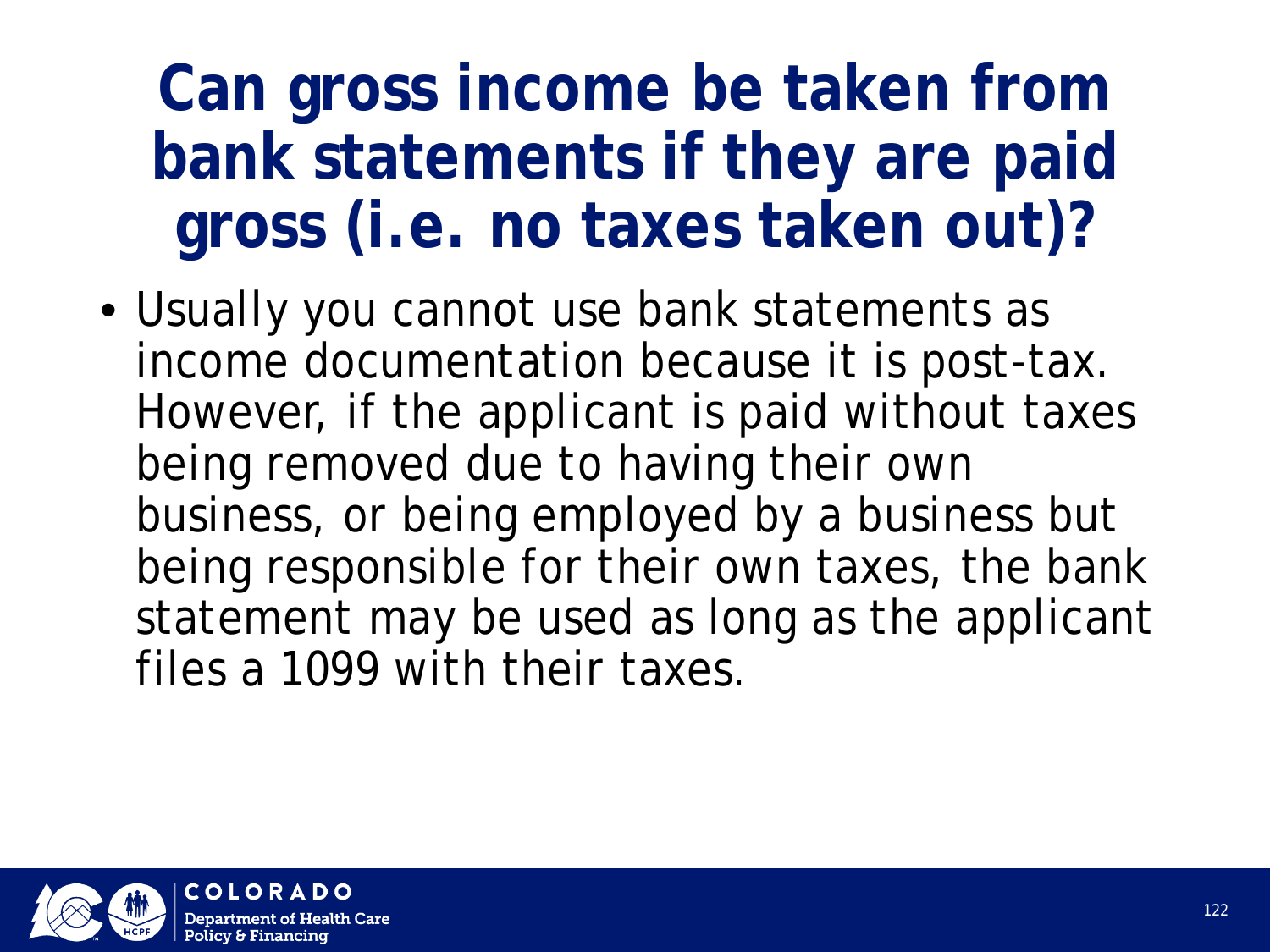## **Should we also be using the YTD gross for bonuses, vacation pay, etc.?**

• Yes, those lines should be using the YTD as well. For bonuses, unless the bonus is recurring, the YTD amount would be entered into the One Time payment section. For things like vacation pay, those we can assume will continue in a similar fashion for the next year and should be left in the annual calculation.

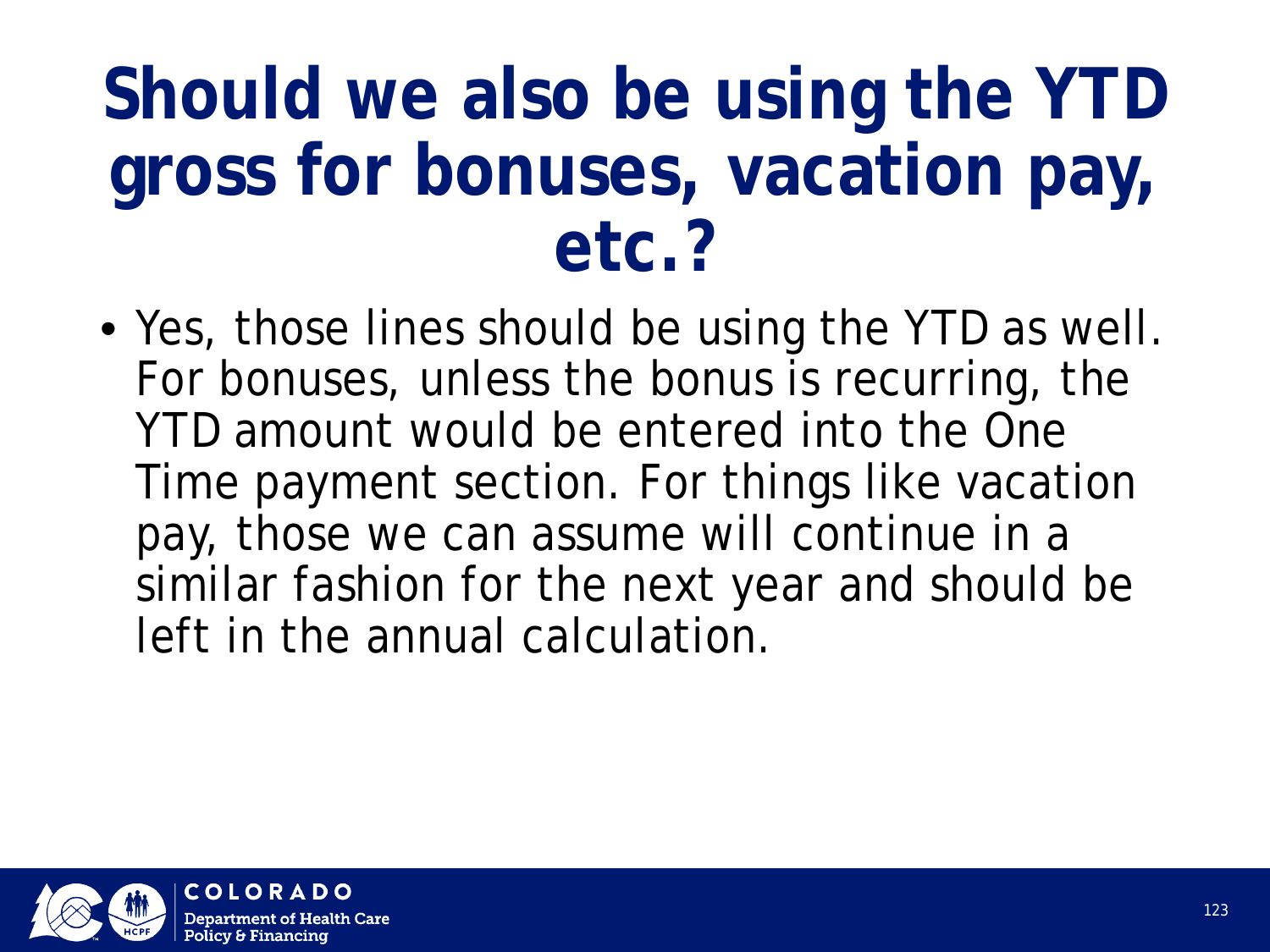## **Are we only looking at bonuses for the pay stubs they provide or should we be looking at YTD?**

- If you're using the YTD method, you should be using all YTD lines for the applicable categories.
- If you're using the Average Pay method and there are YTD lines, the YTD number should be used.
- If you're using the Average Pay method and there are not YTD lines, you would use only what is on the provided pay stubs.

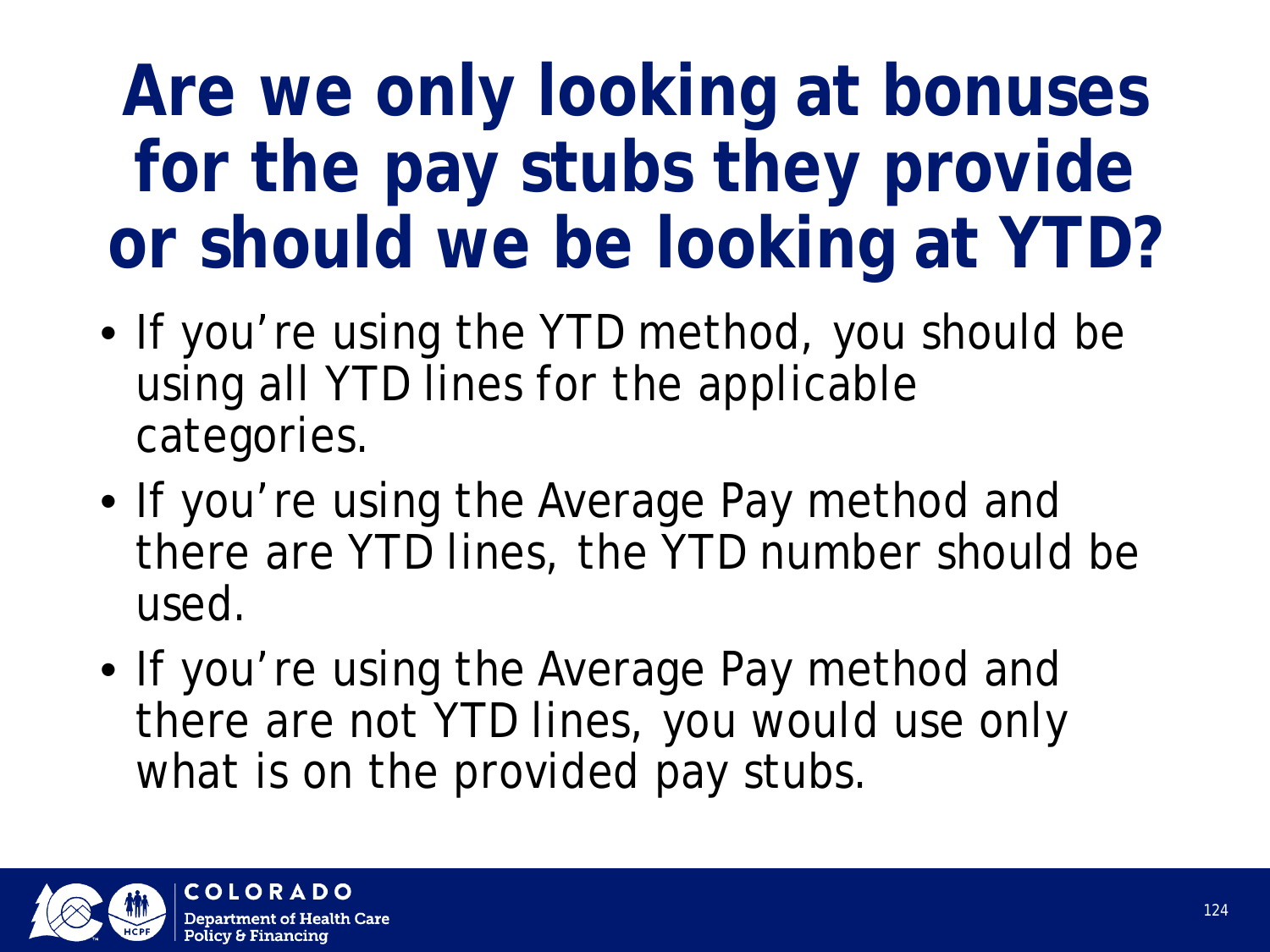# **Where do bonuses go in the Excel application?**

- Bonuses that are one time go in the One Time income section of Worksheet 1.
- Bonuses that the applicant gets on a consistent basis would be included in the annual income calculation.

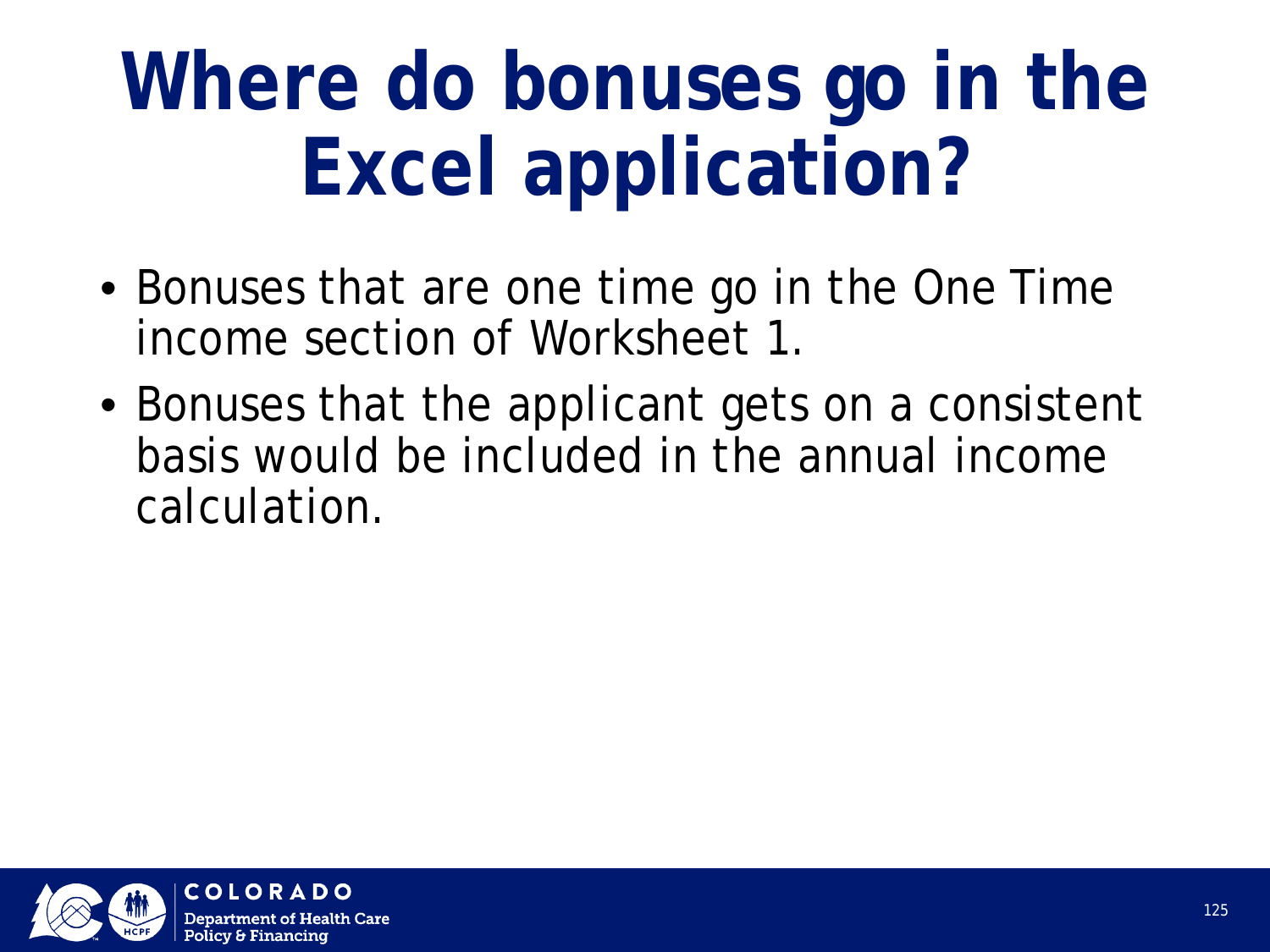# **Would a bonus count as a liquid resource?**

• A bonus would never be entered into Worksheet 4 as a resource since it is included in the paycheck and therefore in the annual income determination. Any past bonuses would have already been deposited into the applicant's bank account and would technically be included as a liquid resource within their bank account balance.

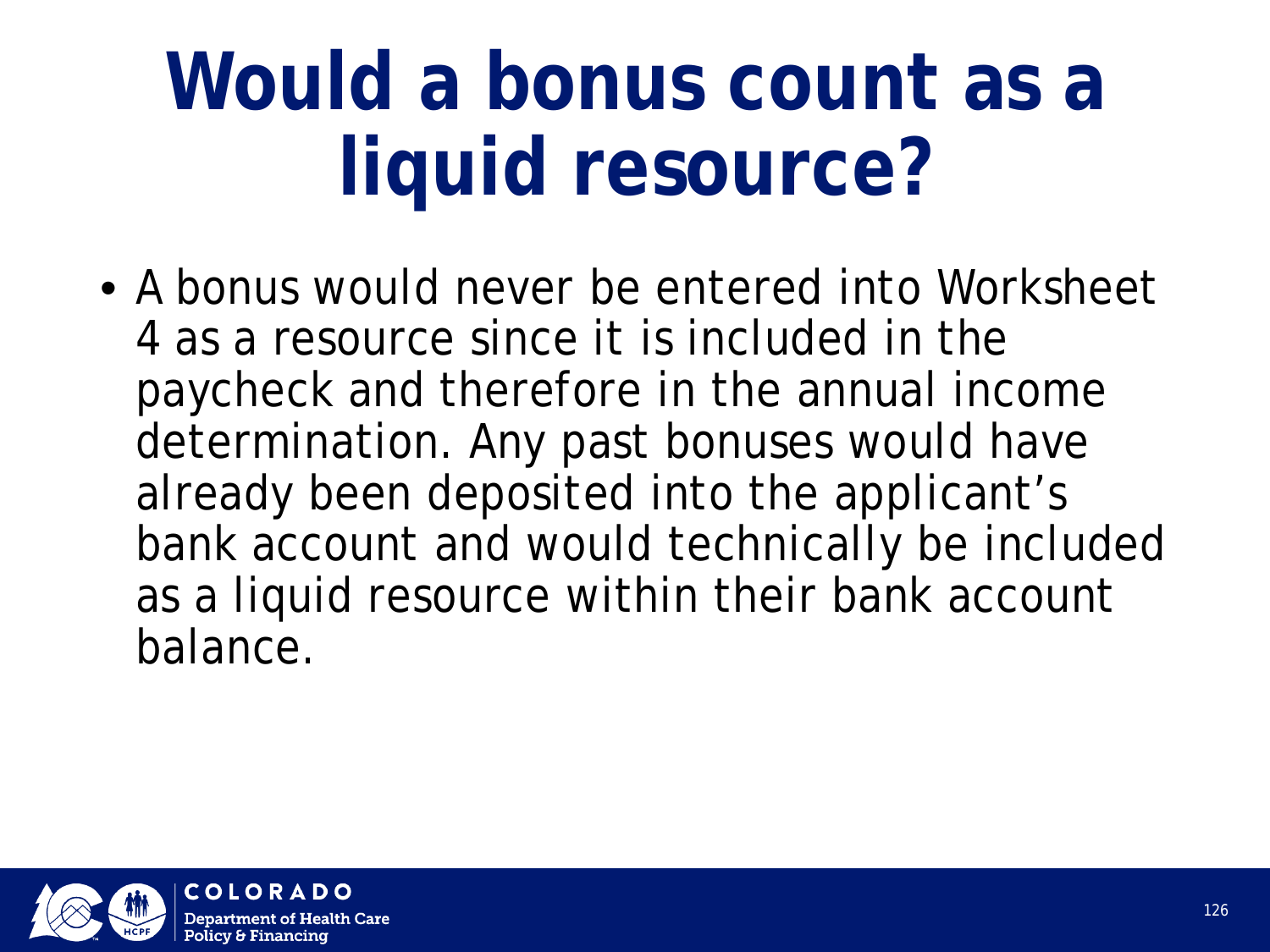### **If tips and commissions are not included on every paycheck, how would we calculate income?**

• If they are random and the applicant doesn't ever know if they will get them, they should be included in the one time section of Worksheet 1. If they are included on a consistent basis (every other paycheck, once a month, once a quarter, etc.) they should be included in the annual income calculation.

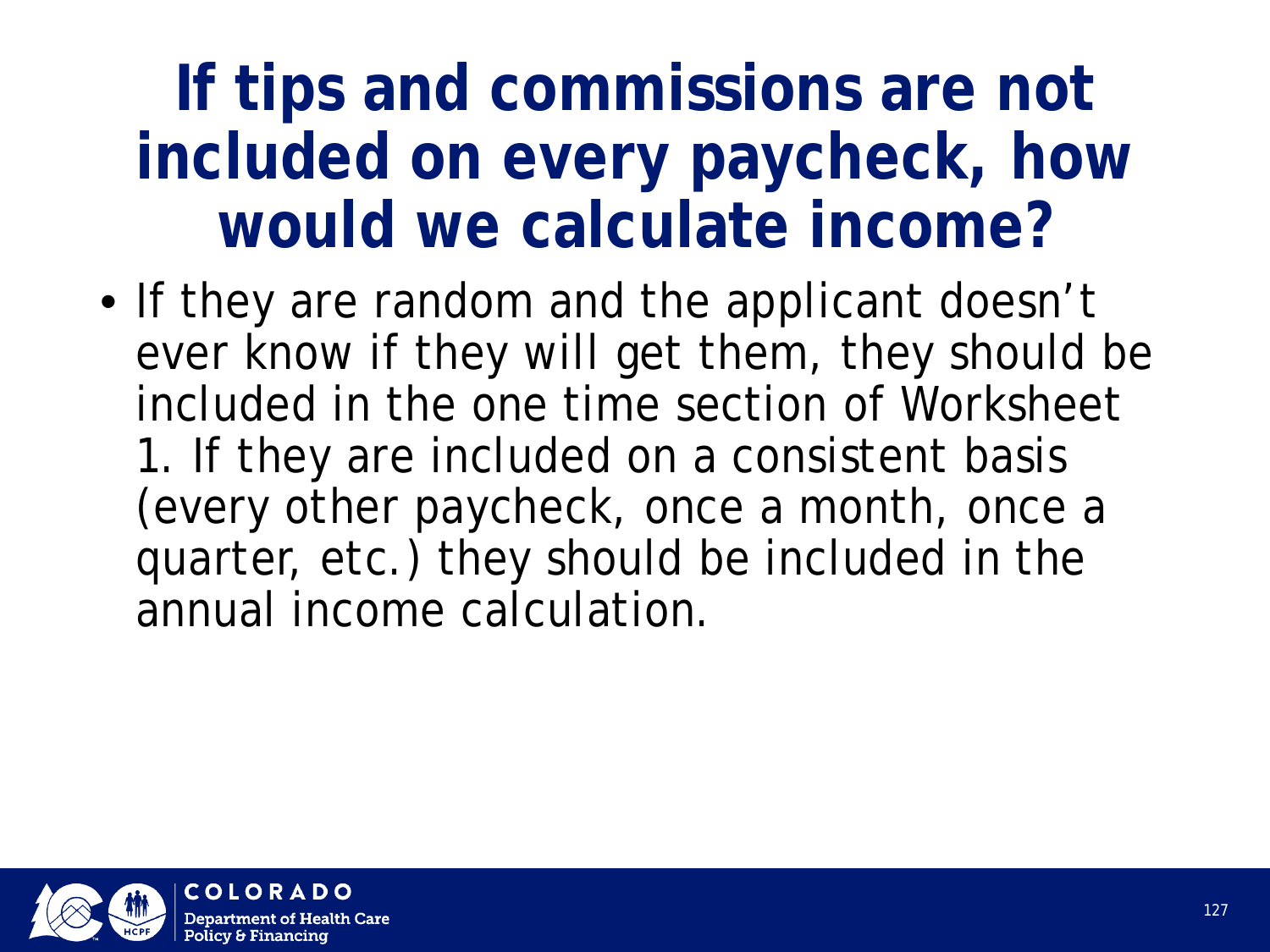## **If the applicant gets tips on every paycheck, do we have to carve them out?**

• If tips are included in every paycheck, they should be left in the annual income calculation and not separated out.

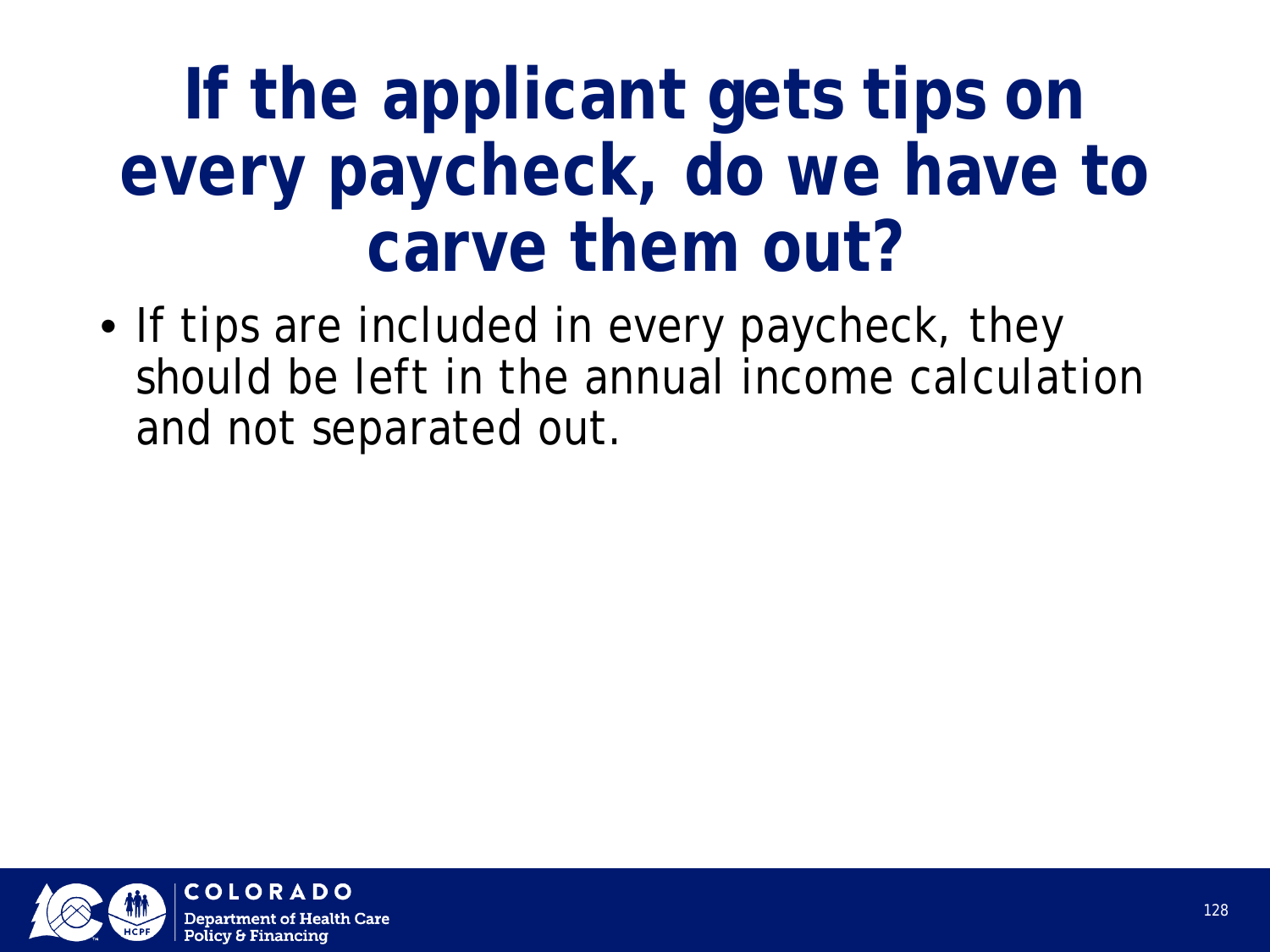#### **If the applicant doesn't have pay stubs or an income verification letter, can we call their employer to verify their income information?**

• You would be able to call the employer to verify the applicant's income if they have no other documentation showing what they make. If this option is used, notes should be included stating who called the company, who they spoke to (HR, manager, etc.), what date the call was placed, and what information was given. If these things aren't notated in the application, the auditor has no proof of how the provider obtained the information.

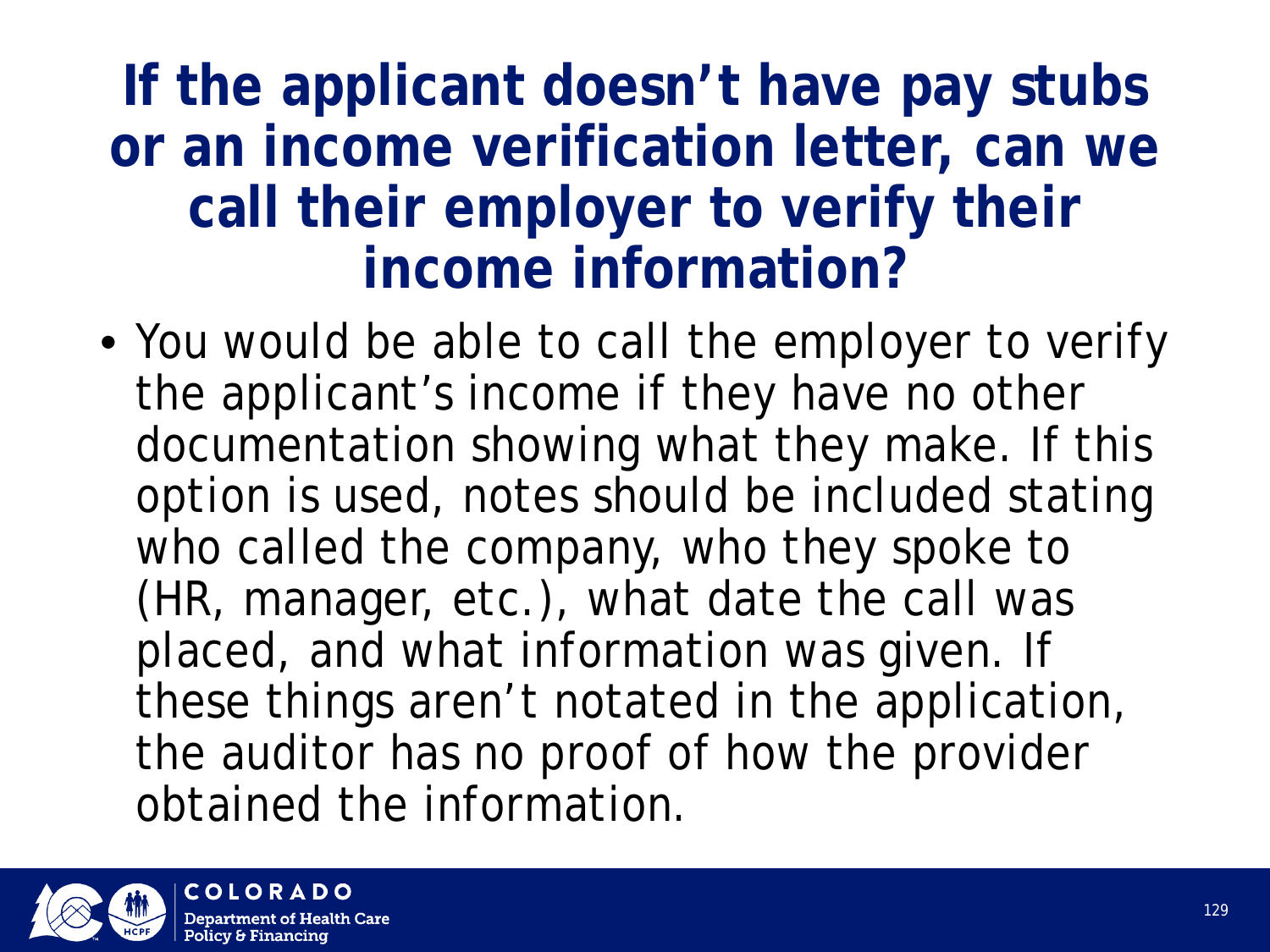### **If an applicant gets overtime on every check, would the overtime be included in the annual income calculation?**

• If overtime pay is the norm for the applicant, it should be used in the annual calculation.

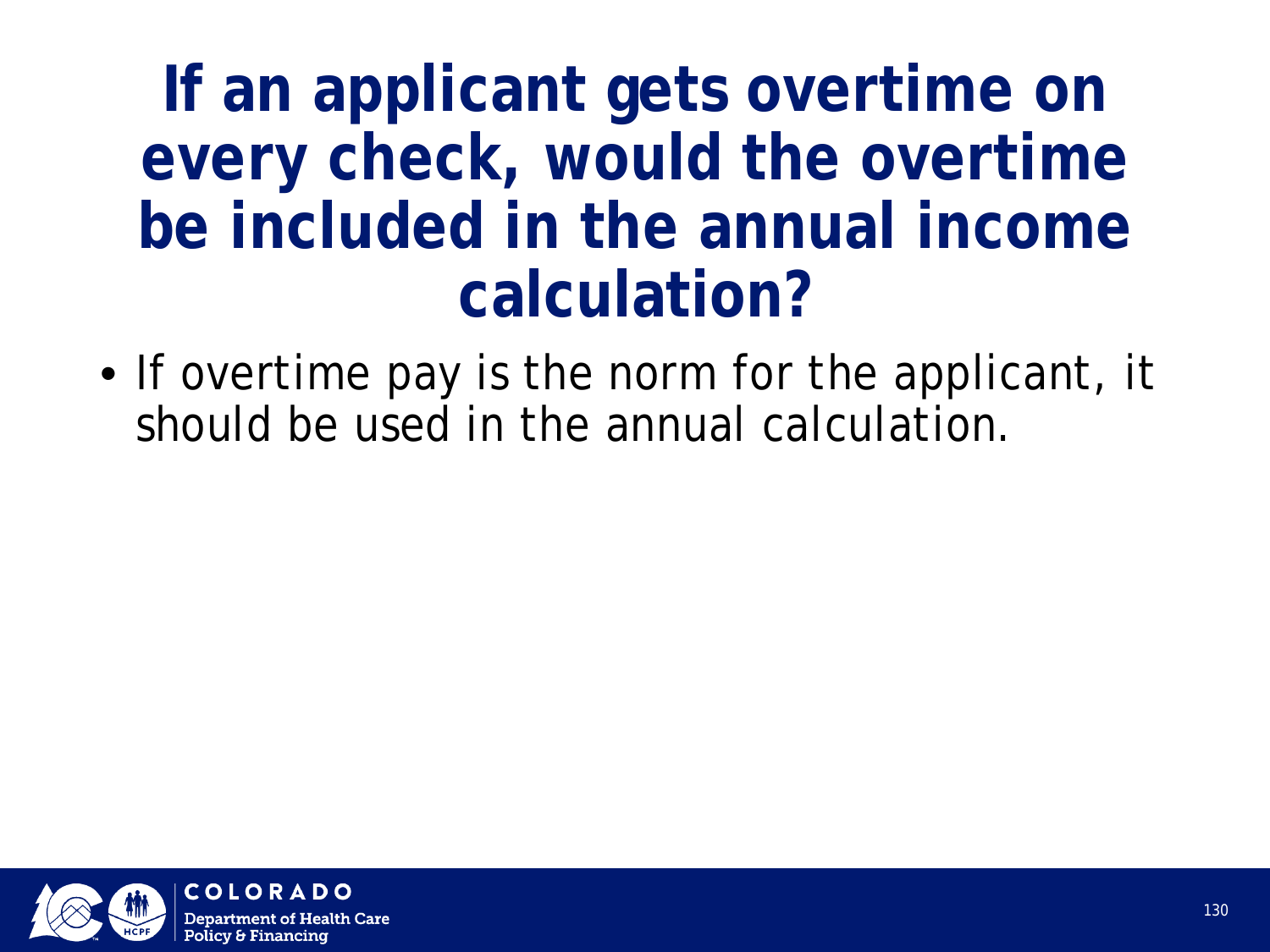# **Is overtime treated the same way as bonuses?**

• The way overtime and bonuses are counted for CICP is very similar. Both types of income are counted as one time if they are infrequent and the applicant doesn't know if they will ever occur again. Similarly, both types are included in the annualization calculation if the applicant receives them often and/or on a regular basis.

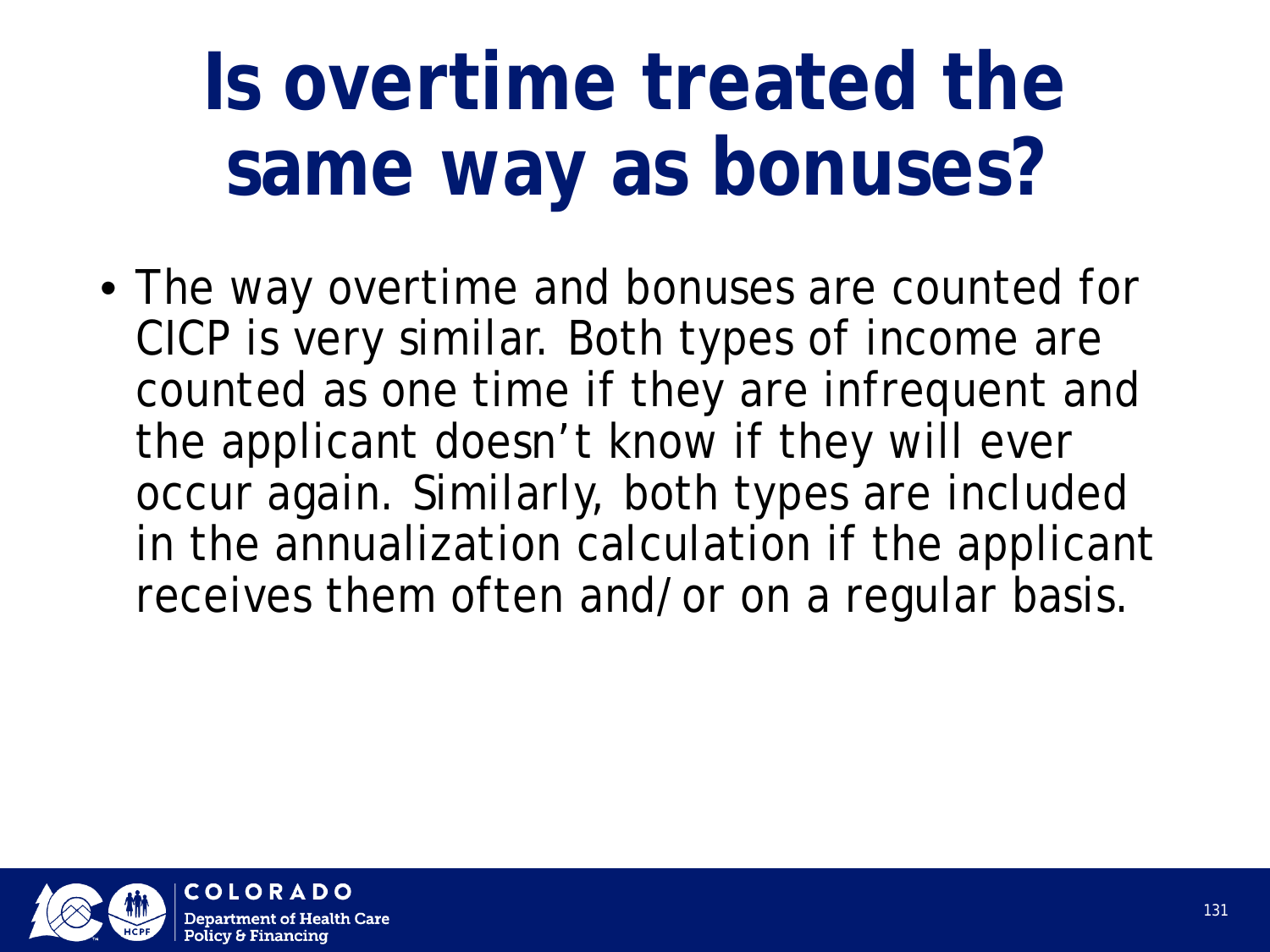## **Are we counting COVID incentive/hazard pay as income?**

• Incentive or hazard pay that an applicant is receiving should be included as income, both for COVID and for other types of situations. This includes shift pay differential as well.

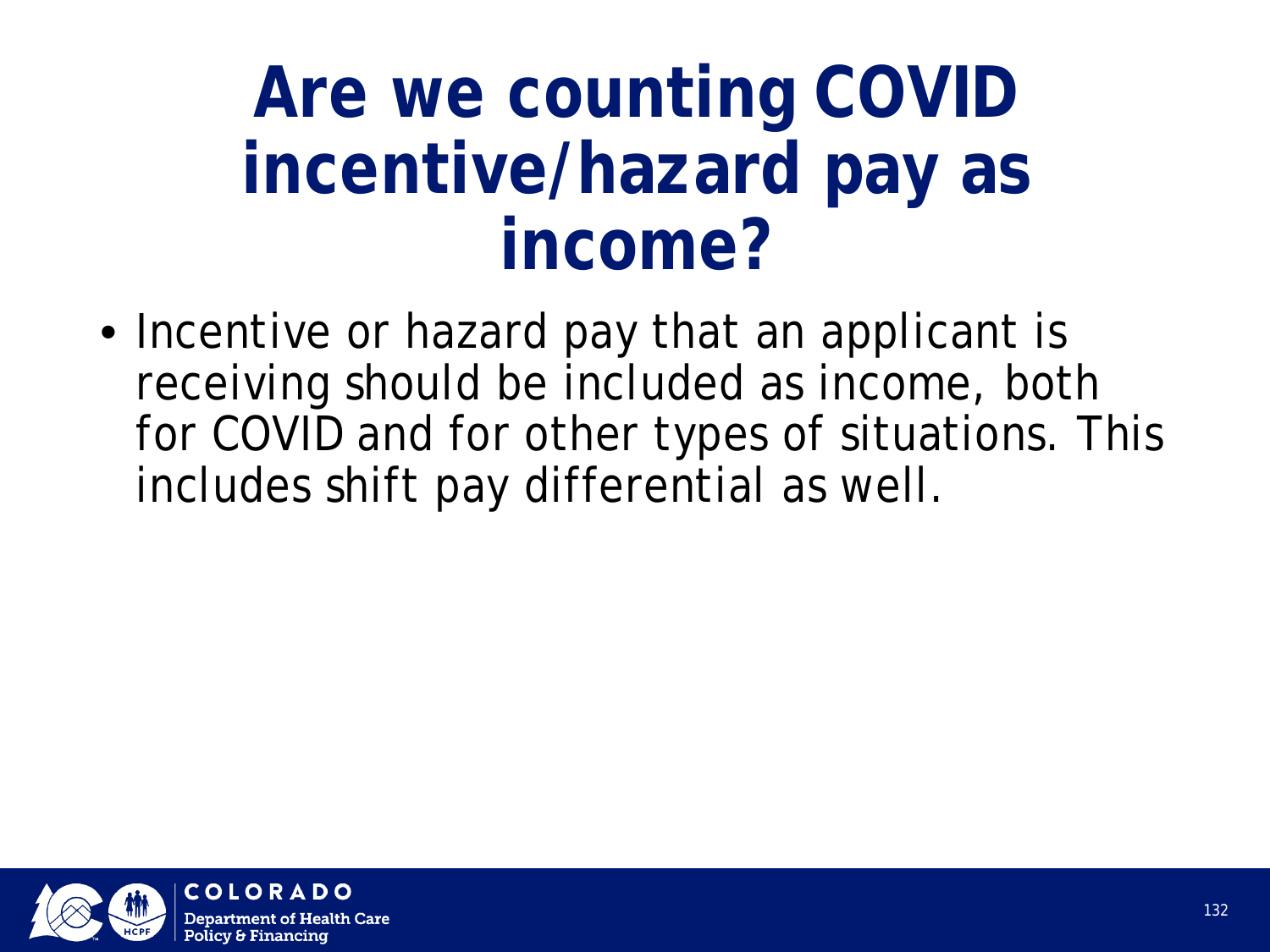### **How should we handle COVID incentive/hazard pay if the applicant knows when it will end?**

• The additional pay should be calculated for the remainder of the time the applicant knows it will be paid and included in the One Time section of Worksheet 1. Notes should be included explaining why it was done that way.

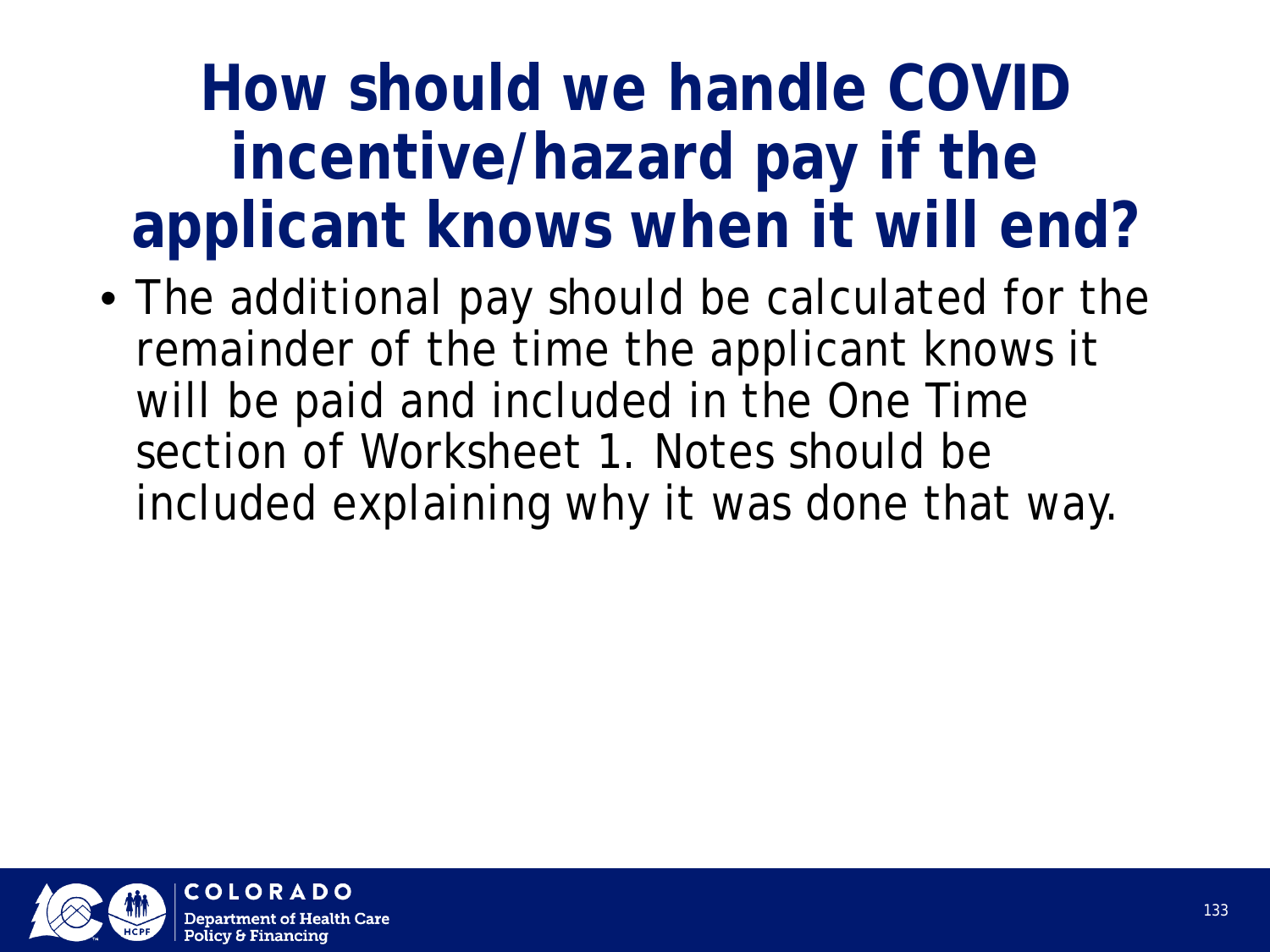# **How would we calculate seasonal income?**

• If the applicant has consistently worked at their seasonal job(s) for the last few years, tax returns would probably be the best documentation for them. If this is a new seasonal job and the applicant does not have another one lined up after it ends, the applicant should be rated only through the season and brought back to reapply once the job has finished.

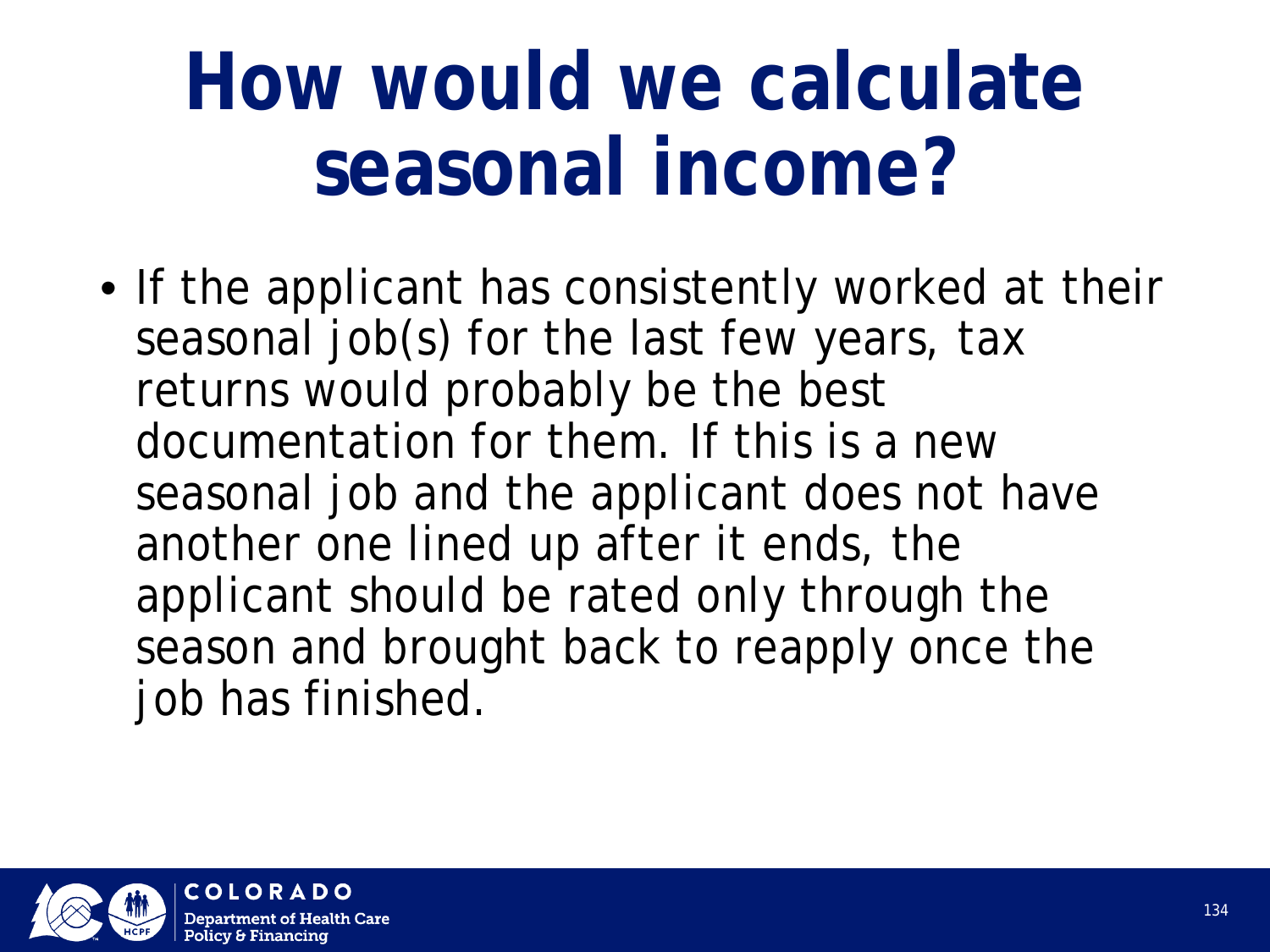# **Temporary Income Example**

- Applicant is paid \$450 per week, expects to be paid this amount for the next 10 weeks.
- Applicant's FPL is 182 (household of 1)  $\frac{1}{2}$ \$450\*4.333 = \$1,949.85/month = \$23,398.20/year
- Why is the annual \$23,398.20 and not \$4,500?  $\triangleright$ Need to go by what the applicant is getting for the month to determine their true FPL
	- $\frac{1}{2}$ \$23,398.20/year = 182 FPL  $\approx$  \$1950/month
	- $\frac{1}{2}$ \$4,500/year = 35 FPL  $\approx$  \$375/month
- This goes for seasonal, unemployment, other temporary income.

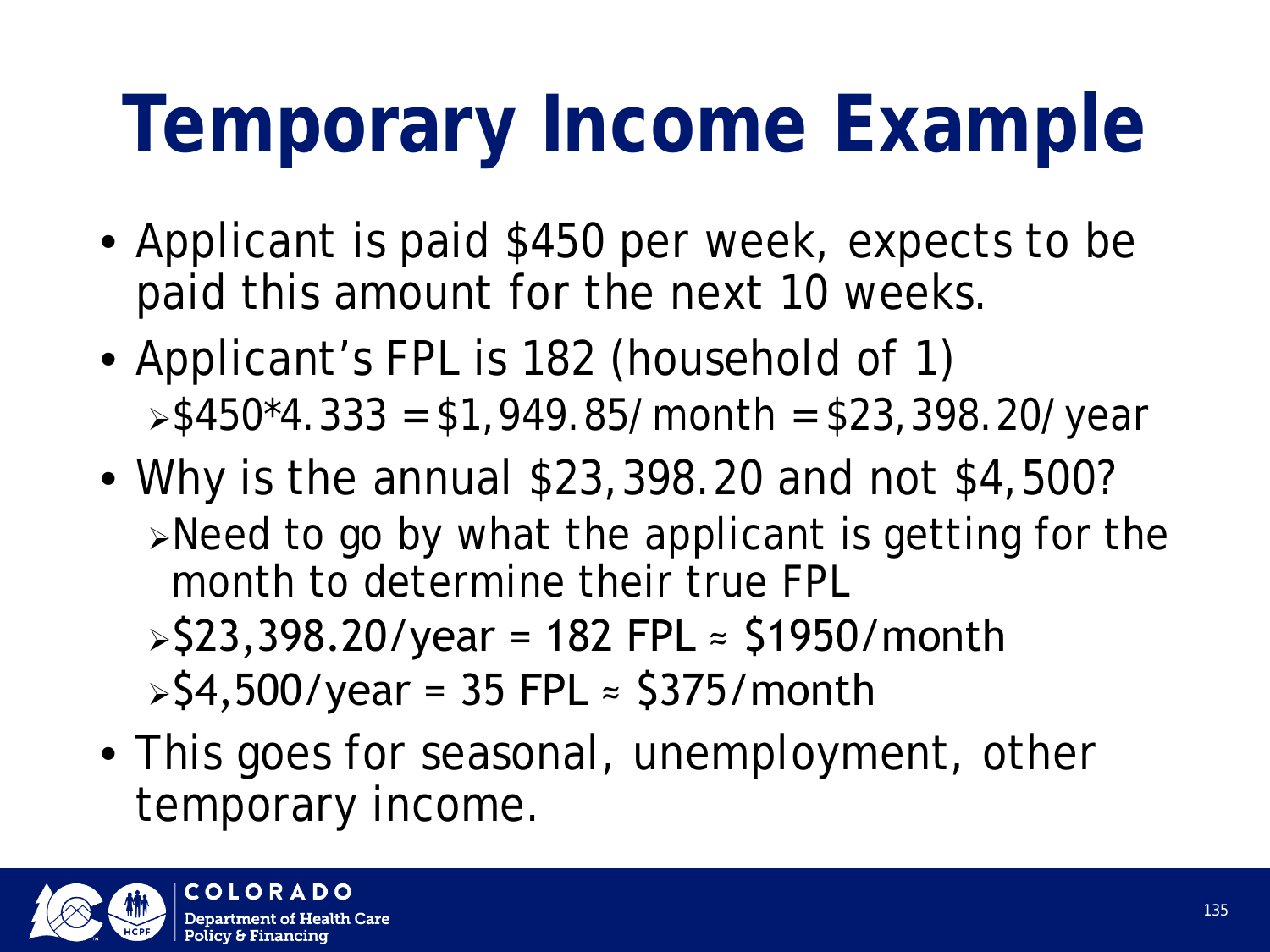### **How do we do income calculations for an applicant who works for a temp agency and their pay depends on their assignment?**

- In these situations, it may be best to talk with the applicant about all their assignments for the year and the differences between them. If the pay and hours are similar between all their assignments, their income can be calculated as normal. If not, it may be better to use their current pay and communicate that they can return to be rerated if their next assignment's pay is significantly different.
- For these applicants, using the YTD method will ensure that all fluctuations are included in the calculation.

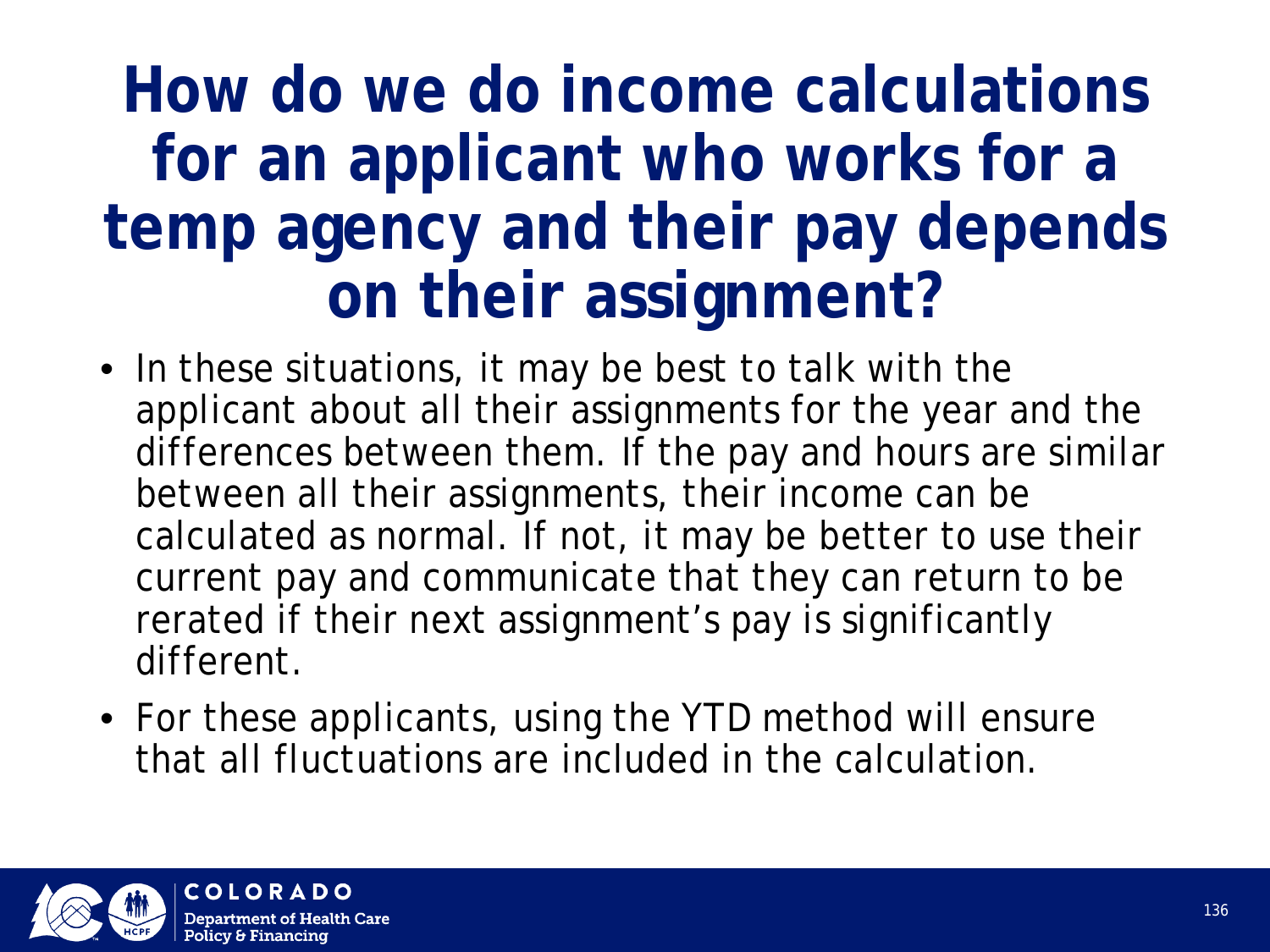# **Do we count unearned income for adults?**

• This is a policy that each provider is able to set as long as it does not include any unearned income specifically excluded by CICP.

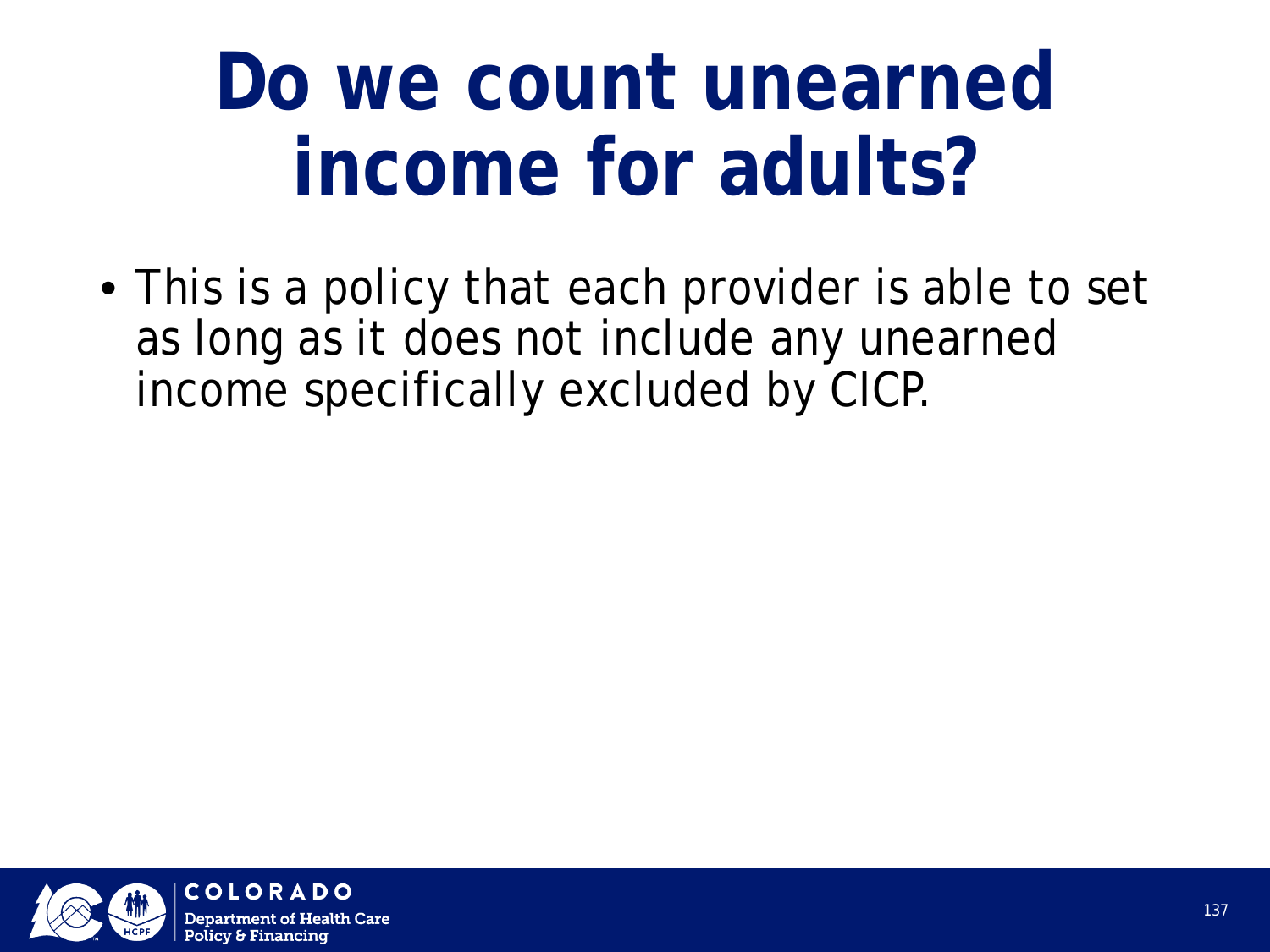# **Would disability for an adult dependent be included?**

• This is a policy that each provider is able to set for their facility in their process for which unearned income types are included in income determination.

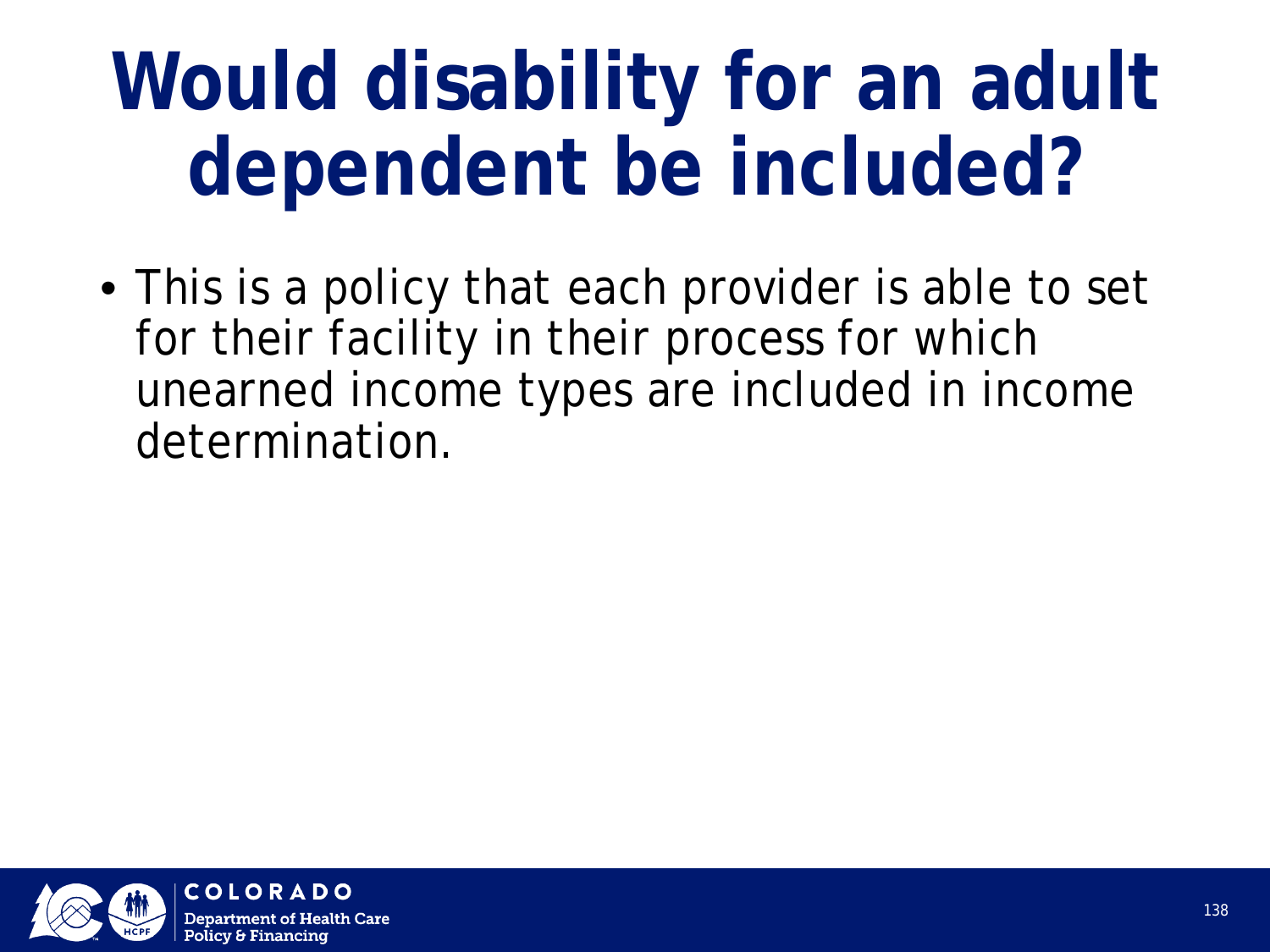### **Does income for an adult disabled household member count in the application?**

• CICP mandates that employment income for all adult household members (excluding adult students) must be included in the household income determination. If the disabled household member is receiving some other type of unearned income, it would be up to the provider if that income is counted as long as it is not specifically excluded by CICP.

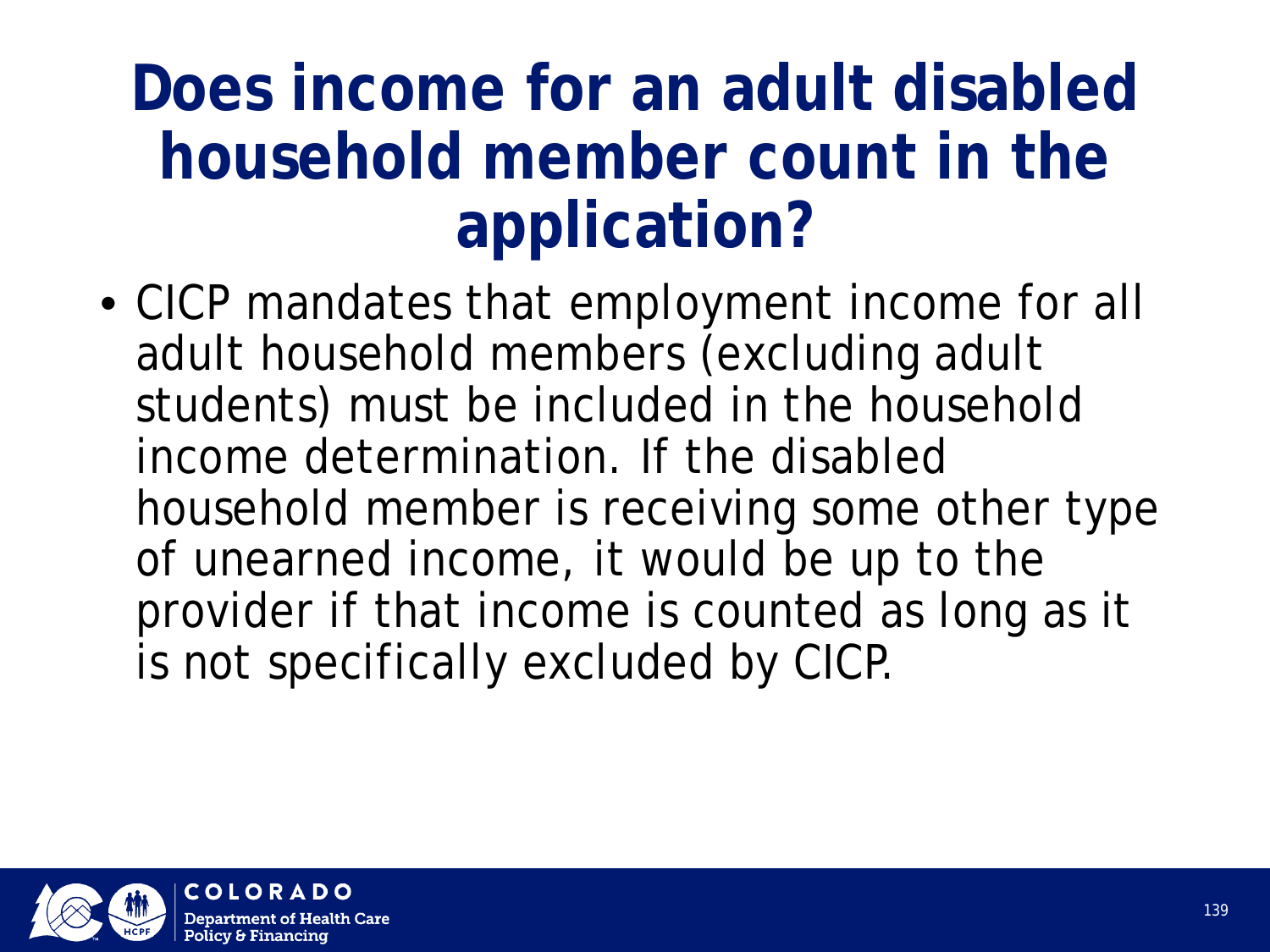#### **If a grandmother is receiving \$1,200 per month and living with family, would we count that income?**

• This is going to depend on what the income is and what your facility's polies are for that income type. If it is employment income, it must be included per CICP rules (if the grandmother is included in the application). If it is Social Security income, that will depend on if your facility includes Social Security in the income determination process.

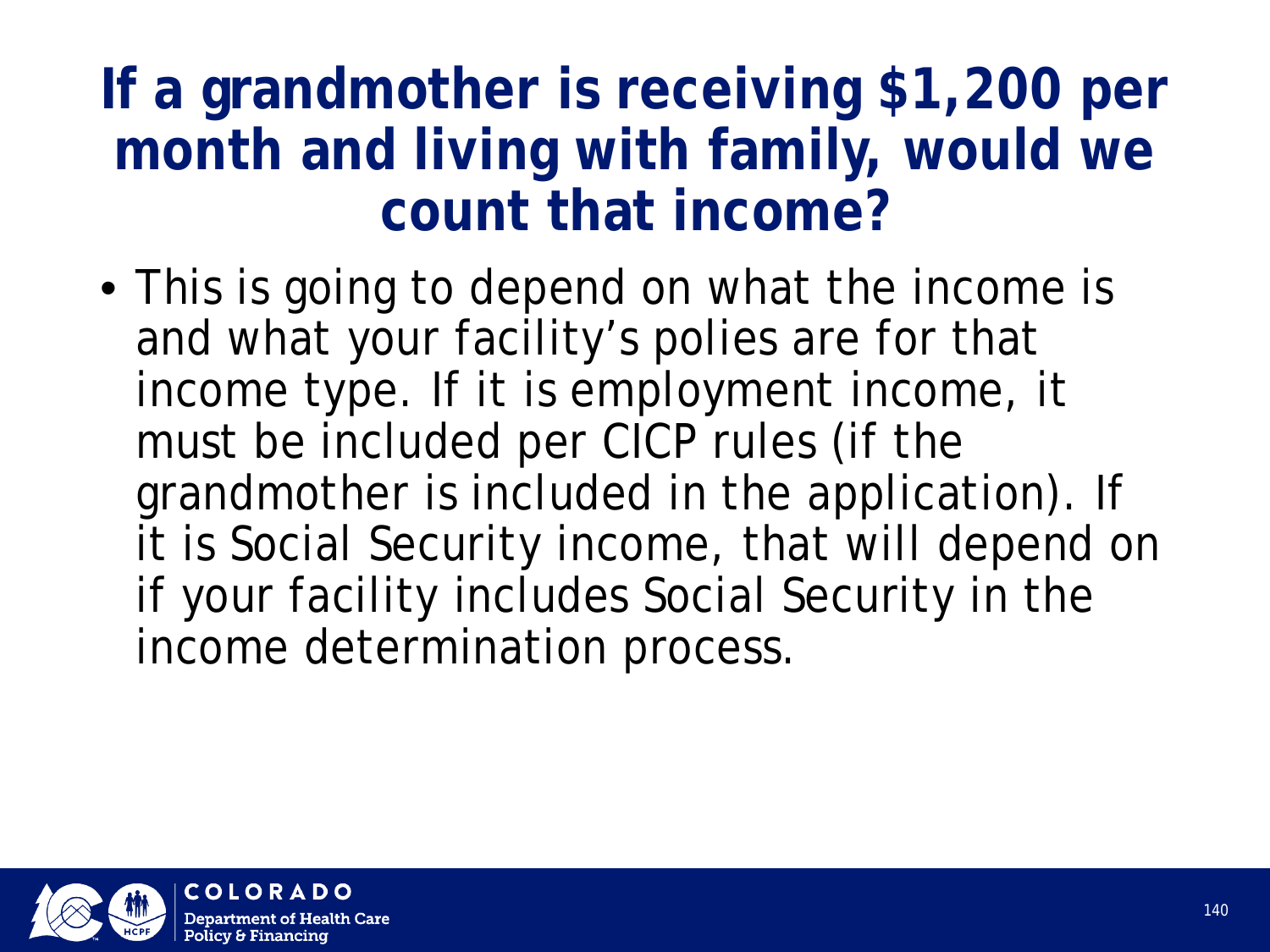# **How are investments counted?**

• If your facility counts investments, you should have a process for determining how they are counted. This is an unearned income type, and therefore there are no specific rules about how to count them.

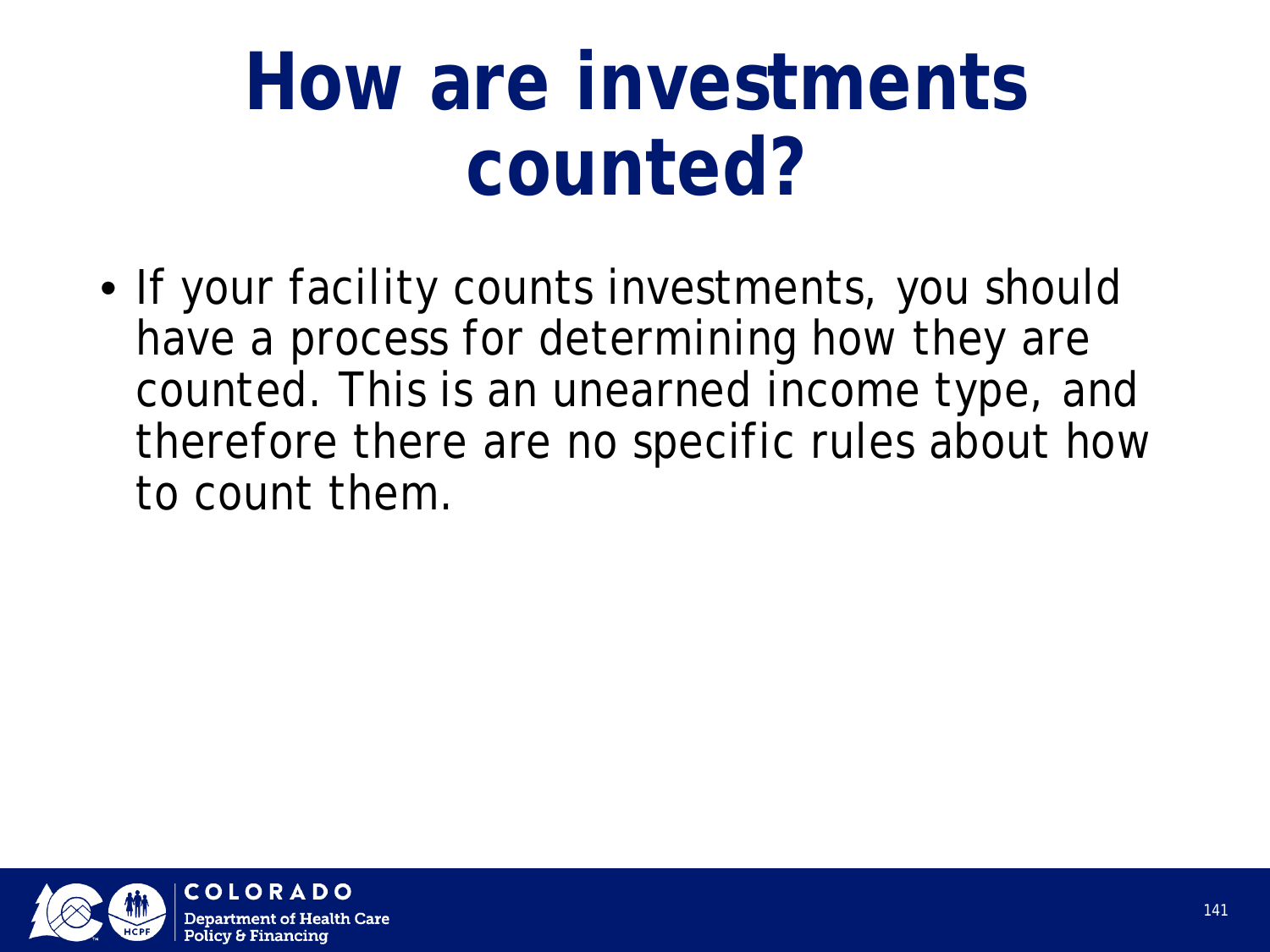## **What if the applicant doesn't know how long they'll be on short term disability?**

• Short term disability always has a specified time period that it covers depending on the reason for it. If the applicant doesn't know how long that time period is, the applicant can contact their HR/accounting/benefits department to find out. The provider may do this on the applicant's behalf with the applicant's permission. If the provider contacts the employer, all necessary notes about the contact should be included in the application.

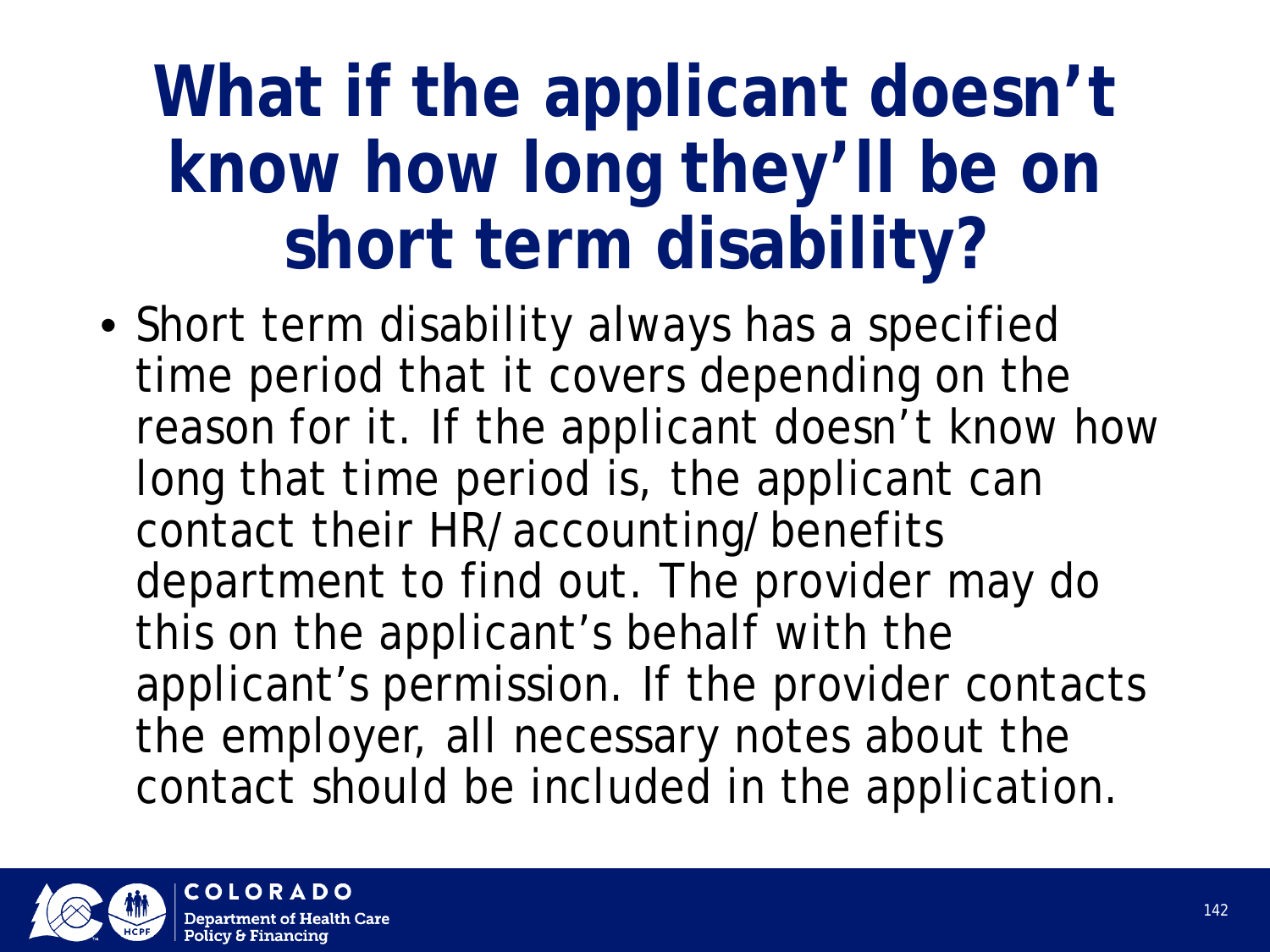# **Do we count the stimulus payments as income?**

• CICP excludes the stimulus payments from being counted in income for applicants.

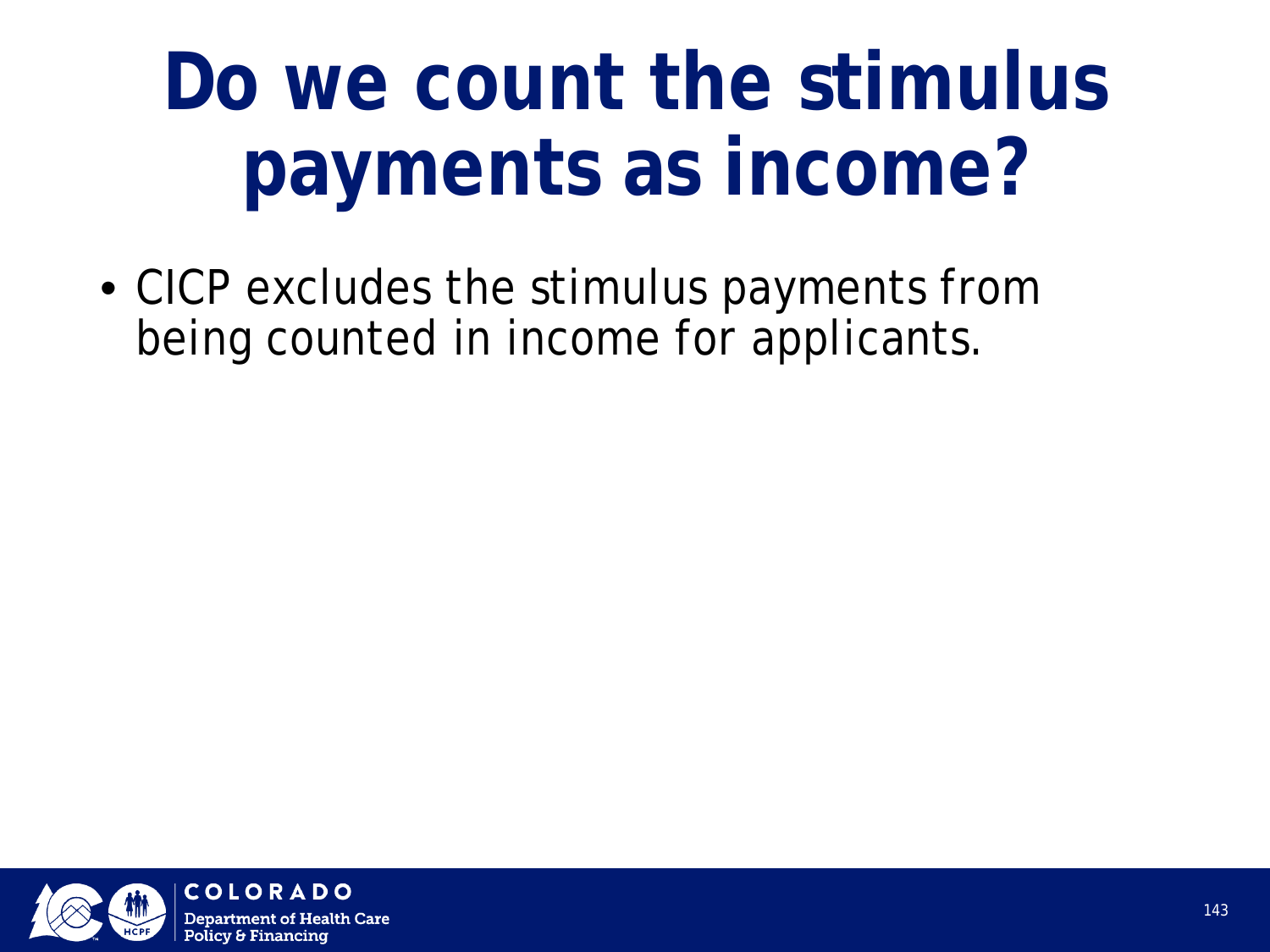**In July, if a patient is receiving the early child tax credit payments, do we include those amounts in their income or exclude them like the pandemic payments?**

• These payments should be excluded. They are treated in the same way that tax returns are treated since if the applicant chose to defer them, they would receive the payment in one lump sum with their tax returns. Per CICP rules, tax returns are excluded unearned income.

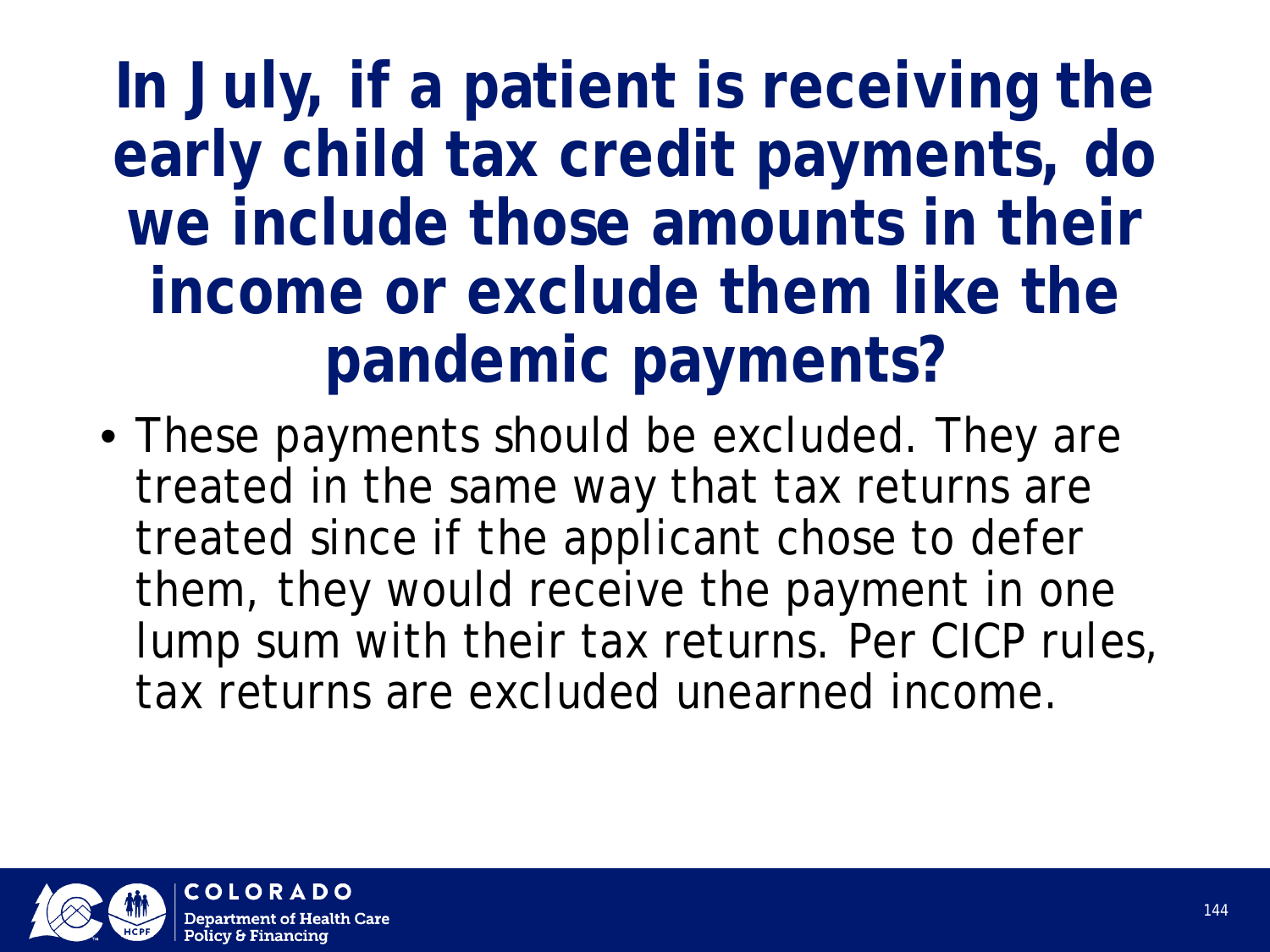## **Can unemployment be selfdeclared?**

• Documentation of the weekly pay amount as well as the current maximum payable amount are required for applicants currently receiving unemployment benefits. Unemployment is not and has not been able to be self-declared.

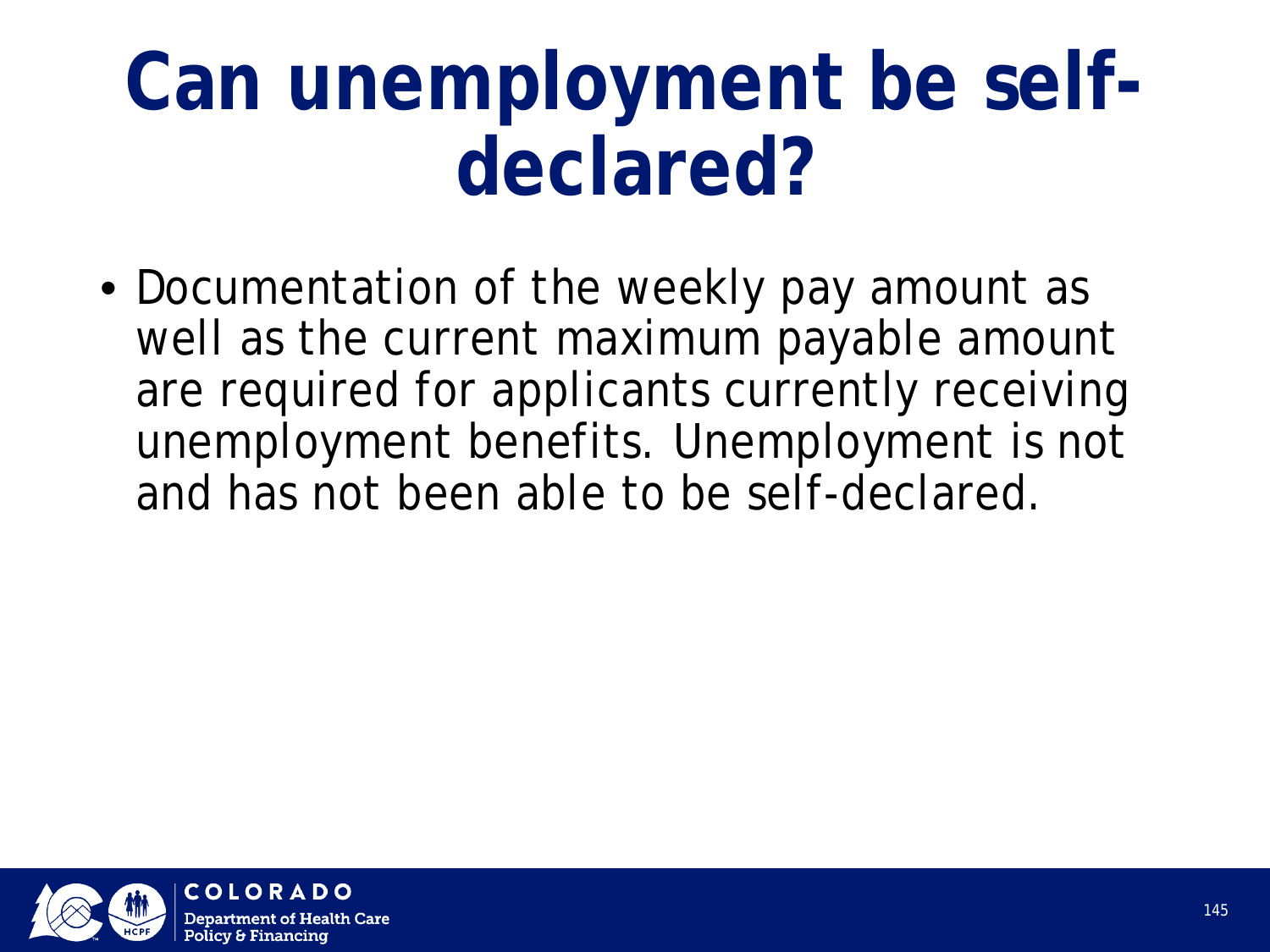**A lot of applicants have stated they didn't receive an award letter showing the maximum payable amount. If these people have no access to the internet or a printer, how do we get this information?**

• Unemployment cannot be calculated correctly if you don't know the maximum payable amount. Providers should be assisting these applicants in accessing the unemployment website. If applicants have access to it but no printer, screen shots taken from their phone and emailed to the provider are acceptable documentation of their maximum payable bank.

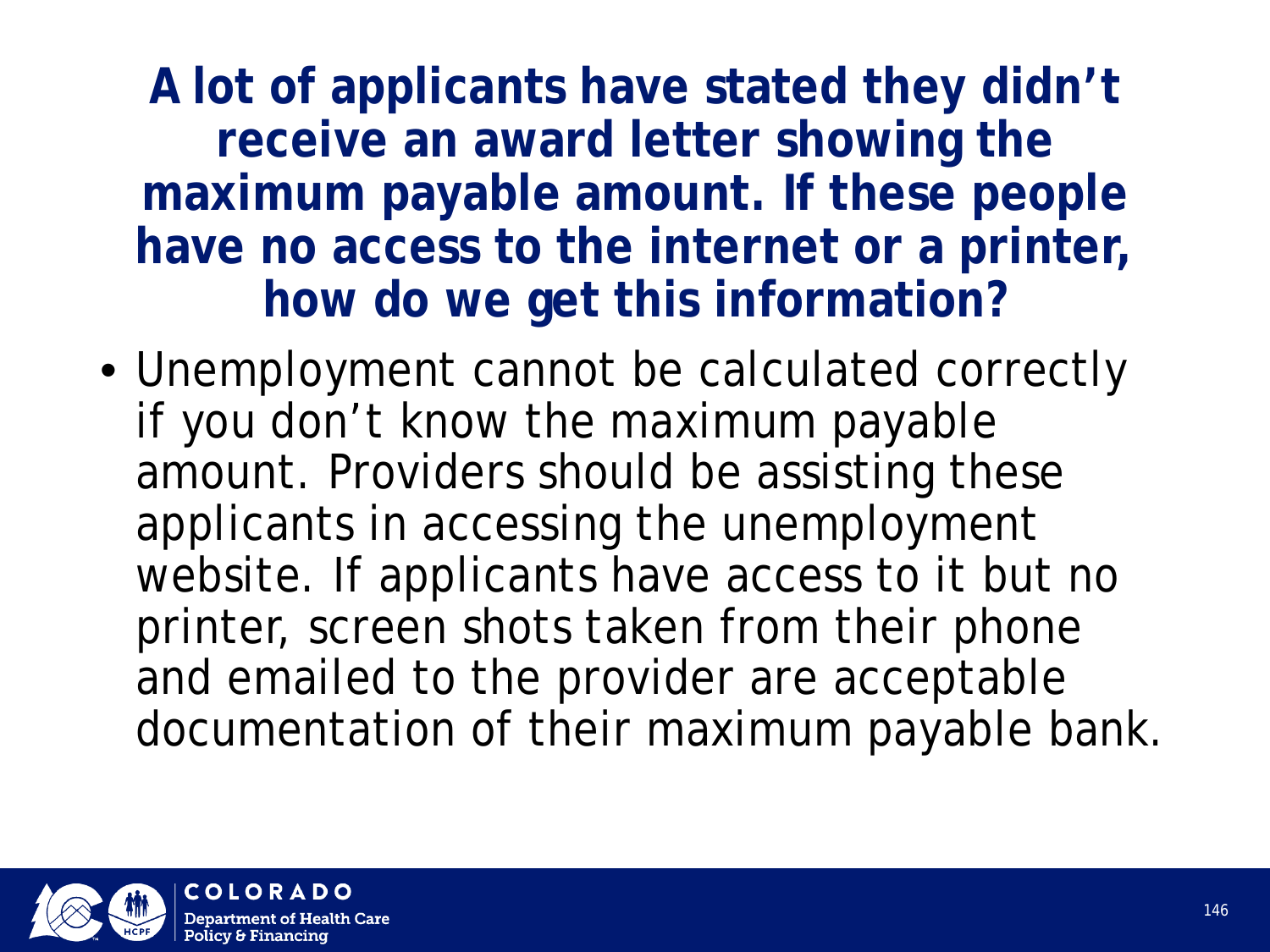### **Can COVID unemployment be selfdeclared and granted for six months?**

• COVID unemployment is also not allowable to be self-declared. COVID unemployment is different than normal unemployment in that the length of time it was payable was extended multiple times. At this point there should be very few new COVID unemployment cases, and anyone currently on COVID unemployment should know when their benefit will be ending.

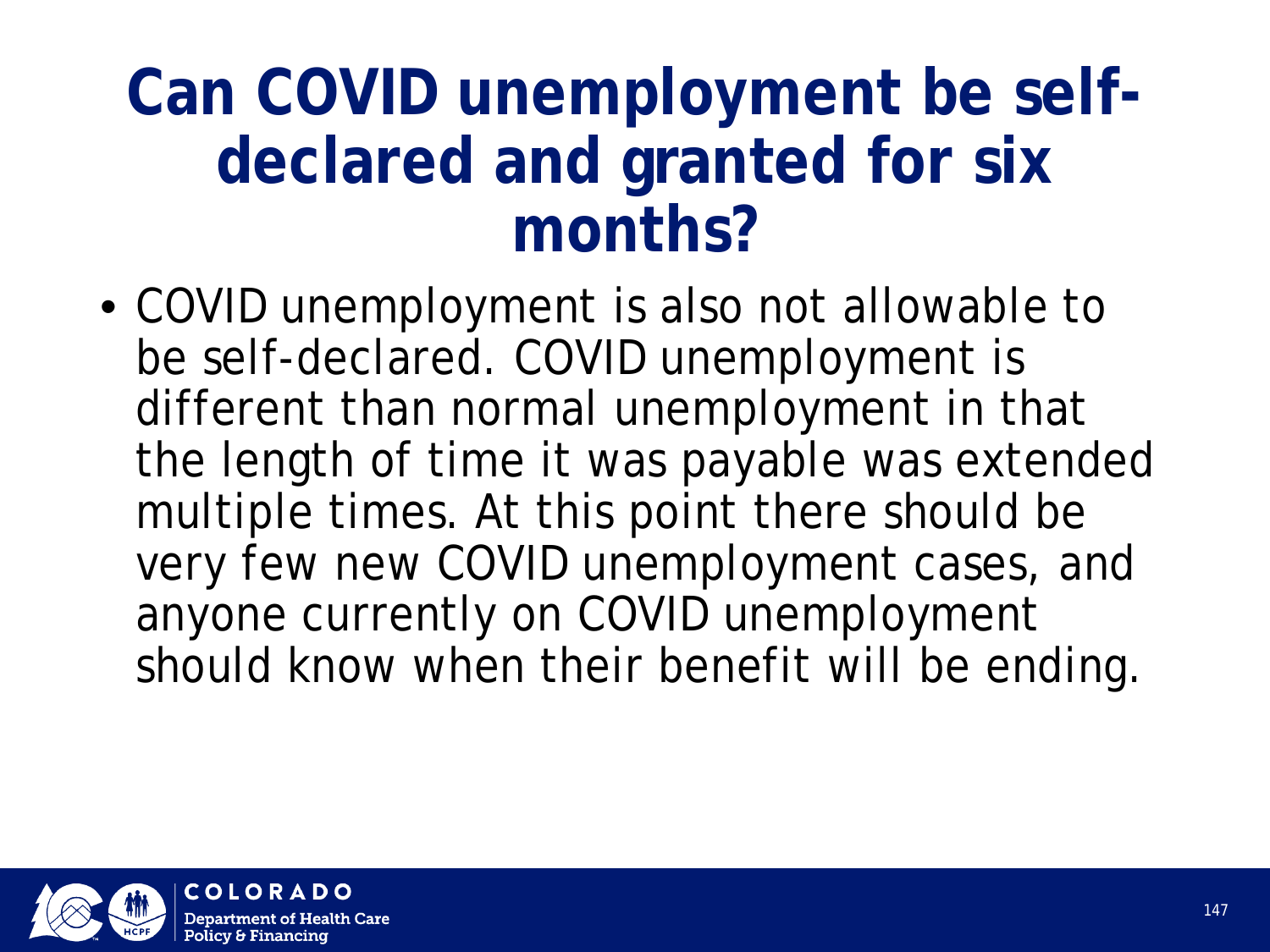### **Why do you not use the maximum payable amount as the applicant's annual income amount?**

• The applicant will be receiving their maximum payable amount within the next few months, so it is not appropriate to use that number for a full year. CICP eligibility is end dated to match the end of the unemployment benefit in order to ensure the applicant is given the correct FPL rating for the time unemployment covers, and then reassessed to determine what their new FPL should be once unemployment ends.

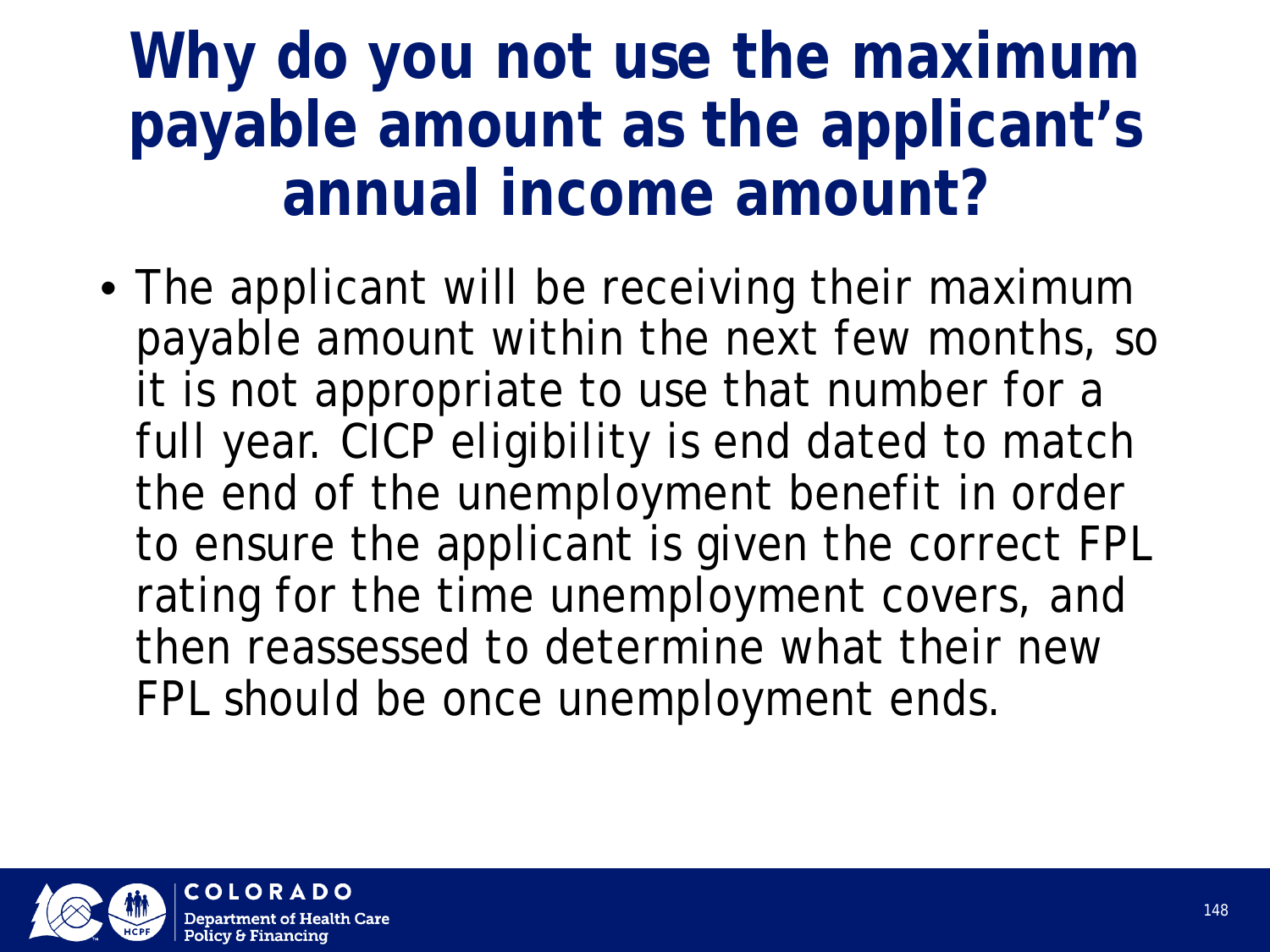### **Is unemployment income the only exception to unearned income being self-declared?**

• There only other type of unearned income that the CICP manual states must be documented is short term disability.

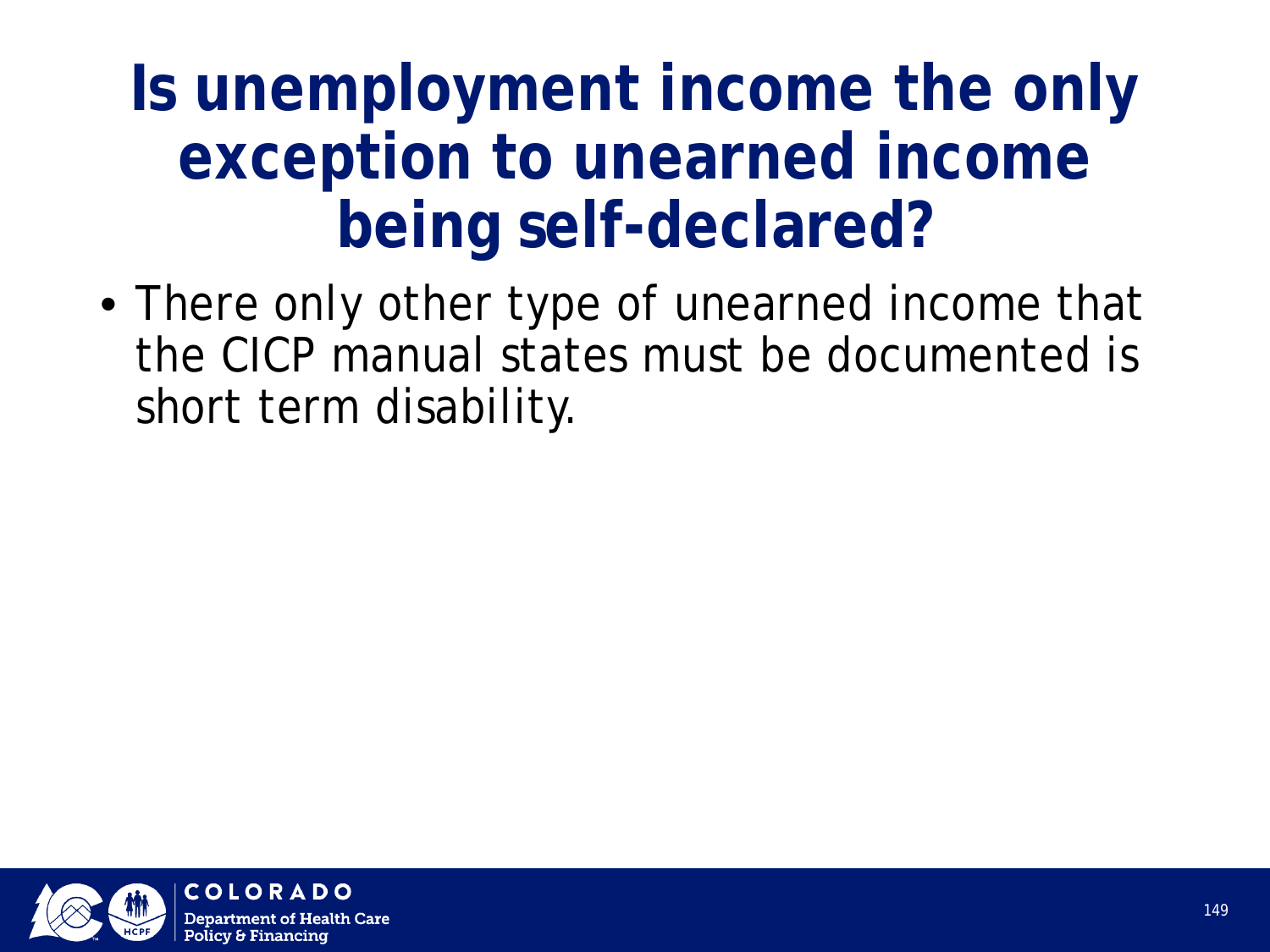## **Can applicants self-declare Social Security income?**

• This is a policy that each provider is able to set for their facility.

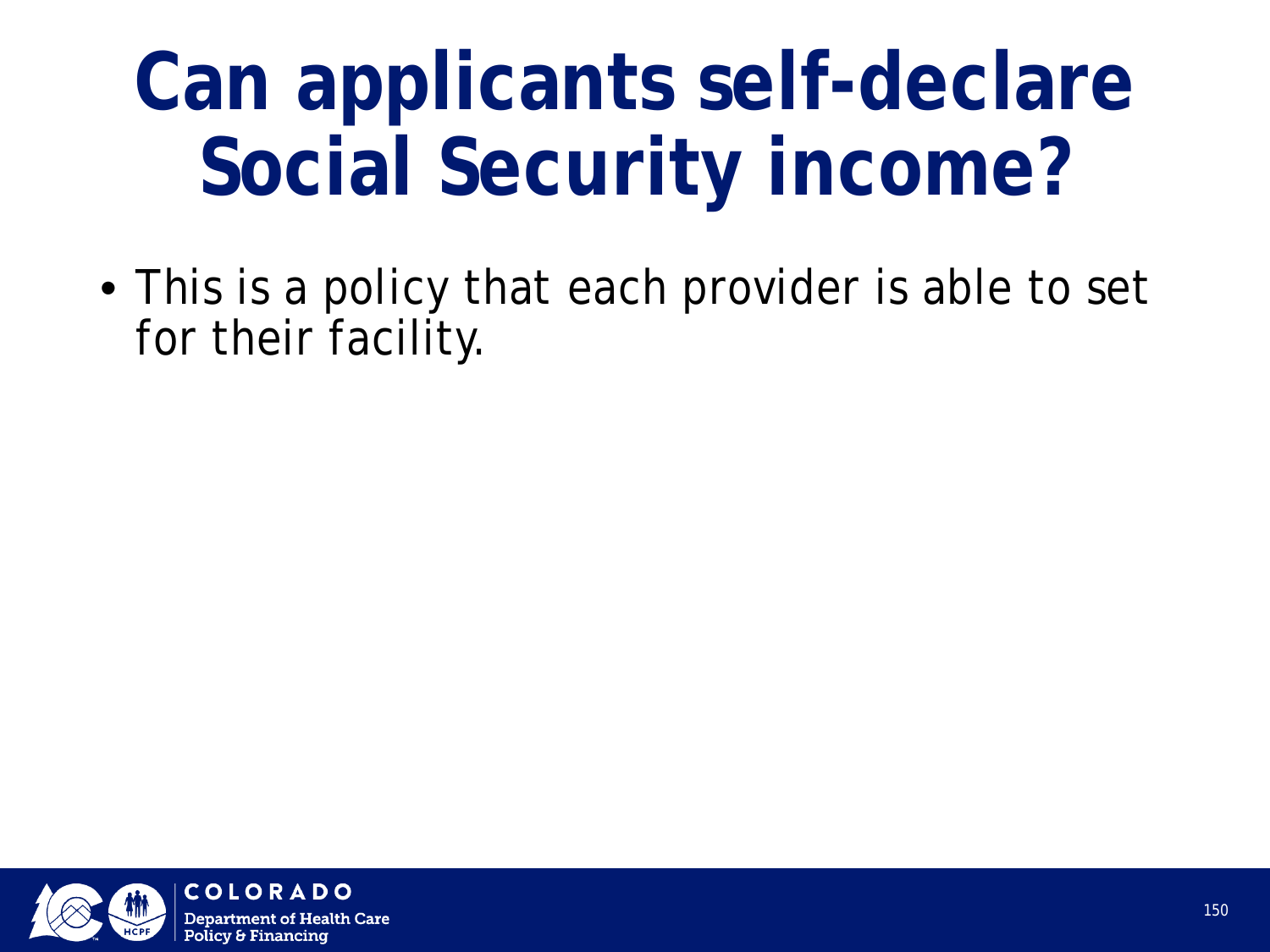### **If a patient gets social security and only has bank statements can this be used with their verbal amount of what is deducted from their social security?**

• CICP has historically allowed for social security to be self-declared. Providers are allowed to set policies related to what documentation if any is allowed for applicants who receive social security income.

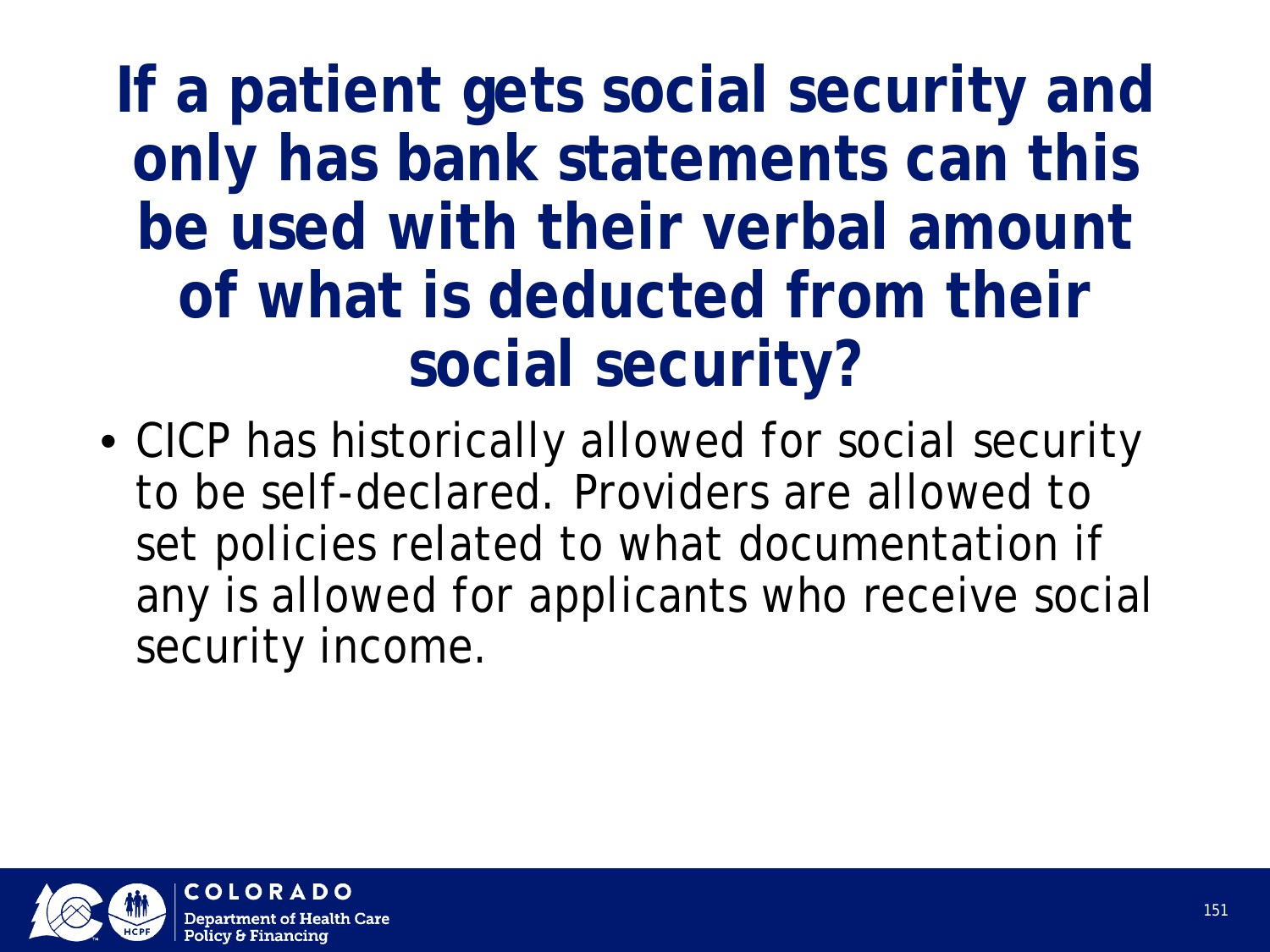### **If an applicant's spouse has received payment for a painting job, would we include that in the unearned income section?**

• If the applicant's spouse has already deposited this money into their bank account and it is not expected to be a recurring income source, it does not need to be included in Worksheet 1. If they haven't deposited it yet but mention it, it can be counted as a One Time payment.

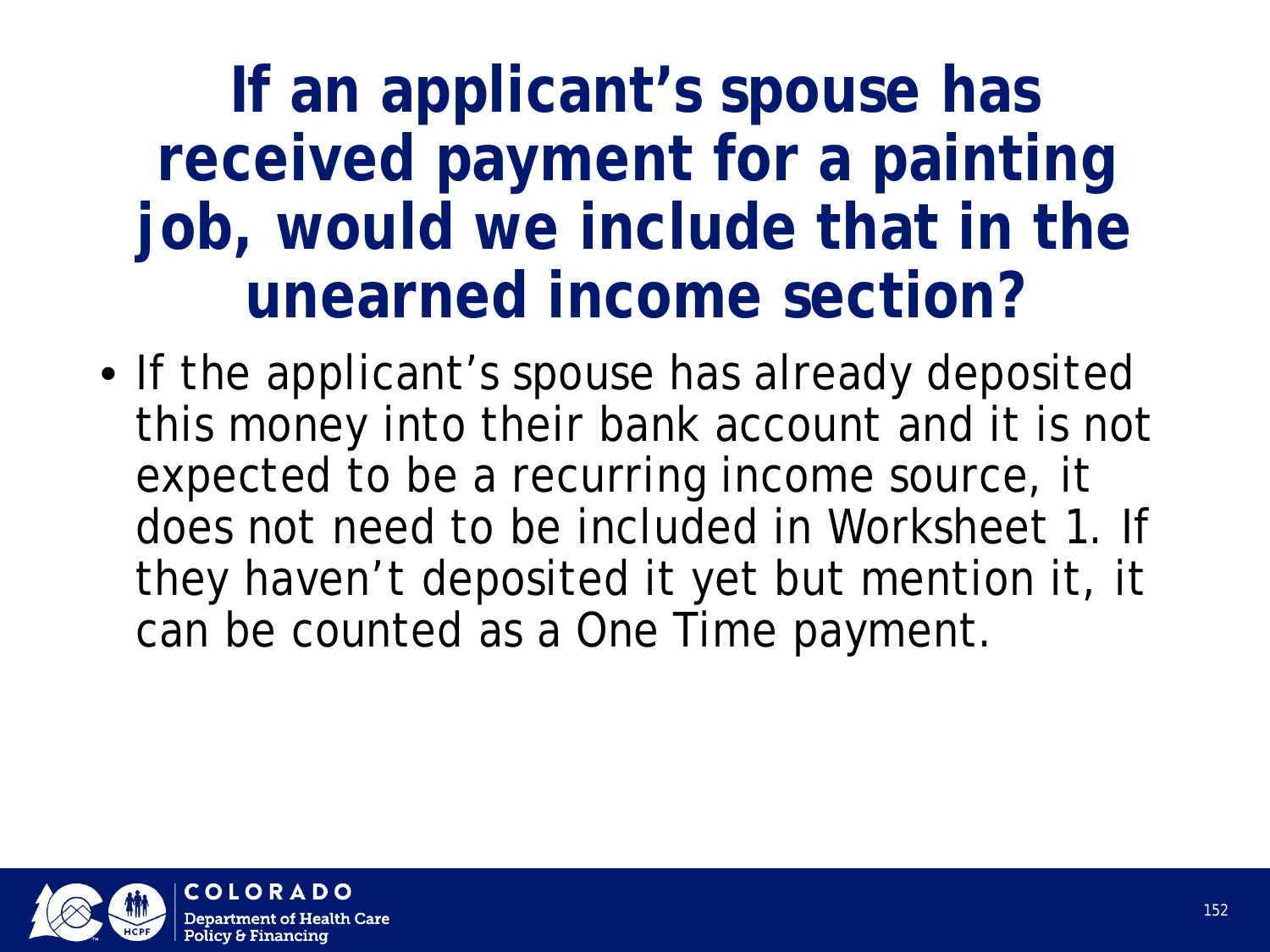### **How do we count babysitting or house cleaning if that's their only income?**

- If the applicant files taxes, those can be used to verify their annual income.
- If the applicant can create a P&L listing their monthly income and expenses (mileage, cleaning supplies, craft supplies, etc.) that can be used as documentation.
- The applicant would also be able to get a letter from the family/families they work for stating their average or normal monthly income.

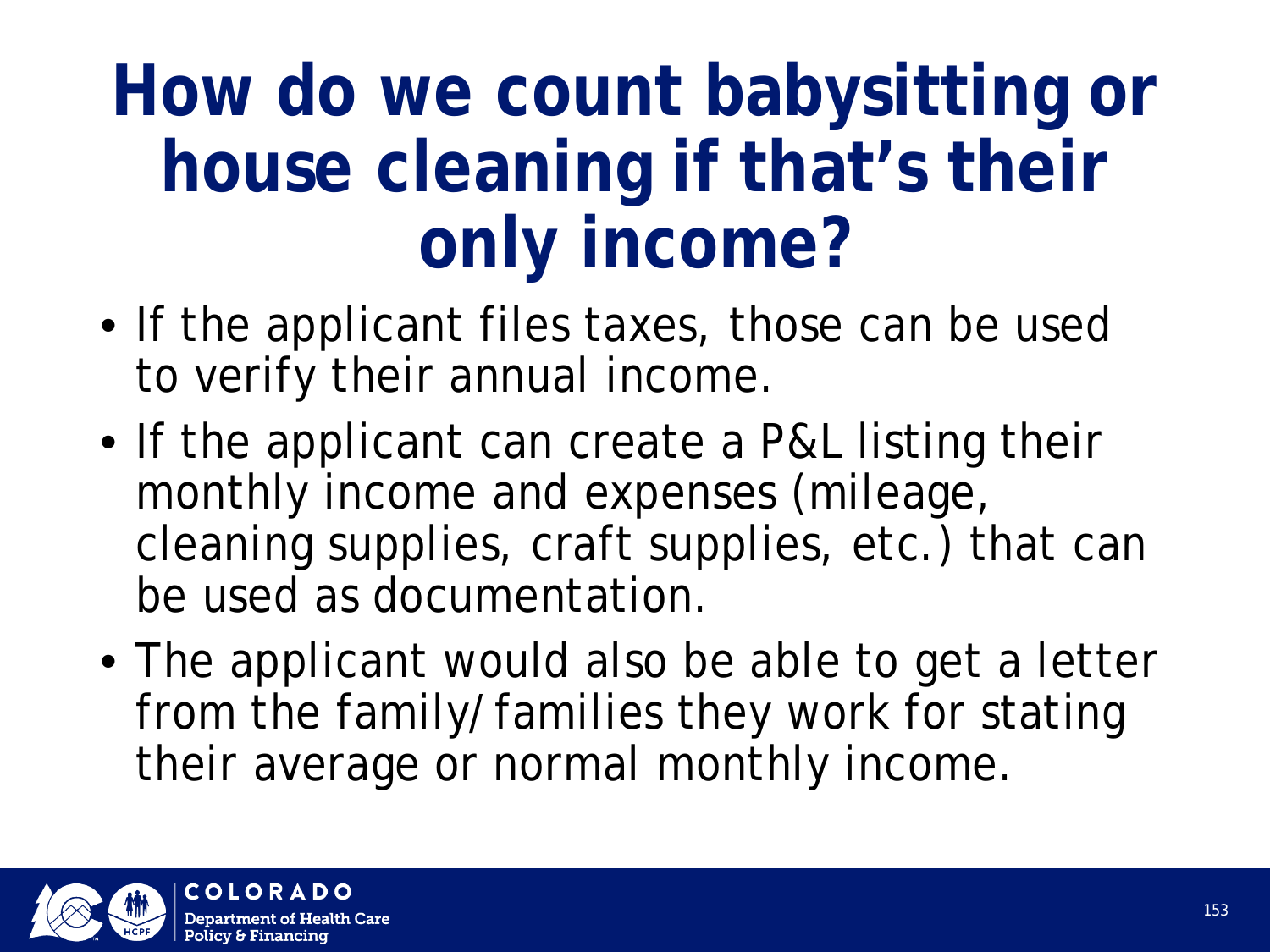### **Do you have to count income from an "Other" adult if they don't want to be covered by CICP?**

- If a household member is listed as "Other" and they do not want to be covered by CICP, it is likely that they don't need to be on the application at all. The only adult that must be included in the applicant's household is their spouse.
- If the household member wants to be included in the application but does not want to be covered by CICP, their income must be included.

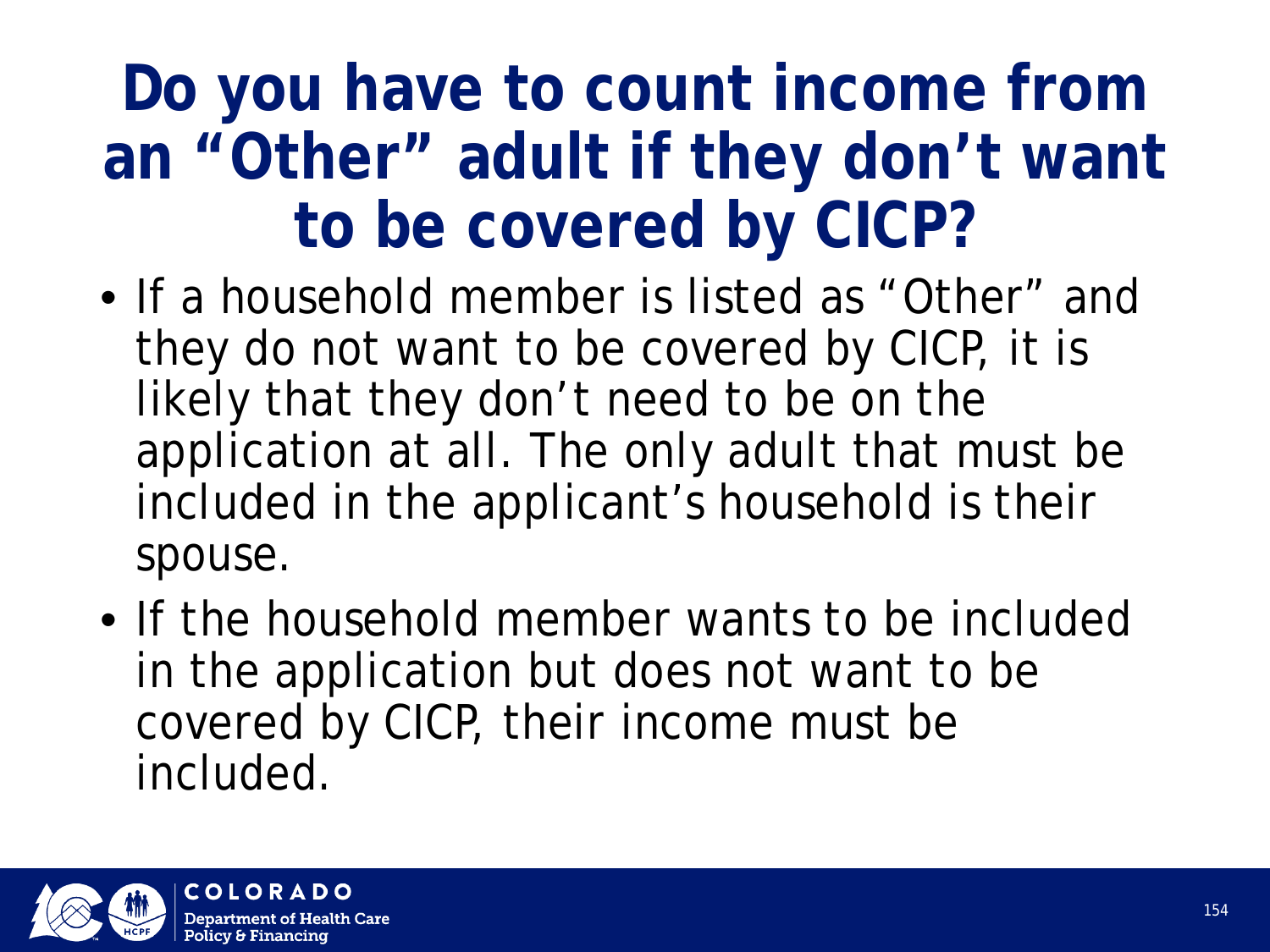## **How should we calculate a currency conversion?**

- Google has a built in currency converter. If you type in "(Other currency) to US Dollars" the calculator will be the first thing that pops up. Once you've entered in the information, take a screen shot and include it in the application.
- You do not have to use the Google converter, but it is an easy option.

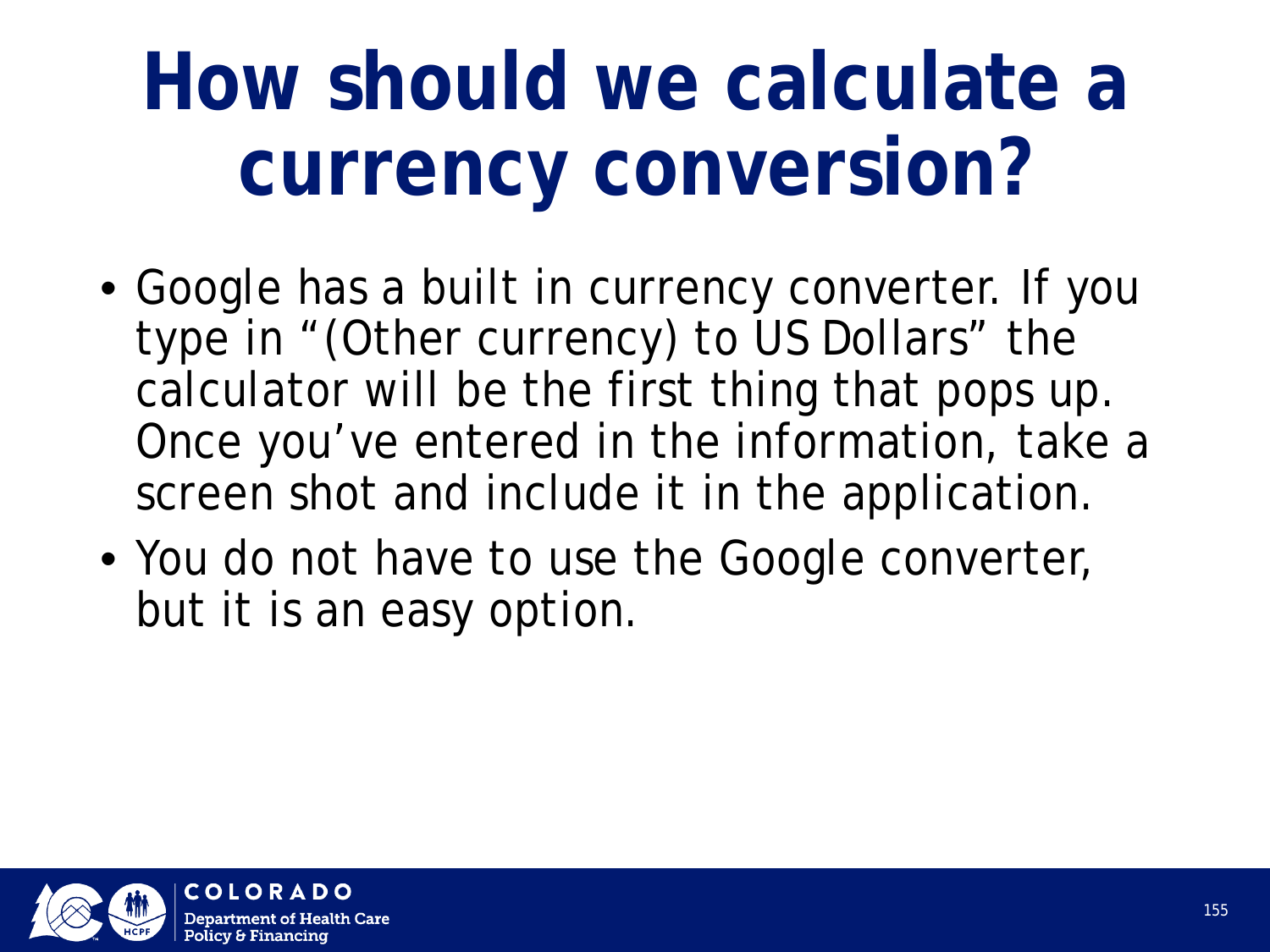## **Do rent payments count as monthly income?**

• If the applicant owns rental property, the income from that property would count as selfemployment income and should be entered into Worksheet 2 with any applicable expenses.

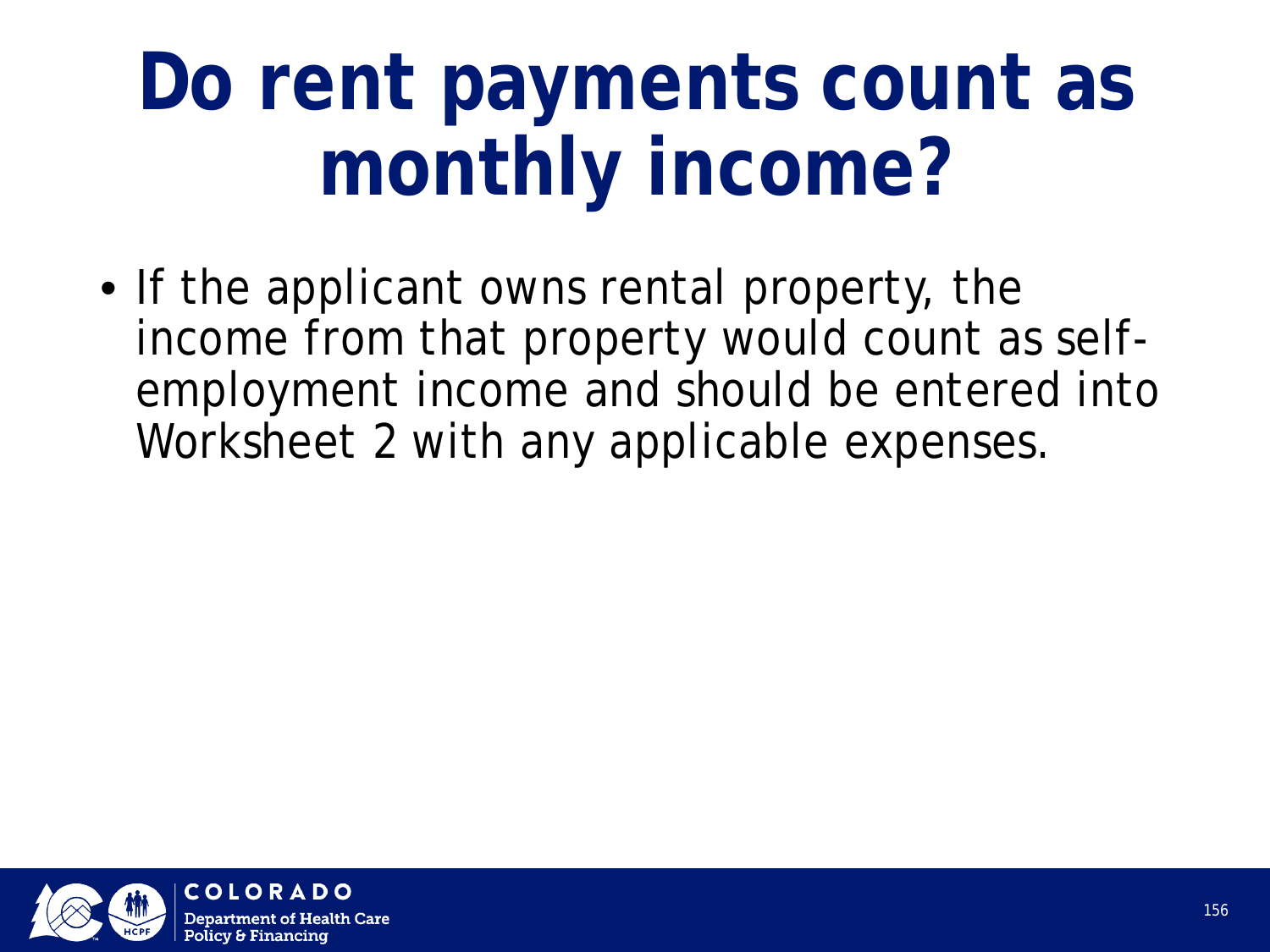**If an applicant gets free rent and utilities for helping out with household things, would we be able to count that as income if we have a letter stating how much it is?**

• "In-kind" income like this should not be counted, as it is not actual money that the applicant has available to use to pay for medical services.

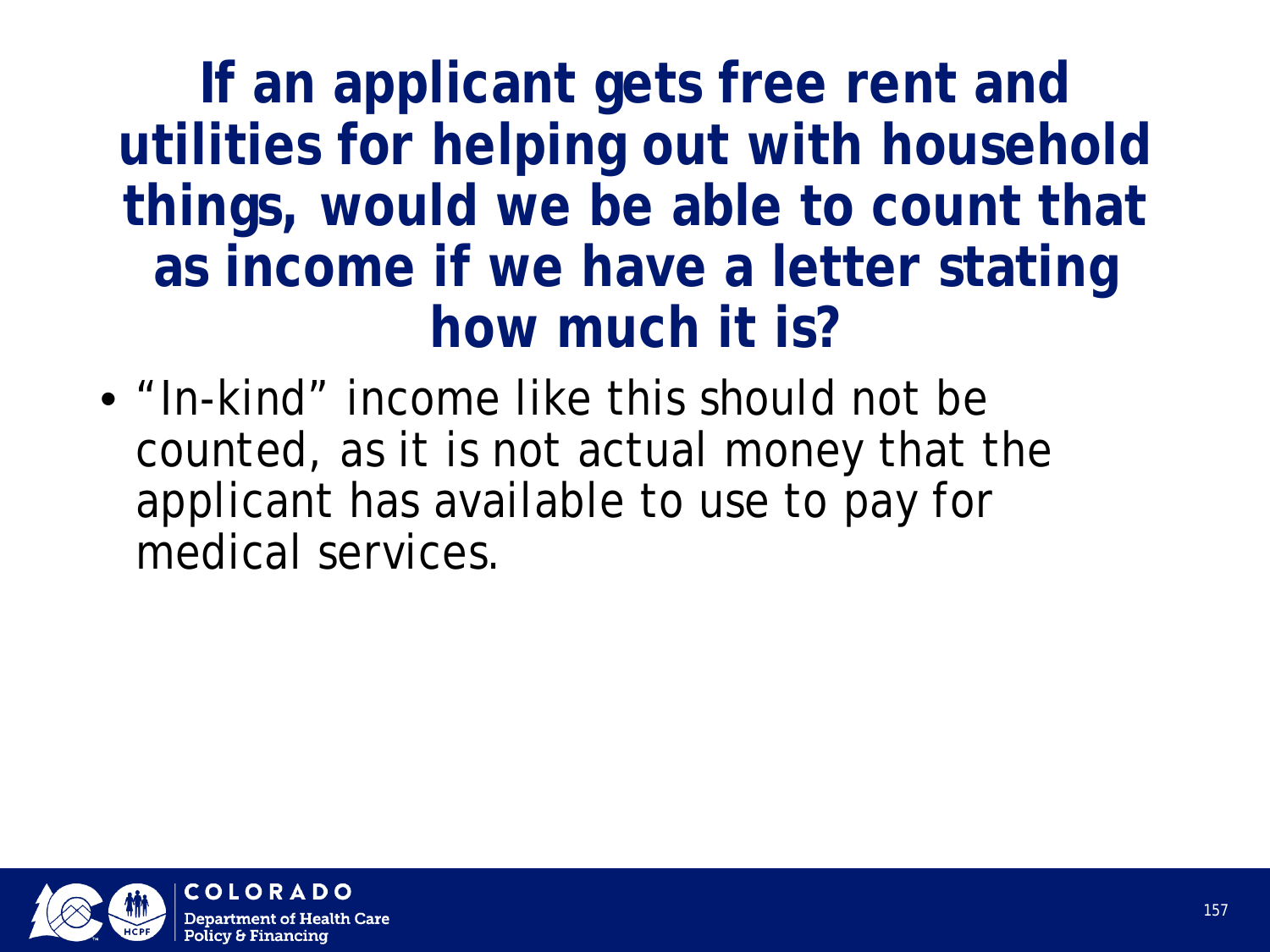# **Self-Employment**

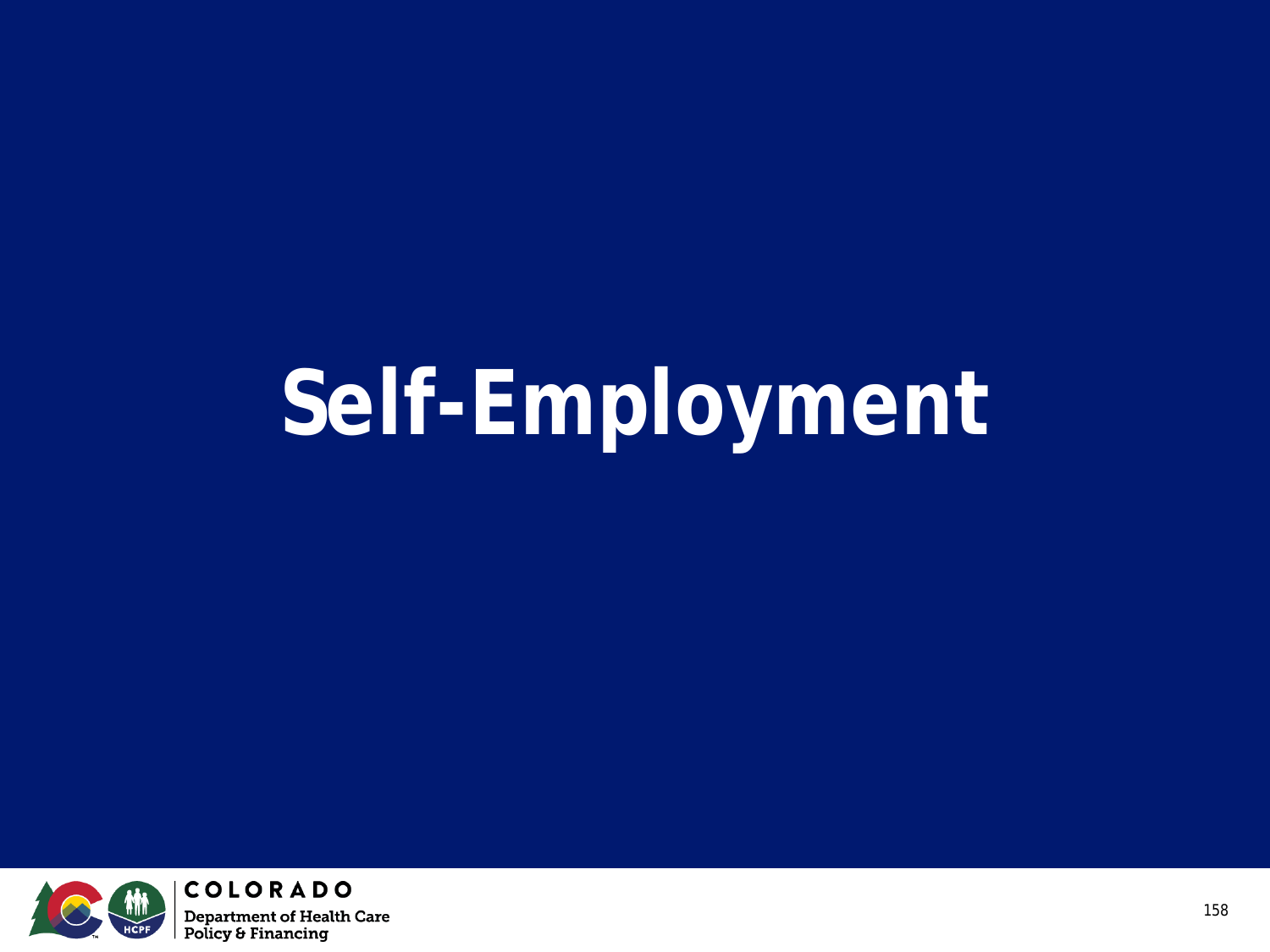### **Does an applicant have to sign Worksheet 2 if they are not self-employed?**

• Worksheet 2 only needs to be completed for applicants who are self-employed. Any applicant who is not self-employed is attesting to that when they sign the application without including Worksheet 2.

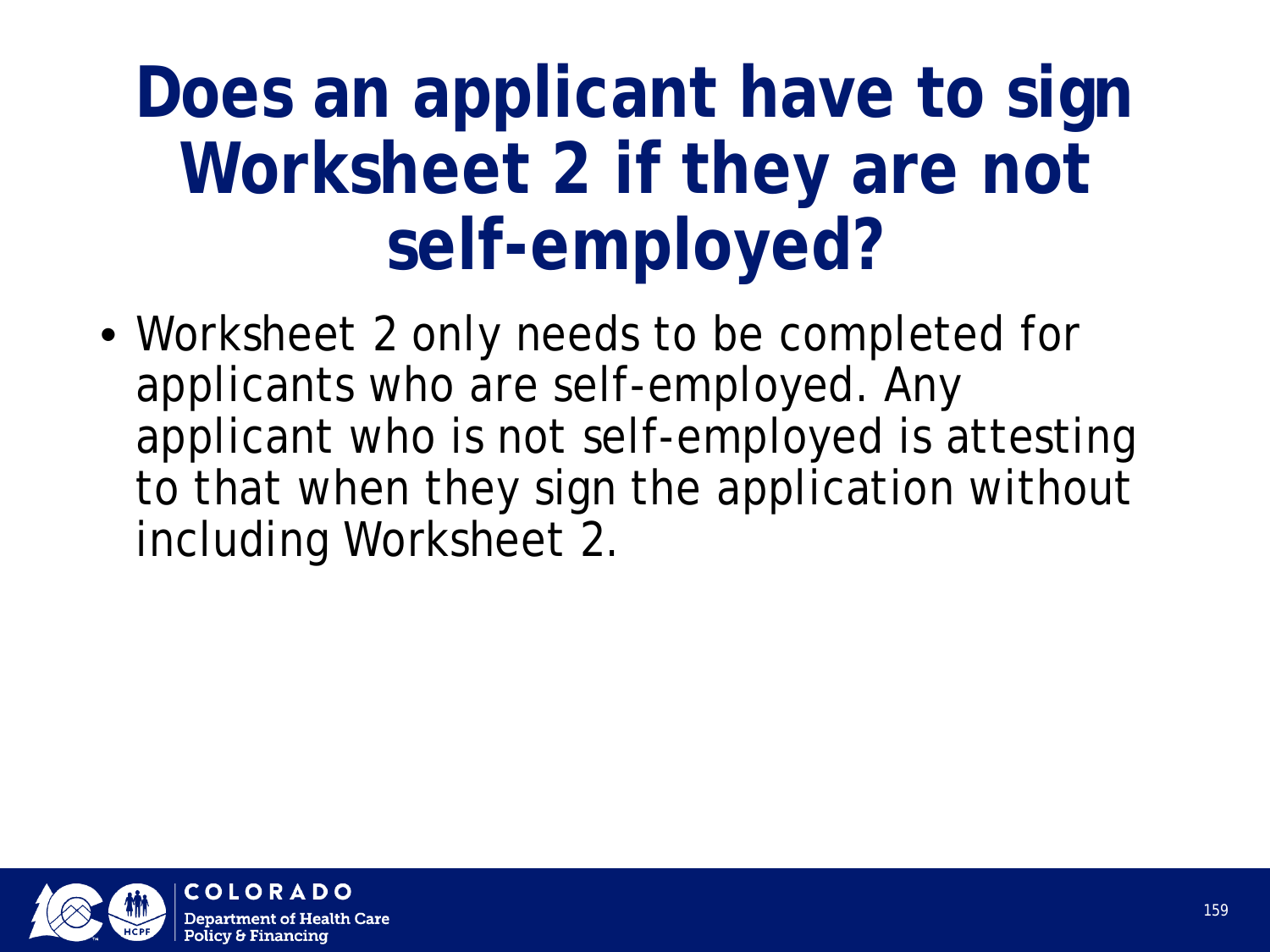#### **Would you still use Worksheet 2 for someone who normally pays themselves as an employee but hasn't been able to pay themselves lately?**

• In this situation, the applicant should first be screened for Health First Colorado, especially if their business is their only income. If they don't qualify, how their income is included would be highly dependent on their situation. If they're seasonal, for example, a few months of low or negative income may be normal, and using taxes would be the best way to go. If they're struggling due to an illness, injury, or other malady, it may be a little harder to determine what their income should be. It may be best to rate them using Worksheet 2 and a \$0 business income and check in with them the next time they receive services to see if their situation has improved.

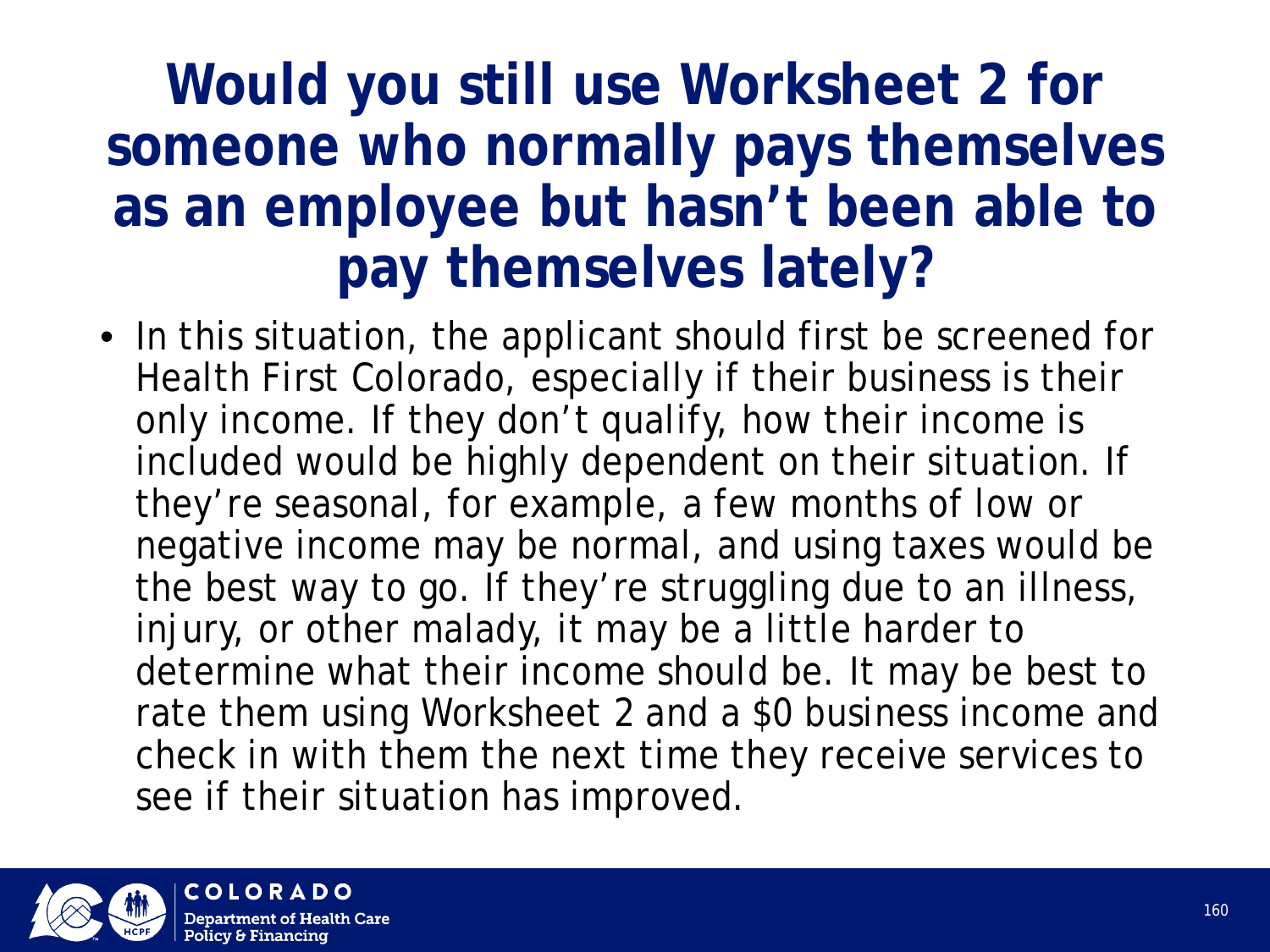### **Do we need documentation supporting bills for a self-employed applicant?**

• This depends on what documentation the applicant is providing to account for their business. A P&L would not need any additional documentation, nor would taxes. If the applicant is using their business banking statements to show income, bills could be requested to show expenses if they are not easily discernible in the bank statements.

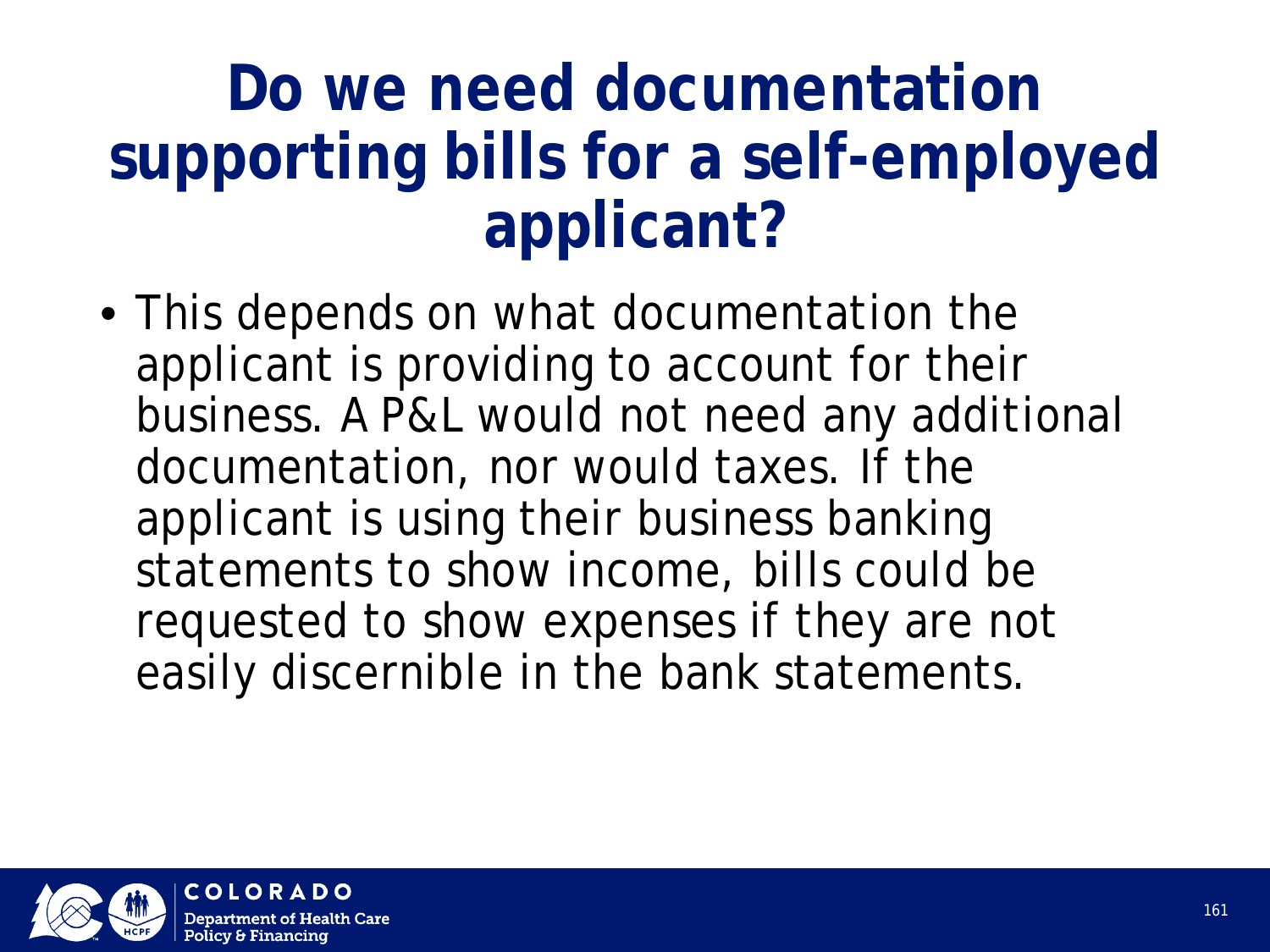### **What if the self-employed applicant does not have a P&L, doesn't file taxes, and cannot provide proof?**

• The applicant is going to have to figure out something to use to show their income and expenses for their business. Invoices and receipts and bank statements showing credits and debits would work for these applicants as well.

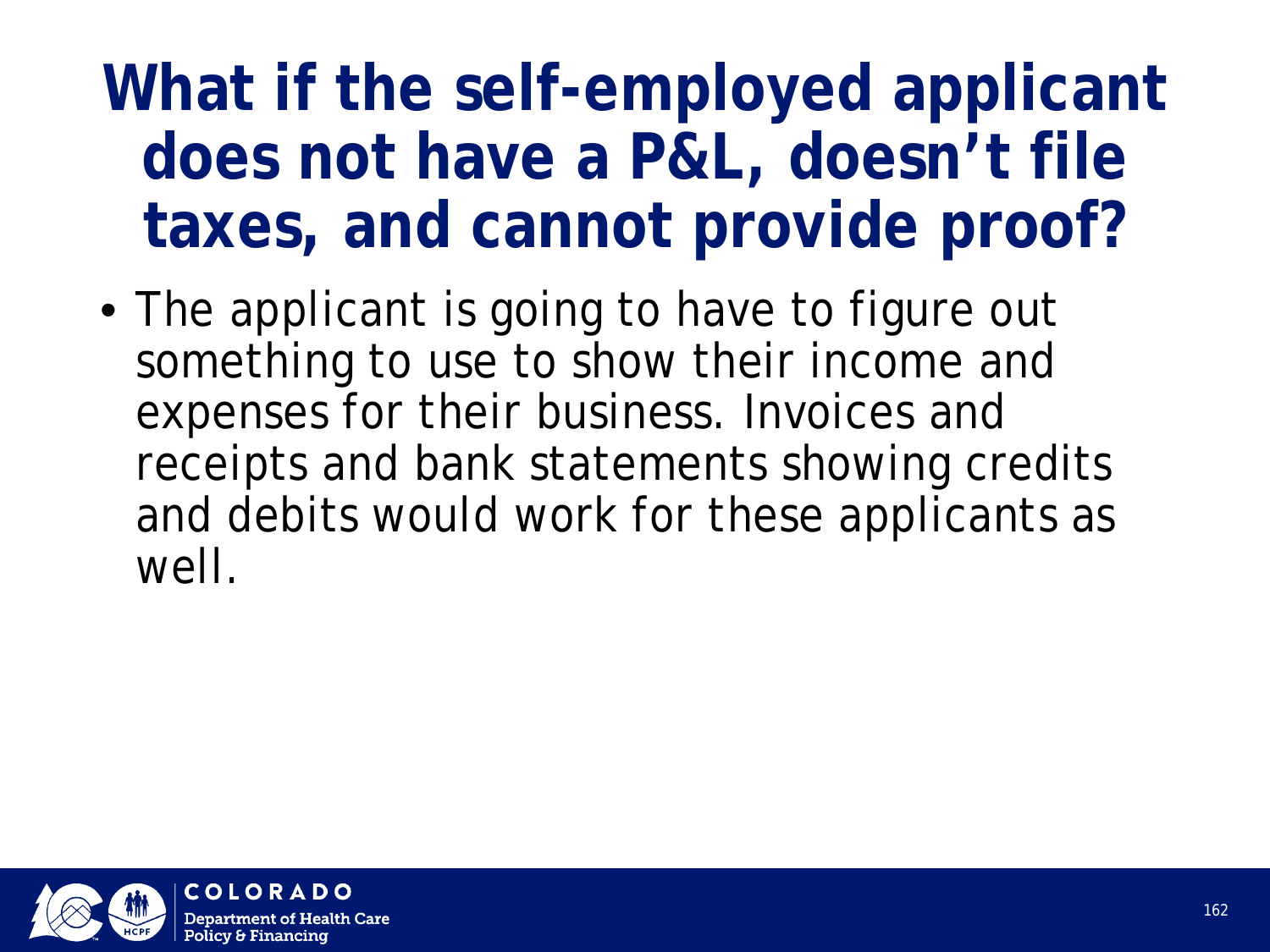**If a self-employed household member reports that they do not complete a P&L and we do not allow taxes, what would we be able to accept as documentation for them?**

• The applicant would be able to use invoices and bills, their business bank statement, letters from their clients stating the average they pay the applicant monthly, really anything that the Provider deems as acceptable (except selfdeclaration).

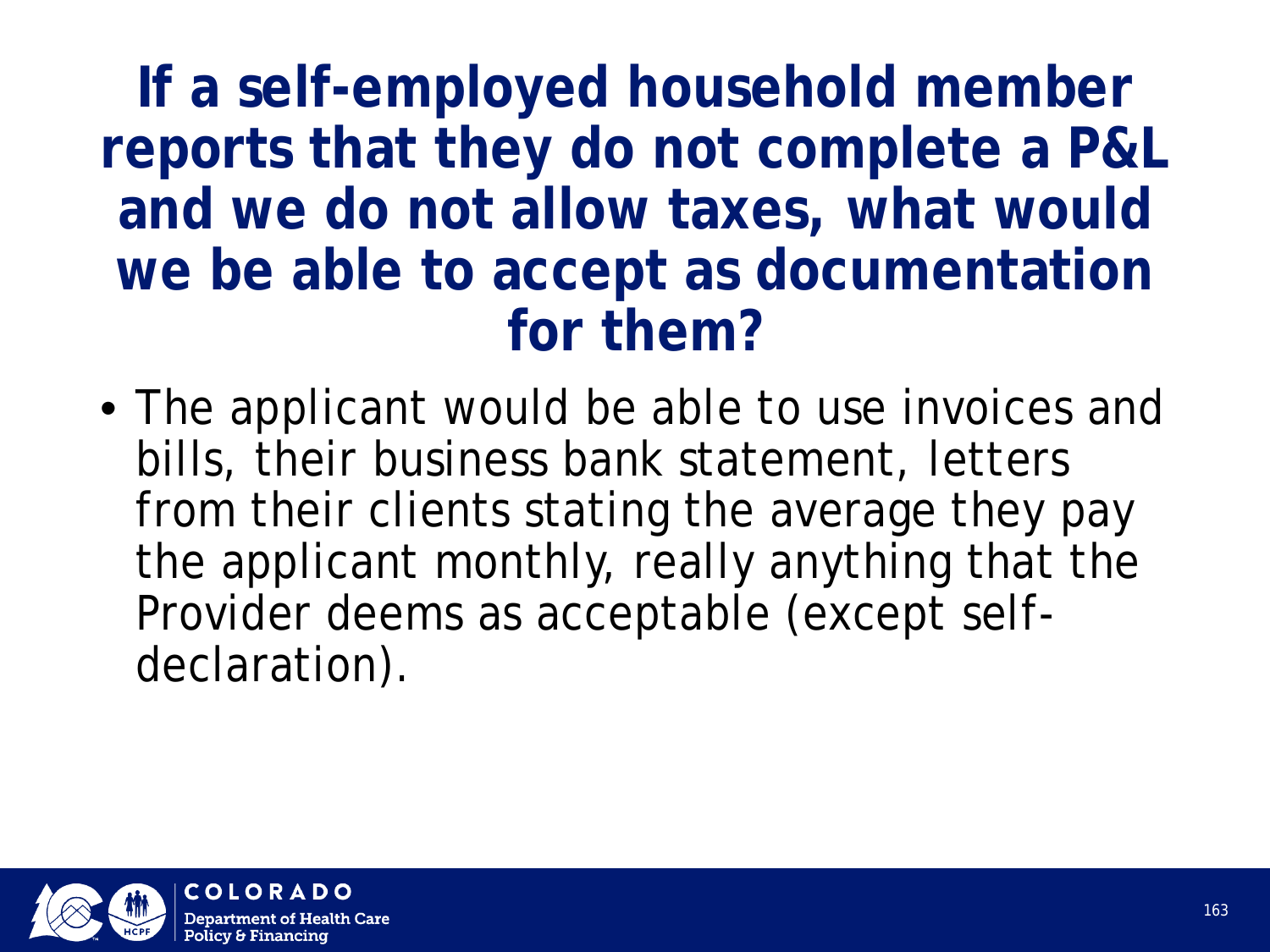## **What if the applicant doesn't have a business account?**

• Trying to divide a single bank account into personal and business related is nearly impossible. If the applicant can provide any other documentation previously mentioned, that would be easier than attempting to split the account.

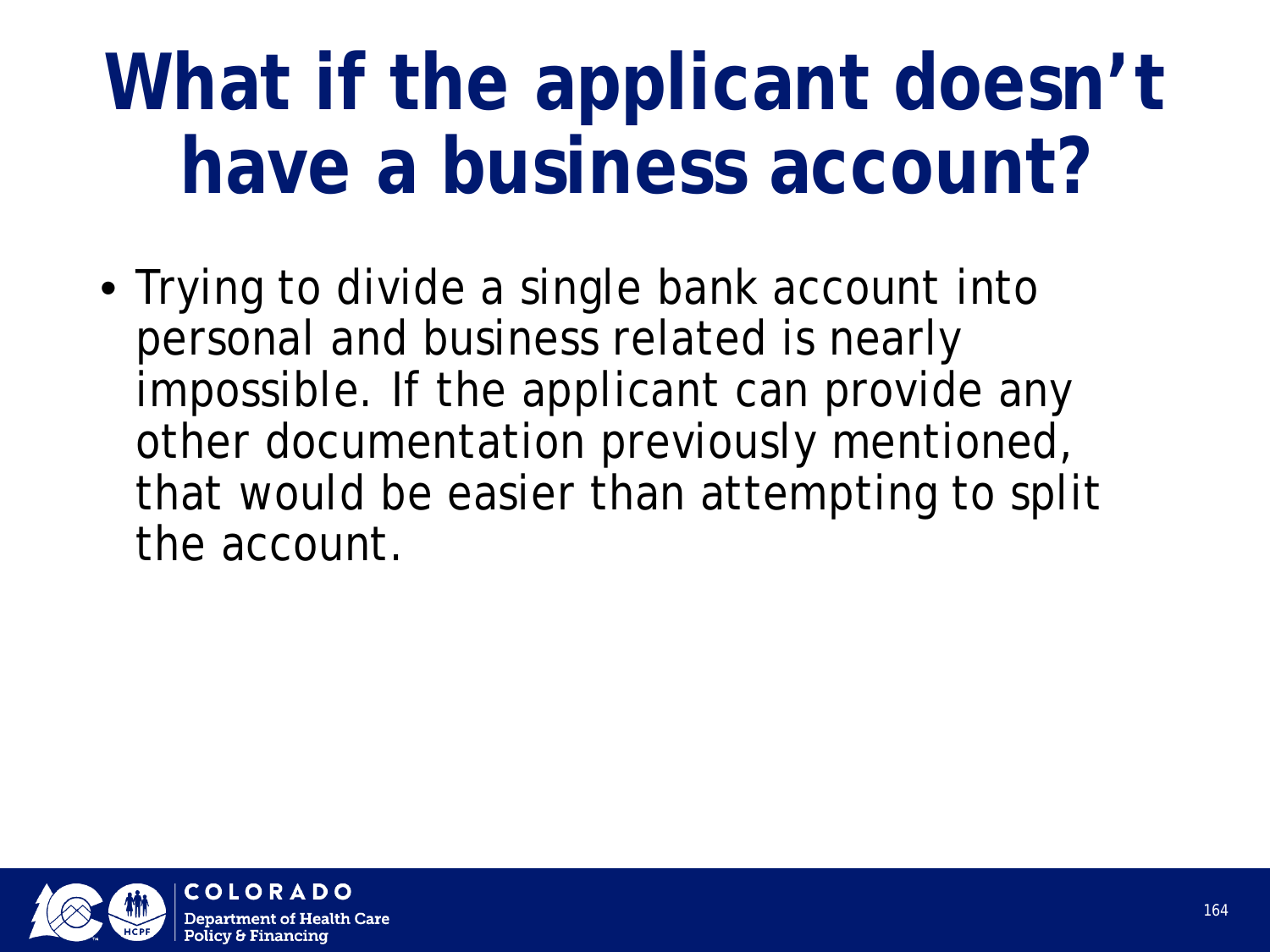### **If the applicant is behind over three years in filing taxes, what can we do?**

• Taxes aren't the only acceptable documentation for a self-employed applicant. They would need to provide other documentation showing their income and expenses.

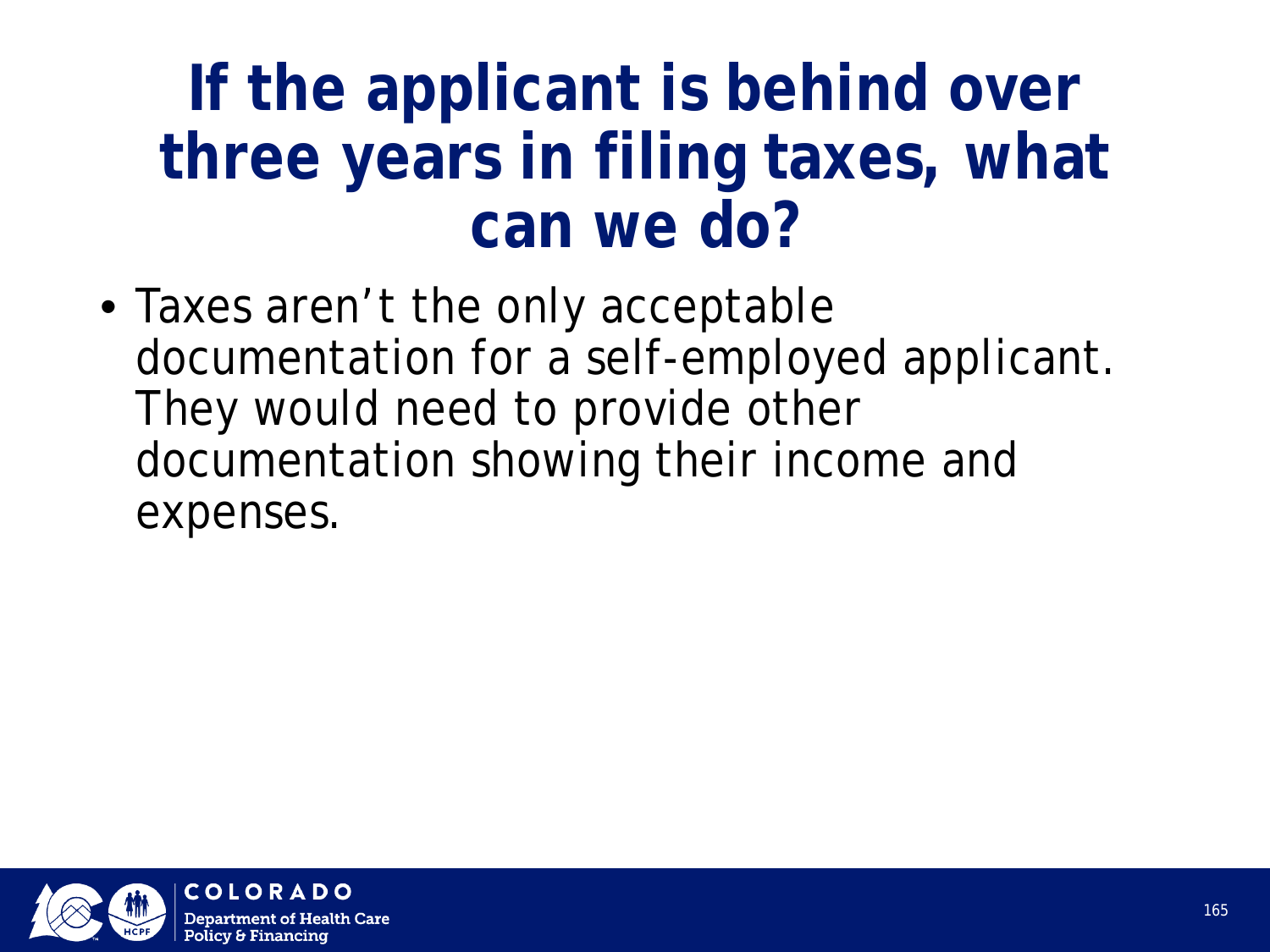### **Are tax returns with schedule C that shows what they are claiming in bill an acceptable form of documentation?**

• The most recent taxes are always acceptable for a self-employed applicant. Providers should be making sure that deductions that are not allowed for CICP are being added back in to the amount shown on the taxes, including the line for depreciation. CICP does not allow depreciation to be counted for self-employed applicants.

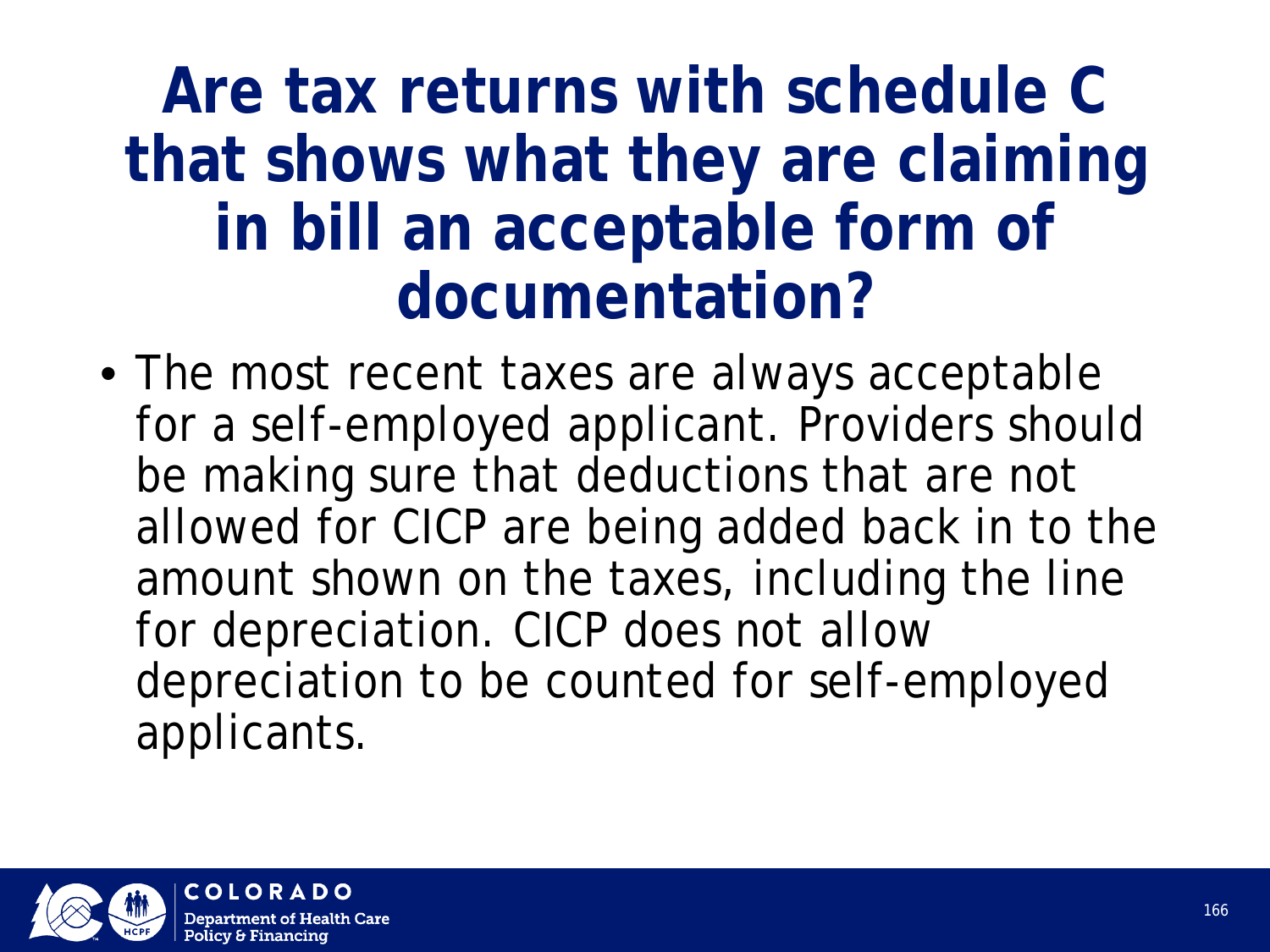### **Do we need proof of documentation if they are using taxes?**

• The taxes themselves are documentation enough, nothing else is needed.

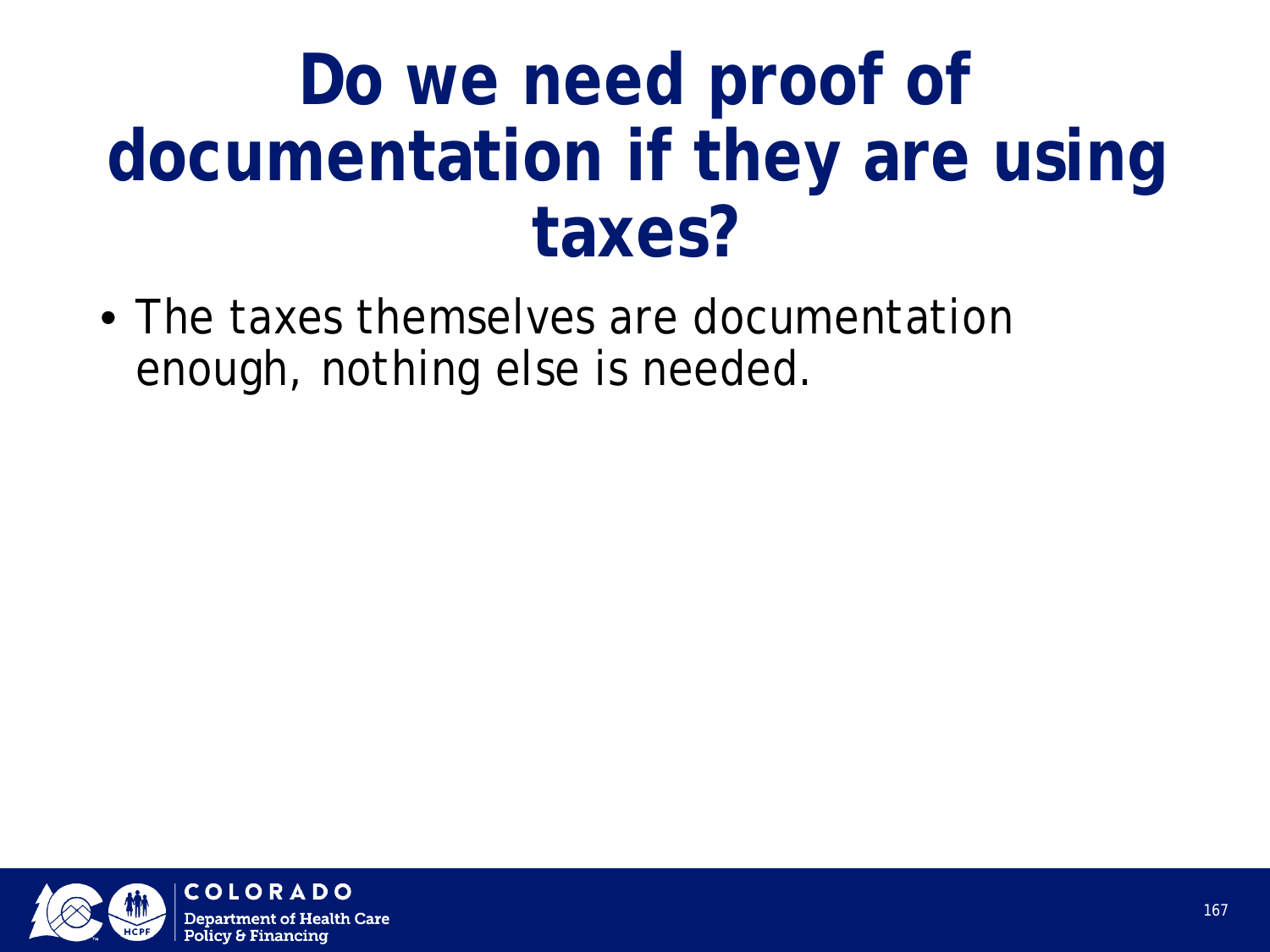### **If an applicant brings their taxes and their P&L, which would we use?**

• Either set of documents may be used, but the P&L would likely give a more recent account of the business' current income.

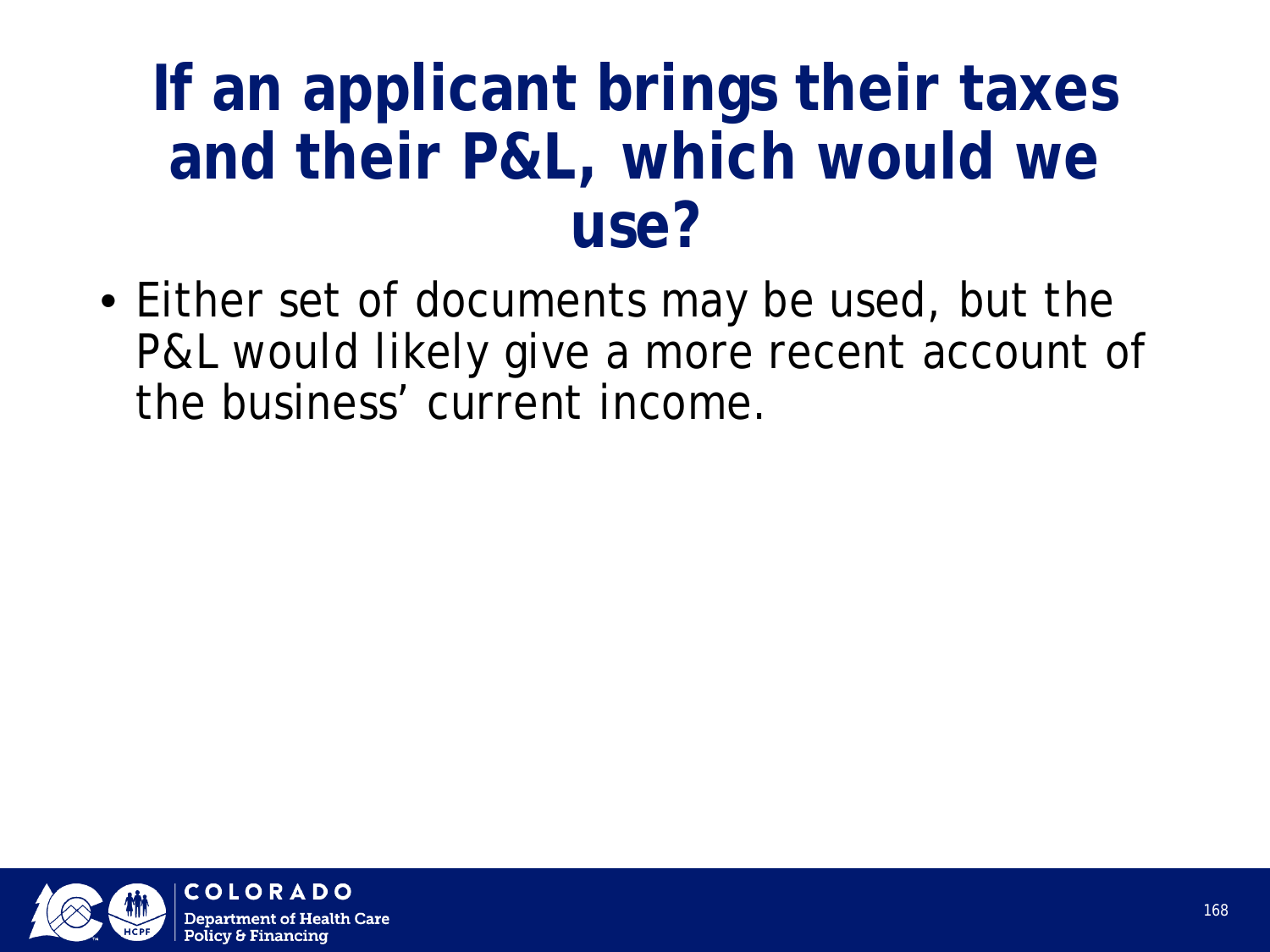### **What is the difference between gross income and gross profit? Which one do we use?**

- You should be using gross profit when rating CICP applicants.
- Gross income is the difference between what the business is paid for their service or product and the cost of the business to provide that service or product. Gross profit is the difference between gross income and all other overhead for the business that doesn't directly go into providing the service or product. For example, if a self-employed applicant makes clothes for children, their gross income is whatever they sell the clothes for minus the fabric and any wages of an employee that makes the clothes. Their gross profit then takes into account the cost of the space in which the clothes are made, the upkeep of the sewing equipment, etc.

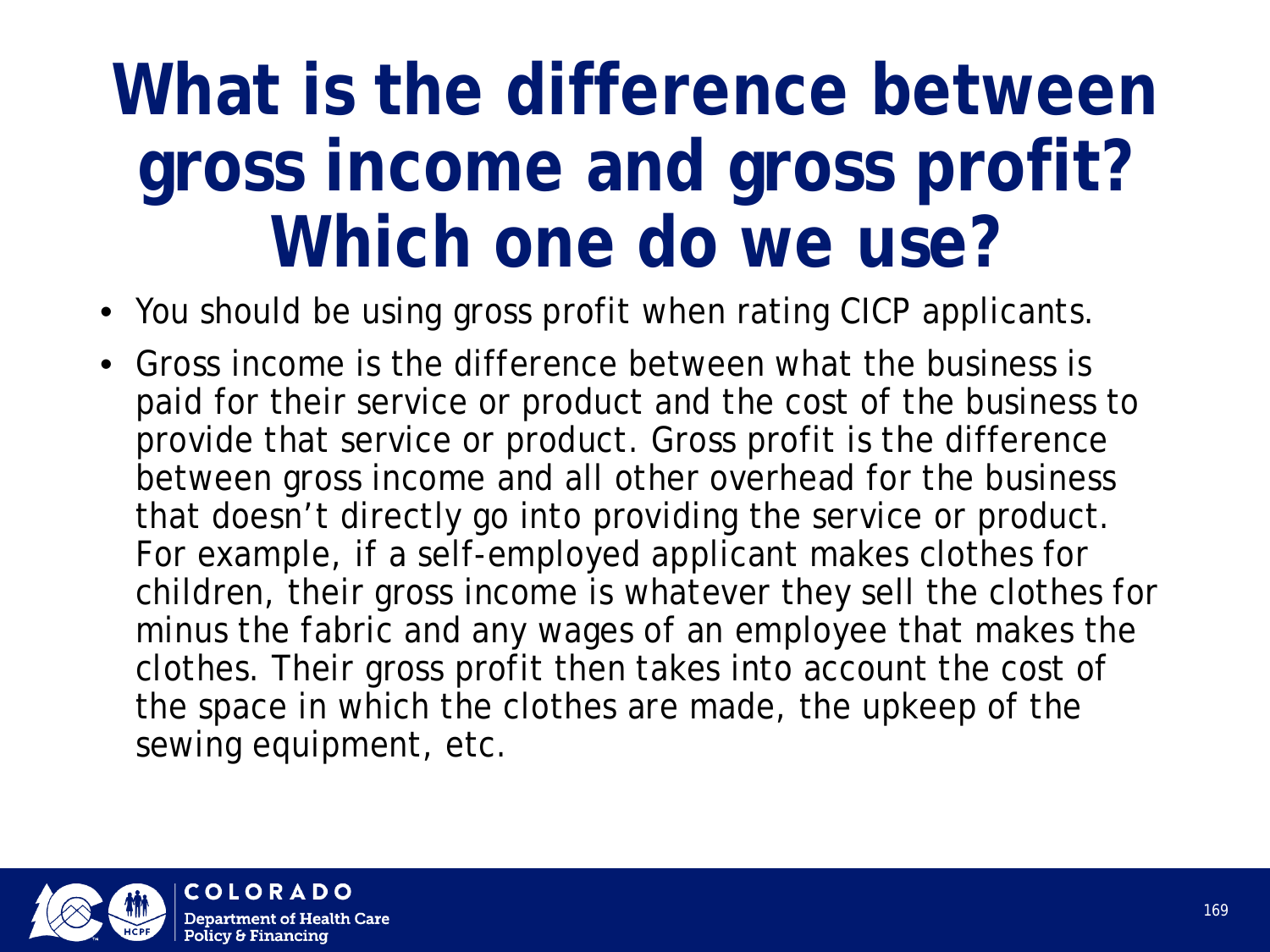## **How old can the taxes be for self-employment?**

• Taxes used should always be the ones most recently filed. It is up to the provider how long into the year they will allow taxes to be used as income documentation since taxes cover the previous year and therefore can be nearly two years old when getting to the end of the calendar year.

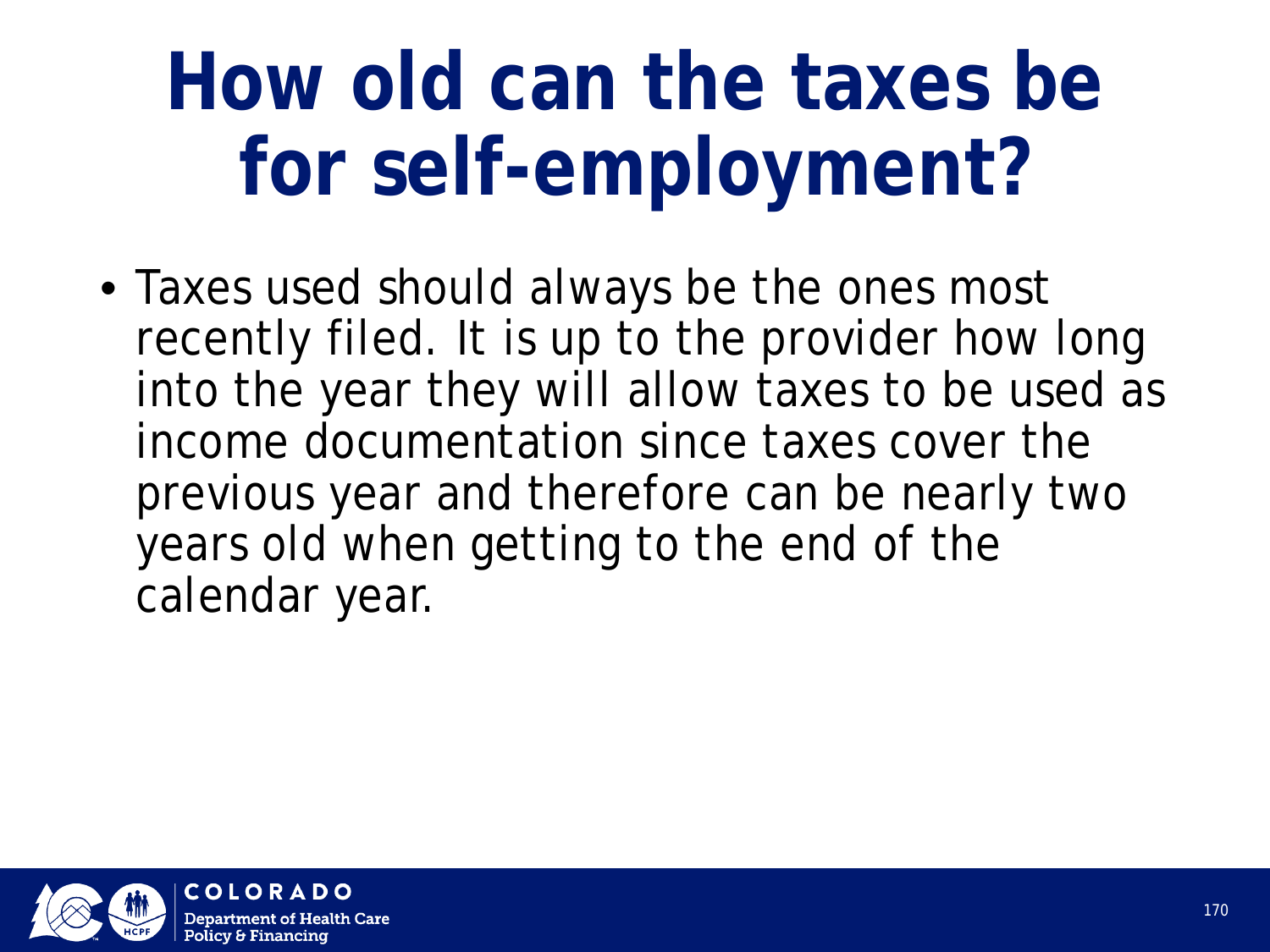### **Are there other calculations that can be used to determine the Home Business percentage?**

• No, providers must use the calculation specified in the provider manual in order to determine how much of the rent/mortgage and utilities should be included as expenses for the business. Other expenses should be included at 100% unless they are not solely for the business, in which case they should be included at the percentage the client estimates they use them for the business. If this is done, notes should be kept as to where the numbers used came from since they won't match the documentation.

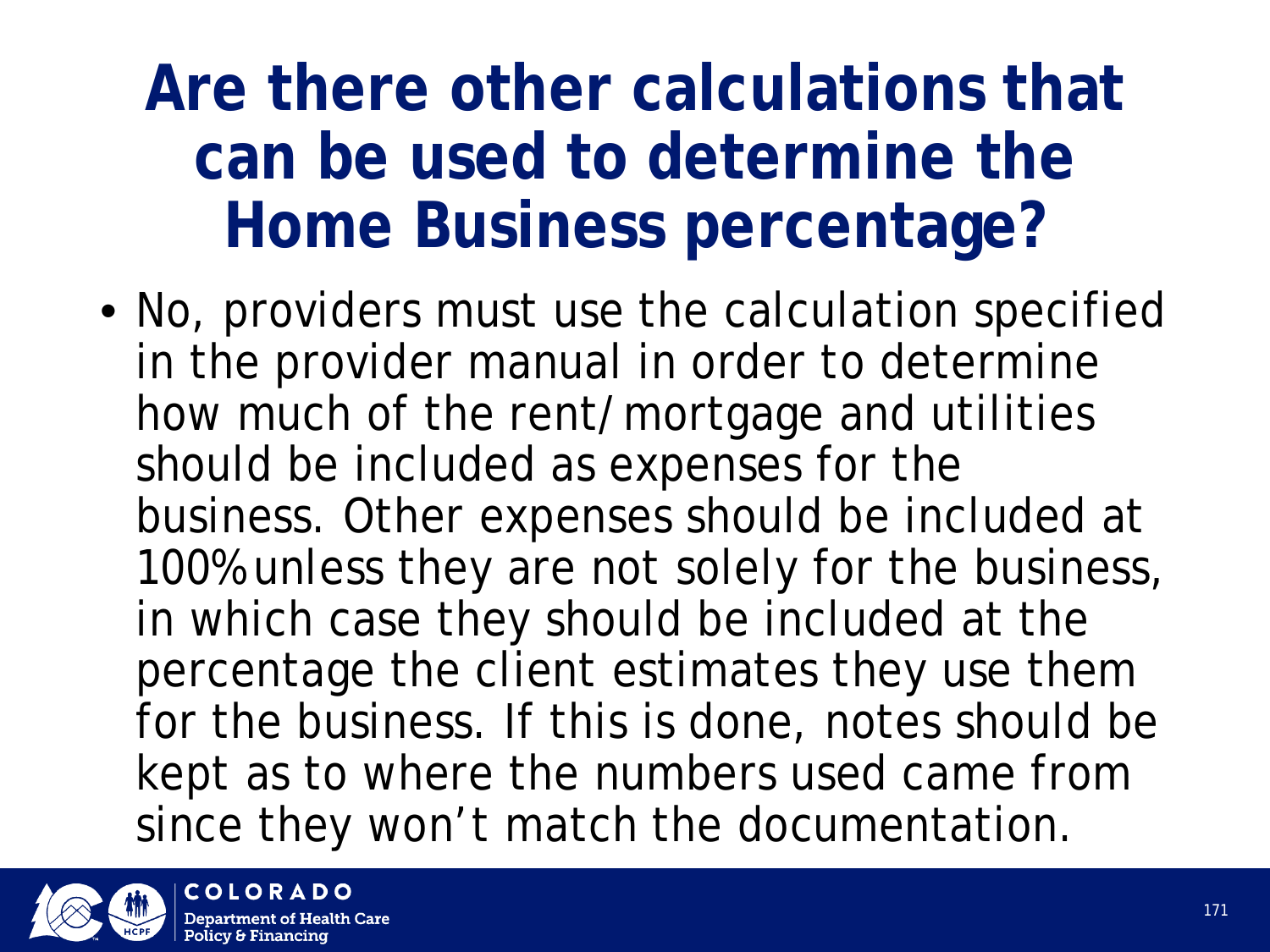### **Is the portion to count on the selfemployment worksheet still 50%?**

• Providers should be using the Home Business percentage when determining expenses related to the house for the business.

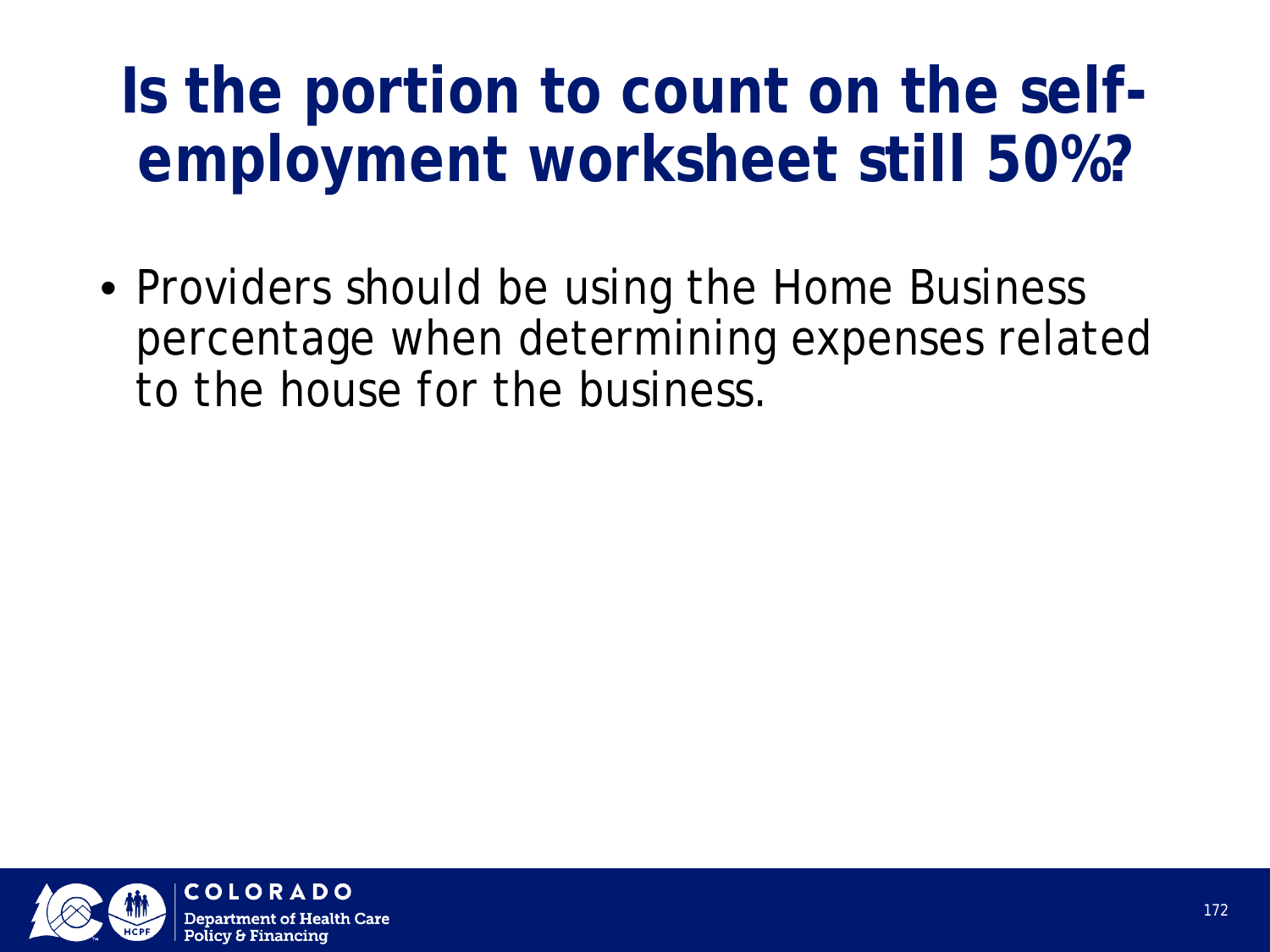### **How should we account for applicants completing odd jobs for cash?**

- Applicants will need to provide some sort of documentation for odd jobs, even if it's a simple P&L stating what they were paid for the jobs in the last month and what their expenses were, if any. If they deposit the cash into their bank accounts, that can be used as well.
- Clients working for cash should ALWAYS be screened for Health First Colorado BEFORE accounting for their cash jobs, as those are most likely not captured by the state and therefore the applicant may be eligible.

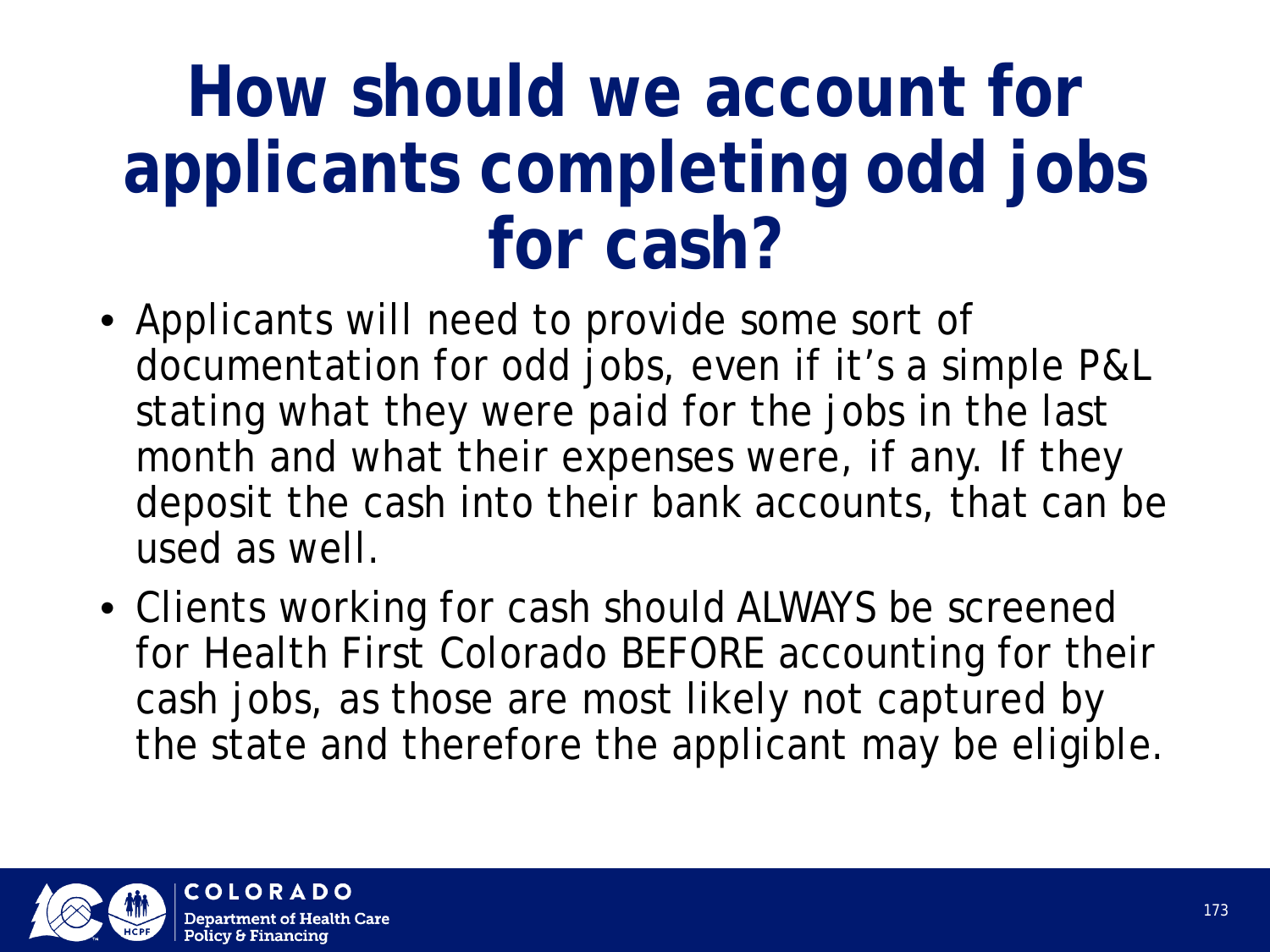### **What if you find out a client owns a business out of their home but it was not reported in their application?**

• Applicants should be made aware that any false information provided in the application, including not claiming a business they run, can be used against them and they could be charged with fraud. If a provider identifies a client they believe has committed fraud, the provider is responsible for notifying their district attorney in writing, and copying the Department on the notification.

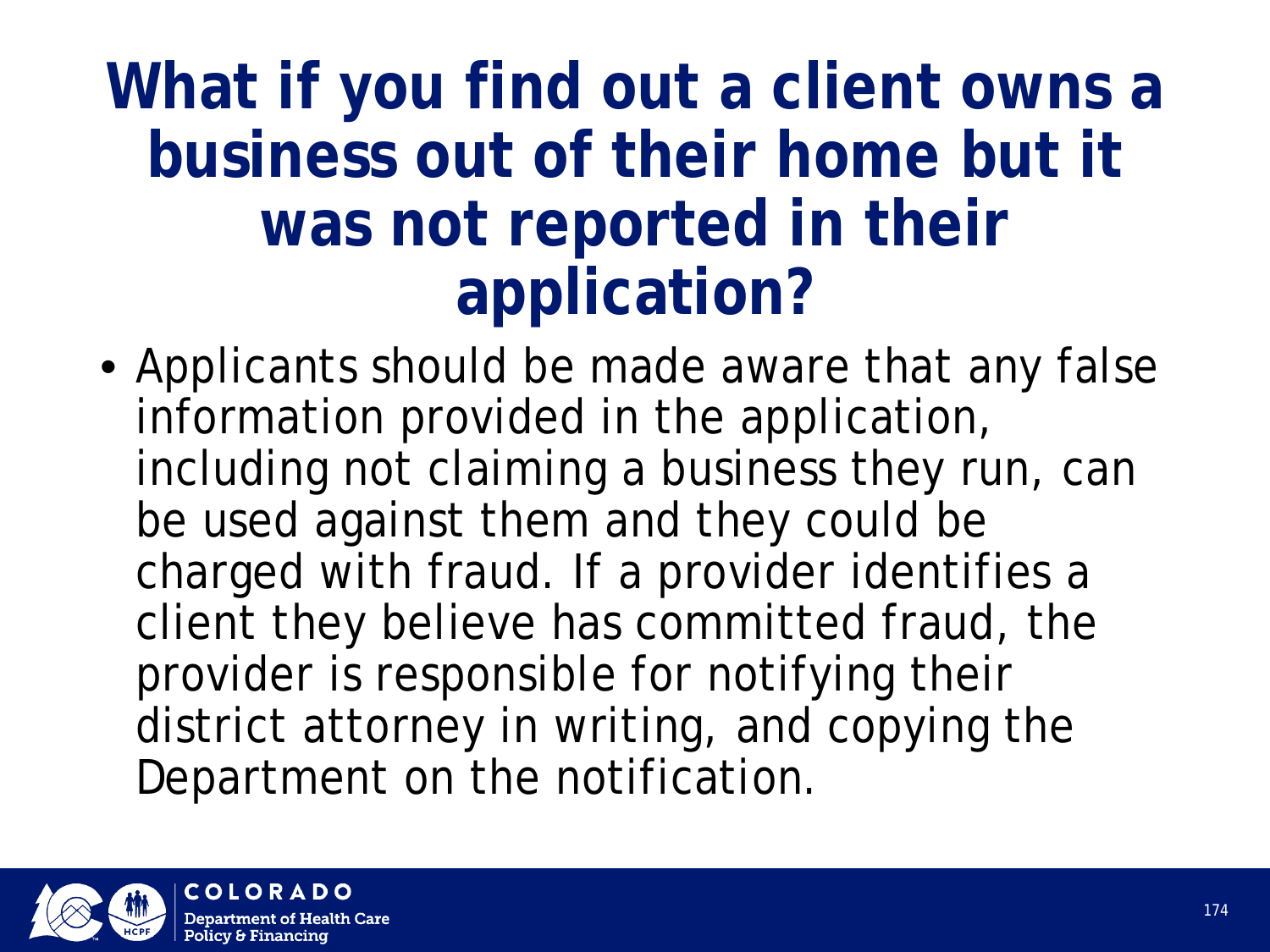**If an applicant presents both a personal and business bank account, do we use both as liquid resources?**

• Only the personal would be counted as a liquid resource. Generally business funds are not available to pay for personal bills, and therefore should not be counted as a resource.

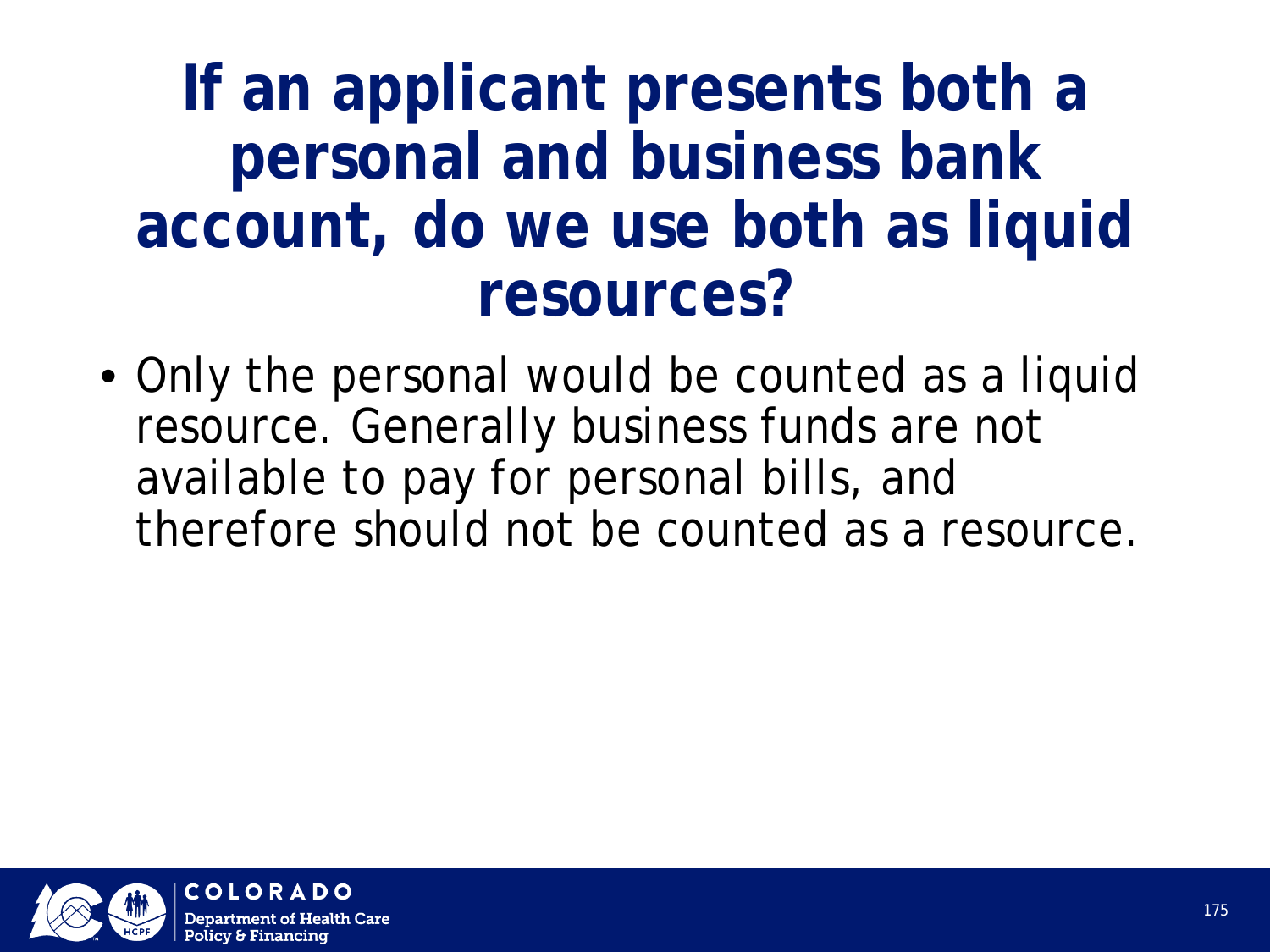#### **For businesses operating at a loss at the time of application, wouldn't it be better to not give a full 12 months of coverage? An example being agricultural operations.**

• Whether or not a business is truly operating at a loss at any given point of the year is going to be highly dependent on what the business actually does. Any sort of agricultural business is going to be highly variable depending on the season. In these situations, using their taxes is going to give you a better idea of their normal annual income. For other non-seasonal businesses operating at a loss, it would be a good idea for the provider to check in with those clients periodically to see if their situation has changed or if they're possibly eligible for Health First Colorado.

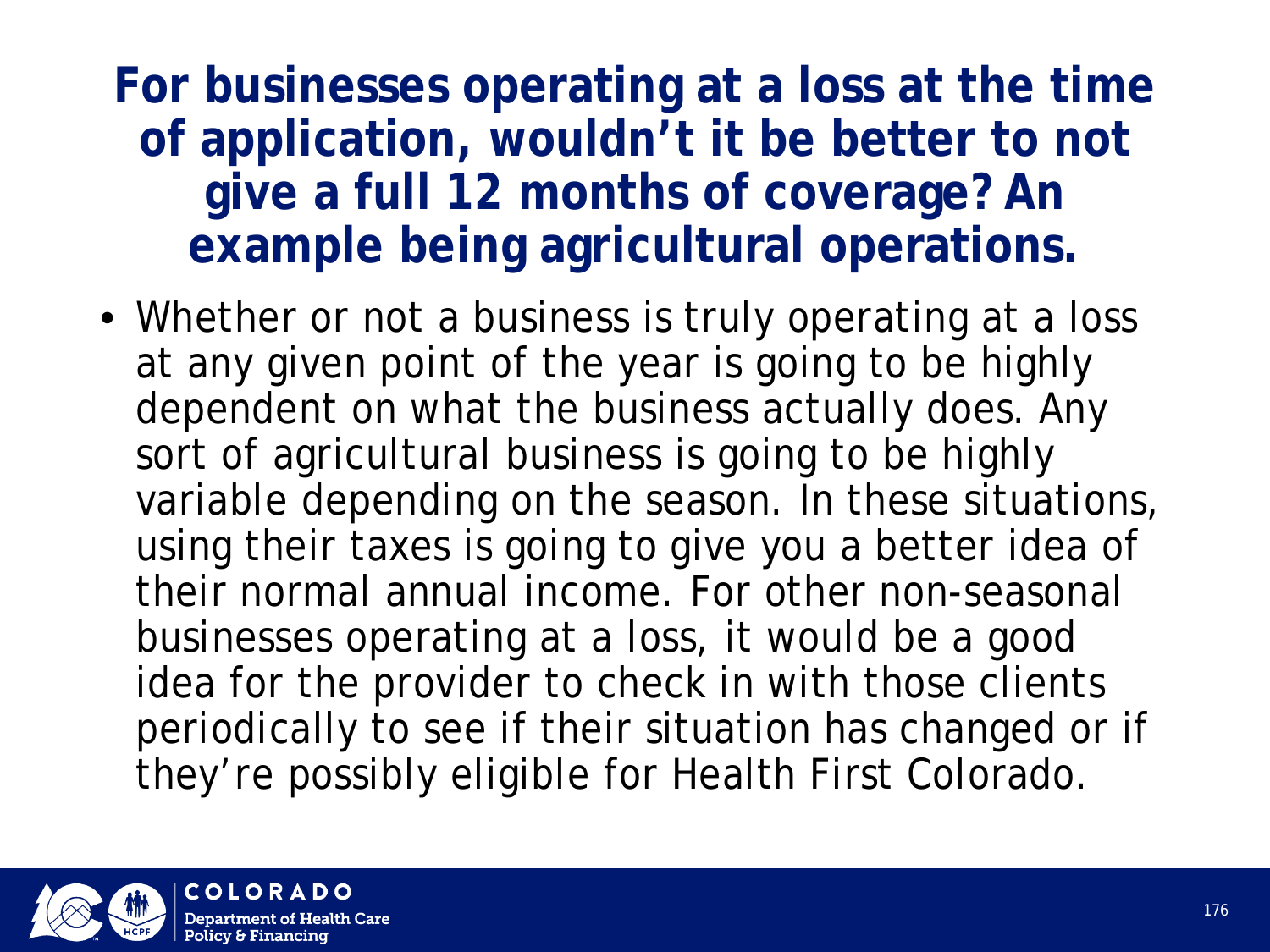### **Most self-employed people have a profit even after paying themselves. Is that not counted?**

• Only the amount that the applicant pays themselves should be counted. If the applicant does not pay themselves, then Worksheet 2 is used and the monthly profit is used as their income.

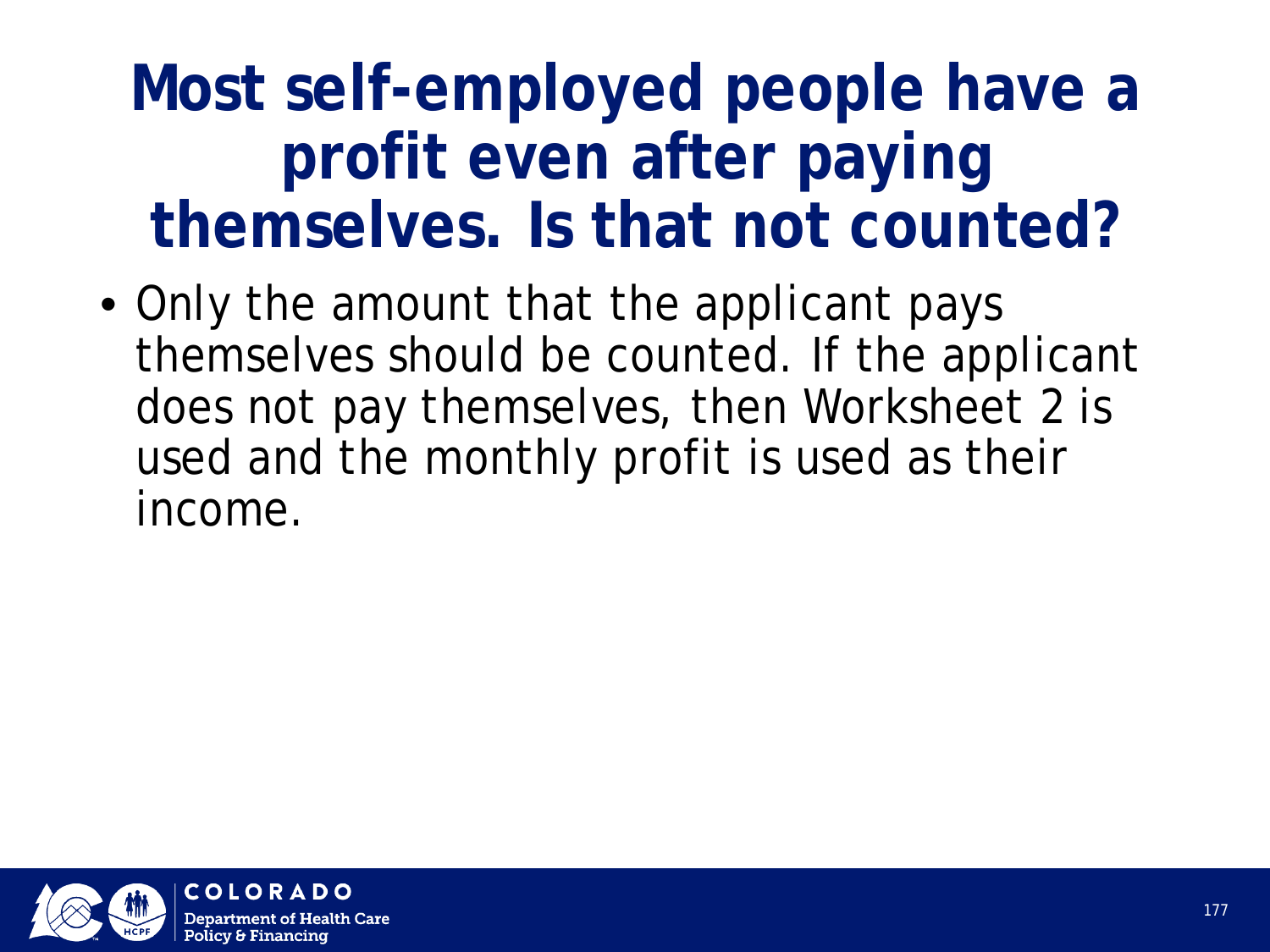**If part of a self-employed applicant's loss is due to their own paycheck, would we count the paycheck and not the business?**

• If the applicant is paying themselves from the business, that income should be counted instead of the business income, which in this case would be \$0.

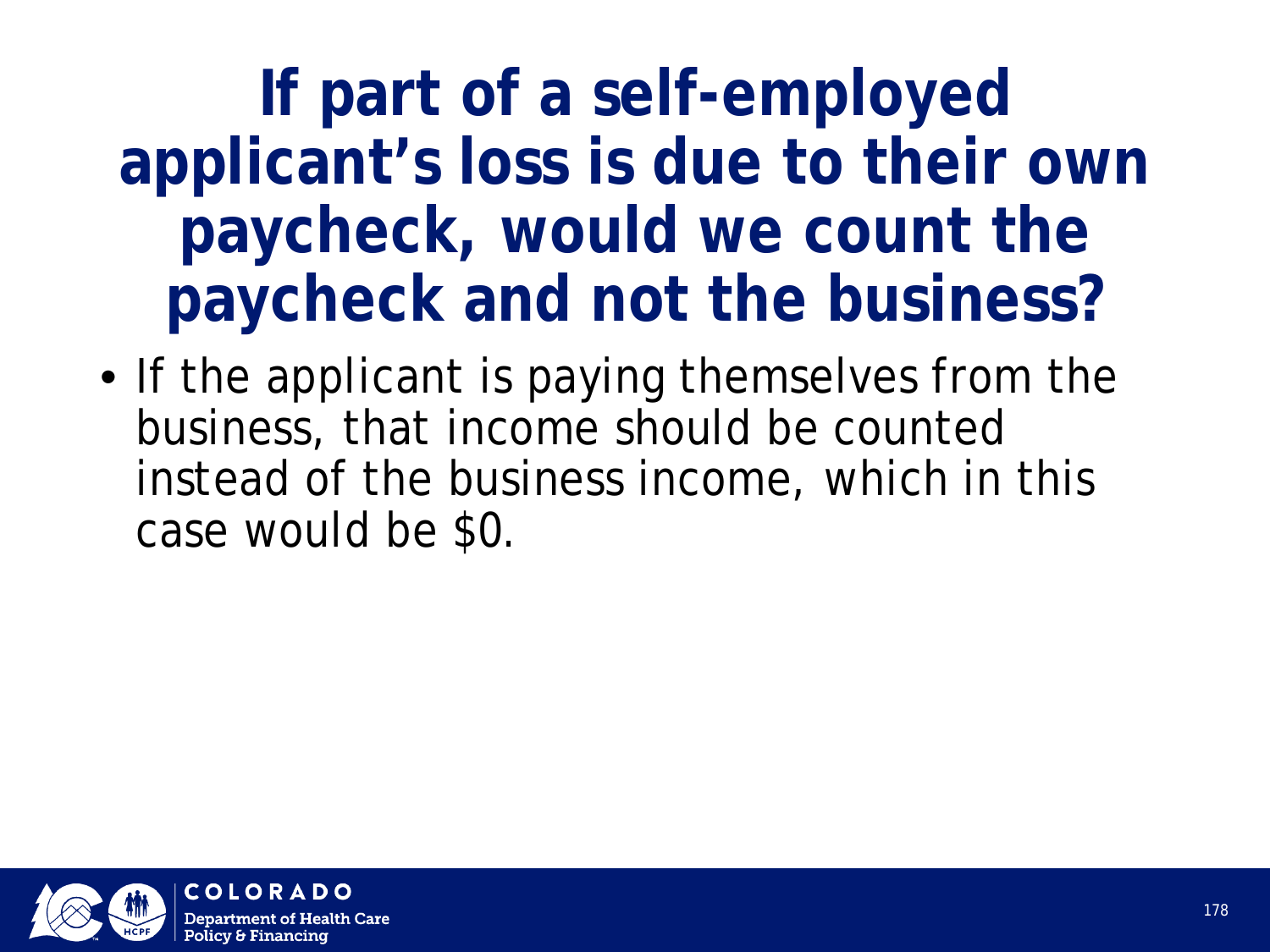#### **If an applicant owns their own business and they draw a salary from it each month without paying themselves as an employee, how do we count that?**

• In this case, the applicant should be filing a 1099 with their taxes to make up the taxes they would have been paying had they been paying themselves as an employee. If this is the case, the monthly amount they draw would be used as their income.

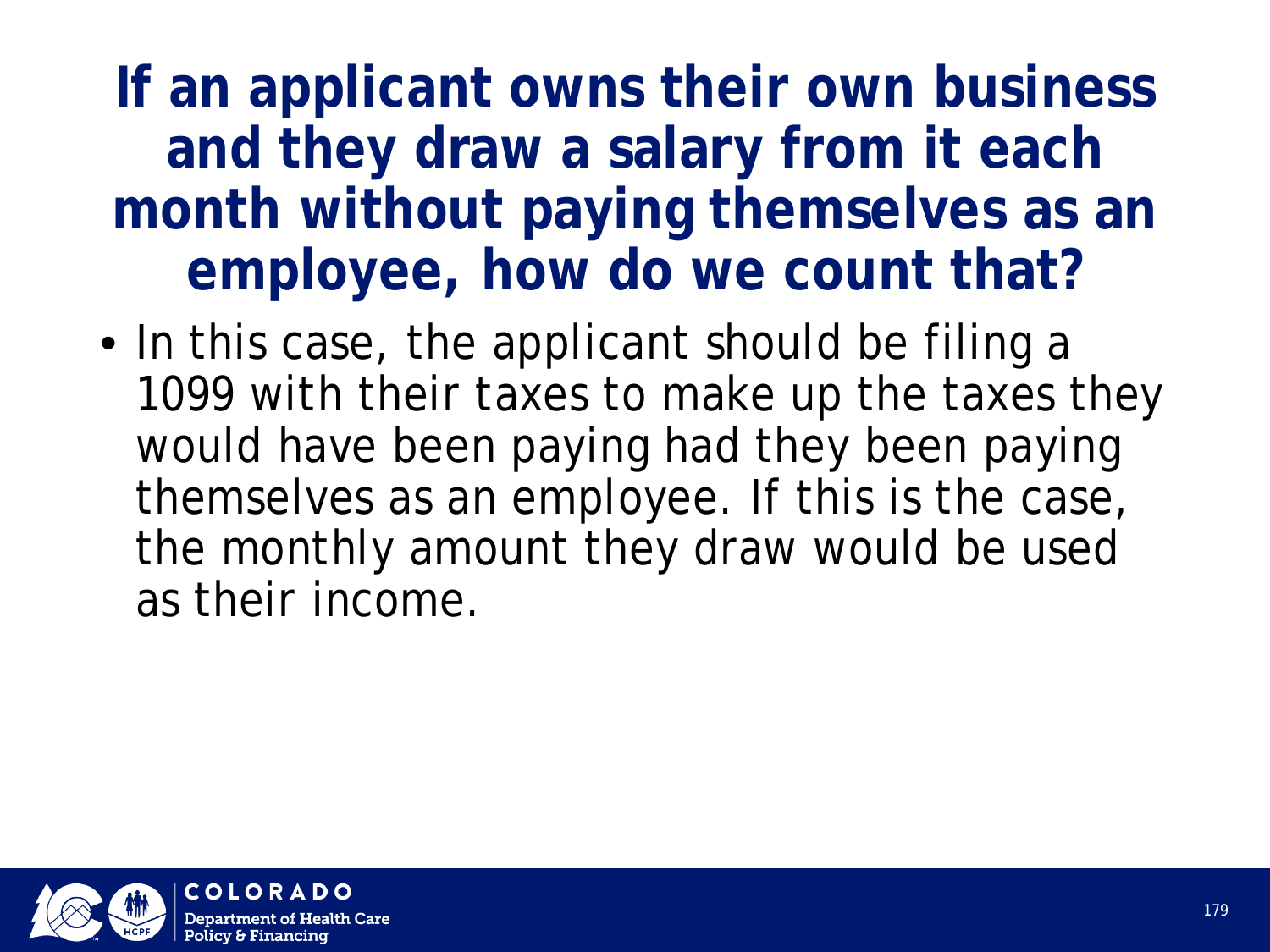**If the applicant is self-employed but doesn't get paid until the end of the year, are they able to provide their tax returns, P&L for the year? Would they also have to provide the last year's business bank statements?**

• Tax returns are most likely going to be the best way to determine this type of applicant's income. If they have a P&L that covers the last year, that could also be used, as could the bank statements. Any one of those three would be sufficient, and they wouldn't have to produce all three for the rating.

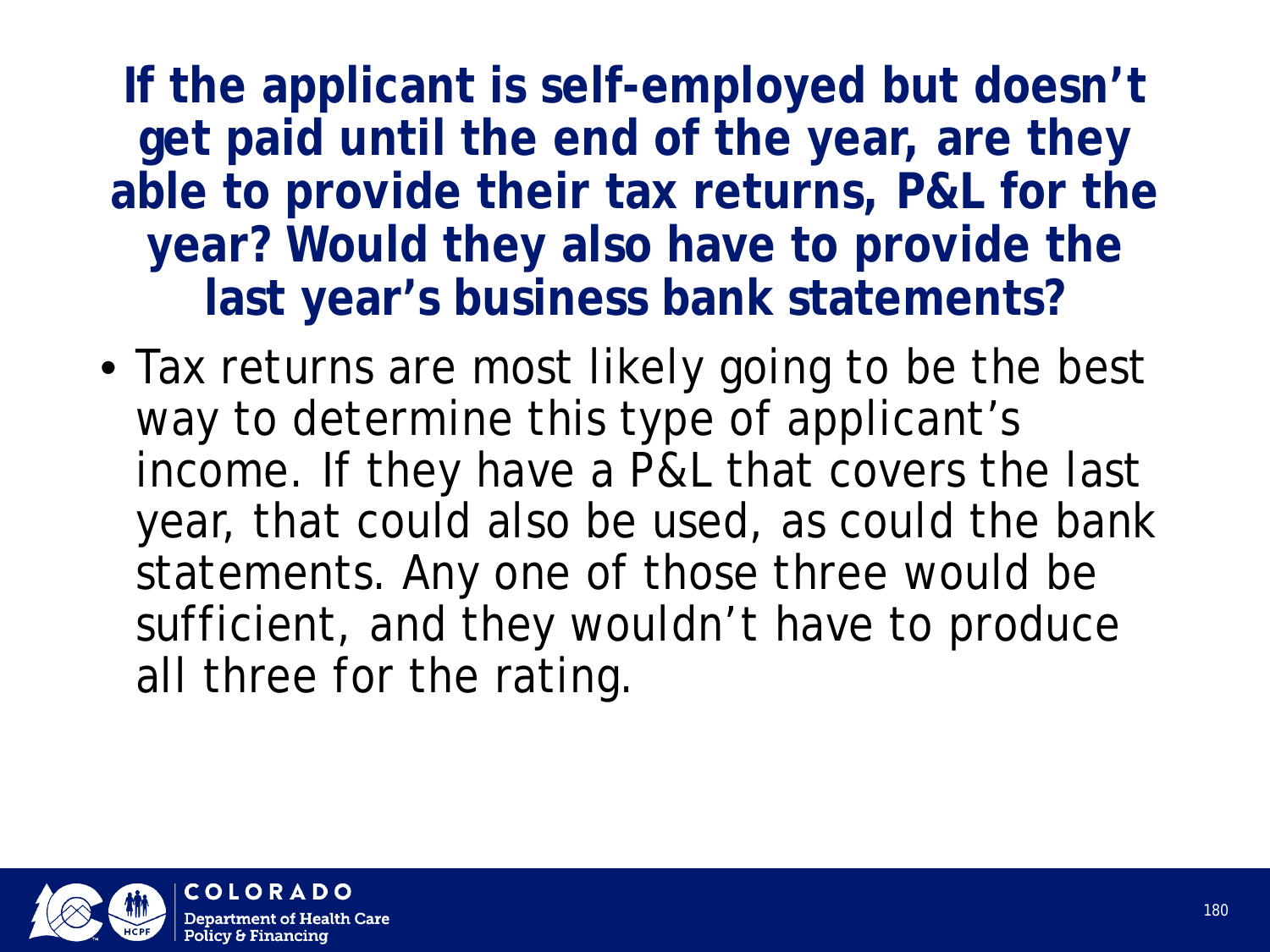# **Liquid Resources**

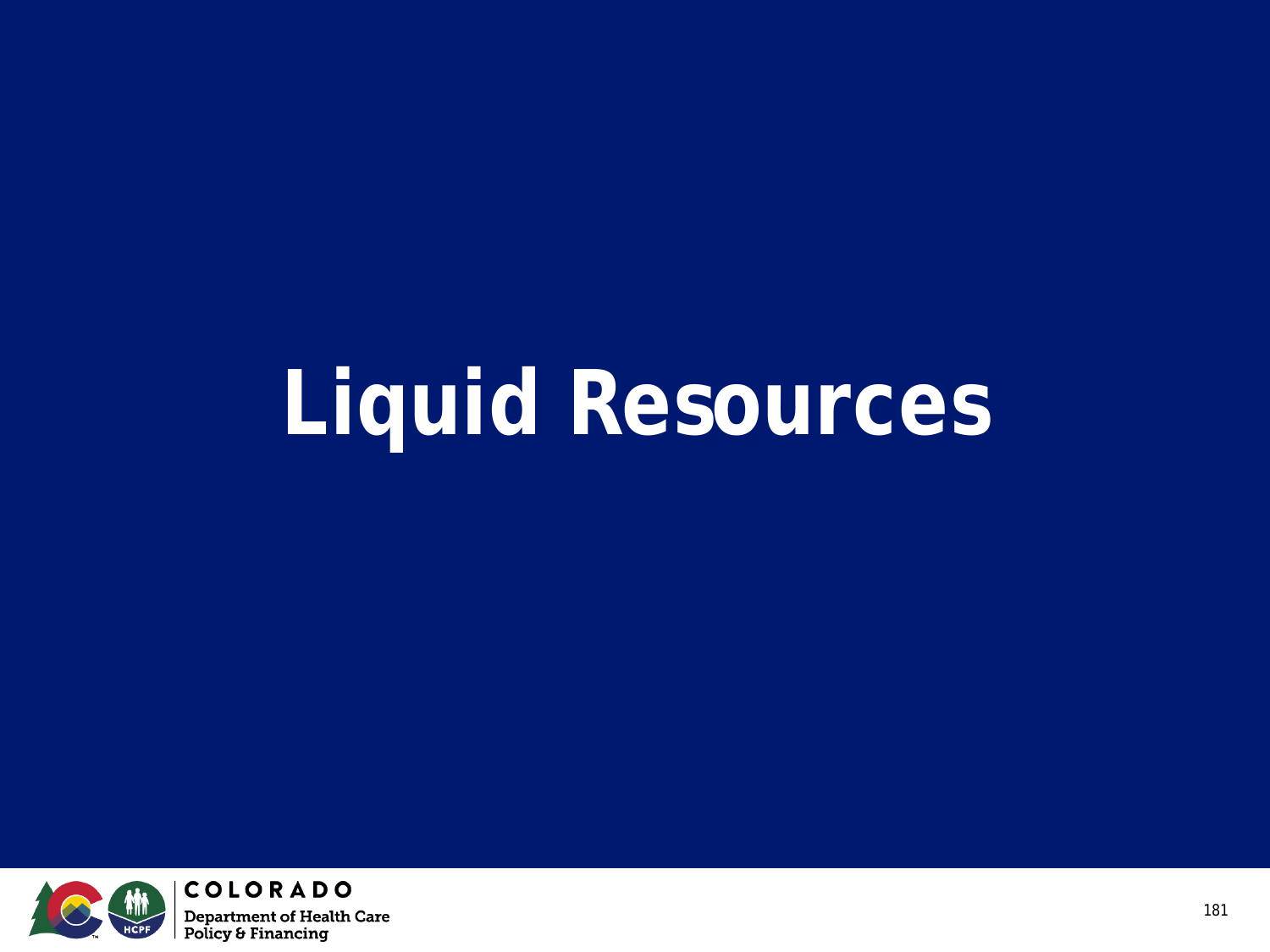#### **Would money from selling a house that the household is planning on using as a down payment on their new house be counted as a liquid resource?**

• A lot of the time the money gained from selling one house goes directly into the down payment for the household's next residence, and is therefore not available to use for medical bills. In these cases, this money would not be counted as a liquid resource.

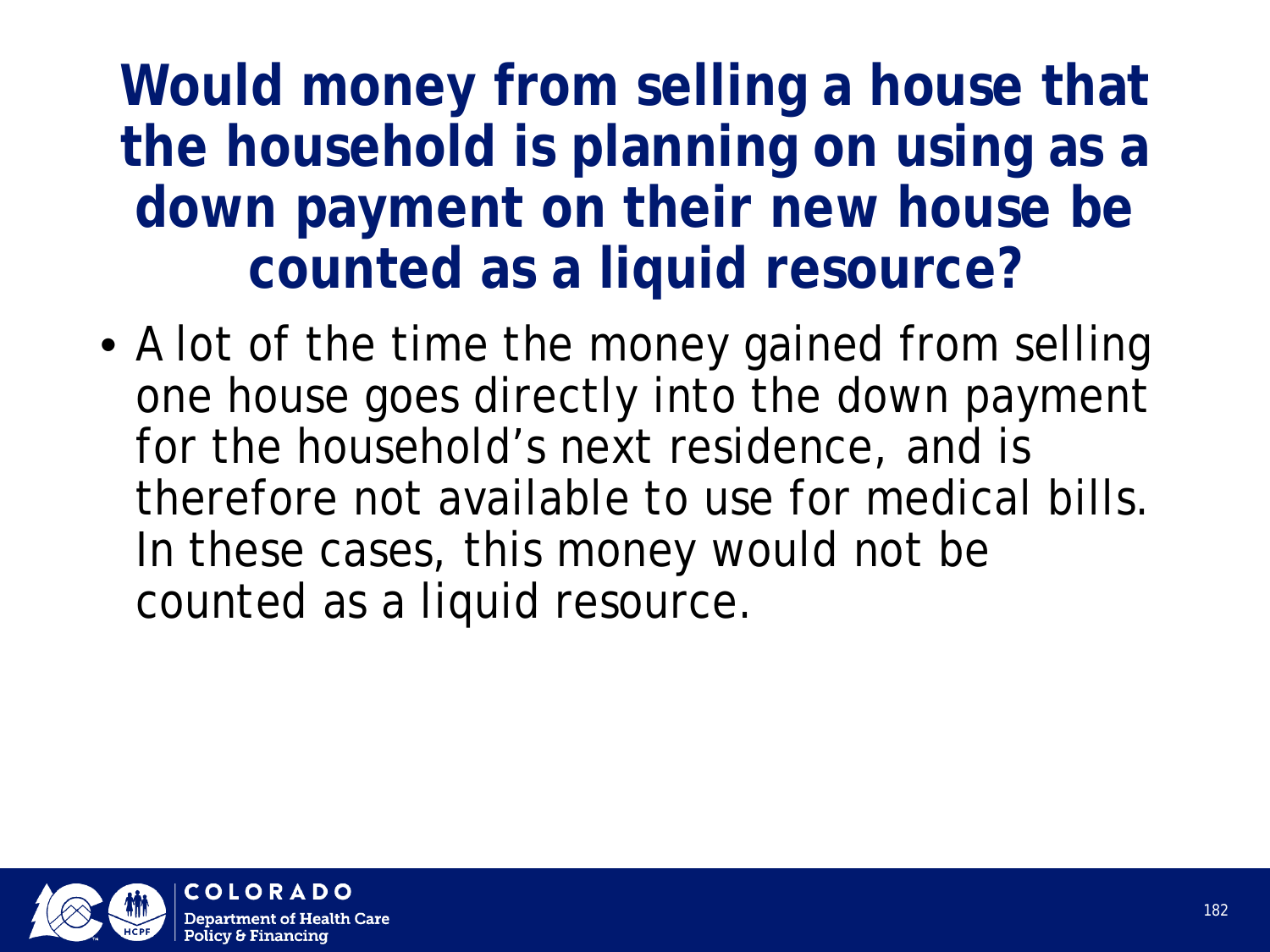### **Would we count money from an insurance claim, such as for a new roof?**

• Money from an insurance company to cover damages or replacements should not be included as a liquid resource nor any sort of income.

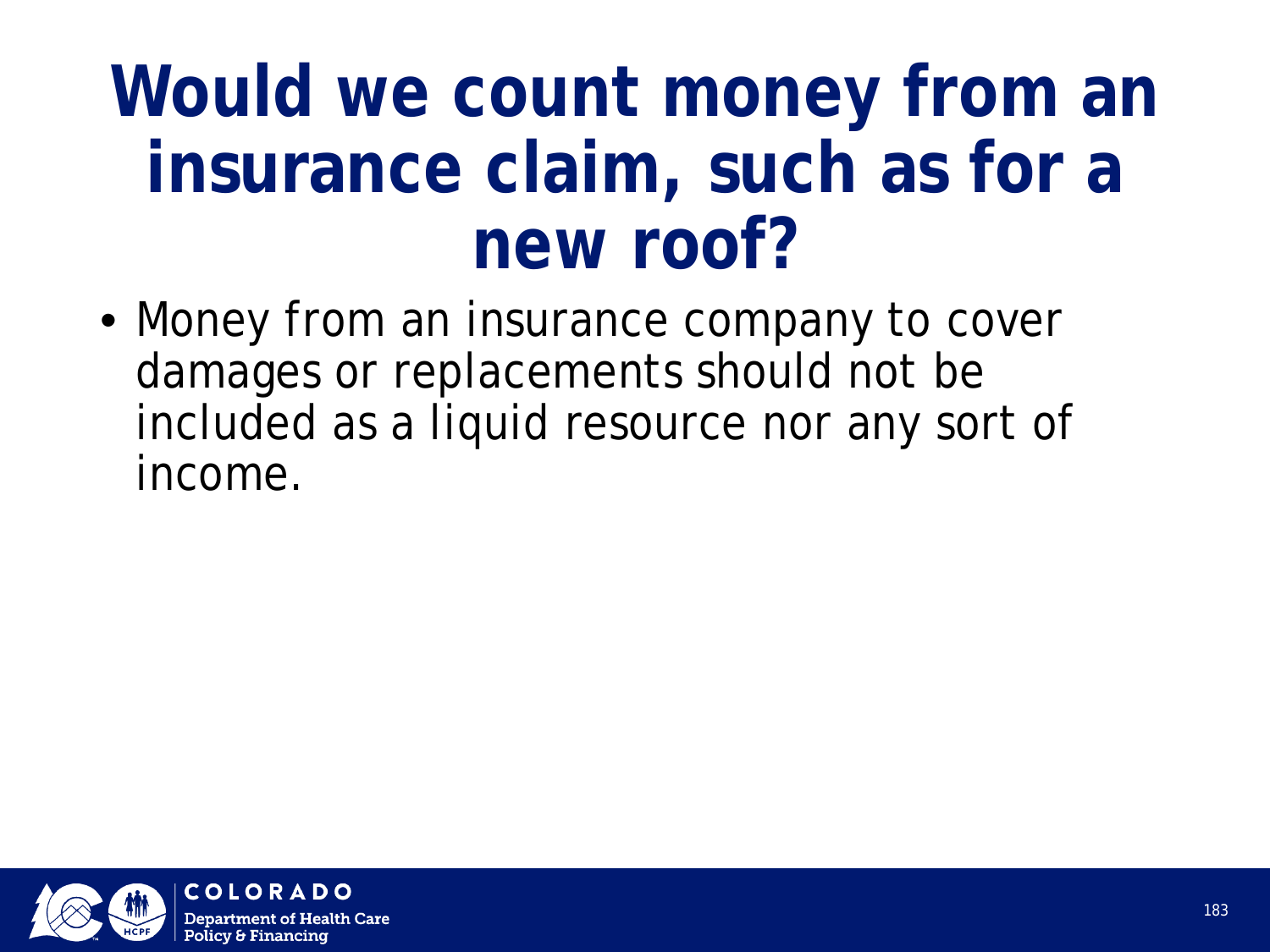#### **Do we take the applicant's word on what the refinance money is for or do we need documentation?**

• In the case of an applicant refinancing their home for a specific purpose, providers should take their word as to what the money is for. Refinancing is technically a loan, and therefore not allowable under CICP's rules.

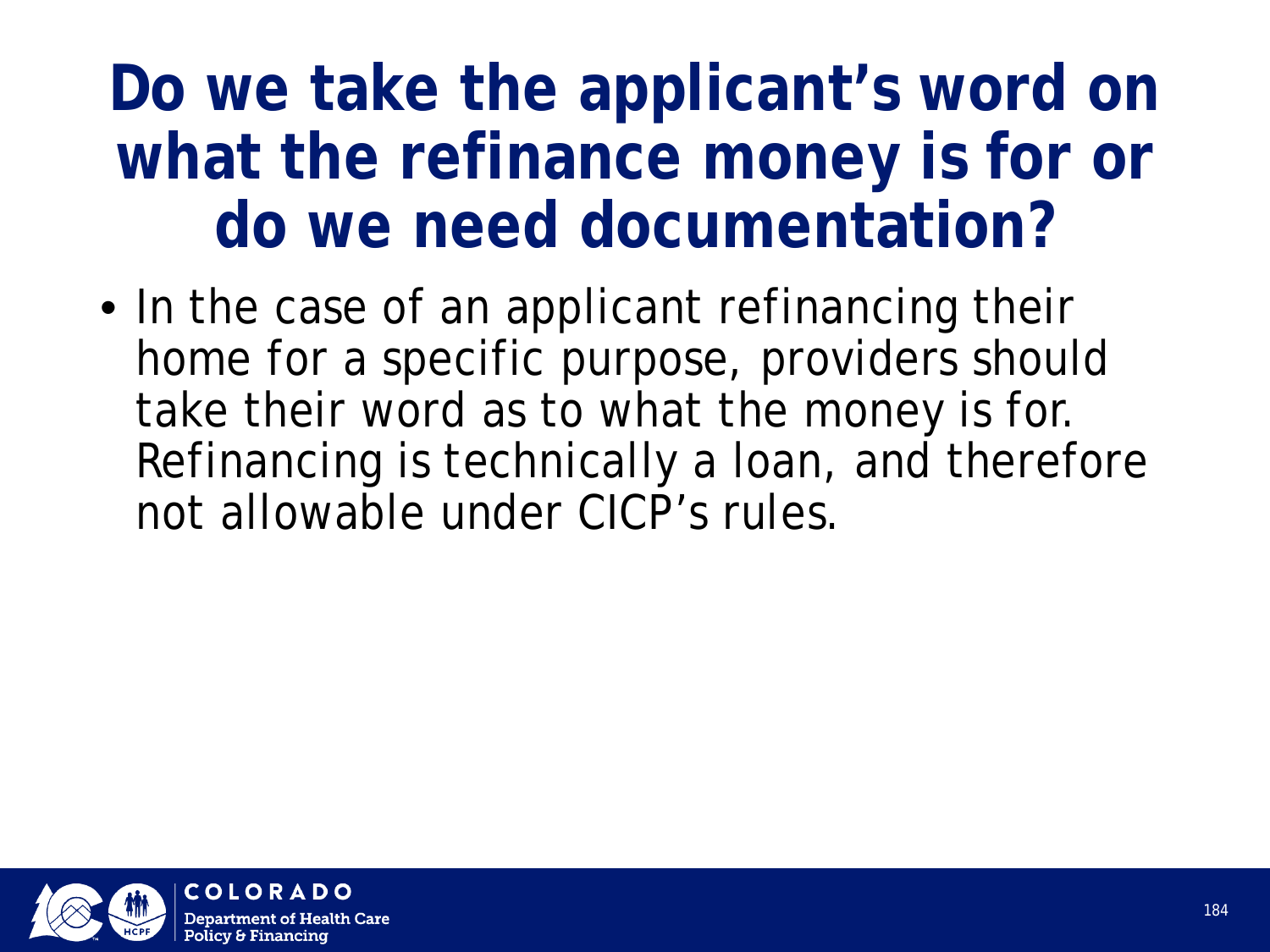#### **What if an applicant refinanced their home and are stating the extra money they took out is to fund their retirement?**

• CICP specifically excludes funds in a retirement account, from a reverse mortgage, and proceeds of a loan. Since refinancing is a loan, this money would not be counted.

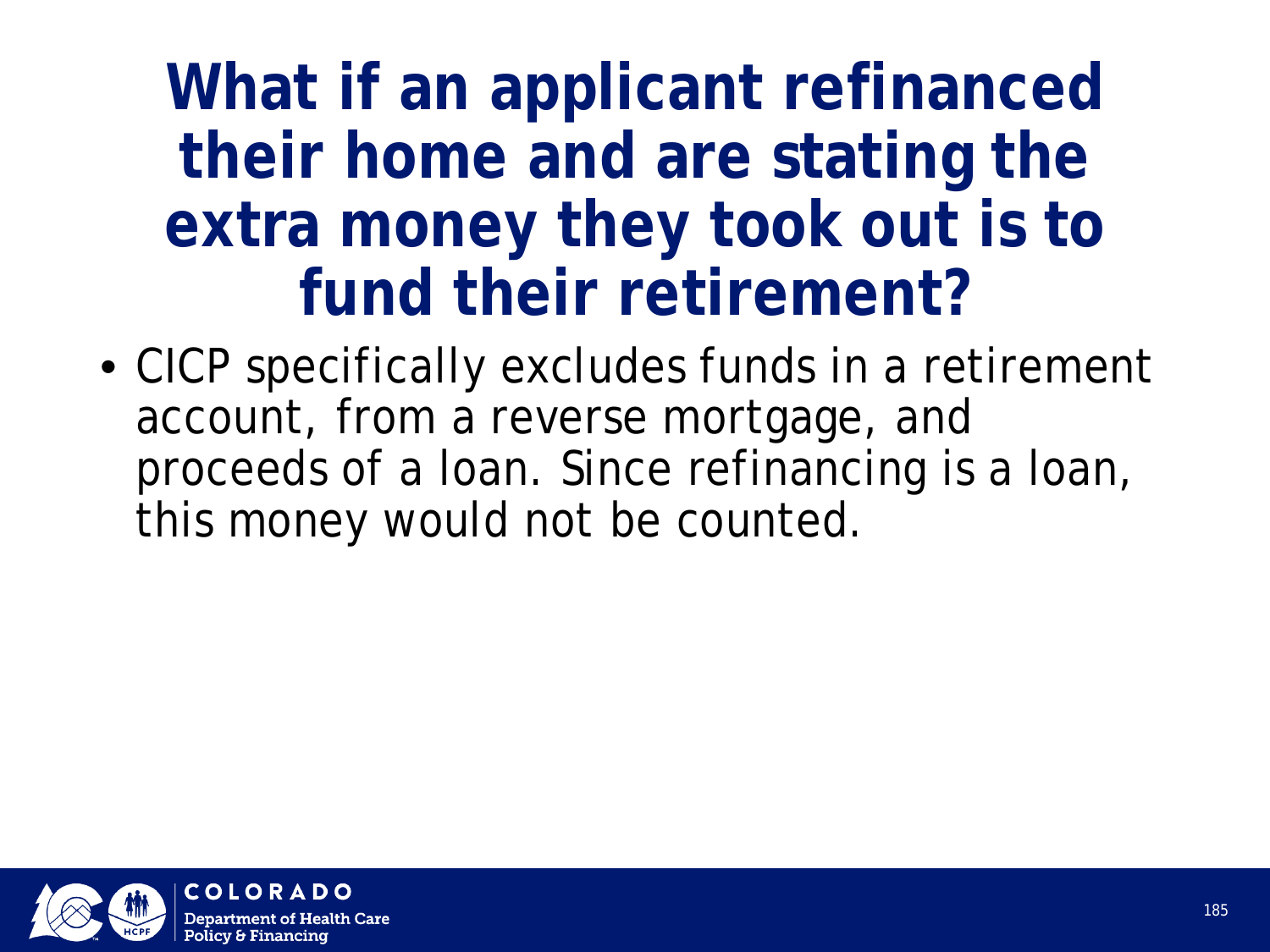## **How do reverse mortgages work and do providers have to count that as income?**

• Reverse mortgages are for homeowners who have paid off their houses and are now tapping back into their equity and borrowing money against the house for their monthly needs. When the homeowners pass on, the reverse mortgage company is repaid the sum the homeowners were paid through the sale of the homeowner's house. This is technically a loan, and should not be counted towards the applicant's income.

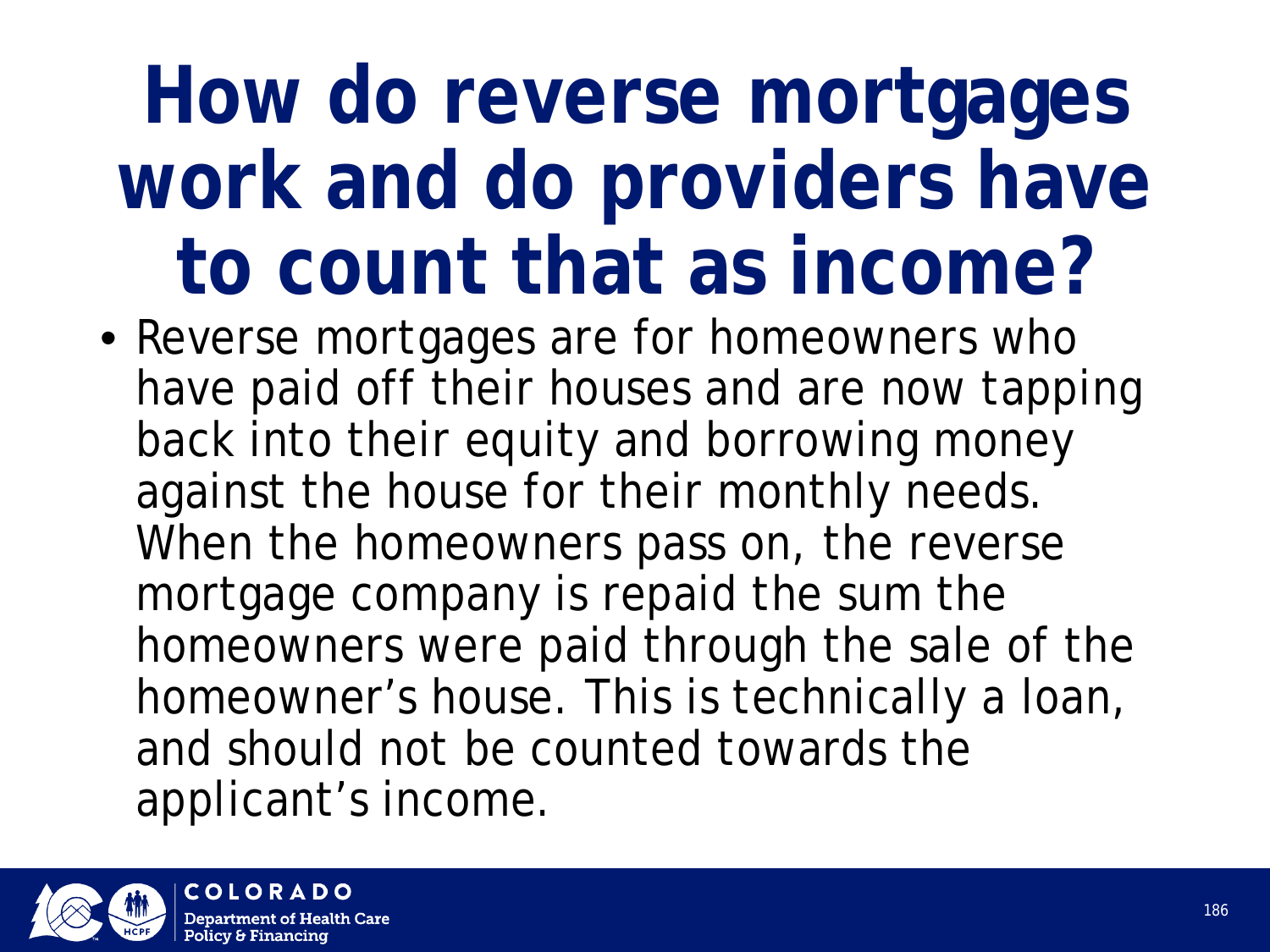### **Does the Spend Down amount have to be paid before we approve the application?**

• The Spend Down amount does need to be applied to a medical bill prior to the application being approved. There has been an update to the application this year that requires an extra step before the application is approved if there is a Spend Down amount.

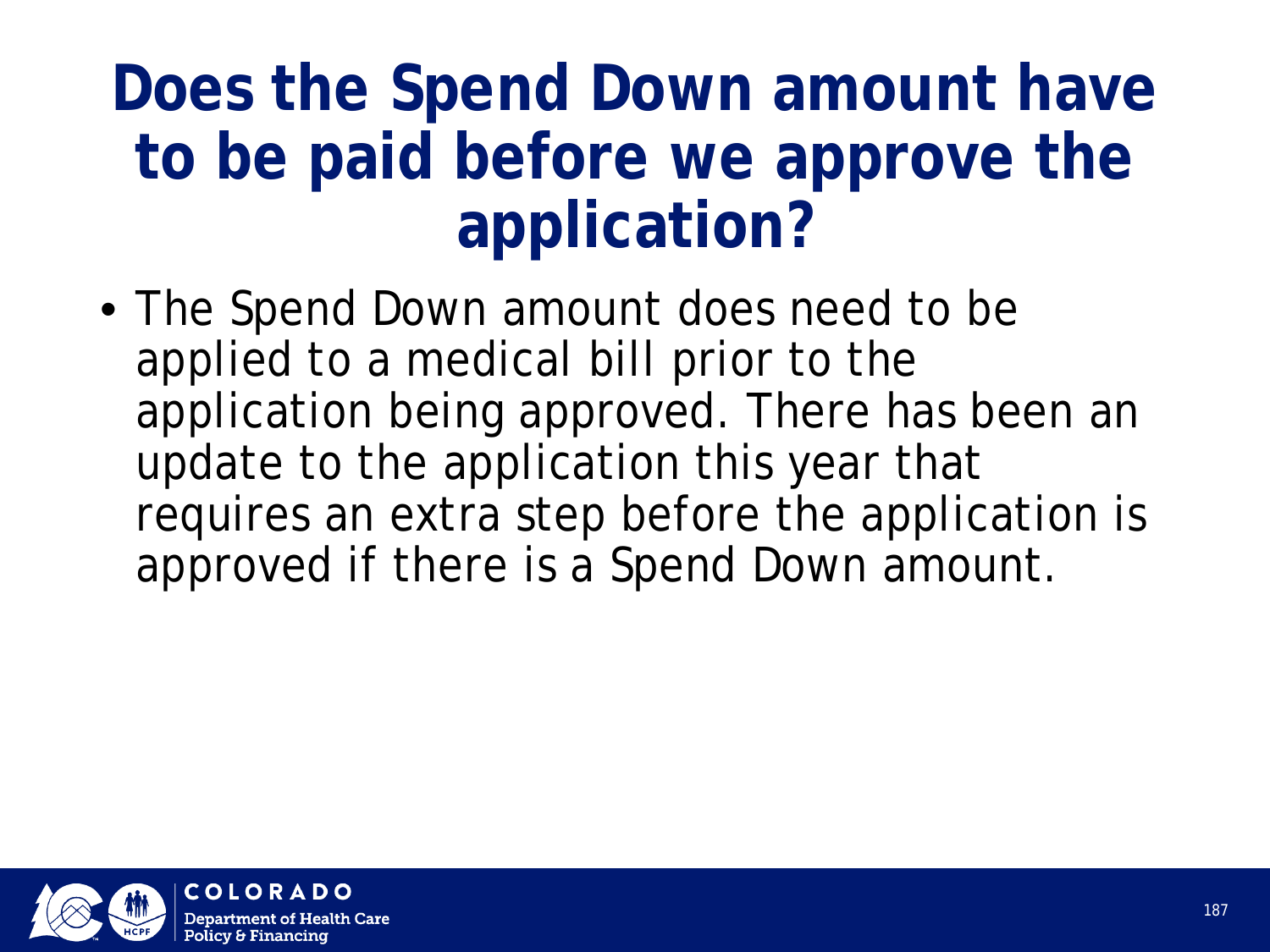#### **Applicants often state they cannot get a document that shows the current amount on their prepaid/bank card. How do we account for that card?**

• Cards like that always have a phone number that can be called to check the balance. Applicants can call the number while in the presence of the financial counselor so that the counselor can hear the balance of the card at the time of the application. If they have access to the account online, a screenshot of the current balance would also work.

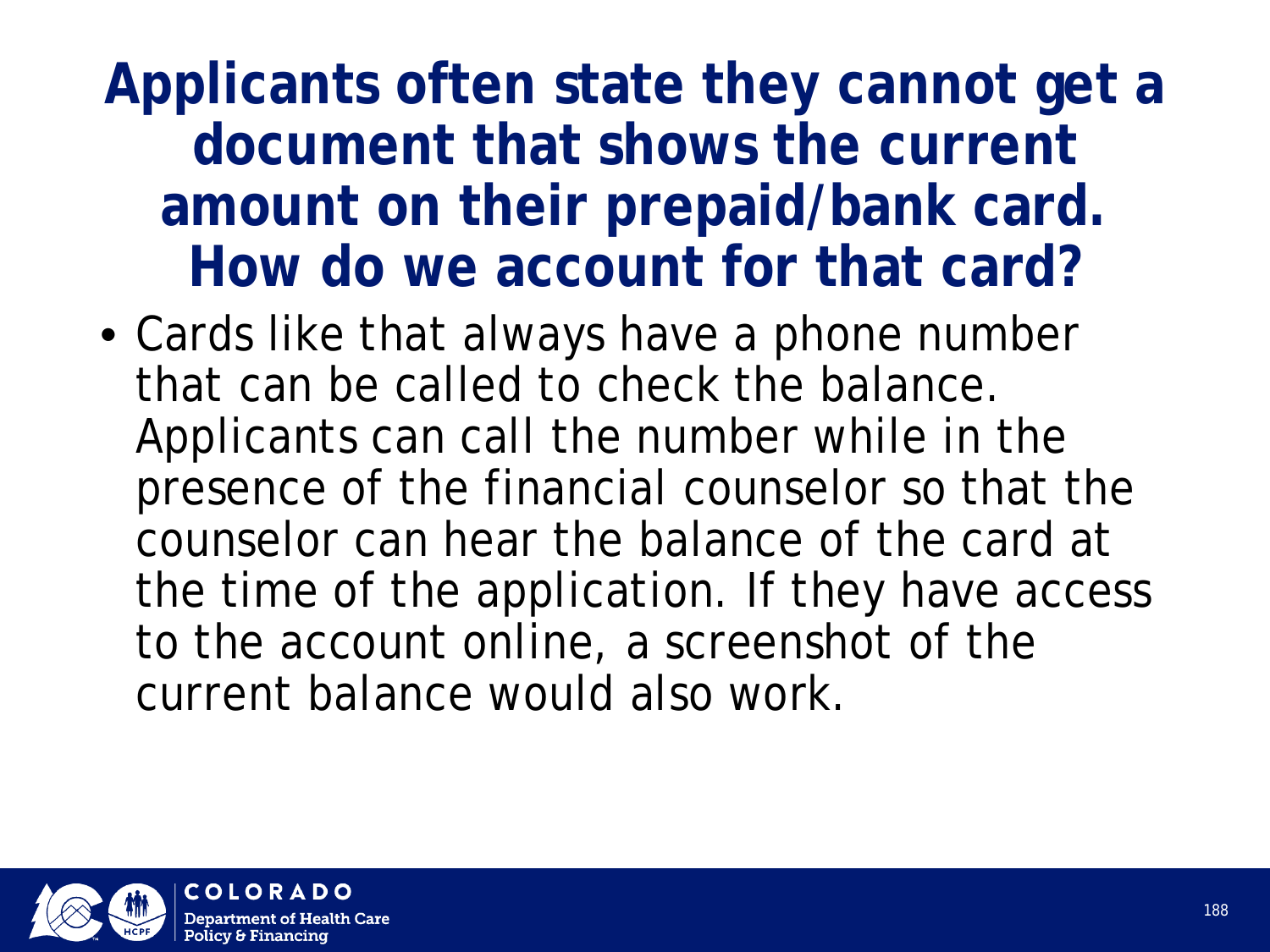## **How would we account for GoFundMe accounts?**

• GoFundMe accounts are becoming more and more common to help cover medical bills and other necessities during an illness or injury. If the applicant or client has a GoFundMe account created for them, providers should consider at least a portion of that money when adjusting the account. If a GoFundMe is set up solely to cover the medical bills, the provider should work with the client to get as much of their bill covered as possible using the fundraised money. If the GoFundMe is also to help the patient cover other bills during the illness or injury and recovery, the provider should take those into account when working with the patient to determine how much of the account should be used to pay the medical bill.

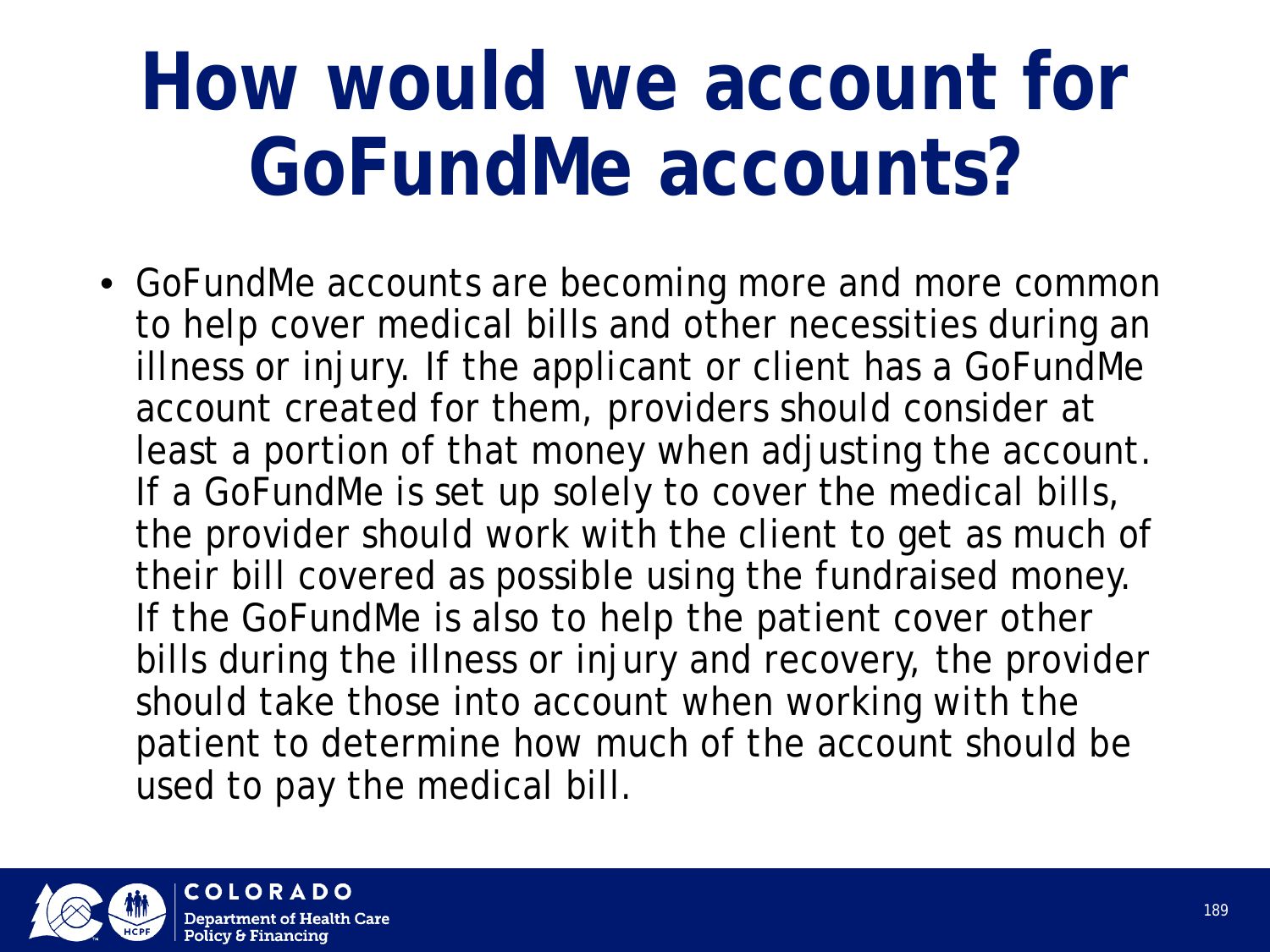#### **If we see deposited amounts from Venmo on bank statements, should this be looked into as additional income?**

• If an applicant is showing payments from a payment app (Venmo, PayPal, CashApp, etc.) the applicant should be questioned as to what the money is for. Some people use it to repay friends or family for money spent on them (i.e. for presents for a third party, for restaurants instead of splitting the bill, etc.) and in those cases it shouldn't be counted. Other people use them for selling things online or other services. Depending on what the applicant says the payments are for, they should potentially be counted as additional income, especially if they are occurring often.

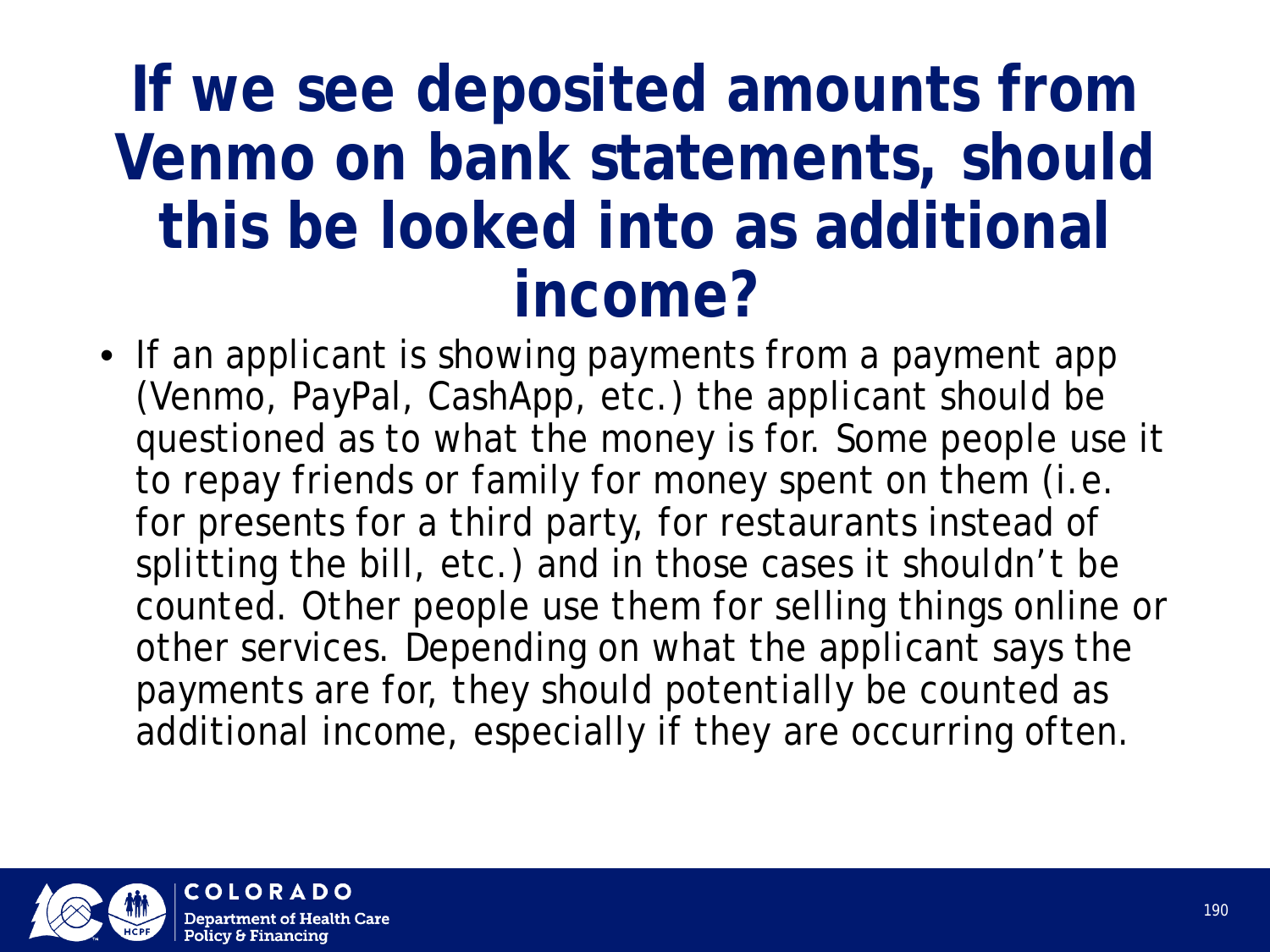### **Services**

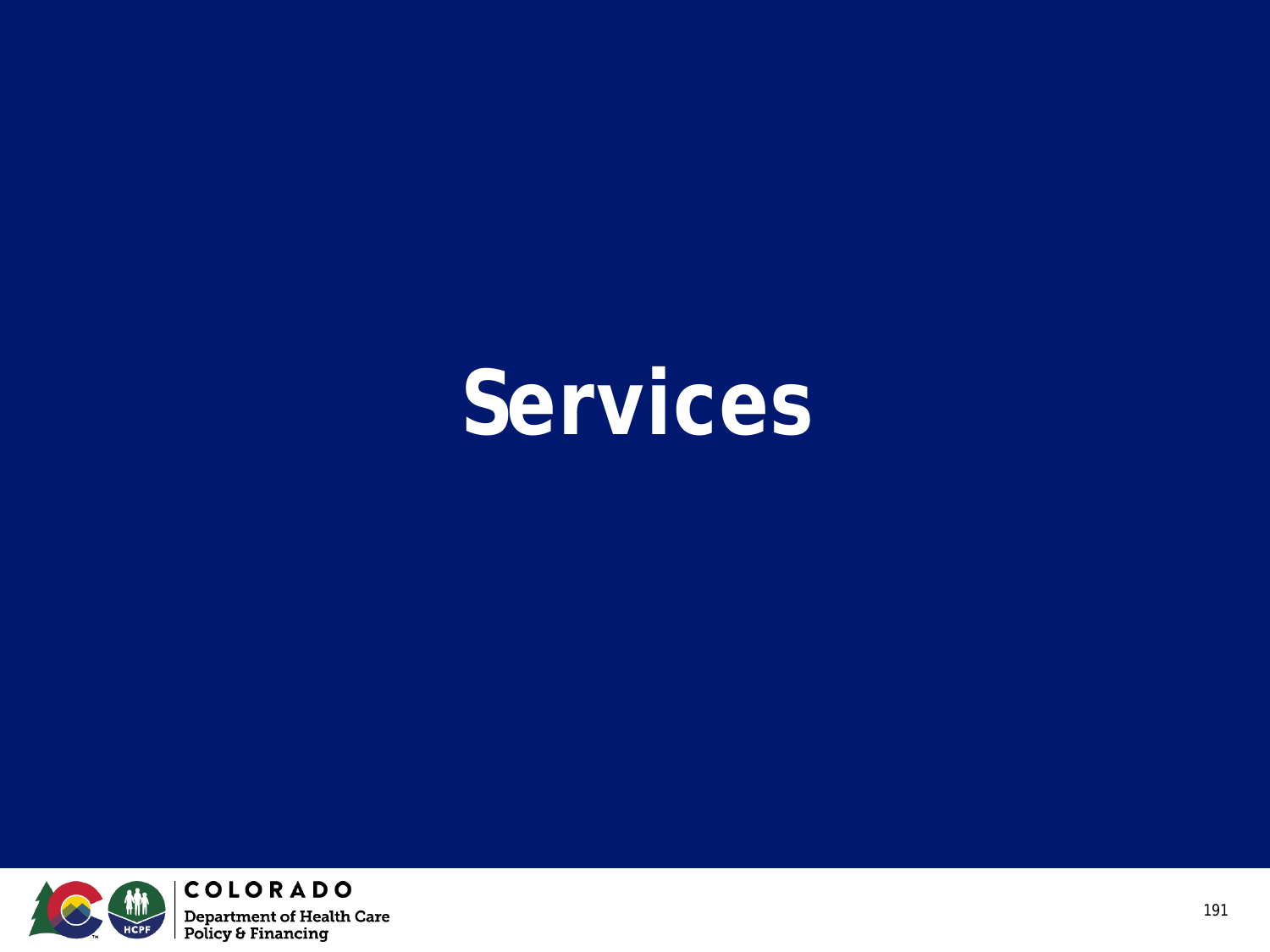# **Does CICP cover prescription drugs?**

• CICP does allow for providers to write off their costs associated with providing prescription drugs to CICP clients. This includes if the provider has an agreement with another pharmacy to provide the prescriptions at the CICP discount, and for providers who provide prescriptions under 340B. Only the actual cost to the provider after third party and client copays would be able to be written off.

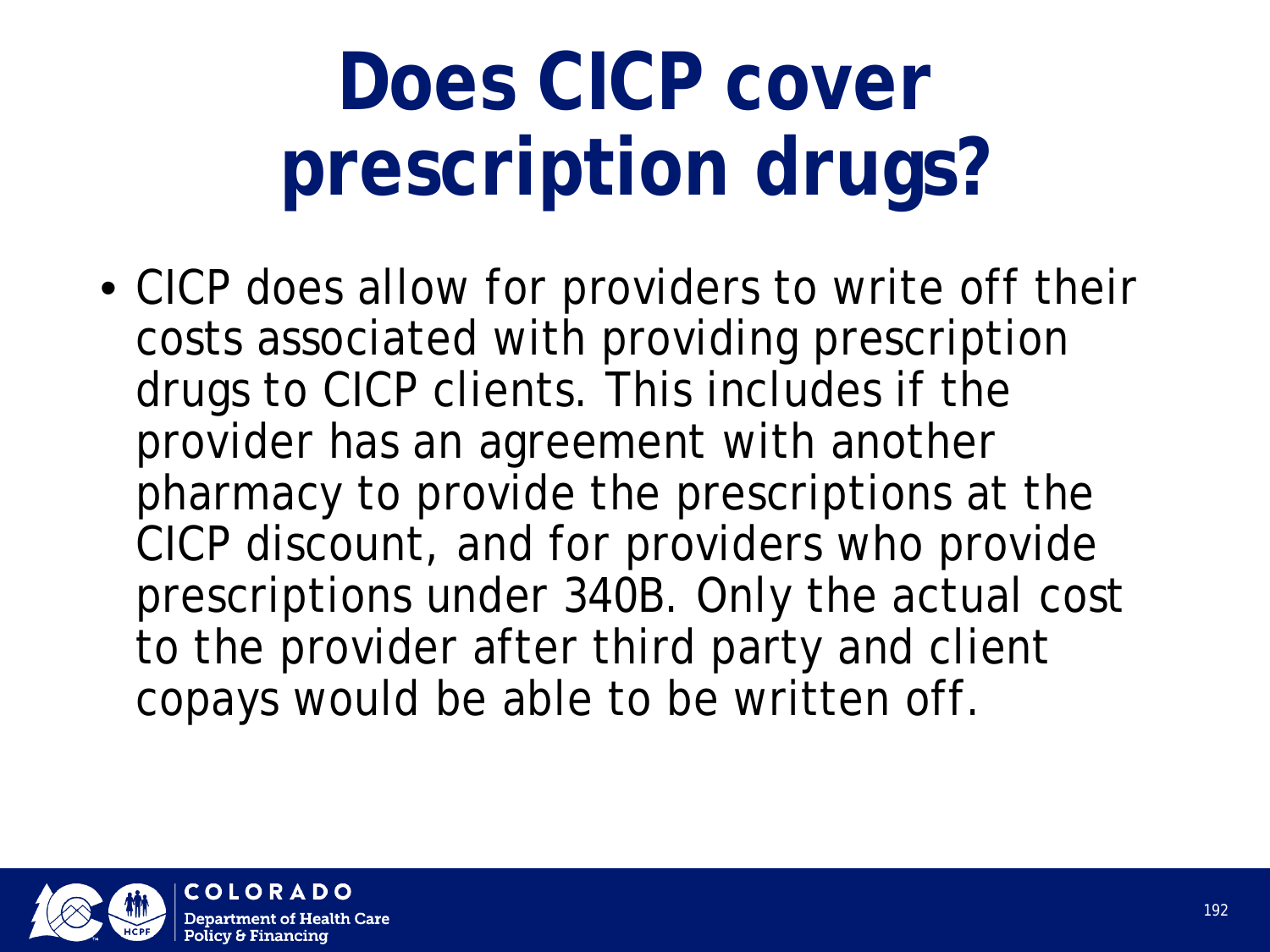## **If the client has Medicare and CICP, does CICP still cover prescriptions?**

• This would work the same as any other service, the client would be responsible for the Medicare copay, the CICP copay, or the remaining balance, whichever one is lowest.

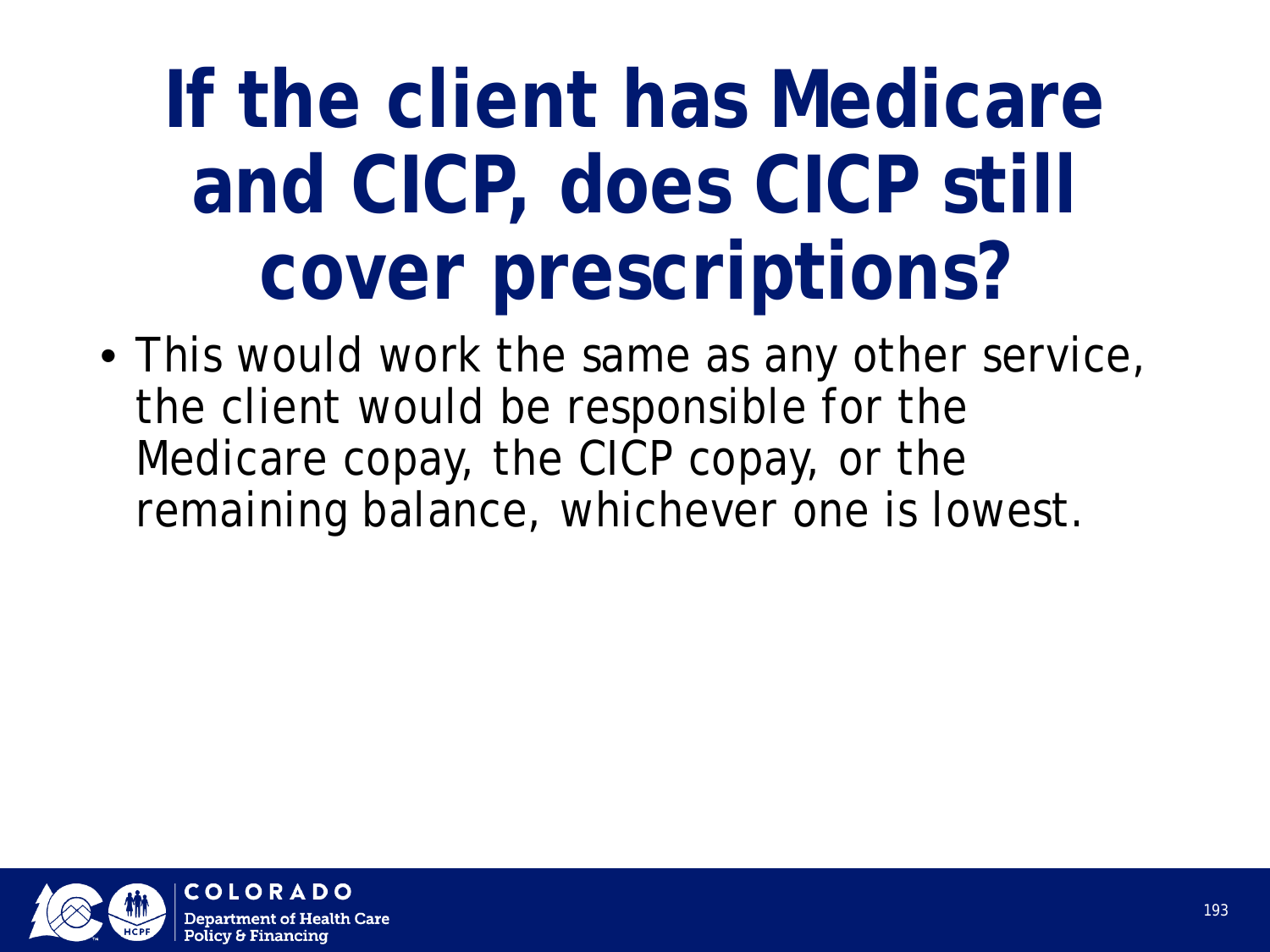## **Is there a list of pharmacies that accept CICP?**

• Pharmacies that accept CICP are mostly CICP Provider pharmacies. If providers are interested in entering an agreement with another CICP Provider in their area to fill prescriptions, that is allowable (and encouraged!).

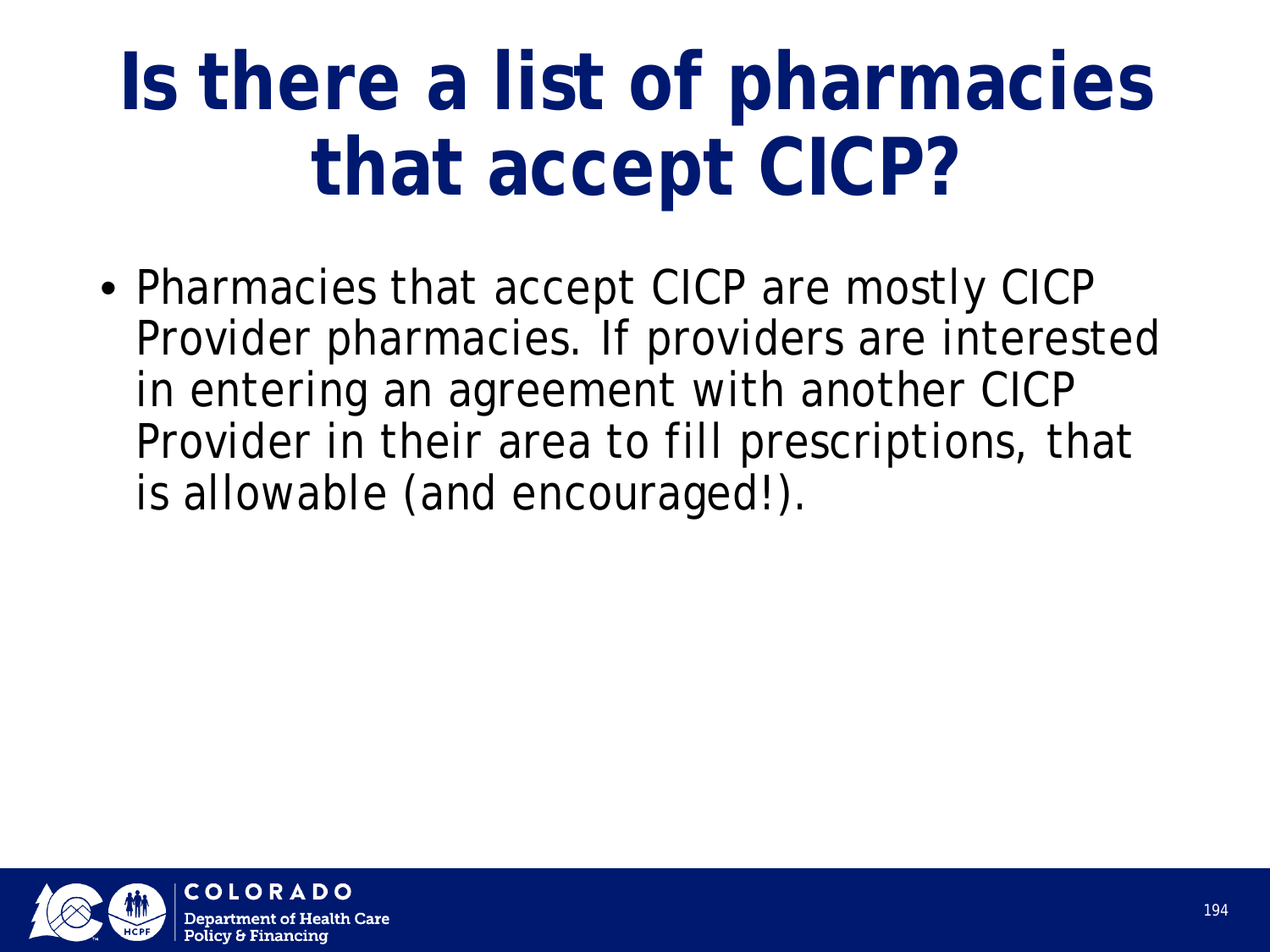### **If the hospital has a pharmacy, does it have to be included in the provider application?**

• If the hospital's pharmacy is not providing pharmaceuticals at the CICP discount to clients, it should not be included in the application. If your facility has a pharmacy and wants to provide prescriptions to clients at the discount, please send an email to the inbox and we can work on getting it added.

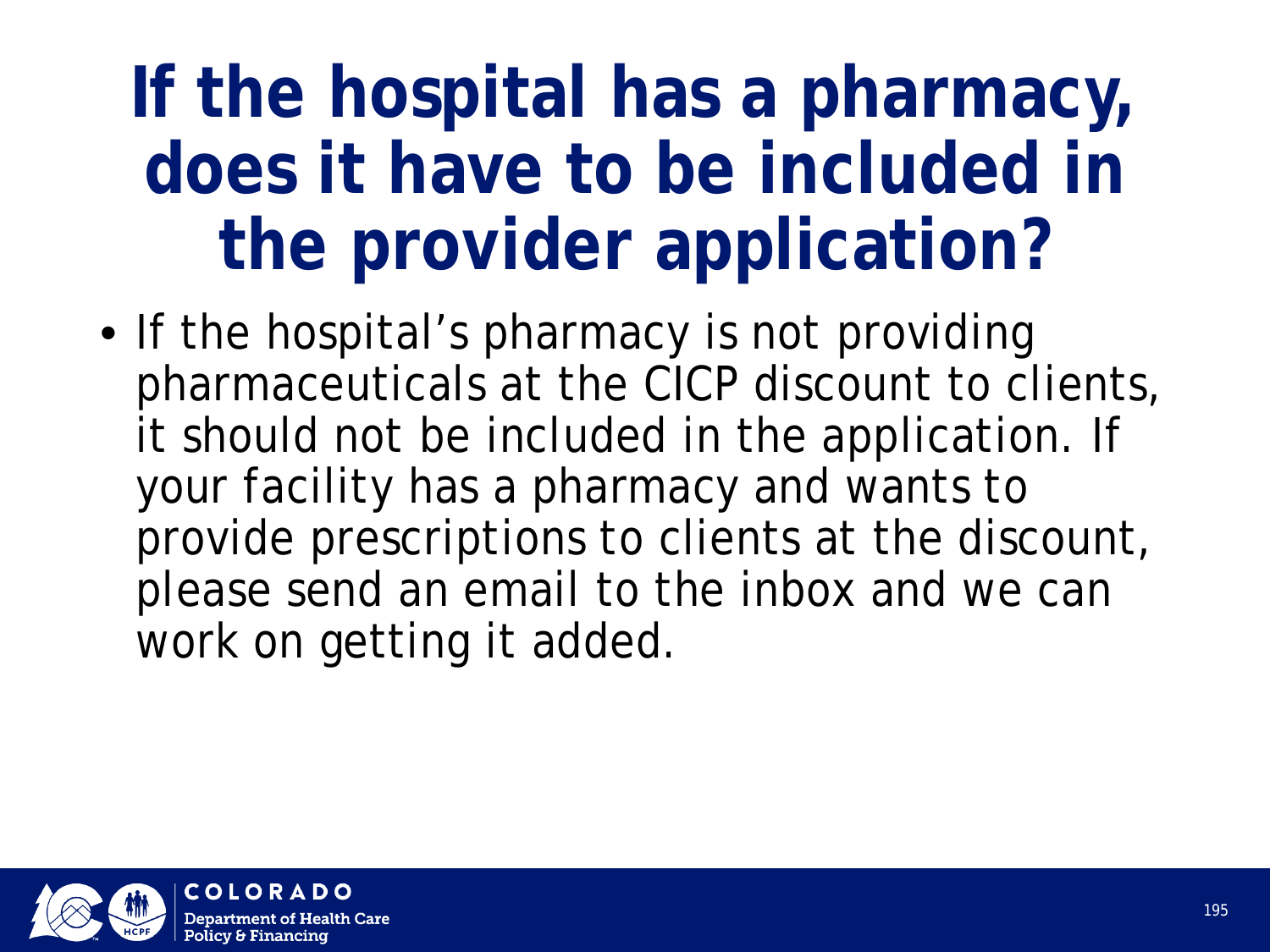### **Contact Info**

#### **Taryn Graf** CICP Administrator hcpf\_CICPCorrespondence@state.co.us